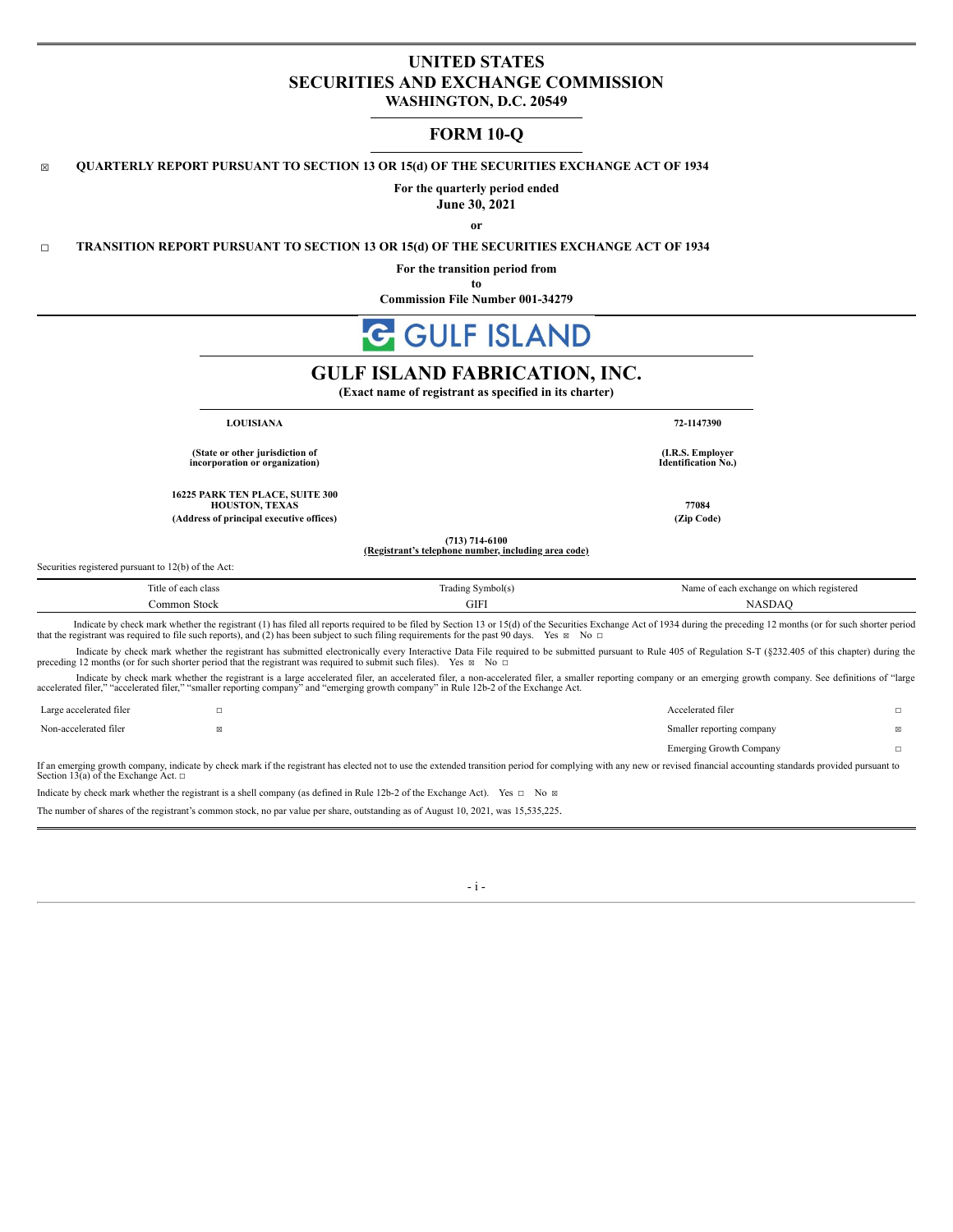# **GULF ISLAND FABRICATION, INC.**

# **I N D E X**

|                   |                                                                                                                                  | Page |
|-------------------|----------------------------------------------------------------------------------------------------------------------------------|------|
|                   |                                                                                                                                  |      |
| <b>PART I</b>     | <b>FINANCIAL INFORMATION</b>                                                                                                     |      |
| Item 1.           | <b>Financial Statements</b>                                                                                                      |      |
|                   | Consolidated Balance Sheets at June 30, 2021 (unaudited) and December 31, 2020                                                   |      |
|                   | Consolidated Statements of Operations for the Three and Six Months Ended June 30, 2021 and 2020 (unaudited)                      |      |
|                   | Consolidated Statements of Changes in Shareholders' Equity for the Three and Six Months Ended June 30, 2021 and 2020 (unaudited) |      |
|                   | Consolidated Statements of Cash Flows for the Six Months Ended June 30, 2021 and 2020 (unaudited)                                |      |
|                   | Notes to Consolidated Financial Statements (unaudited)                                                                           |      |
| Item 2.           | Management's Discussion and Analysis of Financial Condition and Results of Operations                                            |      |
| Item 4.           | <b>Controls and Procedures</b>                                                                                                   | 41   |
| <b>PART II</b>    | <b>OTHER INFORMATION</b>                                                                                                         | 41   |
| Item 1.           | <b>Legal Proceedings</b>                                                                                                         | 41   |
| Item 1A.          | <b>Risk Factors</b>                                                                                                              | 41   |
| Item 6.           | <b>Exhibits</b>                                                                                                                  | 42   |
| <b>Signatures</b> |                                                                                                                                  | 43   |
|                   |                                                                                                                                  |      |

- ii -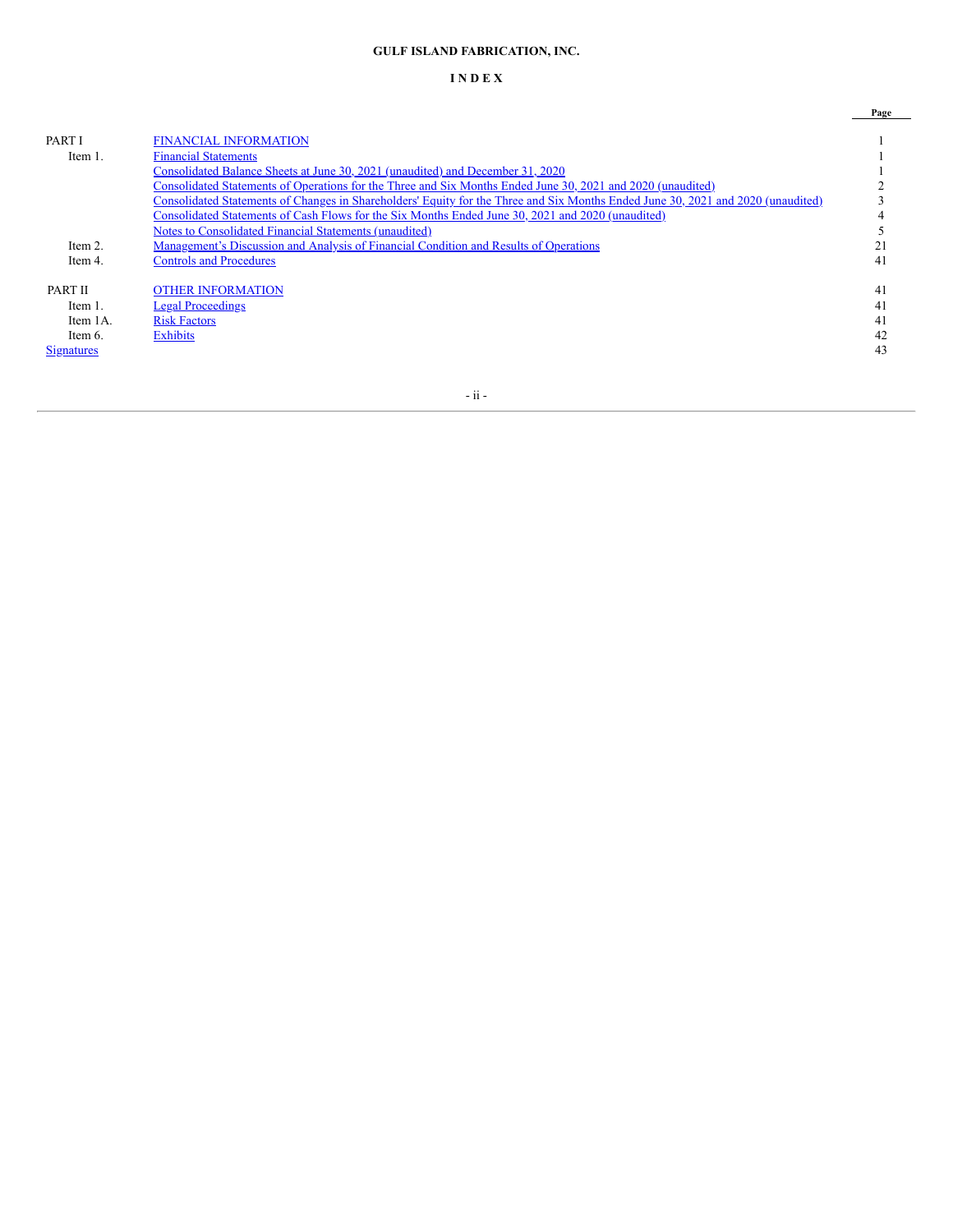## **GLOSSARY OF TERMS**

As used in this report on Form 10-Q for the quarter ended June 30, 2021 ("this Report"), the following abbreviations and terms have the meanings as listed below. In addition, the terms "Gulf Island," "the Company," "we," "us" and "our" refer to Gulf Island Fabrication, Inc. and its consolidated subsidiaries, unless the context clearly indicates otherwise. Certain terms defined below may be redefined separately within this Report when we believe providing a definition upon the first use of the term will assist users of this Report. Unless and as otherwise stated, any references in this Report to any agreement means such agreement and all schedules, exhibits and attachments in each case as amended, restated, supplemented or otherwise modified to the date of filing this Report.

| 2020 Annual Report                 | Our annual report for the year ended December 31, 2020, filed with the SEC on Form 10-K on March 30, 2021.                                                                                                                                                                            |
|------------------------------------|---------------------------------------------------------------------------------------------------------------------------------------------------------------------------------------------------------------------------------------------------------------------------------------|
| ASU                                | Accounting Standards Update.                                                                                                                                                                                                                                                          |
| <b>Balance Sheet</b>               | Our Consolidated Balance Sheets, as filed in this Report.                                                                                                                                                                                                                             |
| <b>CARES</b> Act                   | The Coronavirus Aid, Relief and Economic Security Act, as amended.                                                                                                                                                                                                                    |
| Closing Adjustment                 | The \$8.0 million payment received on the Closing Date associated with the Shipyard Transaction, representing an estimate of the change in<br>working capital for the Divested Shipyard Contracts from December 31, 2020 through the Closing Date.                                    |
| Closing Adjustment<br>True-up      | A post-closing reconciliation and true-up of the Closing Adjustment associated with the Shipyard Transaction based on actual changes in<br>working capital for the Divested Shipyard Contracts from December 31, 2020 through the Closing Date compared to the Closing<br>Adjustment. |
| Closing Date                       | The closing date of the Shipyard Transaction of April 19, 2021.                                                                                                                                                                                                                       |
| contract assets                    | Costs and estimated earnings recognized to date in excess of cumulative billings.                                                                                                                                                                                                     |
| contract liabilities               | Cumulative billings in excess of costs and estimated earnings recognized to date and accrued contract losses.                                                                                                                                                                         |
| contracts in progress              | Net contract assets and contract liabilities on projects.                                                                                                                                                                                                                             |
| Covered Period                     | The eight-week period following the date of the PPP Loan of April 17, 2020.                                                                                                                                                                                                           |
| COVID-19                           | The ongoing global coronavirus pandemic.                                                                                                                                                                                                                                              |
| deck                               | The component of a platform on which drilling, production, separating, gathering, piping, compression, well support, crew quartering and<br>other functions related to offshore oil and gas development are conducted.                                                                |
| <b>Deferred Transaction Price</b>  | The portion of the Transaction Price totaling \$2.2 million that will be received upon Bollinger's collection of certain customer payments<br>associated with the Divested Shipyard Contracts.                                                                                        |
| <b>Divested Shipyard Contracts</b> | Contracts and related obligations for our three research vessel projects and five towing, salvage and rescue ship projects that were included<br>in the Shipyard Transaction.                                                                                                         |
| DTA(s)                             | Deferred Tax Asset(s).                                                                                                                                                                                                                                                                |
| EPC                                | Engineering, procurement and construction phases of a complex project that requires project management and coordination of these<br>significant activities.                                                                                                                           |
| Exchange Act                       | Securities Exchange Act of 1934, as amended.                                                                                                                                                                                                                                          |
| <b>F&amp;S Facility</b>            | Our Fabrication & Services Division's facility located in Houma, Louisiana.                                                                                                                                                                                                           |
| <b>Fabrication &amp; Services</b>  | Our Fabrication & Services Division (also referred to herein as $F & S$ ).                                                                                                                                                                                                            |
| FASB                               | Financial Accounting Standards Board.                                                                                                                                                                                                                                                 |
| <b>Financial Statements</b>        | Our Consolidated Financial Statements, including comparative Consolidated Balance Sheets, Statements of Operations, Statements of<br>Changes in Shareholders' Equity and Statements of Cash Flows, as filed in this Report.                                                           |
| GAAP                               | Generally Accepted Accounting Principles in the U.S.                                                                                                                                                                                                                                  |
| GOM                                | Gulf of Mexico.                                                                                                                                                                                                                                                                       |
|                                    |                                                                                                                                                                                                                                                                                       |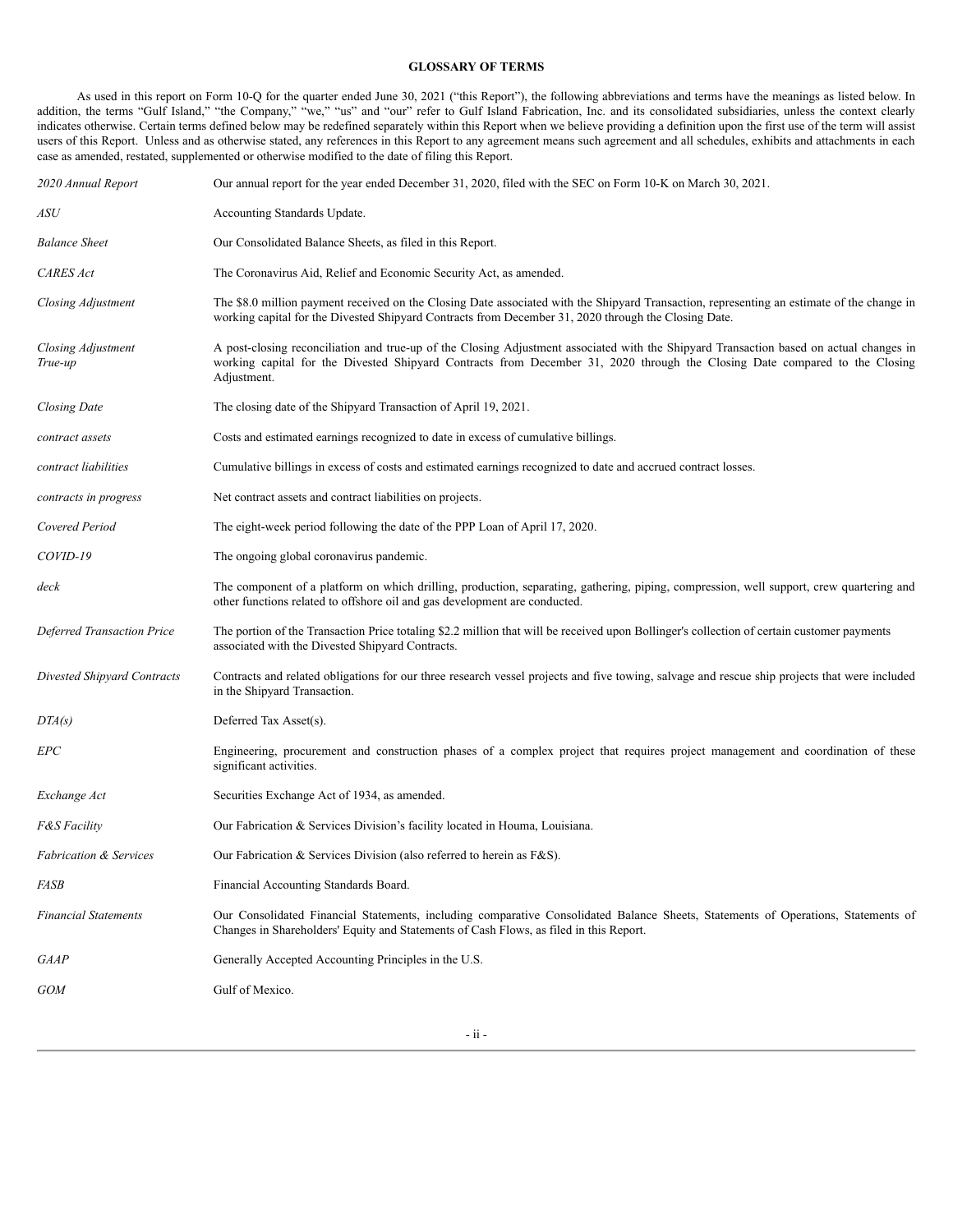| Gulf Coast                         | Along the coast of the Gulf of Mexico.                                                                                                                                                                                                                                                                                                                                                            |
|------------------------------------|---------------------------------------------------------------------------------------------------------------------------------------------------------------------------------------------------------------------------------------------------------------------------------------------------------------------------------------------------------------------------------------------------|
| inland                             | Typically, bays, lakes and marshy areas.                                                                                                                                                                                                                                                                                                                                                          |
| jacket                             | A component of a fixed platform consisting of a tubular steel, braced structure extending from the mudline of the seabed to a point above the<br>water surface. The jacket is anchored with tubular steel pilings driven into the seabed. The jacket supports the deck structure located above<br>the water.                                                                                      |
| Jennings Facility                  | Our Shipyard Division's leased facility located near Jennings, Louisiana, which was closed in the fourth quarter 2020.                                                                                                                                                                                                                                                                            |
| labor hours                        | Hours worked by employees directly involved in the production of our products.                                                                                                                                                                                                                                                                                                                    |
| Lake Charles Facility              | Our Shipyard Division's leased facility located near Lake Charles, Louisiana, which was closed in the fourth quarter 2020.                                                                                                                                                                                                                                                                        |
| LC Facility                        | Our \$20.0 million letter of credit facility with Whitney Bank maturing June 30, 2023, as amended.                                                                                                                                                                                                                                                                                                |
| LNG                                | Liquified Natural Gas.                                                                                                                                                                                                                                                                                                                                                                            |
| modules                            | Fabricated structures including structural steel, piping, valves, fittings, storage vessels and other equipment that are incorporated into a<br>refining, petrochemical, LNG or industrial system. These modules are prefabricated at our facilities and then transported to the customer's<br>location for final integration.                                                                    |
| Mortgage Agreement                 | Multiple indebtedness mortgage arrangement with a Surety, to secure our obligations and liabilities under our general indemnity agreement<br>with the Surety associated with its outstanding surety bonds for certain contracts, which encumbers all remaining real estate that was not<br>sold in connection with the Shipyard Transaction and includes certain covenants and events of default. |
| MPSV(s)                            | Multi-Purpose Support Vessel(s).                                                                                                                                                                                                                                                                                                                                                                  |
| offshore                           | In unprotected waters outside coastlines.                                                                                                                                                                                                                                                                                                                                                         |
| onshore                            | Inside the coastline on land.                                                                                                                                                                                                                                                                                                                                                                     |
| performance obligation             | A contractual obligation to construct and transfer a distinct good or service to a customer. It is the unit of account in Topic 606. The<br>transaction price of a contract is allocated to each distinct performance obligation and recognized as revenue when, or as, the performance<br>obligation is satisfied.                                                                               |
| Permissible Expenses               | Expenses which may be paid using proceeds from the PPP Loan. Such expenses are limited to payroll costs, rent, utilities, mortgage interest<br>and interest on other pre-existing indebtedness.                                                                                                                                                                                                   |
| piles                              | Rigid tubular pipes that are driven into the seabed to support platforms.                                                                                                                                                                                                                                                                                                                         |
| PPP                                | Paycheck Protection Program administered by the SBA under the CARES Act.                                                                                                                                                                                                                                                                                                                          |
| PPP Loan                           | Our \$10.0 million loan from Whitney Bank issued pursuant to the PPP.                                                                                                                                                                                                                                                                                                                             |
| platform                           | A structure from which offshore oil and gas development drilling and production are conducted.                                                                                                                                                                                                                                                                                                    |
| Restrictive Covenant Agreement     | Restrictive covenant arrangement with a Surety, to secure our obligations and liabilities under our general indemnity agreement with the<br>Surety associated with its outstanding surety bonds for certain contracts, which precludes us from making dividends or repurchasing shares<br>of our common stock.                                                                                    |
| <b>Retained Shipyard Contracts</b> | Contracts and related obligations for our two forty-vehicle ferry projects, seventy-vehicle ferry project, and two MPSV projects that are<br>subject to dispute, which were excluded from the Shipyard Transaction.                                                                                                                                                                               |
| SBA                                | Small Business Administration.                                                                                                                                                                                                                                                                                                                                                                    |
| SEC                                | U.S. Securities and Exchange Commission.                                                                                                                                                                                                                                                                                                                                                          |
| Shipyard                           | Our Shipyard Division.                                                                                                                                                                                                                                                                                                                                                                            |
| Shipyard Facility                  | Our Shipyard Division's owned facility located in Houma, Louisiana that was sold in connection with the Shipyard Transaction.                                                                                                                                                                                                                                                                     |
| Shipyard Transaction               | The sale of our Shipyard Division's assets and certain construction contracts on April 19, 2021.                                                                                                                                                                                                                                                                                                  |
| <b>Statement of Cash Flows</b>     | Our Consolidated Statements of Cash Flows, as filed in this Report.                                                                                                                                                                                                                                                                                                                               |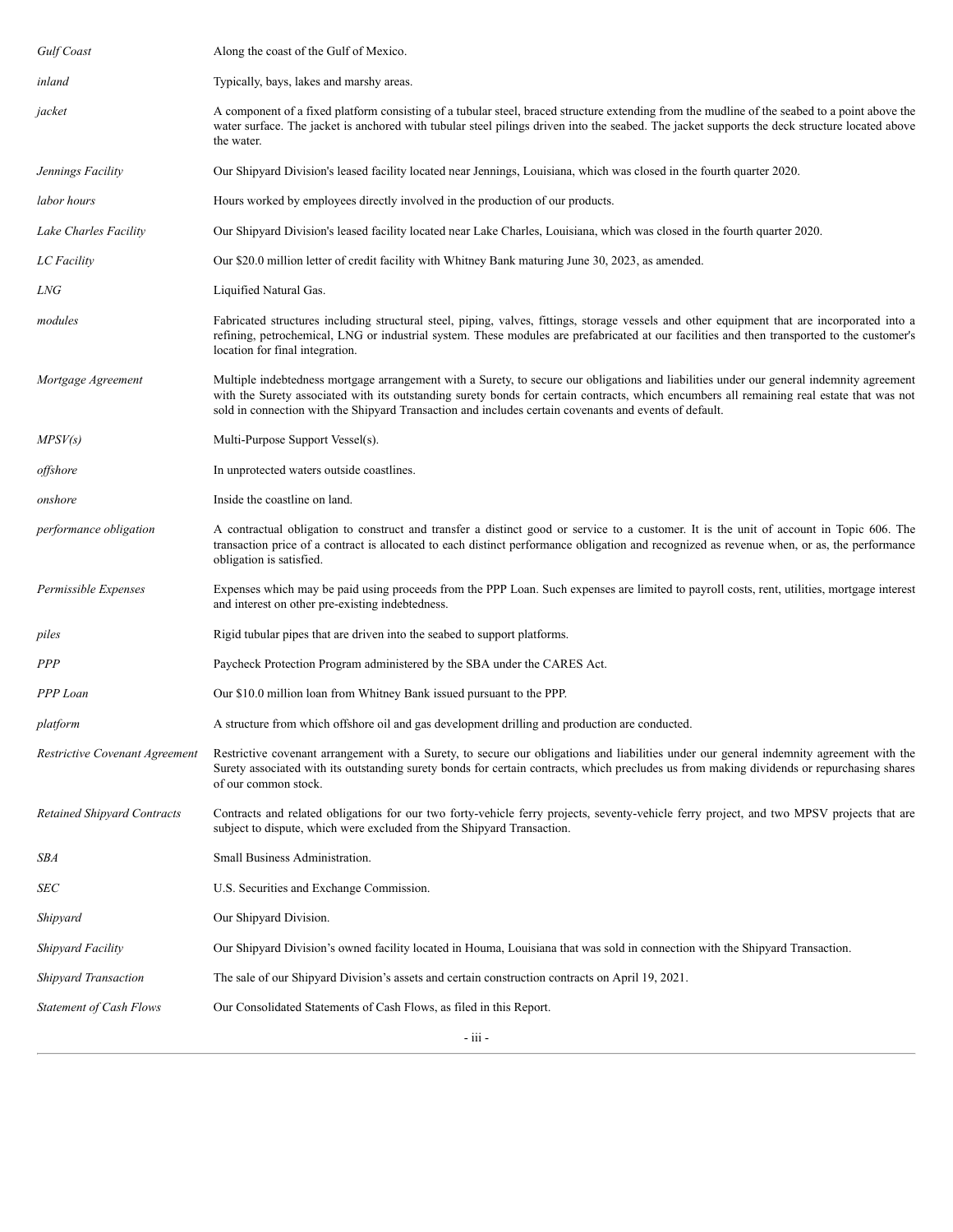| <b>Statement of Operations</b> | Our Consolidated Statements of Operations, as filed in this Report.                                                                                                                          |
|--------------------------------|----------------------------------------------------------------------------------------------------------------------------------------------------------------------------------------------|
| Surety                         | A financial institution that issues bonds to customers on behalf of the Company for the purpose of providing third-party financial assurance<br>related to the performance of our contracts. |
| T&M                            | Work performed and billed to the customer generally at contracted time and material rates, cost plus or other variable fee arrangements.                                                     |
| Topic 606                      | The revenue recognition criteria prescribed under ASU 2014-09, Revenue from Contracts with Customers.                                                                                        |
| <b>Transaction Price</b>       | The base sales price of \$28.6 million associated with the Shipyard Transaction.                                                                                                             |
| U.S.                           | The United States of America.                                                                                                                                                                |
| Whitney Bank                   | Hancock Whitney Bank.                                                                                                                                                                        |
|                                |                                                                                                                                                                                              |

- iv -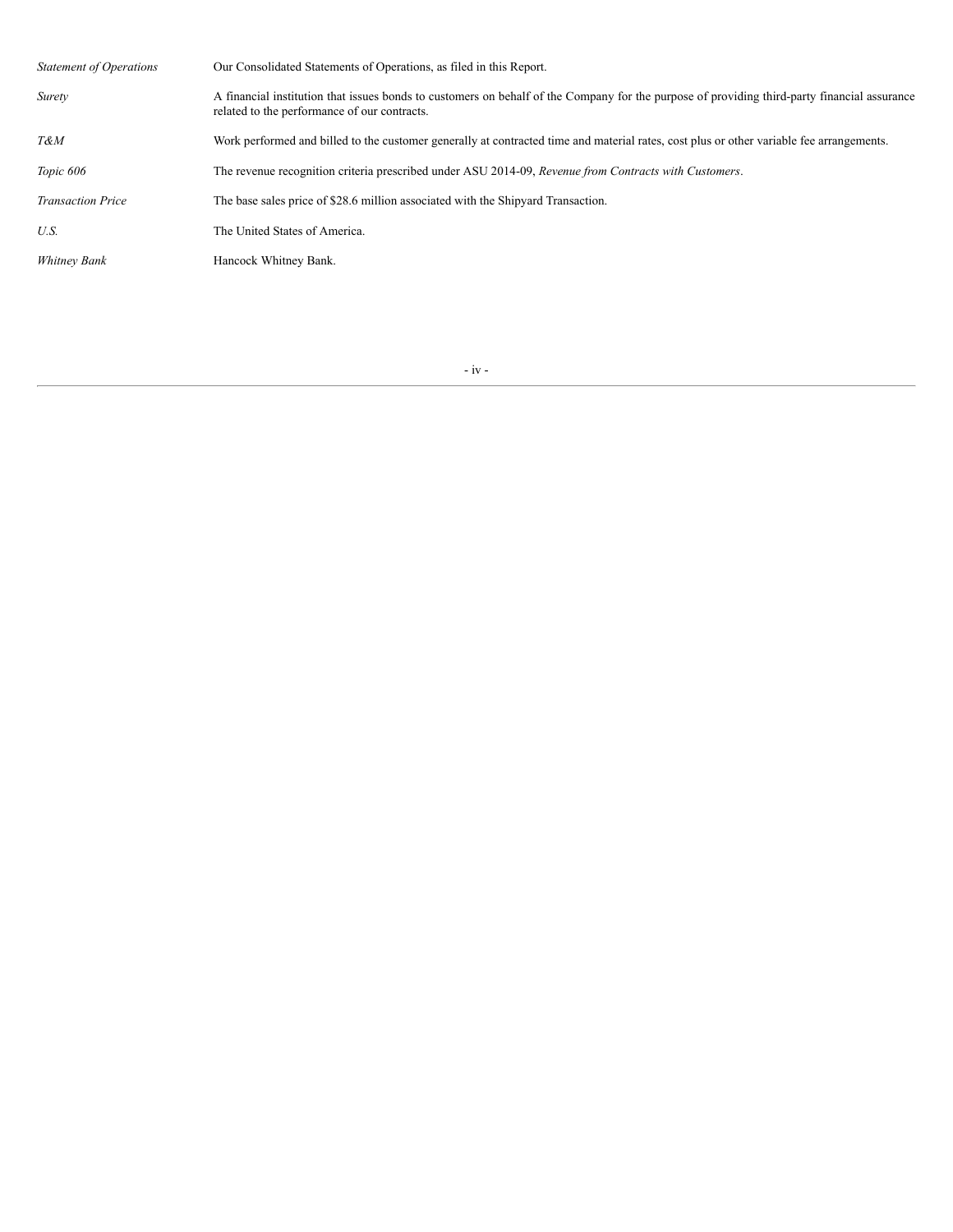# **PART I. FINANCIAL INFORMATION**

<span id="page-5-2"></span><span id="page-5-1"></span><span id="page-5-0"></span>**Item 1. Financial Statements.**

# **GULF ISLAND FABRICATION, INC.**

# **CONSOLIDATED BALANCE SHEETS**

(in thousands)

|                                                                            |               | <b>June 30,</b><br>2021 |               | December 31,<br>2020 |
|----------------------------------------------------------------------------|---------------|-------------------------|---------------|----------------------|
| <b>ASSETS</b>                                                              |               | (Unaudited)             |               |                      |
| Current assets:                                                            |               |                         |               |                      |
| Cash and cash equivalents                                                  | $\mathsf{\$}$ | 64,834                  | $\mathsf{\$}$ | 43,159               |
| Restricted cash, current                                                   |               | 9,637                   |               |                      |
| Short-term investments                                                     |               |                         |               | 7,998                |
| Contract receivables and retainage, net                                    |               | 13,737                  |               | 14,089               |
| Contract assets                                                            |               | 2,371                   |               | 5,098                |
| Prepaid expenses and other assets                                          |               | 5,962                   |               | 2,545                |
| Inventory                                                                  |               | 1,772                   |               | 2,157                |
| Assets held for sale                                                       |               | 1,800                   |               | 6,200                |
| Current assets of discontinued operations                                  |               | $\overline{2}$          |               | 66,116               |
| Total current assets                                                       |               | 100,115                 |               | 147,362              |
| Property, plant and equipment, net                                         |               | 29,720                  |               | 31,178               |
| Restricted cash, noncurrent                                                |               | 406                     |               |                      |
| Noncurrent assets of discontinued operations                               |               | Ц.                      |               | 39,169               |
| Other noncurrent assets                                                    |               | 13,438                  |               | 13,634               |
| Total assets                                                               | $\$$          | 143,679                 | $\mathbb{S}$  | 231.343              |
| LIABILITIES AND SHAREHOLDERS' EQUITY                                       |               |                         |               |                      |
| Current liabilities:                                                       |               |                         |               |                      |
| Accounts payable                                                           | \$            | 9,427                   | \$            | 12,362               |
| Contract liabilities                                                       |               | 8,206                   |               | 10,262               |
| Accrued expenses and other liabilities                                     |               | 8,197                   |               | 6,682                |
| Long-term debt, current                                                    |               | 1,050                   |               | 5,499                |
| Current liabilities of discontinued operations                             |               | 771                     |               | 63,607               |
| Total current liabilities                                                  |               | 27,651                  |               | 98,412               |
| Long-term debt, noncurrent                                                 |               | 8,950                   |               | 4,501                |
| Other noncurrent liabilities                                               |               | 1,739                   |               | 2,068                |
| <b>Total liabilities</b>                                                   |               | 38,340                  |               | 104,981              |
| Shareholders' equity:                                                      |               |                         |               |                      |
| Preferred stock, no par value, 5,000 shares authorized, no shares          |               |                         |               |                      |
| issued and outstanding                                                     |               |                         |               |                      |
| Common stock, no par value, 30,000 shares authorized, 15,535 shares issued |               |                         |               |                      |
| and outstanding at June 30, 2021 and 15,359 at December 31, 2020           |               | 11,281                  |               | 11,223               |
| Additional paid-in capital                                                 |               | 104,583                 |               | 104,072              |
| Retained earnings (accumulated deficit)                                    |               | (10, 525)               |               | 11,067               |
| Total shareholders' equity                                                 |               | 105,339                 |               | 126,362              |
| Total liabilities and shareholders' equity                                 | $\mathbb{S}$  | 143,679                 | $\mathbb{S}$  | 231,343              |

*The accompanying notes are an integral part of these financial statements.*

## - 1 -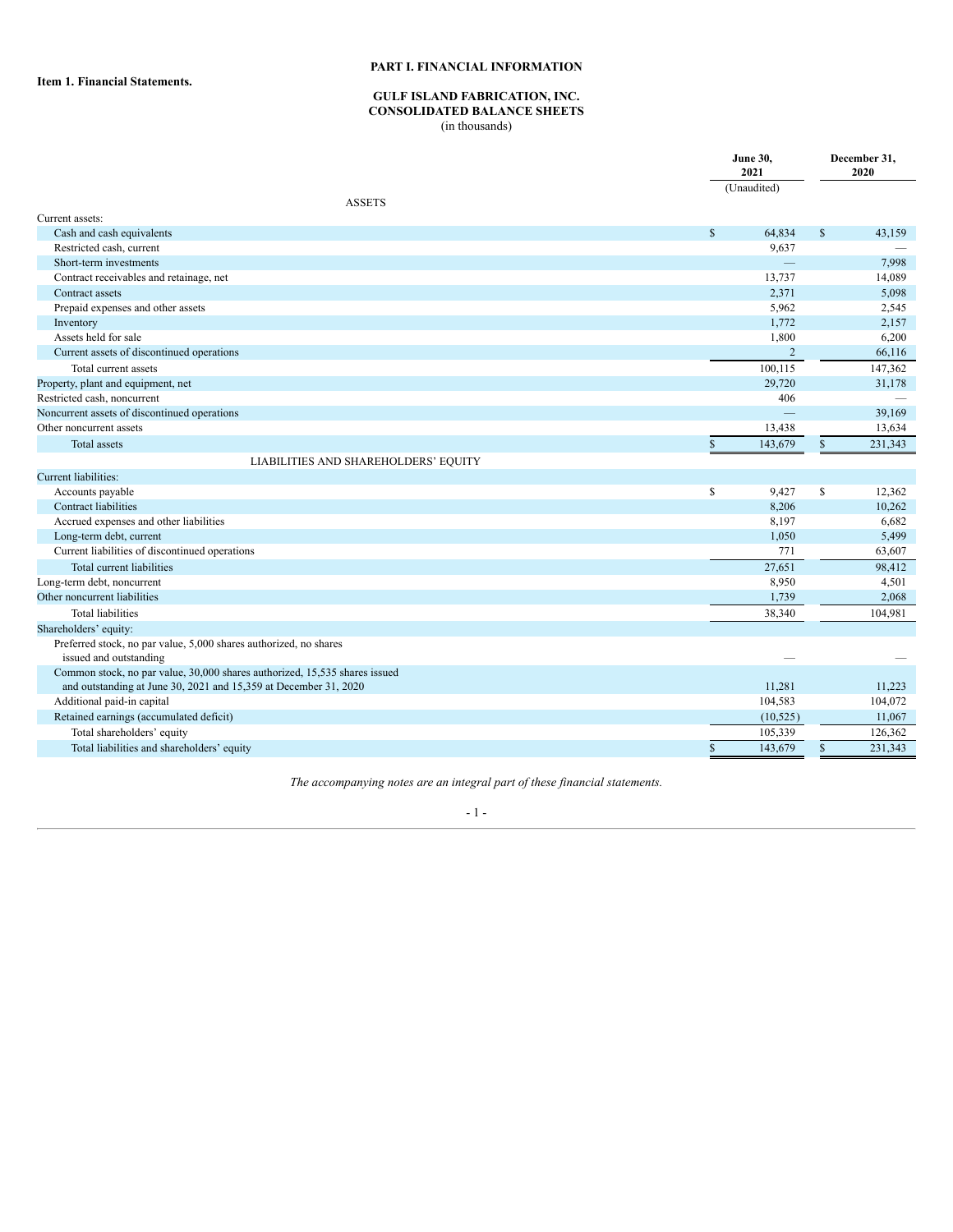#### **GULF ISLAND FABRICATION, INC. CONSOLIDATED STATEMENTS OF OPERATIONS (UNAUDITED)**

(in thousands, except per share data)

<span id="page-6-0"></span>

|                                                            |   | <b>Three Months Ended</b> |    |                 |   |           | <b>Six Months Ended</b> |          |  |  |  |  |
|------------------------------------------------------------|---|---------------------------|----|-----------------|---|-----------|-------------------------|----------|--|--|--|--|
|                                                            |   | <b>June 30,</b>           |    | <b>June 30,</b> |   |           |                         |          |  |  |  |  |
|                                                            |   | 2021                      |    | 2020            |   | 2021      |                         | 2020     |  |  |  |  |
| Revenue                                                    |   | 24,268                    |    | 31,988          |   | 48,053    | \$.                     | 69,667   |  |  |  |  |
| Cost of revenue                                            |   | 23,164                    |    | 32,716          |   | 47,028    |                         | 70,863   |  |  |  |  |
| Gross profit (loss)                                        |   | 1,104                     |    | (728)           |   | 1,025     |                         | (1,196)  |  |  |  |  |
| General and administrative expense                         |   | 3,093                     |    | 3,370           |   | 5,880     |                         | 6,681    |  |  |  |  |
| Other (income) expense, net                                |   | (380)                     |    |                 |   | (909)     |                         | (10,033) |  |  |  |  |
| Operating income (loss)                                    |   | (1,609)                   |    | (4,099)         |   | (3,946)   |                         | 2,156    |  |  |  |  |
| Interest (expense) income, net                             |   | (95)                      |    | (89)            |   | (289)     |                         | (36)     |  |  |  |  |
| Income (loss) before income taxes                          |   | (1,704)                   |    | (4,188)         |   | (4,235)   |                         | 2,120    |  |  |  |  |
| Income tax (expense) benefit                               |   | 4                         |    | (22)            |   | 15        |                         | (106)    |  |  |  |  |
| Income (loss) from continuing operations                   |   | (1,700)                   |    | (4,210)         |   | (4,220)   |                         | 2,014    |  |  |  |  |
| Loss from discontinued operations, net of taxes            |   | (1,251)                   |    | (1,327)         |   | (17, 372) |                         | (1,646)  |  |  |  |  |
| Net income (loss)                                          |   | (2,951)                   |    | (5, 537)        |   | (21, 592) |                         | 368      |  |  |  |  |
| Per share data:                                            |   |                           |    |                 |   |           |                         |          |  |  |  |  |
| Basic and diluted income (loss) from continuing operations | S | (0.11)                    | \$ | (0.28)          | S | (0.27)    | \$                      | 0.13     |  |  |  |  |
| Basic and diluted loss from discontinued operations        |   | (0.08)                    |    | (0.09)          |   | (1.12)    |                         | (0.11)   |  |  |  |  |
| Basic and diluted income (loss) per share                  |   | (0.19)                    |    | (0.36)          |   | (1.40)    |                         | 0.02     |  |  |  |  |
|                                                            |   |                           |    |                 |   |           |                         |          |  |  |  |  |

*The accompanying notes are an integral part of these financial statements.*

 $- 2 -$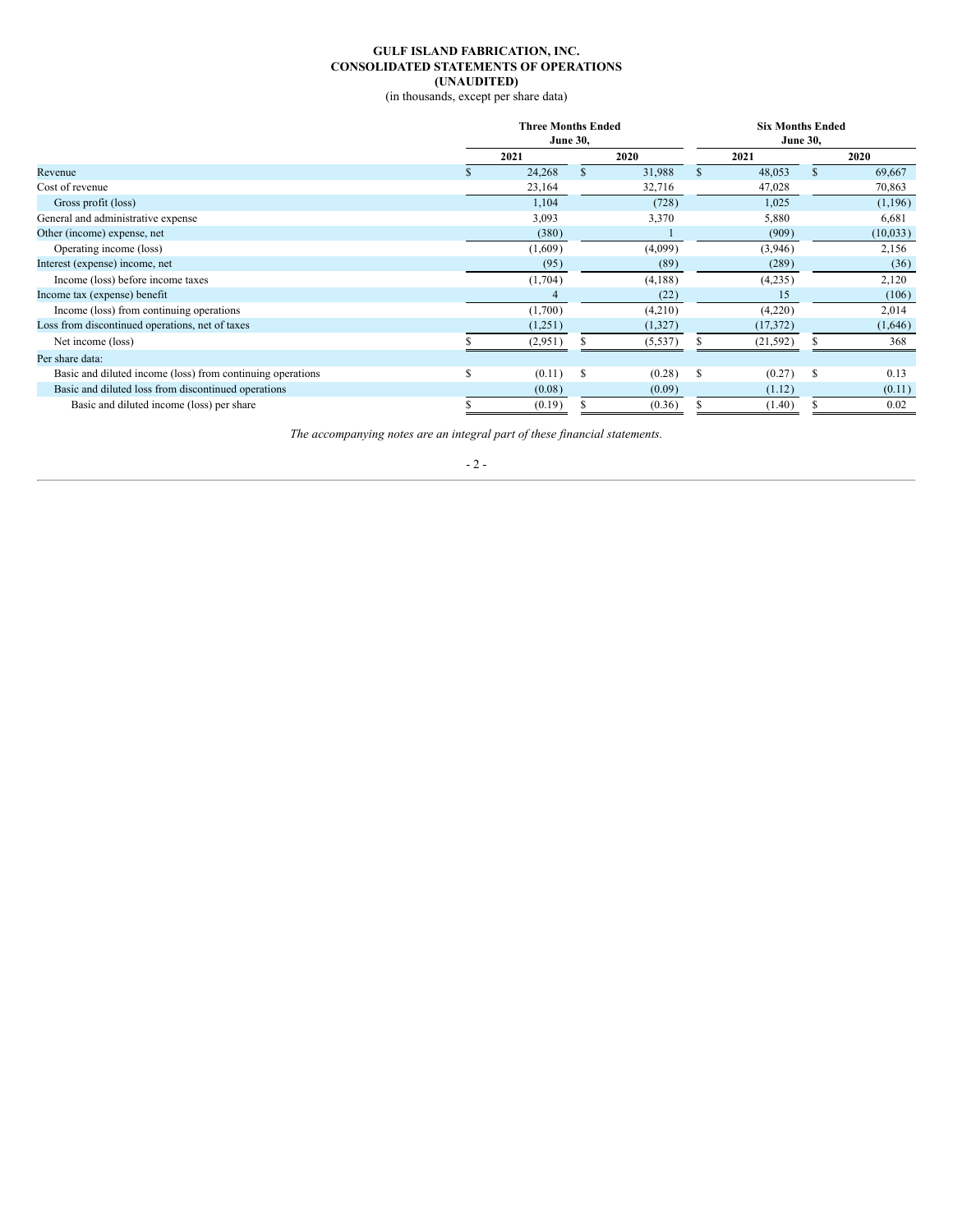# **GULF ISLAND FABRICATION, INC. CONSOLIDATED STATEMENTS OF CHANGES IN SHAREHOLDERS' EQUITY (UNAUDITED)**

<span id="page-7-0"></span>

|                                  |                     |  |        |         | <b>Additional</b> |          |          | <b>Total</b>  |  |
|----------------------------------|---------------------|--|--------|---------|-------------------|----------|----------|---------------|--|
|                                  | <b>Common Stock</b> |  |        | Paid-In |                   | Retained |          | Shareholders' |  |
|                                  | <b>Shares</b>       |  | Amount |         | Capital           |          | Earnings | <b>Equity</b> |  |
| Balance at December 31, 2019     | 15,263              |  | 11,119 |         | 103,124           | S        | 38,442   | 152,685       |  |
| Net income                       |                     |  |        |         |                   |          | 5,905    | 5,905         |  |
| Vesting of restricted stock      | 27                  |  | (8)    |         | (65)              |          |          | (73)          |  |
| Stock-based compensation expense |                     |  | 10     |         | 85                |          |          | 95            |  |
| Balance at March 31, 2020        | 15,290              |  | 11,121 |         | 103,144           |          | 44,347   | 158,612       |  |
| Net loss                         |                     |  |        |         |                   |          | (5, 537) | (5, 537)      |  |
| Vesting of restricted stock      | 19                  |  |        |         | (1)               |          |          | (1)           |  |
| Stock-based compensation expense |                     |  | 34     |         | 311               |          |          | 345           |  |
| Balance at June 30, 2020         | 15,309              |  | 11,155 |         | 103,454           |          | 38,810   | 153,419       |  |

|                                  |               | <b>Common Stock</b> |        |  | <b>Additional</b><br>Paid-In | Retained |           | <b>Total</b><br>Shareholders' |
|----------------------------------|---------------|---------------------|--------|--|------------------------------|----------|-----------|-------------------------------|
|                                  | <b>Shares</b> |                     | Amount |  | Capital                      |          | Earnings  | Equity                        |
| Balance at December 31, 2020     | 15,359        |                     | 11,223 |  | 104,072                      |          | 11,067    | 126,362                       |
| Net loss                         |               |                     |        |  |                              |          | (18, 641) | (18, 641)                     |
| Vesting of restricted stock      | 158           |                     | (9)    |  | (91)                         |          |           | (100)                         |
| Stock-based compensation expense |               |                     | 31     |  | 282                          |          | __        | 313                           |
| Balance at March 31, 2021        | 15,517        |                     | 11,245 |  | 104,263                      |          | (7,574)   | 107,934                       |
| Net loss                         |               |                     |        |  | __                           |          | (2,951)   | (2,951)                       |
| Vesting of restricted stock      | 18            |                     | (1)    |  | (7)                          |          |           | (8)                           |
| Stock-based compensation expense |               |                     | 37     |  | 327                          |          |           | 364                           |
| Balance at June 30, 2021         | 15,535        |                     | 11,281 |  | 104,583                      |          | (10,525)  | 105,339                       |
|                                  |               |                     |        |  |                              |          |           |                               |

*The accompanying notes are an integral part of these financial statements.*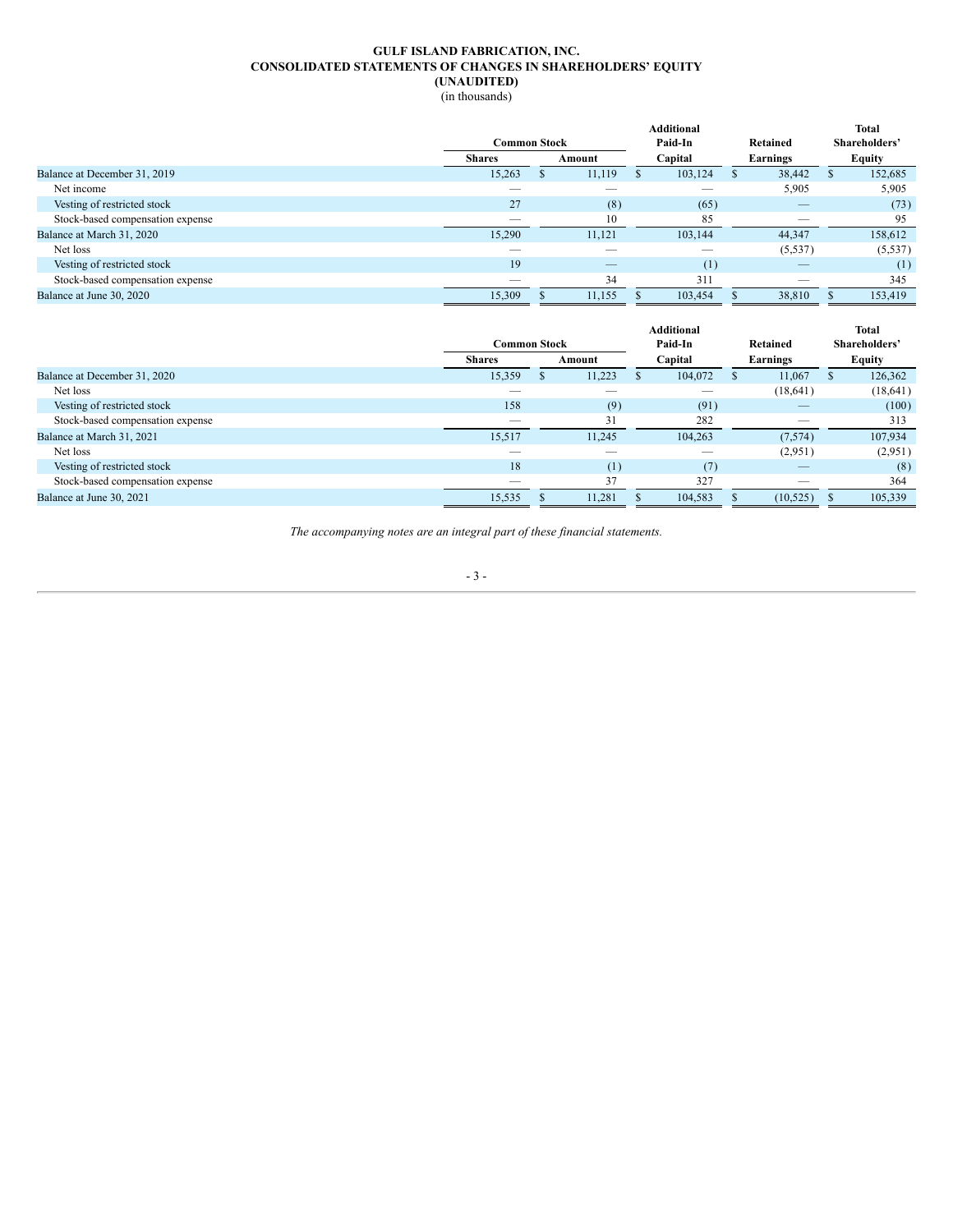### **GULF ISLAND FABRICATION, INC. CONSOLIDATED STATEMENTS OF CASH FLOWS (UNAUDITED)** (in thousands)

<span id="page-8-0"></span>

|                                                                                      |                 | <b>Six Months Ended</b><br><b>June 30,</b> |
|--------------------------------------------------------------------------------------|-----------------|--------------------------------------------|
|                                                                                      | 2021            | 2020                                       |
| Cash flows from operating activities:                                                |                 |                                            |
| Net income (loss)                                                                    | \$<br>(21, 592) | 368<br>\$                                  |
| Adjustments to reconcile net income (loss) to net cash used in operating activities: |                 |                                            |
| Depreciation and lease asset amortization                                            | 3,215           | 4,287                                      |
| Other amortization, net                                                              | 15              | 31                                         |
| Asset impairments                                                                    | 22,750          |                                            |
| Loss on Shipyard Transaction                                                         | 2,581           |                                            |
| (Gain) loss on sale of fixed assets and other assets, net                            | 45              | (5)                                        |
| Stock-based compensation expense                                                     | 677             | 440                                        |
| Changes in operating assets and liabilities:                                         |                 |                                            |
| Contract receivables and retainage, net                                              | 1,654           | 12,704                                     |
| Contract assets                                                                      | (4, 561)        | (25, 732)                                  |
| Prepaid expenses, inventory and other current assets                                 | (676)           | 668                                        |
| Accounts payable                                                                     | (11,020)        | 2,081                                      |
| <b>Contract liabilities</b>                                                          | (5,324)         | 702                                        |
| Accrued expenses and other current liabilities                                       | 1,330           | (1, 840)                                   |
| Noncurrent assets and liabilities, net (including long-term retainage)               | (463)           | 2,538                                      |
| Net cash used in operating activities                                                | (11, 369)       | (3,758)                                    |
| Cash flows from investing activities:                                                |                 |                                            |
| Capital expenditures                                                                 | (921)           | (7,745)                                    |
| Proceeds from Shipyard Transaction, net of transaction costs                         | 31.677          |                                            |
| Proceeds from sale of property and equipment                                         | 4,439           | 1,080                                      |
| Purchases of short-term investments                                                  |                 | (19,991)                                   |
| Maturities of short-term investments                                                 | 8,000           | 20,000                                     |
| Net cash provided by (used in) investing activities                                  | 43,195          | (6,656)                                    |
| Cash flows from financing activities:                                                |                 |                                            |
| Proceeds from borrowings                                                             |                 | 10,000                                     |
| Payment of financing cost                                                            |                 | (31)                                       |
| Tax payments for vested stock withholdings                                           | (108)           | (74)                                       |
| Net cash provided by (used in) financing activities                                  | (108)           | 9,895                                      |
| Net increase (decrease) in cash, cash equivalents and restricted cash                | 31,718          | (519)                                      |
| Cash, cash equivalents and restricted cash, beginning of period                      | 43,159          | 49,703                                     |
| Cash, cash equivalents and restricted cash, end of period                            | \$<br>74,877    | 49,184<br>$\mathbb{S}$                     |
| Supplemental cash flow information:                                                  |                 |                                            |
| Deferred Transaction Price receivable from Shipyard Transaction                      | \$<br>2.200     | \$                                         |

*The accompanying notes are an integral part of these financial statements.*

# - 4 -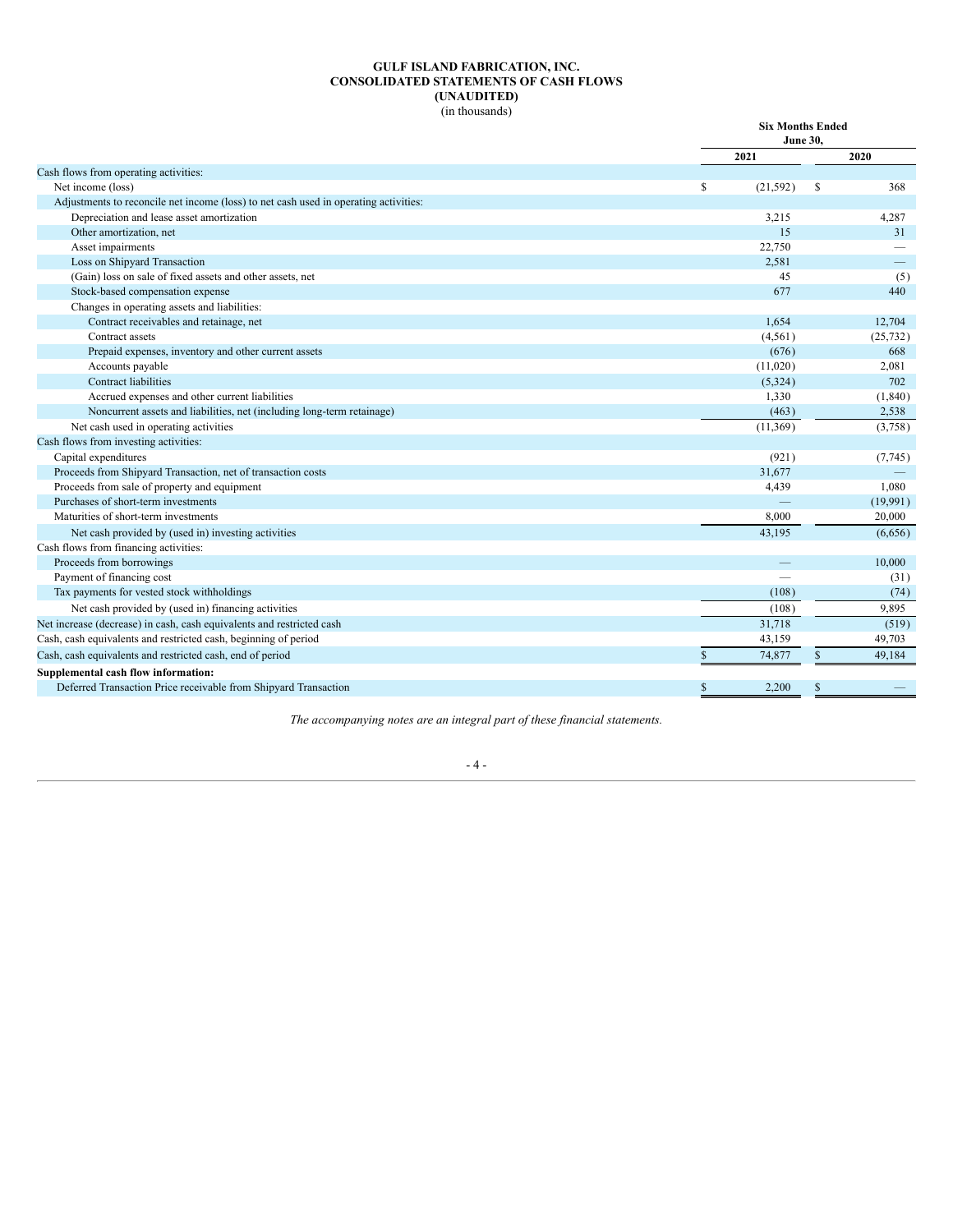# **GULF ISLAND FABRICATION, INC. NOTES TO CONSOLIDATED FINANCIAL STATEMENTS June 30, 2021 (Unaudited)**

# <span id="page-9-0"></span>**1. ORGANIZATION AND SUMMARY OF SIGNIFICANT ACCOUNTING POLICIES**

#### **Nature of Operations**

Gulf Island Fabrication, Inc. (together with its subsidiaries, "Gulf Island," "the Company," "we," "us" and "our") is a leading fabricator of complex steel structures and modules and provider of project management, hookup, commissioning, repair, maintenance and civil construction services. Our customers include U.S. and, to a lesser extent, international energy producers; refining, petrochemical, LNG, industrial and power operators; and EPC companies. We currently operate and manage our business through two operating divisions ("Fabrication & Services" and "Shipyard") and one non-operating division ("Corporate"), which represent our reportable segments. Our corporate headquarters is located in Houston, Texas and our operating facilities are located in Houma, Louisiana. On April 19, 2021, we sold our Shipyard Division operating assets and certain construction contracts ("Shipyard Transaction") and intend to wind down our remaining Shipyard Division operations by mid-2022. See *"Basis of Presentation"* below and Note 3 for further discussion of the Shipyard Transaction.

#### **Basis of Presentation**

The accompanying unaudited Consolidated Financial Statements ("Financial Statements") reflect all wholly owned subsidiaries. Intercompany balances and transactions have been eliminated in consolidation. The Financial Statements have been prepared in accordance with accounting principles generally accepted in the U.S. ("GAAP") for interim financial statements, the instructions to Form 10-Q and Article 10 of Regulation S-X of the U.S. Securities and Exchange Commission (the "SEC"). Accordingly, the Financial Statements do not include all of the information and footnotes required by GAAP for complete financial statements. In our opinion, all adjustments (consisting of normal recurring adjustments) considered necessary for a fair presentation have been included. Operating results for the three and six months ended June 30, 2021 are not necessarily indicative of the results that may be expected for the year ending December 31, 2021. Our Consolidated Balance Sheet at December 31, 2020, has been derived from the audited financial statements at that date but does not include all of the information and footnotes required by GAAP for complete financial statements. For further information, refer to the Financial Statements and related footnotes included in our 2020 Annual Report.

We determined the Shipyard Division assets, liabilities and operations associated with the Shipyard Transaction, and associated with certain previously closed Shipyard Division facilities, to be discontinued operations in the second quarter 2021. Accordingly, such assets and liabilities at June 30, 2021, and operating results for the three and six months ended June 30, 2021, have been classified as discontinued operations on our Consolidated Balance Sheet ("Balance Sheet") and Consolidated Statement of Operations ("Statement of Operations"), respectively. Our classification of these operations as discontinued requires retrospective application to financial information for all prior periods presented. Therefore, such assets and liabilities at December 31, 2020, and operating results for the three and six months ended June 30, 2020, have been recast and classified as discontinued operations on our Balance Sheet and Statement of Operations, respectively. Discontinued operations are not presented separately on our Consolidated Statement of Cash Flows ("Statement of Cash Flows"). Unless otherwise noted, the amounts presented throughout the notes to our Financial Statements relate to our continuing operations. See Note 3 for further discussion of the Shipyard Transaction and our discontinued operations.

## **Operating Cycle**

The duration of our contracts vary but typically extend beyond twelve months from the date of contract award. Consistent with industry practice, assets and liabilities have been classified as current under the operating cycle concept whereby all contract-related items are classified as current regardless of whether cash will be received or paid within a twelve-month period. Assets and liabilities classified as current, which may not be received or paid within the next twelve months, include contract retainage, contract assets and contract liabilities. Variations from normal contract terms may result in the classification of assets and liabilities as long-term.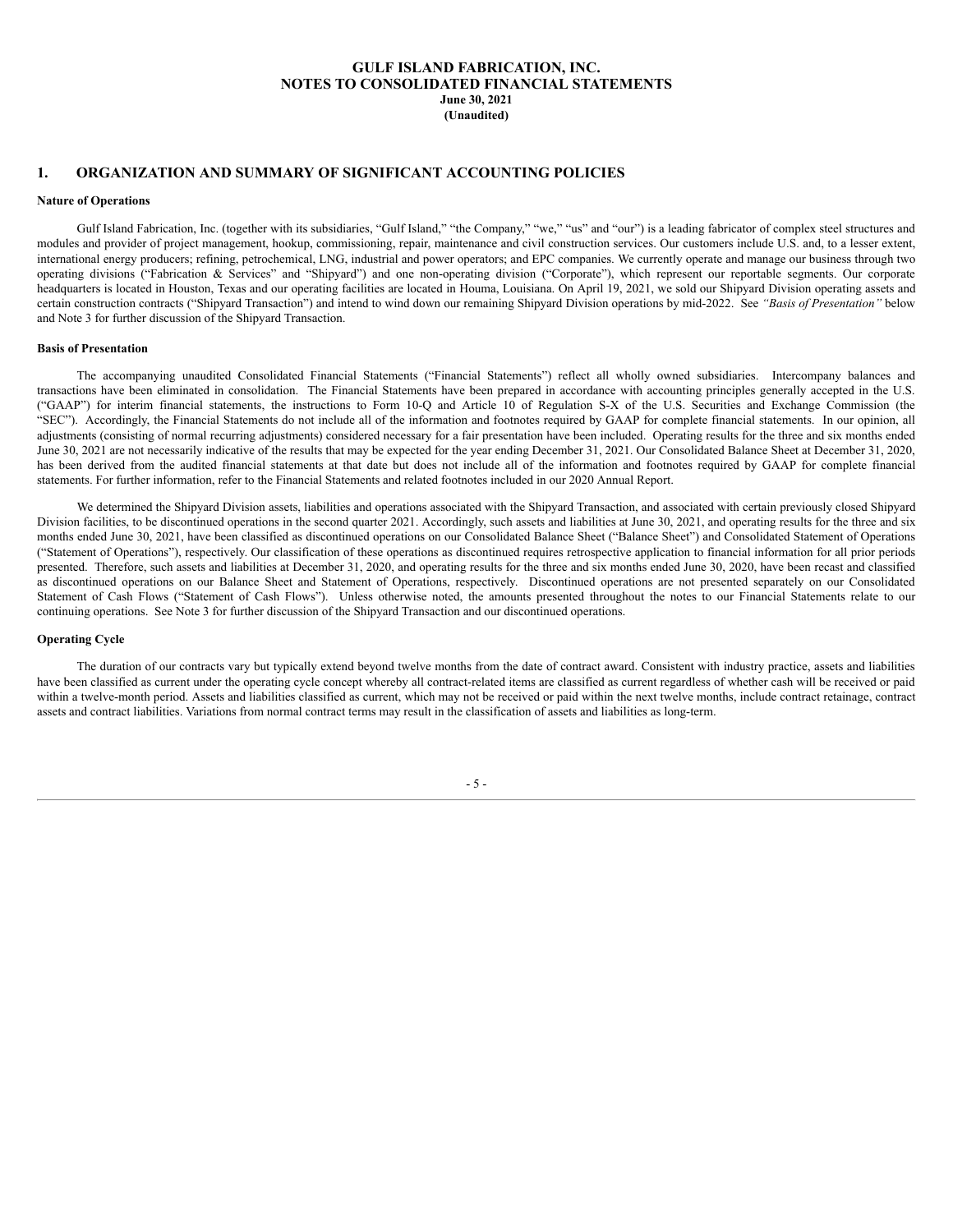#### **Use of Estimates**

*General –* The preparation of our Financial Statements in conformity with GAAP requires us to make estimates and judgments that affect the reported amounts of assets, liabilities, revenue and expenses and related disclosures of contingent assets and liabilities. We believe our most significant estimates and judgments are associated with:

- revenue recognition for our contracts, including application of the percentage-of-completion method, estimating costs to complete each contract and the recognition of incentives, unapproved change orders, claims and liquidated damages;
	- fair value and recoverability assessments that must be periodically performed with respect to long-lived assets and our assets held for sale;
	- determination of deferred income tax assets, liabilities and related valuation allowances;
- reserves for bad debts;
- liabilities related to self-insurance programs; and
- the impacts of the ongoing global coronavirus pandemic ("COVID-19") and volatile oil prices on our business, estimates and judgments as discussed further below.

If the underlying estimates and assumptions upon which our Financial Statements are based change in the future, actual amounts may differ materially from those included in the Financial Statements.

*Volatile Oil Prices and COVID-19* – For the last several years, the price of oil has been at depressed levels and/or experienced significant volatility, resulting in a significant and sustained reduction in capital spending and drilling activities from our traditional offshore oil and gas customer base. Consequently, our operating results and cash flows have been negatively impacted as we experienced reductions in revenue, lower margins due to competitive pricing, significant under-utilization of our operating facilities and resources and losses on certain projects. Additionally, COVID-19 has added another layer of pressure and uncertainty on oil prices and our end markets, which has further impacted our operations. COVID-19 (including its new and emerging strains and variants) is a widespread public health crisis that continues to adversely affect global economies and financial markets.

During 2020, our operations (as well as the operations of our customers, subcontractors and other counterparties) were negatively impacted by the physical distancing, quarantine and isolation measures recommended by national, state and local authorities on large portions of the population, and mandatory business closures that were enacted in an attempt to control COVID-19. We continue to monitor the impact of COVID-19 on our operations and recognize that it could continue to negatively impact our business and results of operations during the remainder of 2021 and beyond. Even with widespread distribution of vaccines, hesitancy or resistance to the vaccines among certain groups, as well as uncertainty about their long-term efficacy or effectiveness against new COVID-19 strains and variants, remain. The extent to which our operations and financial performance will be impacted by COVID-19 during the remainder of 2021 will depend largely on future developments, including global availability and acceptance of the vaccines. Authorities in some areas of the U.S. have begun to relax COVID-19 restrictions; however, if the areas where we have our headquarters and operating facilities, or areas where our customers, subcontractors and other counterparties have operations, were to experience periods of resurgence in the numbers of cases of the virus, including through the spread of new, more contagious or deadly strains and variants of the virus, authorities may reinstate restrictions, quarantine and isolation measures. The measures taken, while intended to protect human life, have had and are expected to continue to have a serious adverse impact on domestic and foreign economies of uncertain severity and duration.

The continued level of uncertainty means the ultimate business and financial impacts of COVID-19 and volatility in oil prices cannot be reasonably estimated at this time, but have included, or may include, among other things, reduced bidding activity, suspension or termination of backlog, deterioration of customer financial condition, potential supply disruptions and unanticipated project costs due to project disruptions and schedule delays, lower labor productivity, increased employee and contractor absenteeism and turnover, craft labor hiring challenges, lack of performance by subcontractors and suppliers, and contract disputes. Management's estimates in future periods will be revised for any events and changes in circumstances arising after the date of this Report for the impacts of COVID-19 and volatile oil prices.

# **Income (Loss) Per Share**

Basic income (loss) per share is calculated by dividing net income (loss) by the weighted average number of common shares outstanding for the period. Diluted income (loss) per share reflects the assumed conversion of dilutive securities. See Note 7 for calculations of our basic and diluted income (loss) per share.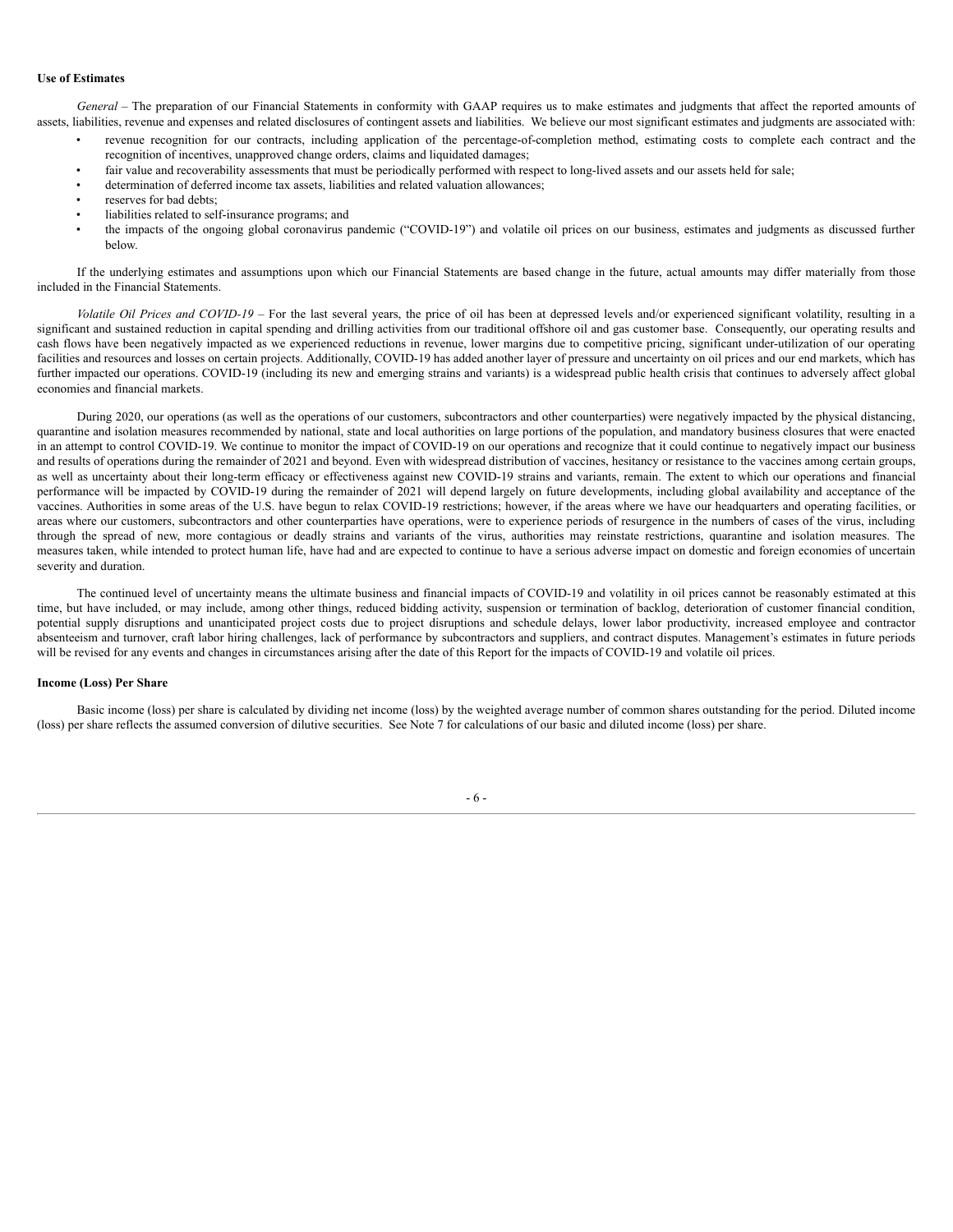#### **Cash Equivalents, Restricted Cash and Short-Term Investments**

*Cash Equivalents –* We consider investments with original maturities of three months or less when purchased to be cash equivalents.

*Restricted Cash –* At June 30, 2021, we had \$10.0 million of restricted cash as security for letters of credit issued under our letter of credit facility ("LC Facility") with Hancock Whitney Bank ("Whitney Bank"). In July 2021, \$7.0 million of outstanding letters of credit expired and the associated cash restriction was released. Our restricted cash is held in an interest-bearing money market account with Whitney Bank. The classification of the restricted cash as current and noncurrent is determined by the contractual maturity dates of the letters of credit being secured, with letters of credit having maturity dates of twelve months or less from the balance sheet date classified as current, and letters of credit having maturity dates of longer than twelve months from the balance sheet date classified as noncurrent. We had no restricted cash at December 31, 2020. See Note 5 for further discussion of our cash security requirements under our LC Facility.

*Short-Term Investments* – We consider investments with original maturities of more than three months but less than twelve months to be short-term investments. We had no short-term investments at June 30, 2021. At December 31, 2020, our short-term investments included U.S. Treasuries with original maturities of less than six months that were held until their maturity.

#### **Inventory**

Inventory is recorded at the lower of cost or net realizable value determined using the first-in-first-out basis. The cost of inventory includes acquisition costs, production or conversion costs, and other costs incurred to bring the inventory to a current location and condition. Net realizable value is our estimated selling price in the normal course of business, less reasonably predictable costs of completion, disposal and transportation. An allowance for excess or inactive inventory is recorded based on an analysis that considers current inventory levels, historical usage patterns, estimates of future sales and salvage value.

#### **Allowance for Doubtful Accounts**

In the normal course of business, we extend credit to our customers on a short-term basis and contract receivables are generally not collateralized; however, we typically have the right to place liens on our projects in the event of nonpayment by our customers. We routinely review individual contract receivable balances for collectability and make provisions for probable uncollectible amounts as necessary. Among the factors considered in our review are the financial condition of our customer and its access to financing, underlying disputes with the customer, the age and value of the receivable balance, and economic conditions in general. See Note 2 for further discussion of our allowance for doubtful accounts.

#### **Stock-Based Compensation**

Awards under our stock-based compensation plans are calculated using a fair value-based measurement method. We use the straight-line method to recognize sharebased compensation expense over the requisite service period of the award. We recognize the excess tax benefit or tax deficiency resulting from the difference between the deduction we receive for tax purposes and the stock-based compensation expense we recognize for financial reporting purposes created when common stock vests, as an income tax benefit or expense on our Statement of Operations.

Tax payments made on behalf of employees to taxing authorities in order to satisfy employee income tax withholding obligations from the vesting of shares under our stock-based compensation plans are classified as a financing activity on our Statement of Cash Flows.

#### **Assets Held for Sale**

Assets held for sale are measured at the lower of their carrying amount or fair value less cost to sell. See Note 4 for further discussion of our assets held for sale.

## **Depreciation Expense**

Property, plant and equipment are depreciated on a straight-line basis over estimated useful lives ranging from three to 25 years. Ordinary maintenance and repairs, which do not extend the physical or economic lives of the plant or equipment, are charged to expense as incurred.

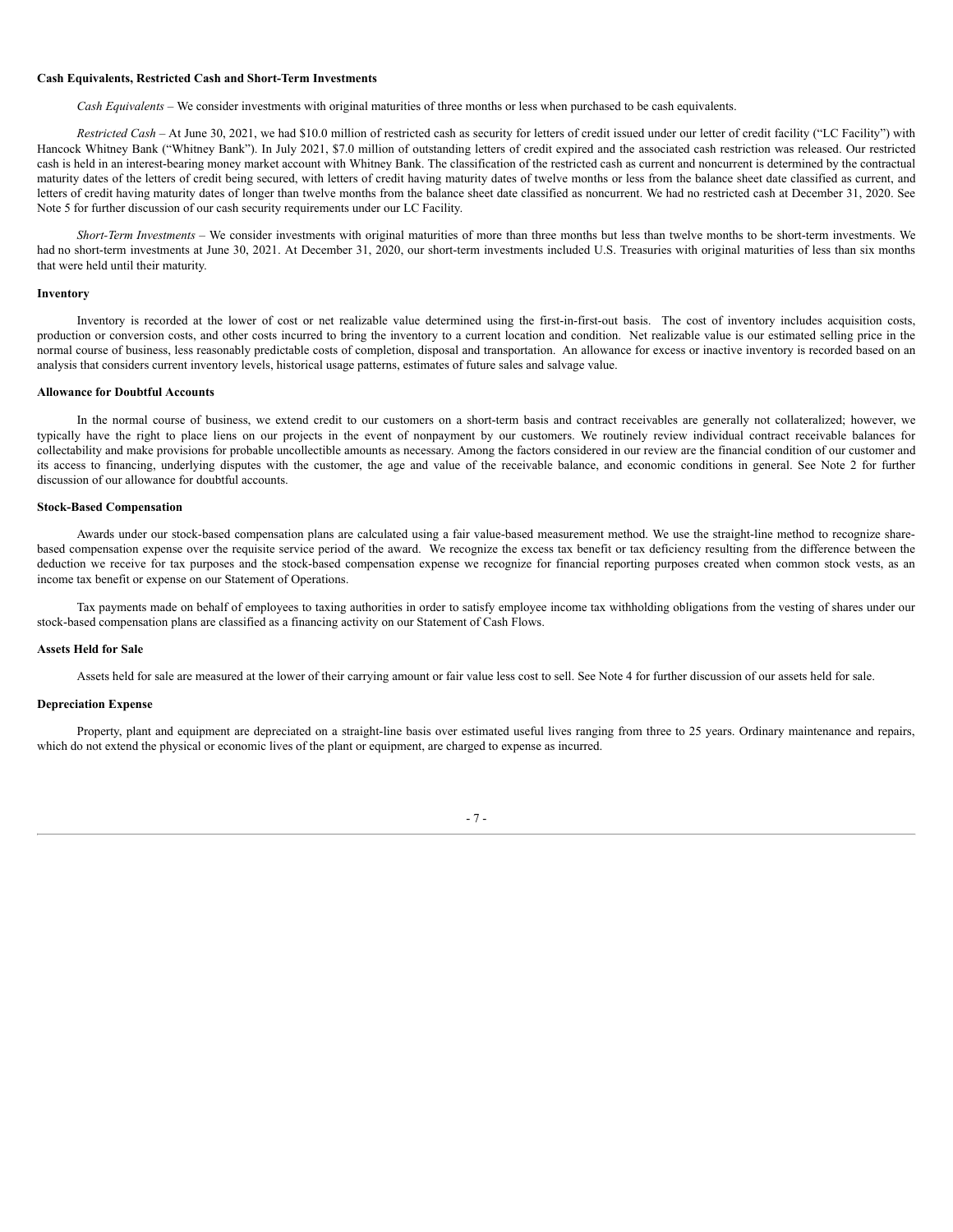#### **Long-Lived Assets**

Long-lived assets, which include property, plant and equipment and our lease assets included within other noncurrent assets, are reviewed for impairment when events or changes in circumstances indicate that the carrying amount may not be recoverable. If a recoverability assessment is required, we compare the estimated future undiscounted cash flow associated with the asset or asset group to its carrying amount to determine if an impairment exists. An asset group constitutes the minimum level for which identifiable cash flows are principally independent of the cash flows of other assets or asset groups. An impairment loss is measured by comparing the fair value of the asset or asset group to its carrying amount and the excess of the carrying amount of the asset or asset group over its fair value is recorded as an impairment charge. Fair value is determined based on discounted cash flows, appraised values or third-party indications of value, as appropriate. See Note 3 for further discussion of our long-lived asset impairments within our discontinued operations.

#### **Leases**

We record a right-of-use asset and an offsetting lease liability on our Balance Sheet equal to the present value of our lease payments for leases with an original term of longer than twelve months. We do not record an asset or liability for leases with an original term of twelve months or less and we do not separate lease and non-lease components for our leases. Our lease assets are reflected within other noncurrent assets, and the current and noncurrent portions of our lease liabilities are reflected within accrued expenses and other liabilities, and other noncurrent liabilities, respectively, on our Balance Sheet. For leases with escalations over the life of the lease, we recognize expense on a straight-line basis.

## **Fair Value Measurements**

Fair value determinations for financial assets and liabilities are based on the particular facts and circumstances. Financial instruments are required to be categorized within a valuation hierarchy based upon the lowest level of input that is significant to the fair value measurement. The three levels of the valuation hierarchy are as follows:

- Level 1 inputs are based upon quoted prices for identical instruments traded in active markets.
- Level 2 inputs are based upon quoted prices for similar instruments in active markets and model-based valuation techniques for which all significant assumptions are observable in the market.
- Level 3 inputs are based upon model-based valuation techniques for which significant assumptions are generally not observable in the market and typically reflect estimates and assumptions that we believe market participants would use in pricing the asset or liability. These include discounted cash flow models and similar valuation techniques.

The carrying amounts of our financial instruments, including cash and cash equivalents, short-term investments, accounts receivable and accounts payable approximate their fair values. Our fair value assessments for determining impairments of inventory, long-lived assets and assets held for sale are non-recurring fair value measurements that fall within Level 3 of the fair value hierarchy. See Note 4 for further discussion of our assets held for sale.

#### **Revenue Recognition**

*General* – Our revenue is derived from customer contracts and agreements that are awarded on a competitively bid and negotiated basis using a range of contracting options, including fixed-price, unit-rate and T&M. Our contracts primarily relate to the fabrication and construction of steel structures, modules and marine vessels, and project management services and other service arrangements. We recognize revenue from our contracts in accordance with Accounting Standards Update ("ASU") 2014-09, Topic 606 "Revenue from Contracts with Customers" ("Topic 606").

Topic 606 requires entities to recognize revenue in a way that depicts the transfer of promised goods or services to customers in an amount that reflects the consideration to which the entity expects to be entitled in exchange for those goods or services. Additionally, provisions of Topic 606 specify which goods and services are distinct and represent separate performance obligations (representing the unit of account in Topic 606) within a contract and which goods and services (which could include multiple contracts or agreements) should be aggregated. In general, a performance obligation is a contractual obligation to construct and/or transfer a distinct good or service to a customer. The transaction price of a contract is allocated to each distinct performance obligation and recognized as revenue when, or as, the performance obligation is satisfied. Revenue for performance obligations satisfied over time are recognized as the work progresses. Revenue for performance obligations that do not meet the criteria for over time recognition are recognized at a point-in-time when a performance obligation is complete and a customer has obtained control of a promised asset.

*Fixed-Price and Unit-Rate Contracts –* Revenue for our fixed-price and unit-rate contracts is recognized using the percentage-of-completion method based on contract costs incurred to date compared to total estimated contract costs (an input method). Contract costs include direct costs, such as materials and labor, and indirect costs attributable to contract activity. Material costs that are significant to

- 8 -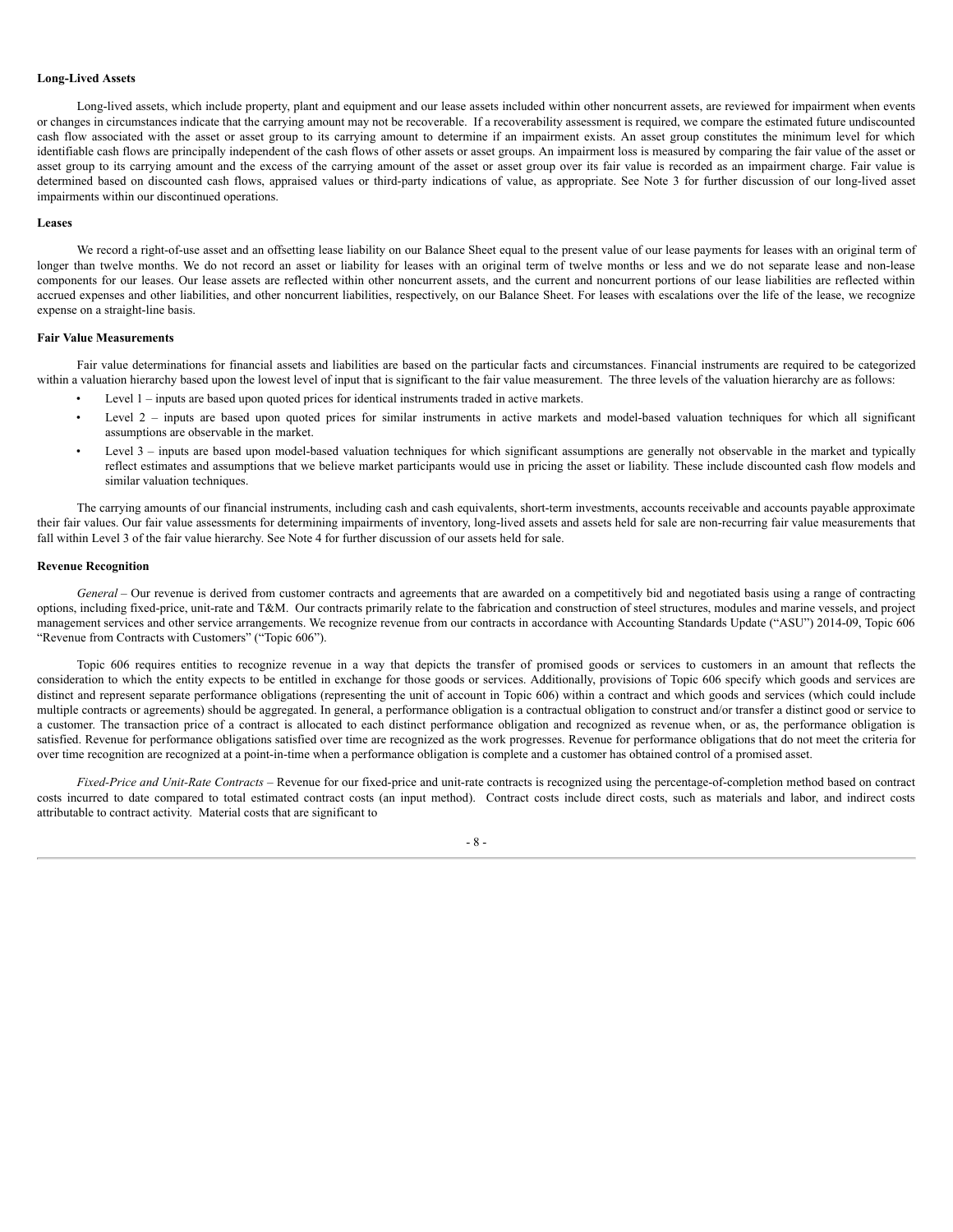a contract and do not reflect an accurate measure of project completion are excluded from the determination of our contract progress. Revenue for such materials is only recognized to the extent of costs incurred. Revenue and gross profit for contracts accounted for using the percentage-of-completion method can be significantly affected by changes in estimated cost to complete such contracts. Significant estimates impacting the cost to complete a contract include: forecast costs of engineering, materials, equipment and subcontracts; forecast costs of labor and labor productivity; schedule durations, including subcontractor and supplier progress; contract disputes, including claims; achievement of contractual performance requirements; and contingency, among others. Although our customers retain the right and ability to change, modify or discontinue further work at any stage of a contract, in the event our customers discontinue work, they are required to compensate us for the work performed to date. The cumulative impact of revisions in total cost estimates during the progress of work is reflected in the period in which these changes become known, including, to the extent required, the reversal of profit recognized in prior periods and the recognition of losses expected to be incurred on contracts. Due to the various estimates inherent in our contract accounting, actual results could differ from those estimates, which could result in material changes to our Financial Statements and related disclosures. See Note 2 for further discussion of projects with significant changes in estimated margins during the three and six months ended June 30, 2021 and 2020.

*T&M Contracts –* Revenue for our T&M contracts is recognized at contracted rates when the work is performed, the costs are incurred and collection is reasonably assured. Our T&M contracts provide for labor and materials to be billed at rates specified within the contract. The consideration from the customer directly corresponds to the value of our performance completed at the time of invoicing.

*Variable Consideration –* Revenue and gross profit for contracts can be significantly affected by variable consideration, which can be in the form of unapproved change orders, claims, incentives and liquidated damages that may not be resolved until the later stages of the contract or after the contract has been completed. We estimate variable consideration based on the amount we expect to be entitled and include estimated amounts in transaction price to the extent it is probable that a significant future reversal of cumulative revenue recognized will not occur or when we conclude that any significant uncertainty associated with the variable consideration is resolved. See Note 2 for further discussion of unapproved change orders, claims, incentives and liquidated damages for our projects.

*Additional Disclosures –* Topic 606 also requires disclosures regarding the nature, amount, timing and uncertainty of revenues and cash flows from contracts with customers. See Note 2 for required disclosures under Topic 606.

#### **Pre-Contract Costs**

Pre-contract costs are generally charged to cost of revenue as incurred, but in certain cases their recognition may be deferred if specific probability criteria are met. At June 30, 2021 and December 31, 2020, we had no deferred pre-contract costs.

#### **Other (Income) Expense, Net**

Other (income) expense, net, generally represents recoveries or provisions for bad debts, gains or losses associated with the sale or disposition of property and equipment other than assets held for sale, and income or expense associated with certain nonrecurring items. For the six months ended June 30, 2020, other (income) expense also included a gain of \$10.0 million associated with the settlement of a contract dispute in the first quarter 2020 for a project completed in 2015.

#### **Income Taxes**

Income taxes have been provided using the liability method. Deferred income taxes reflect the net tax effects of temporary differences between the carrying amounts of assets and liabilities for financial reporting purposes and the amounts used for income tax purposes using enacted rates expected to be in effect during the year in which the differences are expected to reverse. Due to state income tax laws related to the apportionment of revenue for our projects, judgment is required to estimate the effective tax rate expected to apply to tax differences that are expected to reverse in the future.

A valuation allowance is provided to reserve for deferred tax assets ("DTA(s)") if, based upon the available evidence, it is more likely than not that some or all of the DTAs will not be realized. The realization of our DTAs depends on our ability to generate sufficient taxable income of the appropriate character and in the appropriate jurisdictions. Our effective tax rate differs from our statutory rate as no federal benefit was recorded for losses during the three and six months ended June 30, 2021 and three months ended June 30, 2020, as a full valuation allowance was recorded against our federal deferred tax assets generated during the periods, and as no federal expense was recorded for income during the six months ended June 30, 2020, as it was fully offset by the reversal of valuation allowance on our net deferred tax assets. Income taxes recorded for the three and six months ended June 30, 2021 and 2020 represent state income taxes.

Reserves for uncertain tax positions are recognized when we consider it more likely than not that additional tax will be due in excess of amounts reflected in our income tax returns, irrespective of whether or not we have received tax assessments. Interest and penalties on uncertain tax positions are recorded within income tax expense.

- 9 -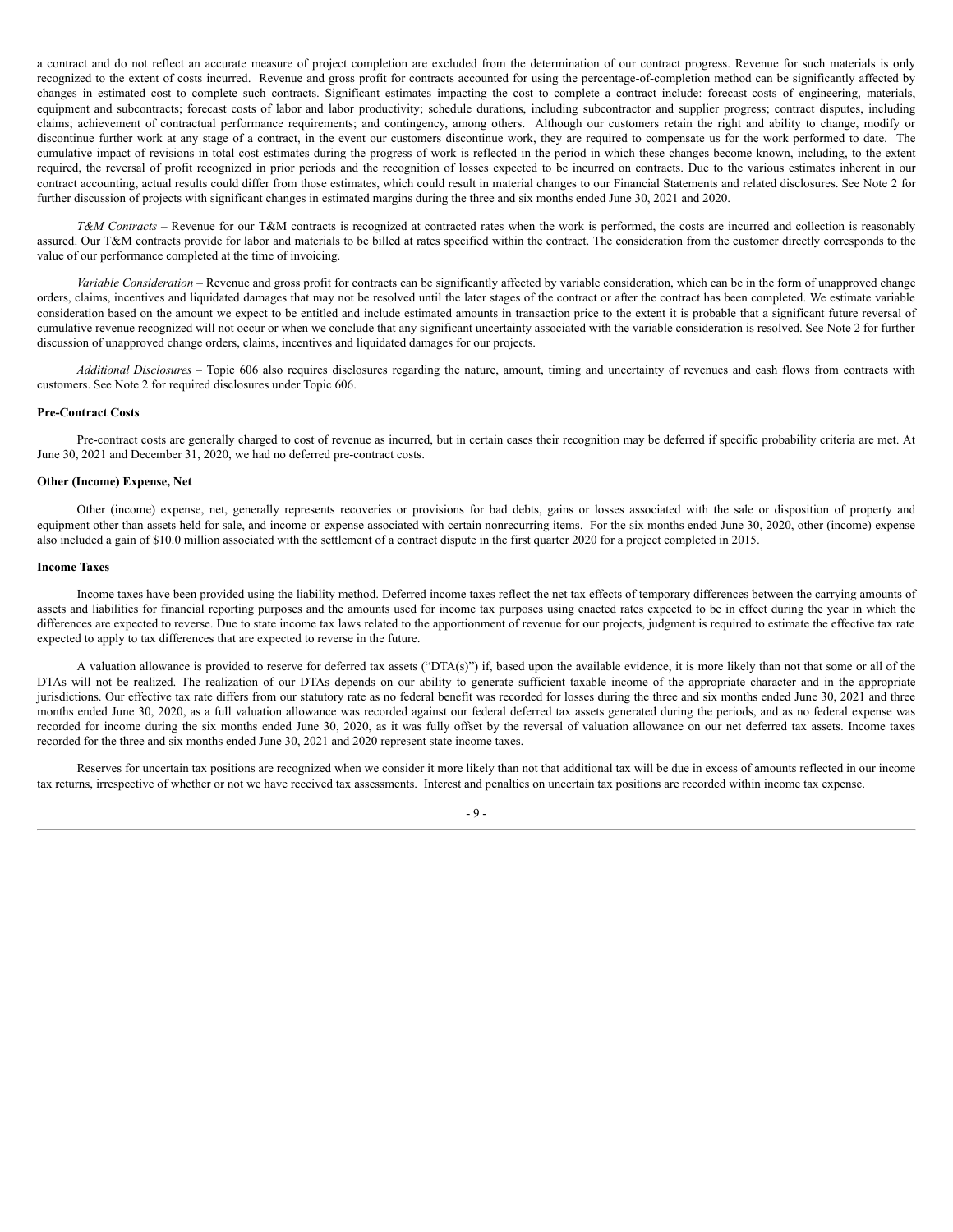#### **New Accounting Standards**

*Income taxes* – During the first quarter 2021, we adopted Accounting Standards Update ("ASU") 2019-12, *"Income Taxes,"* which simplifies the accounting for income taxes by removing certain exceptions to the general principles and simplifies areas such as franchise taxes, step-up in tax basis goodwill, separate entity financial statements and interim recognition of enacted tax laws or rate changes. Adoption of the new standard did not have a material effect on our financial position, results of operations or related disclosures.

*Financial instruments* – In June 2016, the Financial Accounting Standards Board ("FASB") issued ASU 2016-13, *"Financial Instruments - Credit Losses - Measurement of Credit Losses on Financial Instruments,"* which changes the way companies evaluate credit losses for most financial assets and certain other instruments. For trade and other receivables, short-term investments, loans and other instruments, entities will be required to use a new forward-looking "expected loss" model to evaluate impairment, potentially resulting in earlier recognition of allowances for losses. The new standard also requires enhanced disclosures, including the requirement to disclose the information used to track credit quality by year of origination for most financing receivables. ASU 2016-13 will be effective for us in the first quarter 2023. Early adoption of the new standard is permitted; however, we have not elected to early adopt the standard. The new standard is required to be applied using a cumulative-effect transition method. We are currently evaluating the effect that the new standard will have on our financial position, results of operations and related disclosures.

# **2. REVENUE, CONTRACT ASSETS AND LIABILITIES AND OTHER CONTRACT MATTERS**

As discussed in Note 1, we recognize revenue from our contracts in accordance with Topic 606. Summarized below are required disclosures under Topic 606 and other relevant guidance.

#### **Disaggregation of Revenue**

The following tables summarize revenue for each of our operating segments, disaggregated by contract type, for the three and six months ended June 30, 2021 and 2020 (in thousands):

|                                 | Three Months Ended June 30, 2021 |        |  |          |                     |      |       |        |  |  |  |
|---------------------------------|----------------------------------|--------|--|----------|---------------------|------|-------|--------|--|--|--|
| <b>Contract Type</b>            | F&S                              |        |  | Shipyard | <b>Eliminations</b> |      | Total |        |  |  |  |
| Fixed-price and unit-rate $(1)$ |                                  | 11,041 |  | 3,129    |                     | –    |       | 14,170 |  |  |  |
| $T\&M(2)$                       |                                  | 9,254  |  |          |                     |      |       | 9,254  |  |  |  |
| Other                           |                                  | 932    |  |          |                     | (88) |       | 844    |  |  |  |
| Total                           |                                  | 21.227 |  | 3,129    |                     | (88) |       | 24.268 |  |  |  |

|                                 | Six Months Ended June 30, 2021 |        |                 |       |                     |                                 |              |        |  |  |
|---------------------------------|--------------------------------|--------|-----------------|-------|---------------------|---------------------------------|--------------|--------|--|--|
| <b>Contract Type</b>            | <b>F&amp;S</b>                 |        | <b>Shipvard</b> |       | <b>Eliminations</b> |                                 | <b>Total</b> |        |  |  |
| Fixed-price and unit-rate $(1)$ |                                | 22,198 |                 | 8,259 |                     | (8)                             | - 35         | 30,449 |  |  |
| $T\&M(2)$                       |                                | 15,523 |                 |       |                     | $\hspace{0.1mm}-\hspace{0.1mm}$ |              | 15,523 |  |  |
| Other                           |                                | 2.566  |                 |       |                     | (485)                           |              | 2,081  |  |  |
| Total                           |                                | 40,287 |                 | 8,259 |                     | (493)                           |              | 48.053 |  |  |

|                                 | Three Months Ended June 30, 2020 |        |    |          |  |                     |              |        |  |  |
|---------------------------------|----------------------------------|--------|----|----------|--|---------------------|--------------|--------|--|--|
| <b>Contract Type</b>            | <b>F&amp;S</b>                   |        |    | Shipyard |  | <b>Eliminations</b> | <b>Total</b> |        |  |  |
| Fixed-price and unit-rate $(1)$ |                                  | 20,853 | ۰D | 5,902    |  | (239)               |              | 26,516 |  |  |
| $T\&M(2)$                       |                                  | 4,455  |    |          |  |                     |              | 4,455  |  |  |
| Other                           |                                  | 1,298  |    |          |  | (281)               |              | 1,017  |  |  |
| Total                           |                                  | 26,606 |    | 5.902    |  | (520)               |              | 31.988 |  |  |

|                                 | Six Months Ended June 30, 2020 |        |                 |        |                     |       |       |        |
|---------------------------------|--------------------------------|--------|-----------------|--------|---------------------|-------|-------|--------|
| <b>Contract Type</b>            | F&S                            |        | <b>Shipvard</b> |        | <b>Eliminations</b> |       | Total |        |
| Fixed-price and unit-rate $(1)$ |                                | 45,410 |                 | 10,585 |                     | (324) |       | 55,671 |
| $T\&M(2)$                       |                                | 11,380 |                 |        |                     |       |       | 11,380 |
| Other                           |                                | 3,259  |                 |        |                     | (643) |       | 2,616  |
| Total                           |                                | 60.049 |                 | 10.585 |                     | (967  |       | 69.667 |

(1) Revenue is recognized as the contract progresses over time.

(2) Revenue is recognized at contracted rates when the work is performed and costs are incurred.

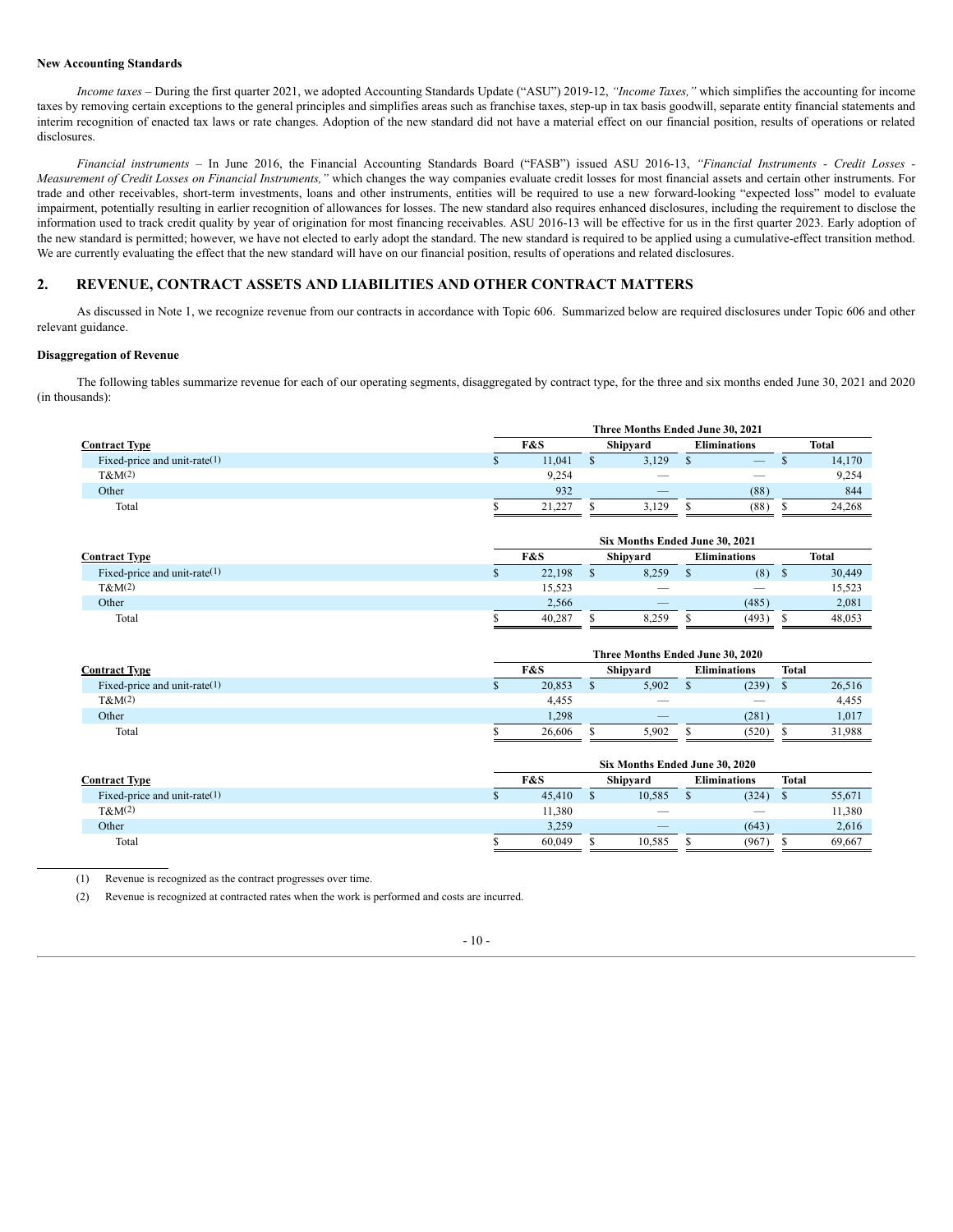## **Future Performance Obligations Required Under Contracts**

The following table summarizes our remaining performance obligations by operating segment at June 30, 2021 (in thousands):

|                                   | Performance        |
|-----------------------------------|--------------------|
| Segment                           | <b>Obligations</b> |
| <b>Fabrication &amp; Services</b> | 9,326<br>Φ         |
| Shipyard                          | 14.588             |
| Total(1)                          | 23,914<br>S        |

We expect to recognize revenue of approximately \$17.6 million and \$6.3 million for the remainder of 2021 and thereafter, respectively, associated with our remaining performance obligations at June 30, 2021.

#### **Contracts Assets and Liabilities**

Revenue recognition and customer invoicing for our fixed-price and unit-rate contracts may occur at different times. Revenue recognition is based upon our estimated percentage-of-completion as discussed in Note 1; however, customer invoicing is generally dependent upon contractual billing terms, which could provide for customer payments in advance of performing the work, milestone billings based on the completion of certain phases of the work, or when services are provided. Revenue recognized in excess of amounts billed is reflected as contract assets on our Balance Sheet. Amounts billed in excess of revenue recognized, and accrued contract losses, are reflected as contract liabilities on our Balance Sheet. Information with respect to contracts that were incomplete at June 30, 2021 and December 31, 2020 is as follows (in thousands):

|                                            | <b>June 30,</b><br>2021 |         |  | December 31,<br>2020 |  |  |  |
|--------------------------------------------|-------------------------|---------|--|----------------------|--|--|--|
| Contract assets $(1)$                      |                         | 2.371   |  | 5,098                |  |  |  |
| Contract liabilities $(2)$ , $(3)$ , $(4)$ |                         | (8.206) |  | (10.262)             |  |  |  |
| Contracts in progress, net                 |                         | (5,835  |  | (5.164)              |  |  |  |

- (1) The decrease in contract assets compared to December 31, 2020, was primarily due to decreased unbilled positions for various projects within our Fabrication & Services Division and our seventy-vehicle ferry project within our Shipyard Division.
- (2) The decrease in contract liabilities compared to December 31, 2020, was primarily due to a decrease in accrued contract losses and the unwind of advance payments on our two forty-vehicle ferry projects within our Shipyard Division.
- (3) Revenue recognized during the three months ended June 30, 2021 and 2020, related to amounts included in our contract liabilities balance at March 31, 2021 and 2020, was \$2.8 million and \$4.0 million, respectively. Revenue recognized during the six months ended June 30, 2021 and 2020, related to amounts included in our contract liabilities balance at December 31, 2020 and 2019, was \$2.8 million and \$8.6 million, respectively.
- (4) Contract liabilities at June 30, 2021 and December 31, 2020, includes accrued contract losses of \$4.8 million and \$5.4 million, respectively. See "*Changes in Project Estimates"* below for further discussion of our accrued contract losses.

# **Allowance for Doubtful Accounts**

Our provision for bad debts is included in other (income) expense, net on our Statement of Operations. Our provision for bad debts for the three and six months ended June 30, 2021 and 2020, and our allowance for doubtful accounts at June 30, 2021 and December 31, 2020, were not significant.

#### **Variable Consideration**

For the three and six months ended June 30, 2021 and 2020, we had no material amounts in revenue related to unapproved change orders, claims or incentives. However, at June 30, 2021 and December 31, 2020, certain projects reflected a reduction to our estimated contract price for liquidated damages of \$0.9 million and \$0.6 million, respectively.

#### **Changes in Project Estimates**

We determine the impact of changes in estimated margins on projects for a given period by calculating the amount of revenue recognized in the period that would have been recognized in a prior period had such estimated margins been forecasted in the prior period. The total impact of changes in estimated margins for a project as disclosed on a quarterly basis may be different from the applicable year-to-date impact due to the application of the percentage-of-completion method and the changing progress of the project at each period end. Such impacts may also be different when a project is commenced and completed within the applicable year-to-date period but spans multiple quarters.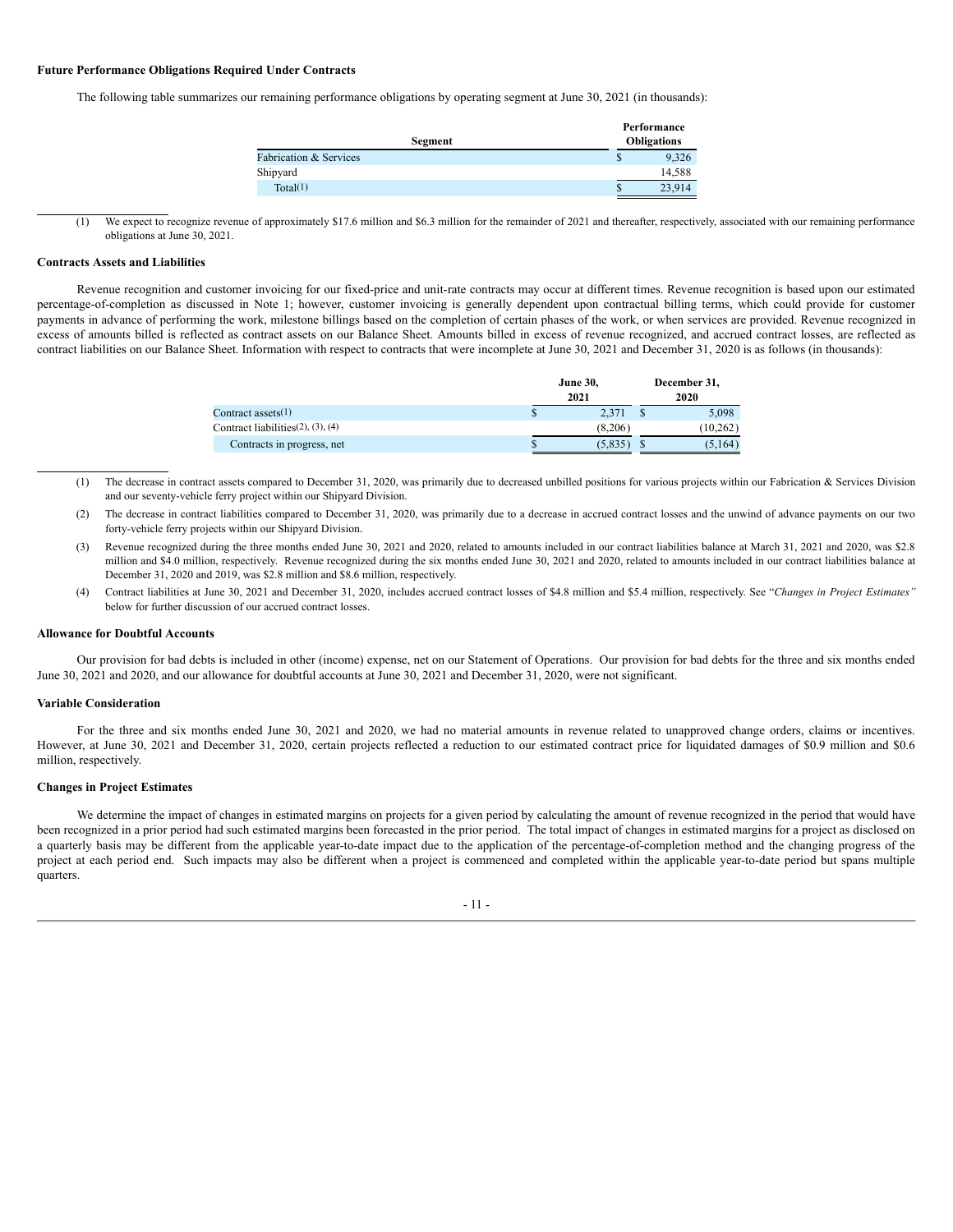*Changes in Estimates for 2021* – For the three and six months ended June 30, 2021, significant changes in estimated margins on projects positively impacted operating results for our Fabrication & Services Division by \$1.9 million and \$2.0 million, respectively, and negatively impacted operating results for our Shipyard Division by \$0.9 million and \$1.7 million, respectively. The changes in estimates were associated with the following:

#### *Fabrication & Services Division*

Offshore Modules Project, Material Supply Project and Subsea Structures Project – Positive impact for the three and six months ended June 30, 2021 of \$1.9 million and \$2.0 million, respectively, for our offshore modules project, material supply project and a subsea structures project, resulting from increased contract price and reduced forecast costs, primarily associated with reduced contingency associated with schedule-related liquidated damages and reduced craft labor and subcontracted services costs. The impacts were primarily due to better than anticipated labor productivity and progress on the projects and favorable resolution of change orders with the customers. At June 30, 2021, the offshore modules project was complete and the material supply project and subsea structures project were completed in July 2021.

#### *Shipyard Division*

• *Seventy-Vehicle Ferry Project –* Negative impact for the three and six months ended June 30, 2021 of \$0.9 million and \$1.7 million, respectively, for our seventyvehicle ferry project, resulting from increased forecast costs and forecast liquidated damages, primarily associated with extensions of schedule and associated duration related costs, including supervision and subcontracted services costs. The impacts were primarily due to customer-directed changes, higher forecast costs to launch the vessel, and engineering delays and lower than anticipated progress on the project, due in part to COVID-19. We have submitted a claim to our customer to extend our project schedule and recover the increased forecast costs associated with the impacts of the customer-directed changes and COVID-19; however, we can provide no assurances that we will be successful recovering these costs. Our forecast at June 30, 2021 does not reflect potential future benefits, if any, from the favorable resolution of the claim. At June 30, 2021, the vessel was approximately 73% complete and is forecast to be completed in the second quarter 2022. The project was in a loss position at June 30, 2021 and our reserve for estimated losses was \$0.8 million. If future craft labor productivity and subcontractor costs differ from our current estimates, piping or other construction activities are determined to be more complex than anticipated upon finalization of production engineering, we are unable to achieve our progress estimates, our schedule is further extended or we incur additional schedule liquidated damages, the project would experience further losses.

*Changes in Estimates for 2020* – For the three and six months ended June 30, 2020, significant changes in estimated margins on projects positively impacted operating results for our Fabrication & Services Division by \$1.0 million and \$1.9 million, respectively, and for the six months ended June 30, 2020, negatively impacted operating results for our Shipyard Division by \$1.2 million. The changes in estimates were associated with the following:

#### *Fabrication & Services Division*

- *Paddle Wheel Riverboat Project and Subsea Components Project* Positive impact for the three and six months ended June 30, 2020 of \$0.5 million and \$1.4 million, respectively, for our paddle wheel riverboat project and subsea components project, resulting from reduced forecast costs and increased contract price, primarily associated with reduced craft labor and subcontracted services costs and change orders. The impacts were primarily due to better than anticipated labor productivity and favorable resolution of change orders with subcontractors and the customers. At June 30, 2021, the projects were both complete.
- *Jacket and Deck Project* Positive impact for both the three and six months ended June 30, 2020 of \$0.5 million for our jacket and deck project, resulting from increased contract price, primarily associated with project incentives earned during the second quarter 2020. At June 30, 2021, the project was complete.

#### *Shipyard Division*

• *Forty-Vehicle Ferry Projects* – Negative impact for the six months ended June 30, 2020 of \$1.2 million for our two forty-vehicle ferry projects, resulting from increased forecast costs and forecast liquidated damages, primarily associated with increased craft labor and material costs and extensions of schedule. The impacts occurred during the first quarter 2020 and were primarily due to anticipated rework for the first vessel, including potential reconstruction of previously completed portions of the vessel resulting from the determination that portions of the vessel structure were outside of acceptable tolerance levels. The projects had no significant changes in estimated margins in the second quarter 2020.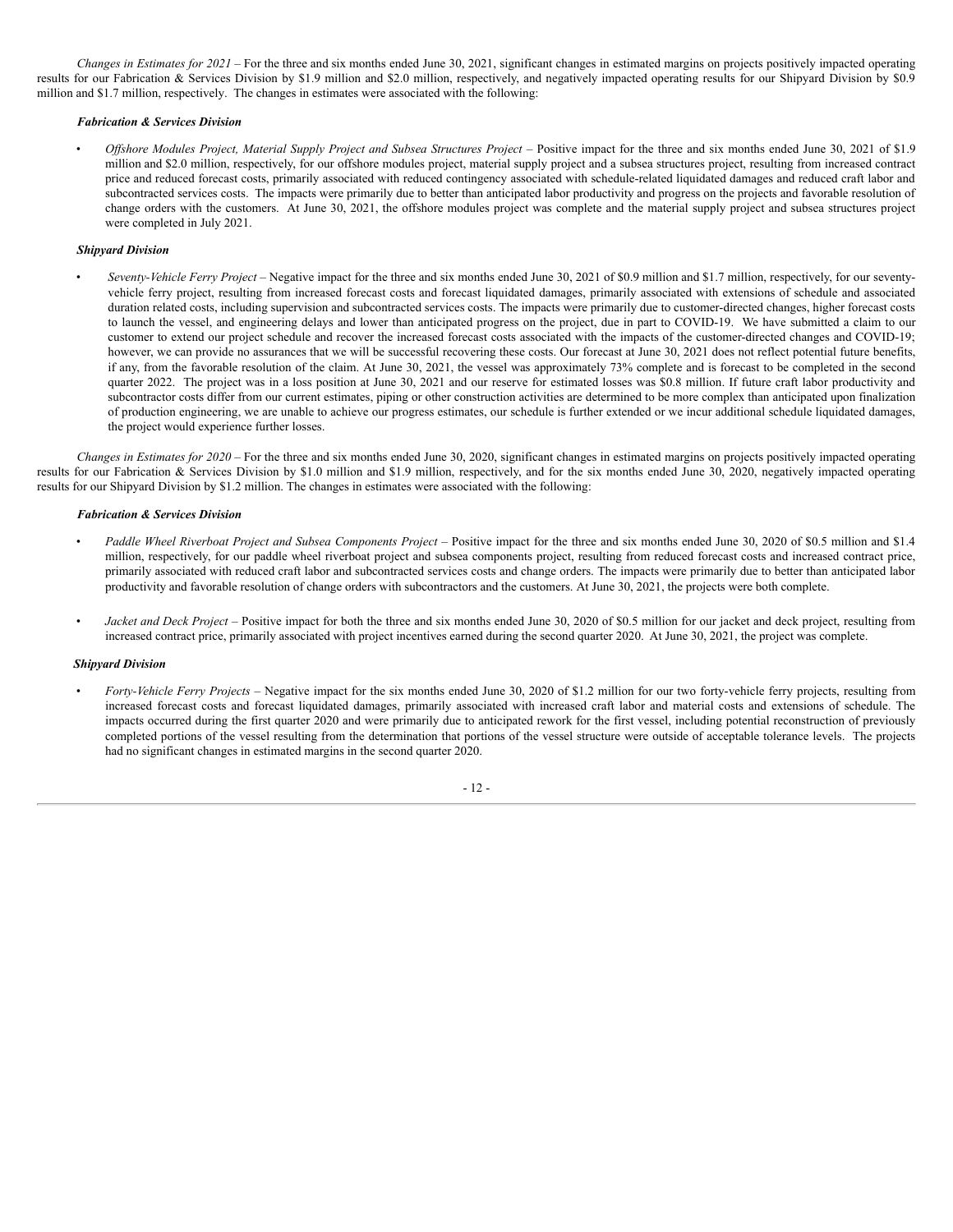# **3. SHIPYARD TRANSACTION AND DISCONTINUED OPERATIONS**

## **Shipyard Transaction**

*Transaction Summary* – On April 19, 2021 (the "Closing Date"), we entered into a definitive agreement (the "Purchase Agreement") pursuant to which we sold the operating assets and certain construction contracts of our Shipyard Division ("Shipyard Transaction") to Bollinger Houma Shipyards, L.L.C. and Bollinger Shipyards Lockport, L.L.C. (collectively, "Bollinger") for approximately \$28.6 million ("Transaction Price") (\$26.1 million, net of transaction and other costs). We received \$26.4 million of the Transaction Price on the Closing Date and the remaining \$2.2 million ("Deferred Transaction Price") will be received upon Bollinger's collection of certain customer payments associated with the Divested Shipyard Contracts (defined below), which is anticipated to occur by the first quarter 2022. The \$2.2 million receivable associated with the Deferred Transaction Price has been reflected within prepaid expenses and other assets on our Balance Sheet at June 30, 2021.

We also received \$8.0 million from Bollinger on the Closing Date, representing an estimate of the change in working capital for the Divested Shipyard Contracts from December 31, 2020 through the Closing Date (the "Closing Adjustment"). The Closing Adjustment was subject to a post-closing reconciliation and true-up (the "Closing Adjustment True-Up") based on actual changes in working capital for the Divested Shipyard Contracts from December 31, 2020 through the Closing Date compared to the Closing Adjustment. Actual changes in working capital for the Divested Shipyard Contracts from December 31, 2020 through the Closing Date totaled approximately \$7.8 million (\$3.0 million during the three months ended March 31, 2021 and \$4.8 million during the three months ended June 30, 2021 prior to the Closing Date). Accordingly, \$0.2 million of the Closing Adjustment was returned to Bollinger during the three months ended June 30, 2021 in connection with the Closing Adjustment True-Up.

Included in the Shipyard Transaction were the Shipyard Division's:

- Shipyard Facility and inventory and equipment in Houma, Louisiana;
- Contracts and related obligations for our three research vessel projects and five towing, salvage and rescue ship projects (collectively, the "Divested Shipyard Contracts");
- Contract retentions, contract assets, contract liabilities and certain accounts payable associated with the Divested Shipyard Contracts as of the Closing Date; and
- Four drydocks (three of which previously supported our Shipyard Division operations in our Lake Charles Facility and Jennings Facility).

Bollinger offered employment to most of the employees of our Shipyard Division associated with the Acquired Shipyard Contracts.

Excluded from the Shipyard Transaction were the Shipyard Division's:

- Accounts receivable, certain accounts payable and other accrued liabilities associated with the Divested Shipyard Contracts as of the Closing Date;
- Contracts and related obligations for our (i) two forty-vehicle ferry projects, (ii) seventy-vehicle ferry project and (iii) two multi-purpose support vessel ("MPSV") projects (which are subject to dispute) (collectively, the "Retained Shipyard Contracts"), together with the associated accounts receivable, accounts payable and other accrued liabilities;
- Lake Charles Facility and Jennings Facility (which were closed in the fourth quarter 2020) and related lease obligations; and
- Remaining assets and liabilities of the Shipyard Division.

We retained those employees of our Shipyard Division associated with the Retained Shipyard Contracts.

In connection with the Shipyard Transaction, we recorded a total pre-tax loss of \$25.3 million during the six months ended June 30, 2021, of which \$23.4 million was recorded during the three months ended March 31, 2021 related to the impairment of our Shipyard Division's long-lived assets (discussed further below) and transaction costs, and \$1.9 million was recorded during the three months ended June 30, 2021 related to transaction and other costs associated with the Shipyard Transaction.

At June 30, 2021, the net liabilities on our Balance Sheet associated with the Retained Shipyard Contracts and other retained Shipyard Division operations totaled \$11.9 million. The wind down of the Shipyard Division operations is anticipated to occur by mid-2022.

- 13 -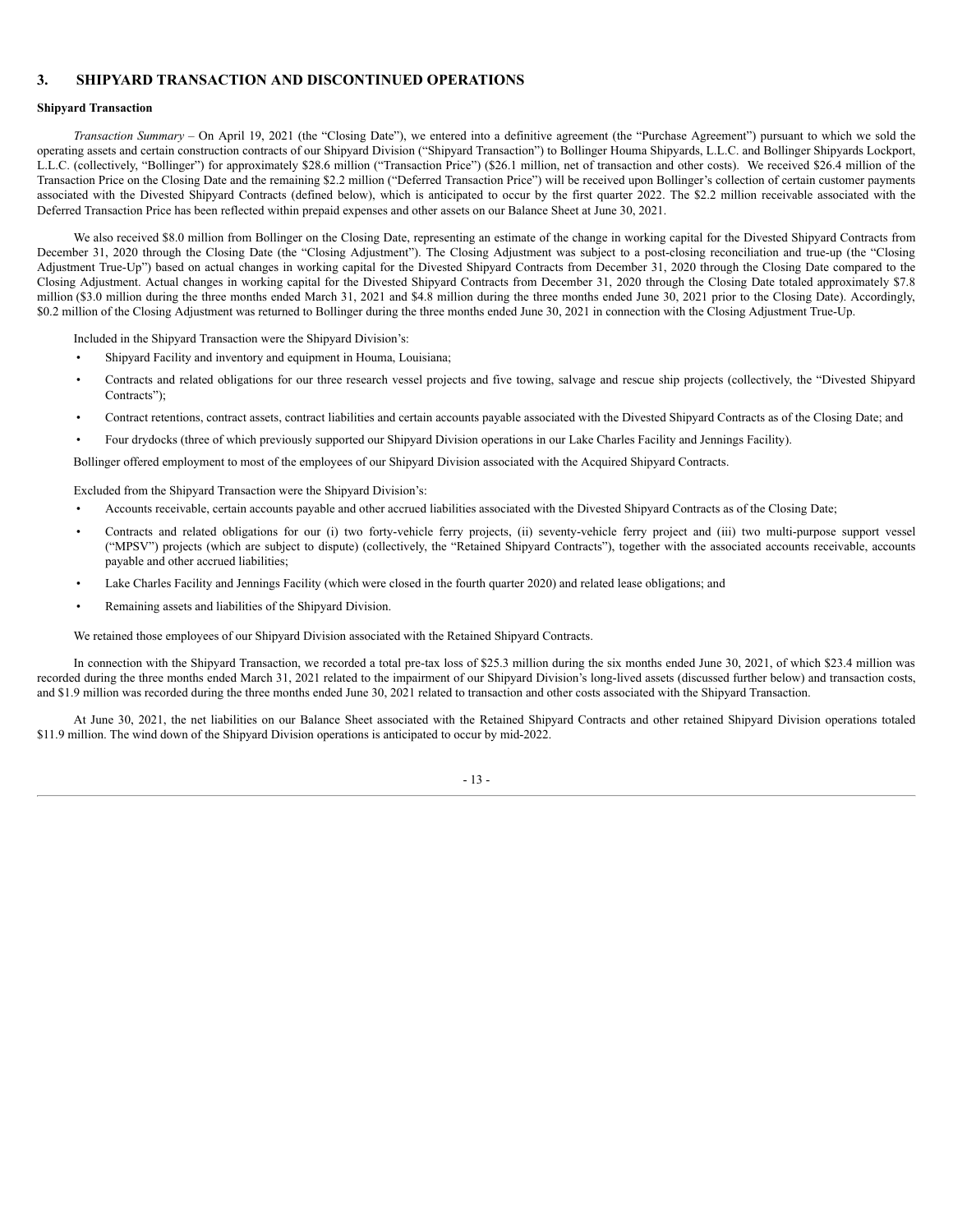*Impairment* – During the first quarter 2021, events and changes in circumstances indicated that the carrying amount of our Shipyard Division's long-lived assets may not be recoverable. These changes in circumstances were primarily attributable to a reassessment of our asset groups within our Shipyard Division as well as revisions to our probability assessment of net future cash flows of the applicable asset group based on the likelihood, that existed as of March 31, 2021, of the Shipyard Transaction occurring. Based on these assessments, we determined that an impairment of our Shipyard Division's property, plant and equipment had occurred during the first quarter 2021. We measured the impairment by comparing the carrying amount of the applicable asset group at March 31, 2021 to an estimate of its fair value (which represents a Level 3 fair value measurement), resulting in an impairment charge of \$22.8 million during the three months ended March 31, 2021. We based our fair value estimate on the Transaction Price inclusive of the Closing Adjustment and an estimate of the Closing Adjustment True-Up, associated with the Shipyard Transaction.

#### **Discontinued Operations**

The Shipyard Transaction (which included, among other things, our owned Shipyard Facility, Divested Shipyard Contracts and drydocks), and the previously disclosed fourth quarter 2020 closures of our leased Lake Charles Facility and Jennings Facility, represented the disposal and closure of a substantial portion of our Shipyard Division operations and the culmination of a strategic shift that will have a major effect on our ongoing operations and financial results. Therefore, we determined the assets, liabilities and operations associated with the Shipyard Transaction, and associated with the previously closed facilities, to be discontinued operations in the second quarter 2021. Accordingly, such assets and liabilities at June 30, 2021, and operating results for the three and six months ended June 30, 2021, have been classified as discontinued operations on our Balance Sheet and Statement of Operations, respectively. Our classification of these operations as discontinued requires retrospective application to financial information for all prior periods presented. Therefore, such assets and liabilities at December 31, 2020, and operating results for the three and six months ended June 30, 2020, have been recast and classified as discontinued operations on our Balance Sheet and Statement of Operations, respectively. We are completing construction of the Retained Shipyard Contracts within our F&S Facility and are winding down our Shipyard Division operations, which is anticipated to occur by mid-2022. The assets, liabilities and operating results attributable to the Retained Shipyard Contracts and remaining assets and liabilities of our Shipyard Division operations that were excluded from the Shipyard Transaction, and are not associated with the previously closed facilities, represent our Shipyard Segment and are classified as continuing operations on our Balance Sheet and Statement of Operations. Discontinued operations are presented separately from continuing operations on our Balance Sheet and Statement of Operations; however, they are not presented separately on our Statement of Cash Flows.

*Statement of Operations* – A summary of the operating results constituting the loss from discontinued operations for the three and six months ended June 30, 2021 and 2020, is as follows (in thousands):

|                                                     |  | <b>Three Months Ended</b><br><b>June 30.</b> |    |         |    | <b>Six Months Ended</b><br><b>June 30.</b> |              |         |  |      |  |
|-----------------------------------------------------|--|----------------------------------------------|----|---------|----|--------------------------------------------|--------------|---------|--|------|--|
|                                                     |  | 2021                                         |    |         |    | 2020                                       |              | 2021    |  | 2020 |  |
| Revenue                                             |  | 6,471                                        | S. | 27,986  | S. | 41.637                                     | <sup>2</sup> | 68,862  |  |      |  |
| Cost of revenue                                     |  | 6,406                                        |    | 28,961  |    | 33,912                                     |              | 69,623  |  |      |  |
| Gross profit (loss)                                 |  | 65                                           |    | (975)   |    | 7,725                                      |              | (761)   |  |      |  |
| General and administrative expense                  |  | 73                                           |    | 352     |    | 413                                        |              | 785     |  |      |  |
| Impairments and (gain) loss on assets held for sale |  | 1.903                                        |    |         |    | 25,331                                     |              |         |  |      |  |
| Other (income) expense, net                         |  | (660)                                        |    |         |    | (647)                                      |              | 100     |  |      |  |
| Operating loss                                      |  | (1,251)                                      |    | (1,327) |    | (17,372)                                   |              | (1,646) |  |      |  |
| Income tax (expense) benefit <sup>(1)</sup>         |  |                                              |    |         |    |                                            |              |         |  |      |  |
| Loss from discontinued operations, net of taxes     |  | (1,251)                                      |    | (1,327) |    | (17, 372)                                  |              | (1,646) |  |      |  |

#### (1) Income taxes attributable to discontinued operations were not material for all periods presented.

As a result of the Shipyard Transaction and classification of certain Shipyard Division operations as discontinued operations, certain allocations that were previously reflected within our Shipyard Division have been reclassified to our Corporate Division and Fabrication & Services Division for the three and six months ended June 30, 2020. Further, legal costs associated with our MPSV dispute that were previously reflected within our Corporate Division have been reclassified to our Shipyard Division for the three and six months ended June 30, 2020. See Note 8 for a summary of the reclassifications to our previously reported segment results and Note 6 for further discussion of our MPSV dispute.

#### - 14 -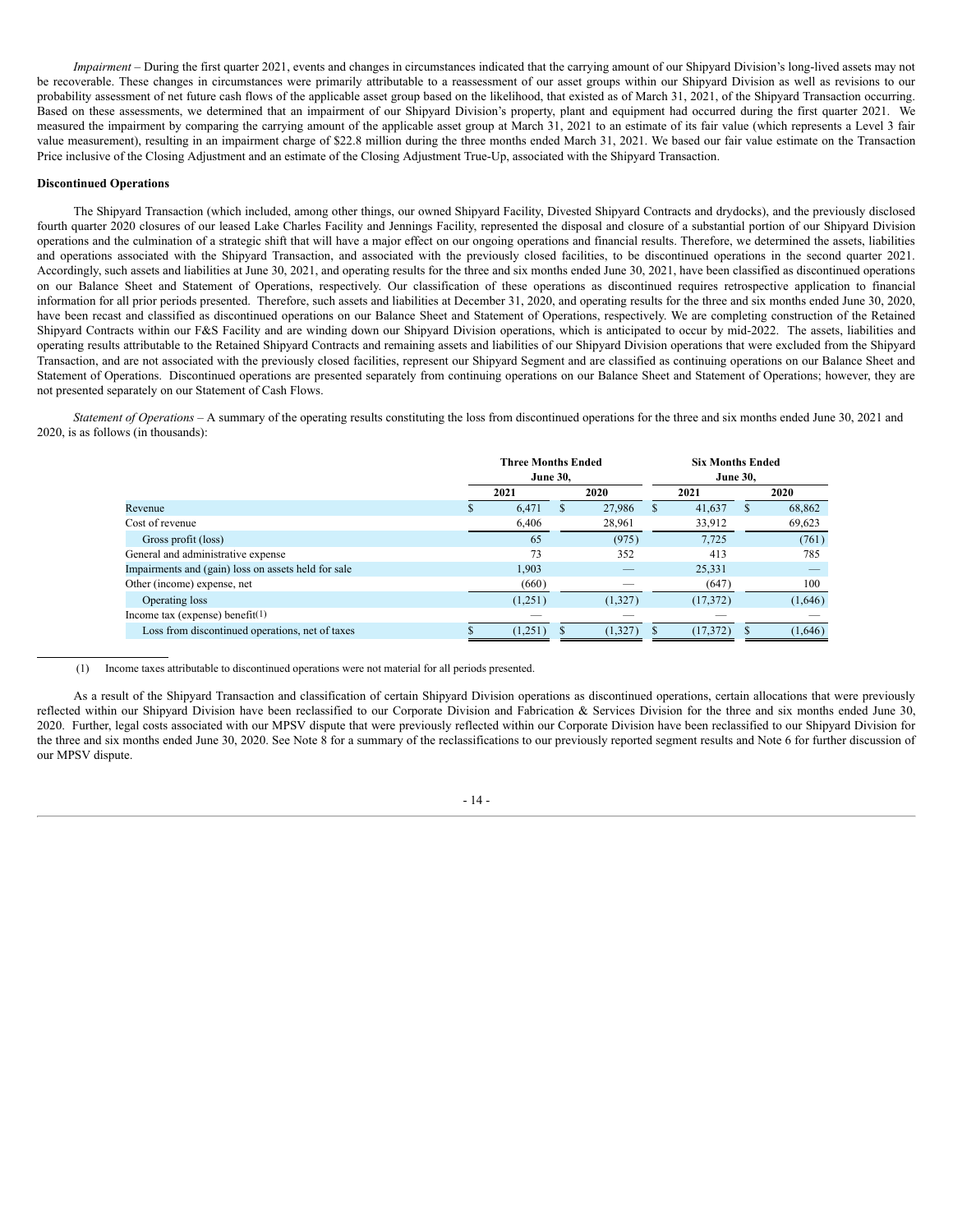*Assets and Liabilities –* A summary of the carrying values of the major classes of assets and liabilities of discontinued operations at June 30, 2021 and December 31, 2020, is as follows (in thousands):

|                                                                                                                |                         | <b>June 30,</b><br>2021 |                    |                      |  |
|----------------------------------------------------------------------------------------------------------------|-------------------------|-------------------------|--------------------|----------------------|--|
| Current assets of discontinued operations:                                                                     |                         |                         |                    | 2020                 |  |
| Contract receivables and retainage, net                                                                        | \$                      | $\overline{2}$          | $\mathbf{\hat{s}}$ | 1,304                |  |
| Contract assets                                                                                                |                         |                         |                    | 62,423               |  |
| Prepaid expenses and other assets                                                                              |                         |                         |                    | 270                  |  |
| Inventory                                                                                                      |                         |                         |                    | 105                  |  |
| Assets held for sale                                                                                           |                         |                         |                    | 2,014                |  |
| Total current assets of discontinued operations                                                                |                         | $\overline{c}$          |                    | 66,116               |  |
| Noncurrent assets of discontinued operations:<br>Property, plant and equipment, net<br>Other noncurrent assets |                         |                         |                    | 36,280<br>2,889      |  |
| Total noncurrent assets of discontinued operations                                                             |                         |                         |                    | 39,169               |  |
|                                                                                                                | <b>June 30,</b><br>2021 |                         |                    | December 31,<br>2020 |  |
| Current liabilities of discontinued operations:                                                                |                         |                         |                    |                      |  |
| Accounts payable                                                                                               | \$                      | 225                     | $\mathbf{\hat{s}}$ | 57,752               |  |
| Contract liabilities                                                                                           |                         |                         |                    | 4,867                |  |
| Accrued expenses and other liabilities                                                                         |                         | 546                     |                    | 988                  |  |
| Total current liabilities of discontinued operations                                                           | \$                      | 771                     | \$                 | 63,607               |  |

*Cash Flows –* A summary of the cash flows of discontinued operations for the six months ended June 30, 2021 and 2020, is as follows (in thousands):

|                                                   | <b>Six Months Ended</b><br><b>June 30.</b> |         |
|---------------------------------------------------|--------------------------------------------|---------|
|                                                   | 2021                                       | 2020    |
| Operating cash flows from discontinued operations | (8.474)                                    | (1,603) |
| Investing cash flows from discontinued operations | 31.424                                     | (5,742) |

*Changes in Project Estimates* – For the six months ended June 30, 2021, significant changes in estimated margins on projects positively impacted operating results of our discontinued operations by \$8.4 million. The impacts occurred during the first quarter 2021 and were associated with our towing, salvage and rescue ship projects, resulting from increased contract price primarily associated with an approved change order (\$9.2 million impact), offset partially by increased forecast costs primarily associated with increased craft labor costs (\$0.8 million impact). There were no significant changes in estimated margins on projects for our discontinued operations during the second quarter 2021.

For both the three and six months ended June 30, 2020, significant changes in estimated margins on projects negatively impacted operating results of our discontinued operations by \$0.6 million. The impacts were associated with our final two harbor tug projects in our Jennings Facility, resulting from increased forecast costs primarily associated with increased craft labor and subcontracted services costs and extensions of schedule.

*Other* – Other (income) expense, net includes a gain of \$0.6 million for both the three and six months ended June 30, 2021, resulting from insurance recoveries associated with damage previously caused by Hurricane Laura to a drydock that was sold in connection with the Shipyard Transaction*.*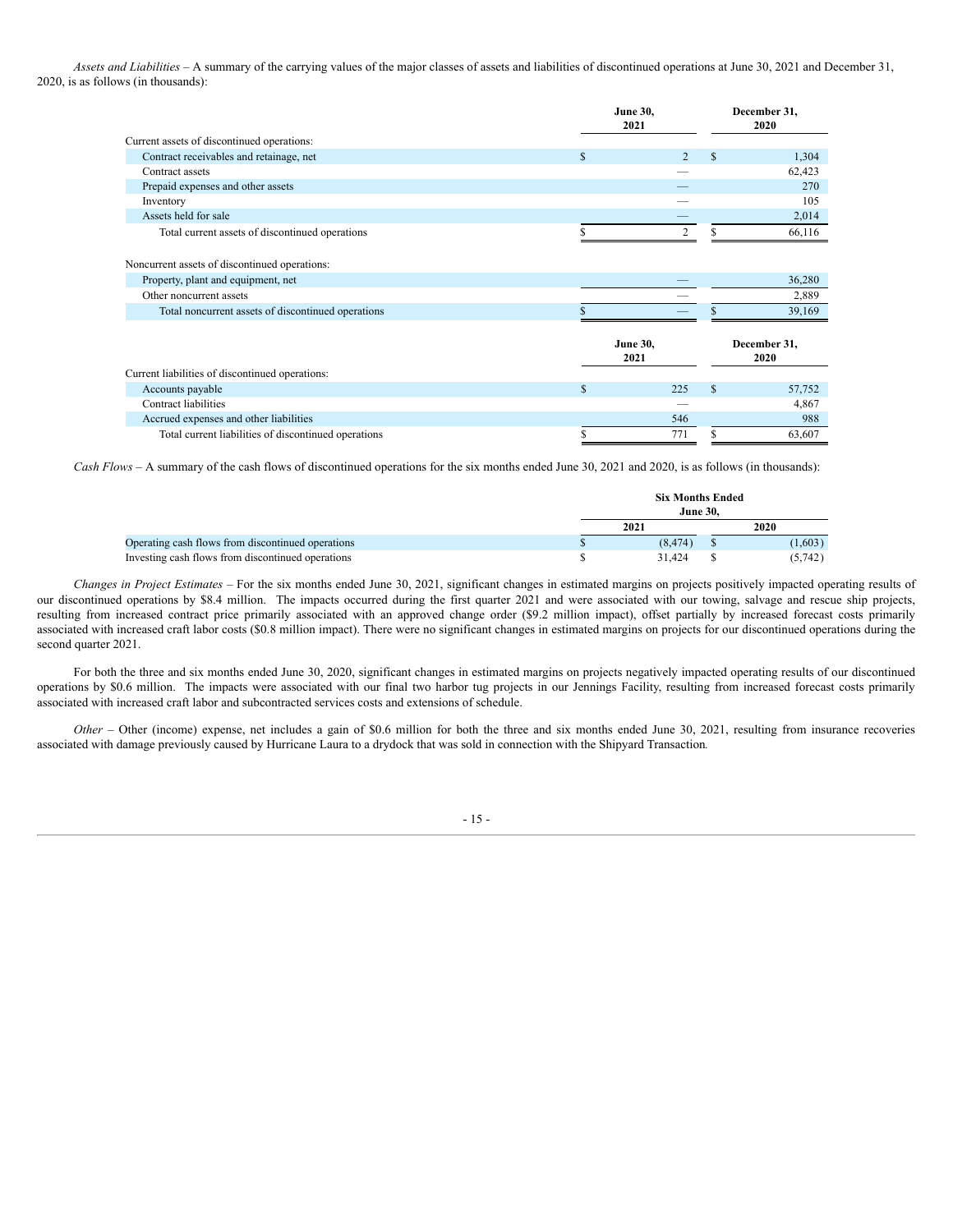# **4. IMPAIRMENTS AND (GAIN) LOSS ON ASSETS HELD FOR SALE**

At June 30, 2021, our assets held for sale consisted of one crawler crane within our Fabrication & Services Division. A summary of our assets held for sale at June 30, 2021 and December 31, 2020, is as follows (in thousands):

|                             | <b>June 30,</b> |          |  | December 31, |
|-----------------------------|-----------------|----------|--|--------------|
| <b>Assets Held for Sale</b> | 2021            |          |  | 2020         |
| Machinery and equipment     |                 | 4,587    |  | 11,877       |
| Accumulated depreciation    |                 | (2, 787) |  | (5,677)      |
| Total                       |                 | .800     |  | 6,200        |

During the six months ended June 30, 2021, we received proceeds of \$4.5 million (\$4.4 million, net of transaction and other costs) from the sale of two crawler cranes that were held for sale by our Fabrication & Services Division at December 31, 2020. During the six months ended June 30, 2020, we received proceeds of \$1.1 million from the sale of other assets held for sale. No significant gain or loss was recognized on the assets sold as the net proceeds received approximated the carrying values of the assets. See Note 3 for discussion of impairments associated with our discontinued operations.

# **5. CREDIT FACILITIES AND DEBT**

#### **LC Facility**

We have a letter of credit facility with Whitney Bank that provides for up to 20.0 million of letters of credit ("LC Facility"), subject to our cash securitization of the letters of credit, with a maturity date of June 30, 2023. Commitment fees on the unused portion of the LC Facility are 0.4% per annum and interest on outstanding letters of credit is 2.0% per annum. At June 30, 2021, we had \$10.0 million of letters of credit outstanding under the LC Facility, of which \$7.0 million expired in July 2021 and the associated cash restriction was released.

#### **Loan Agreement**

On April 17, 2020, we entered into an unsecured loan in the aggregate amount of \$10.0 million ("PPP Loan") with Whitney Bank pursuant to the Paycheck Protection Program ("PPP") under the Coronavirus Aid, Relief, and Economic Security Act, as amended ("CARES Act"). The PPP Loan, and accrued interest, were eligible to be forgiven partially or in full, if certain conditions were met. On September 29, 2020, we submitted our application to Whitney Bank, requesting PPP Loan forgiveness of \$8.9 million plus any accrued interest. Whitney Bank approved our application for forgiveness on December 14, 2020, and our application was forwarded to the Small Business Administration ("SBA") for review. Following the SBA's approval of our application for forgiveness, on July 28, 2021, Whitney Bank received \$9.1 million from the SBA, which was the amount of loan forgiveness requested, including accrued interest. On July 29, 2021, we repaid Whitney Bank the remaining balance of the PPP Loan, together with accrued interest. The forgiveness and repayment of the PPP Loan were effective as of July 7, 2021.

Given the PPP Loan was not forgiven as of June 30, 2021, we have recorded the full amount as debt on our Balance Sheet at June 30, 2021, with the current and noncurrent debt classification based upon the actual amounts repaid and forgiven in July 2021. At December 31, 2020, the current and noncurrent debt classification was based on the terms and conditions of the PPP Loan and in accordance with the PPP, as amended, and timing of required repayment absent any loan forgiveness. The gain from the forgiveness of the PPP Loan and accrued interest will be reflected in the third quarter 2021.

Because the amount borrowed exceeded \$2.0 million, we are required by the SBA to retain all records relating to the PPP Loan for six years from the date the loan was forgiven and permit authorized representatives of the SBA to access such records upon request. While we believe we are a qualifying business and have met the eligibility requirements for the PPP Loan, and believe we have used the loan proceeds only for expenses which may be paid using proceeds from the PPP Loan ("Permissible Expenses"), we can provide no assurances that any potential SBA review or audit will verify the amount forgiven, in whole or in part, and we could be required to repay all or part of the forgiven amount.

#### **Surety Bonds**

We issue surety bonds in the ordinary course of business to support our projects. At June 30, 2021, we had \$110.8 million of outstanding surety bonds, of which \$50.0 million relates to our MPSV projects that are subject to dispute. See Note 6 for further discussion of our MPSV dispute.

- 16 -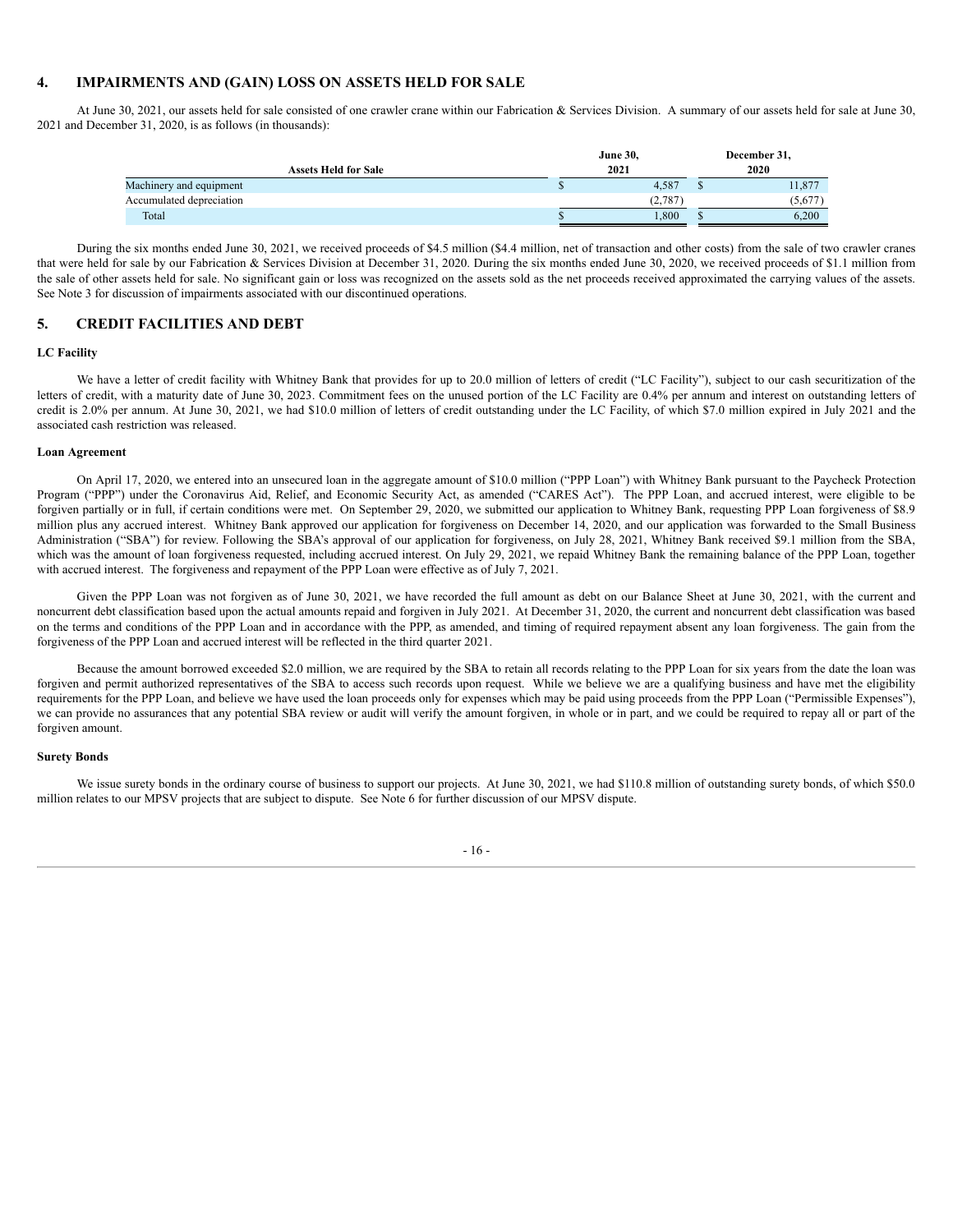## **Mortgage Agreement and Restrictive Covenant Agreement**

On April 19, 2021, and in connection with the receipt of a consent for the Shipyard Transaction from one of our Sureties, we entered into a multiple indebtedness mortgage (the "Mortgage Agreement") and a restrictive covenant arrangement (the "Restrictive Covenant Agreement") with such Surety to secure our obligations and liabilities under our general indemnity agreement with the Surety associated with its outstanding surety bond obligations for our MPSV projects and two seventy-vehicle ferry projects. The Mortgage Agreement encumbers all remaining real estate that was not sold in connection with the Shipyard Transaction and includes certain covenants and events of default. Further, the Restrictive Covenant Agreement precludes us from making dividends or repurchasing shares of our common stock. The Mortgage Agreement and Restrictive Covenant Agreement will terminate when the obligations and liabilities of the Surety associated with the outstanding surety bonds are discharged, or any judgment against us or the Surety arising out of litigation related to such contracts is satisfied by us.

## **6. COMMITMENTS AND CONTINGENCIES**

We are subject to various routine legal proceedings in the normal conduct of our business, primarily involving commercial disputes and claims, workers' compensation claims, and claims for personal injury under general maritime laws of the U.S. and the Jones Act. While the outcome of these lawsuits, legal proceedings and claims cannot be predicted with certainty, we believe that the outcome of any such proceedings, even if determined adversely, would not have a material adverse effect on our financial position, results of operations or cash flows.

#### **MPSV Termination Letter**

During the first quarter 2018, we received notices of termination from our customer of the contracts for the construction of two MPSVs within our Shipyard Division. We dispute the purported terminations and disagree with the customer's reasons for such terminations. We have ceased all work and the partially completed vessels and associated equipment and materials remain in our possession in Houma, Louisiana. The customer also made claims under the performance bonds issued by the Surety in connection with the construction of the vessels, which total \$50.0 million.

On October 2, 2018, we filed a lawsuit against our customer to enforce our rights and remedies under the applicable construction contracts for the two MPSVs. The lawsuit was filed in the Twenty-Second Judicial District Court for the Parish of St. Tammany, State of Louisiana and is styled Gulf Island Shipyards, LLC v. Hornbeck Offshore *Services, LLC*. The customer responded to our lawsuit denying many of the allegations in the lawsuit and asserting a counterclaim against us. We filed a response to the counterclaim denying all of the customer's claims. The customer subsequently filed an amendment to its counterclaim to add claims by the customer against the Surety. The customer also filed a motion for partial summary judgment with the trial court seeking, among other things, to obtain possession of the vessels, which was denied by the trial court. The customer subsequently filed a second motion for partial summary judgment re-urging its previously denied request to obtain possession of the vessels, which was again denied by the trial court. Thereafter, the customer requested that the appellate court exercise its discretion and review and reverse the trial court's denial of the customer's second motion, which was denied.

On May 19, 2020, the customer filed a voluntary petition for relief under Chapter 11 of the United States Bankruptcy Code. The customer's prepackaged Chapter 11 plan of reorganization was subsequently confirmed by the bankruptcy court and that plan of reorganization is effective. In connection with its bankruptcy case, on June 3, 2020, the customer filed a separate bankruptcy adversary proceeding against us, in which it again sought to obtain possession of the vessels; however, the bankruptcy court's decision was ultimately delayed to allow the parties an opportunity to mediate the dispute. The parties engaged in mediation until January 26, 2021 when the customer unilaterally and voluntarily dismissed its adversary proceeding seeking possession of the vessels. The mediation between the parties was not successful.

The lawsuit was temporarily stayed during the pendency of the customer's Chapter 11 bankruptcy case; however, the lawsuit is no longer stayed and will proceed in the ordinary course. Discovery in connection with the lawsuit is ongoing, and the trial of the case is tentatively scheduled to begin on March 6, 2023. Other trial related deadlines have been tentatively established as well. We are conferring with the Surety regarding the lawsuit.

We are unable to estimate the probability of a favorable or unfavorable outcome with respect to the dispute or estimate the amount of potential loss, if any, related to this matter. We can provide no assurances that we will not incur additional costs as we pursue our rights and remedies under the contracts and defend against the customer's claims. At June 30, 2021 and December 31, 2020, other noncurrent assets on our Balance Sheet included a net contract asset of \$12.5 million, which consisted of our contract asset, accrued contract losses, and deferred revenue balances at the time of the customer's purported terminations of the contracts. We continue to hold first priority security interests and liens against the vessels that secure the obligations owed to us by the customer.

- 17 -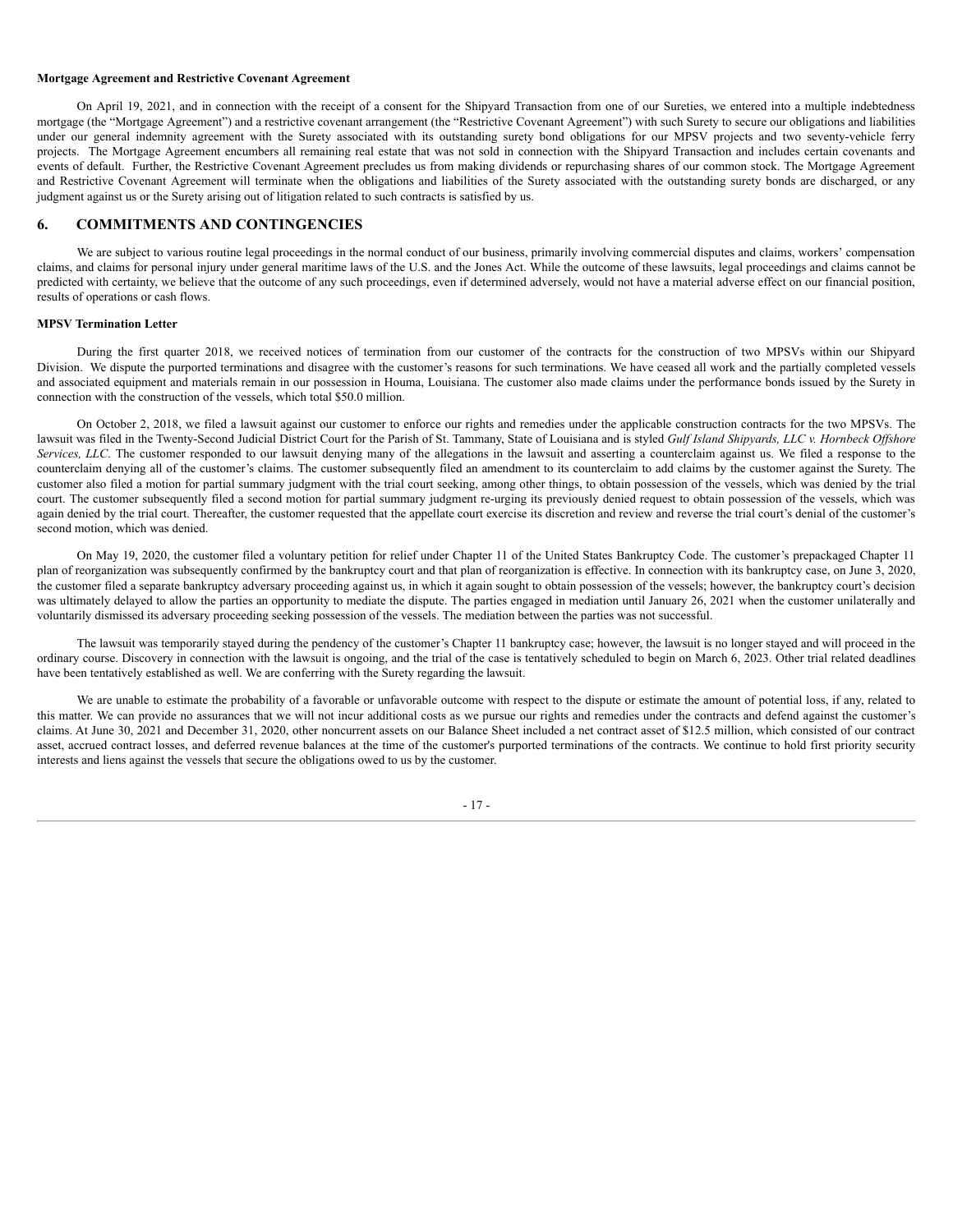#### **Insurance**

We may be exposed to future losses through our use of deductibles and self-insured retentions for our exposures related to third party liability and workers' compensation. We expect liabilities in excess of any deductibles and self-insured retentions to be covered by insurance. To the extent we are self-insured, reserves are recorded based upon our estimates, with input from legal and insurance advisors. Changes in assumptions, as well as changes in actual experience, could cause these estimates to change.

#### **Letters of Credit and Surety Bonds**

We obtain letters of credit under our LC Facility or surety bonds from financial institutions to provide to our customers in order to secure advance payments or guarantee performance under our contracts, or in lieu of retention being withheld on our contracts. Letters of credit under our LC Facility are subject to cash securitization of the full amount of the outstanding letters of credit. In the event of non-performance under a contract, our cash securitization with respect to the letter of credit supporting such contract would become property of Whitney Bank. With respect to a surety bond, any payment in the event of non-performance is subject to indemnification of the Surety by us. When a contract is complete, the contingent obligation terminates, and letters of credit or surety bonds are returned. See Note 5 for further discussion of our LC Facility and surety bonds.

#### **Environmental Matters**

Our operations are subject to extensive and changing U.S. federal, state and local laws and regulations, as well as the laws of other countries that establish health and environmental quality standards. These standards, among others, relate to air and water pollutants and the management and disposal of hazardous substances and wastes. We are exposed to potential liability for personal injury or property damage caused by any release, spill, exposure or other accident involving such pollutants, substances or wastes. In connection with the historical operation of our facilities, including those associated with acquired operations, substances that currently are or might be considered hazardous were used or disposed of at some sites that will or may require us to make expenditures for remediation. We believe we are in compliance, in all material respects, with environmental laws and regulations and maintain insurance coverage to mitigate exposure to environmental liabilities. We do not believe any environmental matters will have a material adverse effect on our financial condition, results of operations or cash flow.

# **7. INCOME (LOSS) PER SHARE**

The following table presents the computation of basic and diluted income (loss) per share for the three and six months ended June 30, 2021 and 2020 (in thousands, except per share data):

|                                                            | <b>Three Months Ended</b><br><b>June 30.</b> |         |    |         |     | <b>Six Months Ended</b> |  |         |
|------------------------------------------------------------|----------------------------------------------|---------|----|---------|-----|-------------------------|--|---------|
|                                                            |                                              | 2021    |    | 2020    |     | 2021                    |  | 2020    |
| Income (loss) from continuing operations                   |                                              | (1,700) |    | (4,210) |     | (4,220)                 |  | 2,014   |
| Loss from discontinued operations, net of taxes            |                                              | (1,251) |    | (1,327) |     | (17,372)                |  | (1,646) |
| Net income (loss)                                          |                                              | (2,951) |    | (5,537) |     | (21, 592)               |  | 368     |
| Weighted-average shares $(1)$                              |                                              | 15,528  |    | 15,301  |     | 15.466                  |  | 15,288  |
| Basic and diluted income (loss) from continuing operations |                                              | (0.11)  | -S | (0.28)  | - S | $(0.27)$ \$             |  | 0.13    |
| Basic and diluted loss from discontinued operations        |                                              | (0.08)  |    | (0.09)  |     | (1.12)                  |  | (0.11)  |
| Basic and diluted income (loss) per share                  |                                              | (0.19)  |    | (0.36)  |     | (1.40)                  |  | 0.02    |

(1) We have no dilutive securities.

## **8. OPERATING SEGMENTS**

We currently operate and manage our business through two operating divisions ("Fabrication & Services" and "Shipyard") and one non-operating division ("Corporate"), which represent our reportable segments. Our two operating divisions and Corporate Division are discussed below:

*Fabrication & Services Division* – Our Fabrication & Services ("F&S") Division fabricates modules, skids and piping systems for onshore refining, petrochemical, LNG and industrial facilities and offshore facilities; fabricates foundations, secondary steel components and support structures for alternative energy developments and coastal mooring facilities; fabricates offshore production platforms and associated structures, including jacket foundations, piles and topsides for fixed production and utility platforms, as well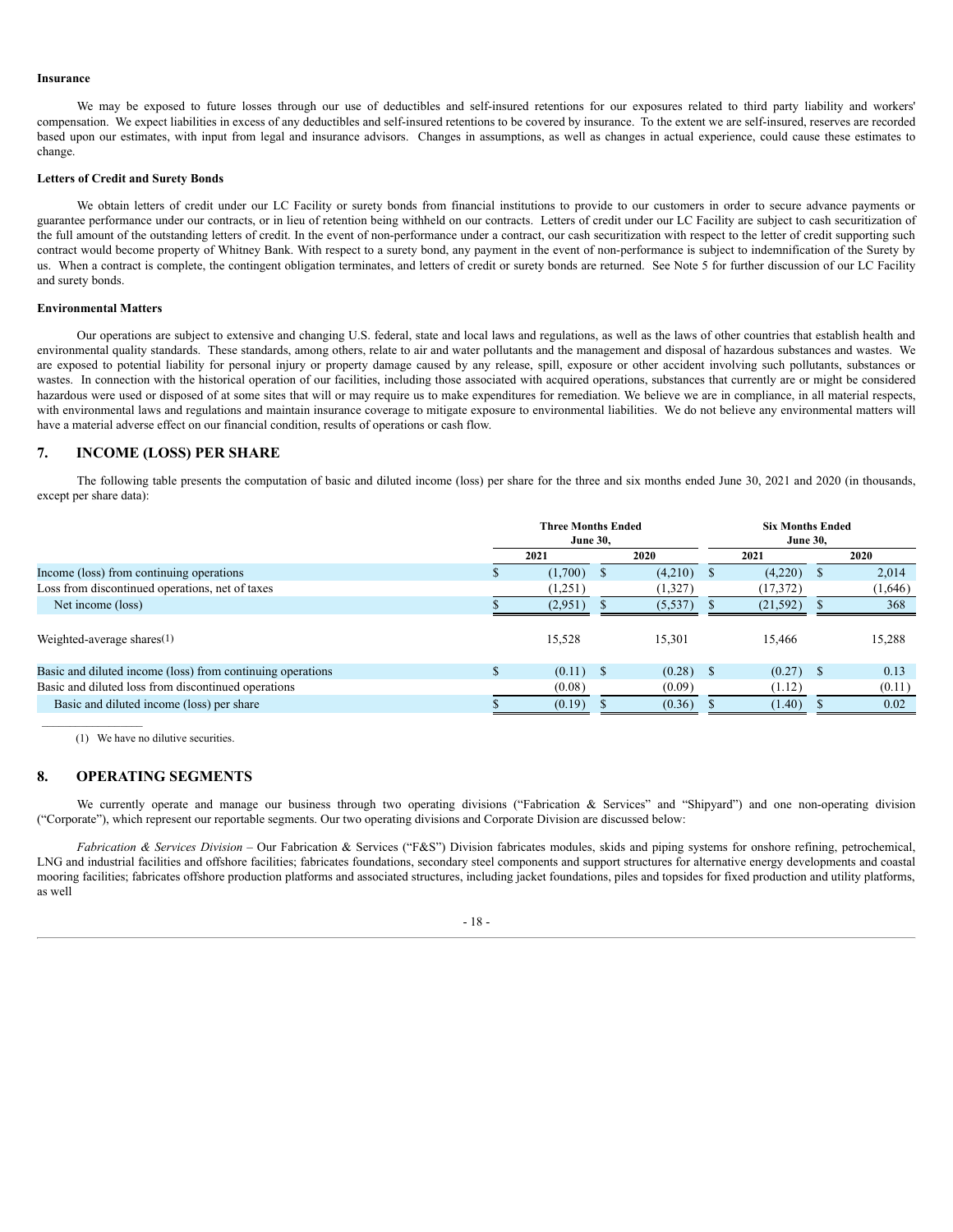as hulls and topsides for floating production and utility platforms; fabricates other complex steel structures and components; provides services on offshore platforms, including welding, interconnect piping and other services required to connect production equipment and service modules and equipment; provides on-site construction and maintenance services on inland platforms and structures and industrial facilities; and performs municipal and drainage projects, including pump stations, levee reinforcement, bulkheads and other public works. These activities are performed at our F&S Facility.

*Shipyard Division* – Prior to the Shipyard Transaction, our Shipyard Division fabricated newbuild marine vessels and provided marine repair and maintenance services. These activities were performed at our Shipyard Facility. As discussed in Note 3, on April 19, 2021, we completed the Shipyard Transaction, which resulted in the sale of our Shipyard Facility and the Divested Shipyard Contracts. We determined the assets, liabilities and operations associated with the Shipyard Transaction and certain previously closed facilities to be discontinued operations in the second quarter 2021. The assets, liabilities and operating results attributable to the Retained Shipyard Contracts and remaining assets and liabilities of our Shipyard Division operations that were excluded from the Shipyard Transaction, and are not associated with the previously closed facilities, represent our Shipyard Segment and are classified as continuing operations on our Balance Sheet and Statement of Operations. See Note 3 for further discussion of the Shipyard Transaction and our discontinued operations.

*Corporate Division* – Our Corporate Division includes costs that do not directly relate to our two operating divisions. Such costs include, but are not limited to, costs of maintaining our corporate office, executive management salaries and incentives, board of directors' fees, certain insurance costs and costs associated with overall corporate governance and being a publicly traded company. Costs incurred by our Corporate Division on behalf of our operating divisions are allocated to the operating divisions. Such costs include, but are not limited to, human resources, insurance, information technology and accounting.

*Other* – As a result of the Shipyard Transaction and classification of certain Shipyard Division operations as discontinued operations, certain allocations that were previously reflected within our Shipyard Division have been reclassified to our Corporate Division and Fabrication & Services Division for the three and six months ended June 30, 2020. Further, legal costs associated with our MPSV dispute that were previously reflected within our Corporate Division have been reclassified to our Shipyard Division for the three and six months ended June 30, 2020. See Note 3 for further discussion of the Shipyard Transaction and our discontinued operations and Note 6 for further discussion of our MPSV dispute. A summary of the reclassifications to our previously reported segment results for the three and six months ended June 30, 2020, is as follows (in thousands):

|                                           |  | Three Months Ended June 30, 2020 |  |              |  |                          |  |              |  |
|-------------------------------------------|--|----------------------------------|--|--------------|--|--------------------------|--|--------------|--|
|                                           |  | F&S                              |  | Shipyard     |  | Corporate                |  | Consolidated |  |
| Gross loss, as previously reported        |  | (472)                            |  | (1,231)      |  | $\overline{\phantom{0}}$ |  | (1,703)      |  |
| Discontinued operations $(1)$             |  |                                  |  | 975          |  |                          |  | 975          |  |
| Changes in expense allocations            |  | (20)                             |  | 73           |  | (53)                     |  |              |  |
| Gross loss from continuing operations     |  | (492)                            |  | (183)        |  | (53)                     |  | (728)        |  |
|                                           |  |                                  |  |              |  |                          |  |              |  |
| Operating loss, as previously reported    |  | $(1,394)$ \$                     |  | $(1,724)$ \$ |  | $(2,308)$ \$             |  | (5, 426)     |  |
| Discontinued operations $(1)$             |  |                                  |  | 1,327        |  |                          |  | 1,327        |  |
| Changes in expense allocations            |  | (90)                             |  | 214          |  | (124)                    |  |              |  |
| Reclassification of legal expenses        |  |                                  |  | (239)        |  | 239                      |  |              |  |
| Operating loss from continuing operations |  | (1, 484)                         |  | (422)        |  | (2,193)                  |  | (4,099)      |  |

|                                                    |   | Six Months Ended June 30, 2020 |               |          |           |              |  |              |  |  |  |
|----------------------------------------------------|---|--------------------------------|---------------|----------|-----------|--------------|--|--------------|--|--|--|
|                                                    |   | F&S                            |               | Shipyard | Corporate |              |  | Consolidated |  |  |  |
| Gross profit (loss), as previously reported        |   | 498                            |               | (2, 455) |           |              |  | (1,957)      |  |  |  |
| Discontinued operations $(1)$                      |   |                                |               | 761      |           |              |  | 761          |  |  |  |
| Changes in expense allocations                     |   | (52)                           |               | 170      |           | (118)        |  |              |  |  |  |
| Gross profit (loss) from continuing operations     |   | 446                            |               | (1,524)  |           | (118)        |  | (1, 196)     |  |  |  |
|                                                    |   |                                |               |          |           |              |  |              |  |  |  |
| Operating income (loss), as previously reported    | æ | 8,771                          | <sup>\$</sup> | (3,623)  | - \$      | $(4,638)$ \$ |  | 510          |  |  |  |
| Discontinued operations $(1)$                      |   |                                |               | 1,646    |           |              |  | 1,646        |  |  |  |
| Changes in expense allocations                     |   | (192)                          |               | 452      |           | (260)        |  |              |  |  |  |
| Reclassification of legal expenses                 |   |                                |               | (564)    |           | 564          |  |              |  |  |  |
| Operating income (loss) from continuing operations |   | 8,579                          |               | (2,089)  |           | (4,334)      |  | 2,156        |  |  |  |

(1) See Note 3 for as summary of the operating results constituting the loss from discontinued operations for the three and six months ended June 30, 2021 and 2020.

## - 19 -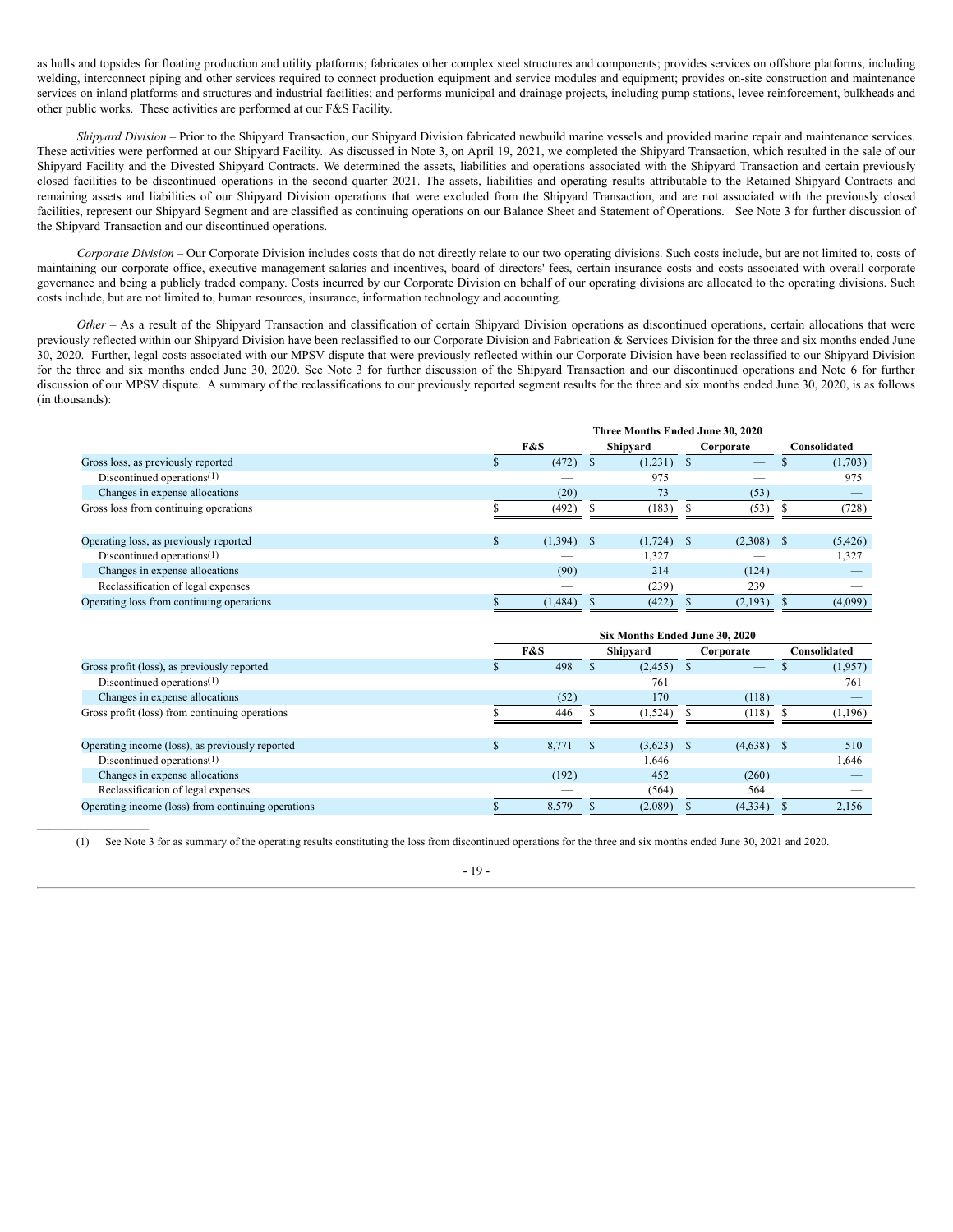*Segment Results* – We generally evaluate the performance of, and allocate resources to, our divisions based upon gross profit (loss) and operating income (loss). Segment assets are comprised of all assets attributable to each division. Intersegment revenues are priced at the estimated fair value of work performed. Summarized financial information for our segments as of and for the three and six months ended June 30, 2021 and 2020, are as follows (in thousands):

|                                       |  | Three Months Ended June 30, 2021 |          |           |              |  |  |  |  |  |  |
|---------------------------------------|--|----------------------------------|----------|-----------|--------------|--|--|--|--|--|--|
|                                       |  | F&S                              | Shipyard | Corporate | Consolidated |  |  |  |  |  |  |
| Revenue                               |  | 21,227                           | 3,129    | (88)      | 24,268<br>D  |  |  |  |  |  |  |
| Gross profit (loss)                   |  | 2,241                            | (1,059)  | (78)      | 1.104        |  |  |  |  |  |  |
| Operating income (loss)               |  | 1,656                            | (1, 119) | (2,146)   | (1,609)      |  |  |  |  |  |  |
| Depreciation and amortization expense |  | 1,001                            |          | 81        | 1,082        |  |  |  |  |  |  |
| Capital expenditures                  |  | 226                              | 193      |           | 419          |  |  |  |  |  |  |
| Total assets $(1)$                    |  | 47.199                           | 17.524   | 78,954    | 143.677      |  |  |  |  |  |  |

|                                       | Six Months Ended June 30, 2021 |          |         |    |           |              |         |  |  |
|---------------------------------------|--------------------------------|----------|---------|----|-----------|--------------|---------|--|--|
|                                       | F&S                            | Shipyard |         |    | Corporate | Consolidated |         |  |  |
| Revenue                               | 40,287                         |          | 8,259   | ۰D | (493)     |              | 48,053  |  |  |
| Gross profit (loss)                   | 3,228                          |          | (2,037) |    | (166)     |              | 1,025   |  |  |
| Operating income (loss)               | 2,517                          |          | (2,370) |    | (4,093)   |              | (3,946) |  |  |
| Depreciation and amortization expense | 1,989                          |          |         |    | 160       |              | 2,149   |  |  |
| Capital expenditures                  | 386                            |          | 193     |    |           |              | 579     |  |  |
| Total assets $(1)$                    | 47.199                         |          | 17.524  |    | 78.954    |              | 143.677 |  |  |

|                                       | Three Months Ended June 30, 2020 |   |        |  |           |              |         |  |  |  |
|---------------------------------------|----------------------------------|---|--------|--|-----------|--------------|---------|--|--|--|
|                                       | F&S                              |   |        |  | Corporate | Consolidated |         |  |  |  |
| Revenue                               | 26,606                           | ъ | 5,902  |  | (520)     |              | 31,988  |  |  |  |
| Gross loss                            | (492)                            |   | (183)  |  | (53)      |              | (728)   |  |  |  |
| Operating loss                        | (1,484)                          |   | (422)  |  | (2,193)   |              | (4,099) |  |  |  |
| Depreciation and amortization expense | 1,155                            |   |        |  | 77        |              | 1,232   |  |  |  |
| Capital expenditures                  | 1.143                            |   |        |  | 179       |              | 1.322   |  |  |  |
| Total assets $(1)$                    | 71.509                           |   | 16.632 |  | 72.670    |              | 160.811 |  |  |  |

|                                       | Six Months Ended June 30, 2020 |  |         |  |           |  |              |  |  |  |
|---------------------------------------|--------------------------------|--|---------|--|-----------|--|--------------|--|--|--|
|                                       | F&S                            |  |         |  | Corporate |  | Consolidated |  |  |  |
| Revenue                               | 60.049                         |  | 10,585  |  | (967)     |  | 69,667       |  |  |  |
| Gross profit (loss)                   | 446                            |  | (1,524) |  | (118)     |  | (1,196)      |  |  |  |
| Operating income (loss)               | 8,579                          |  | (2,089) |  | (4,334)   |  | 2,156        |  |  |  |
| Depreciation and amortization expense | 2,480                          |  |         |  | 152       |  | 2,632        |  |  |  |
| Capital expenditures                  | .824                           |  | __      |  | 179       |  | 2.003        |  |  |  |
| Total assets $(1)$                    | 71.509                         |  | 16,632  |  | 72.670    |  | 160,811      |  |  |  |

(1) Cash and short-term investments are reported within our Corporate Division.

# **9. SUBSEQUENT EVENTS**

 $\mathcal{L}=\mathcal{L}^{\mathcal{L}}$  , where  $\mathcal{L}^{\mathcal{L}}$ 

In July 2021, the SBA approved our application for forgiveness of \$8.9 million of the PPP Loan, and we repaid the remaining balance of the PPP Loan. See Note 5 for further discussion of the PPP Loan.

#### - 20 -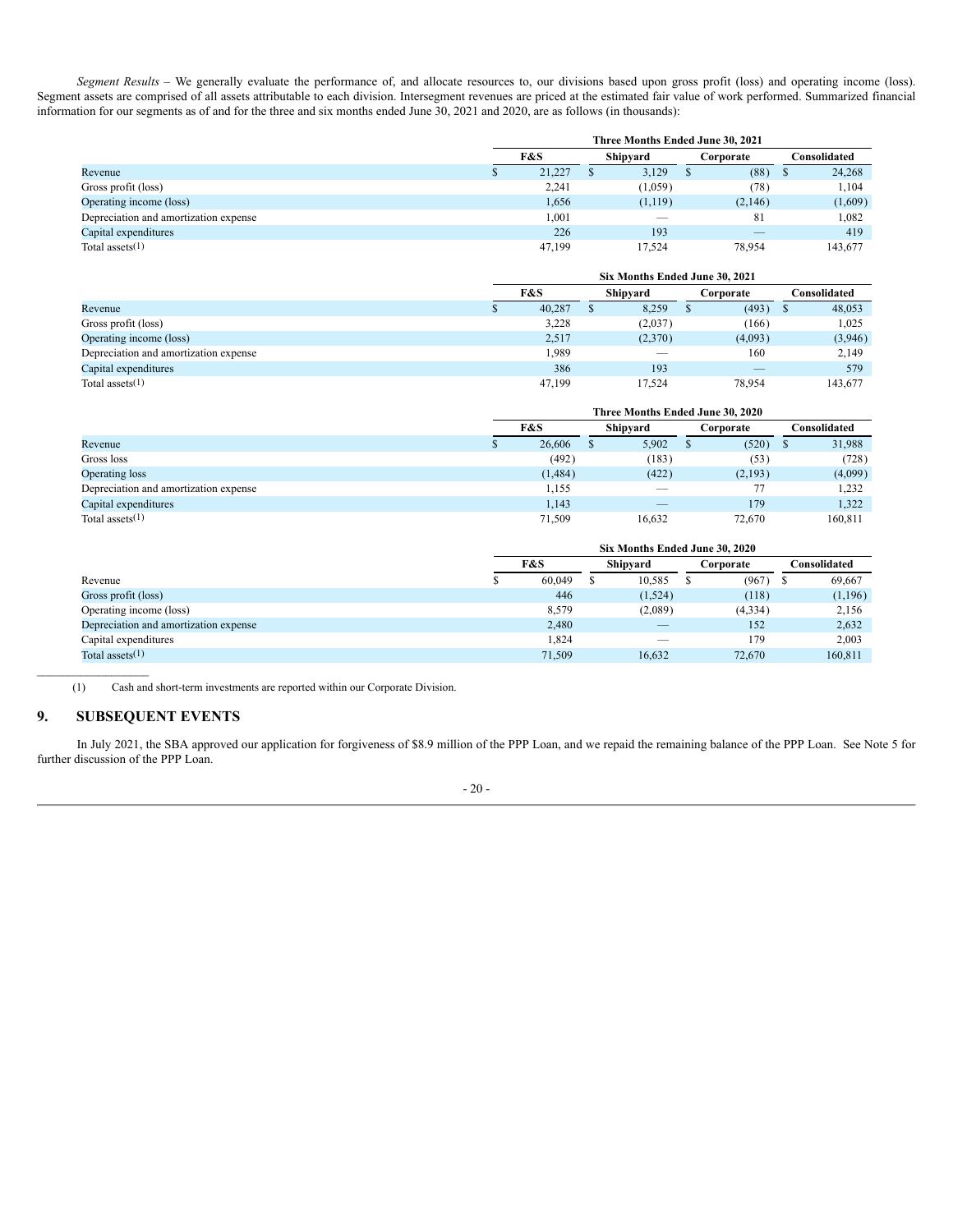#### <span id="page-25-0"></span>**Item 2. Management's Discussion and Analysis of Financial Condition and Results of Operations.**

The following "Management's Discussion and Analysis of Financial Condition and Results of Operations" is provided to assist readers in understanding our financial performance during the periods presented and significant trends that may impact our future performance. This discussion should be read in conjunction with our Financial Statements and the related notes thereto. Certain terms are defined in the *"Glossary of Terms"* beginning on page ii.

#### **Cautionary Statement on Forward-Looking Information**

This Report contains forward-looking statements in which we discuss our potential future performance. Forward-looking statements, within the meaning of the safe harbor provisions of the U.S. Private Securities Litigation Reform Act of 1995, are all statements other than statements of historical facts, such as projections or expectations relating to diversification and entry into new end markets, improvement of risk profile, industry outlook, oil and gas prices, operating cash flows, capital expenditures, liquidity and tax rates. The words "anticipates," "may," "can," "plans," "believes," "estimates," "expects," "projects," "targets," "intends," "likely," "will," "should," "to be," "potential" and any similar expressions are intended to identify those assertions as forward-looking statements.

We caution readers that forward-looking statements are not guarantees of future performance and actual results may differ materially from those anticipated, projected or assumed in the forward-looking statements. Important factors that can cause our actual results to differ materially from those anticipated in the forward-looking statements include: the duration and scope of, and uncertainties associated with, the ongoing global pandemic caused by COVID-19 (including new and emerging strains and variants), and the corresponding weakened demand for, and volatility of prices of, oil and the impact thereof on our business and the global economy; our ability to secure new project awards, including fabrication projects for refining, petrochemical, LNG, industrial and sustainable energy end markets; our ability to improve project execution; our inability to realize the expected financial benefits of the Shipyard Transaction; the cyclical nature of the oil and gas industry; competition; consolidation of our customers; timing and award of new contracts; reliance on significant customers; financial ability and credit worthiness of our customers; nature of our contract terms; competitive pricing and cost overruns on our projects; adjustments to previously reported profits or losses under the percentage-of-completion method; weather conditions; changes in contract estimates; suspension or termination of projects; our ability to raise additional capital; our ability to amend or obtain new debt financing or credit facilities on favorable terms; our ability to generate sufficient cash flow; our ability to sell certain assets; any future asset impairments; utilization of facilities or closure or consolidation of facilities; customer or subcontractor disputes; our ability to resolve the dispute with a customer relating to the purported terminations of contracts to build two MPSVs and the dispute with a customer related to contracts to build two seventy-vehicle ferries; operating dangers and limits on insurance coverage; barriers to entry into new lines of business; our ability to employ skilled workers; loss of key personnel; performance of subcontractors and dependence on suppliers; changes in trade policies of the U.S. and other countries; compliance with regulatory and environmental laws; lack of navigability of canals and rivers; systems and information technology interruption or failure and data security breaches; performance of partners in any future joint ventures and other strategic alliances; shareholder activism; focus on environmental, social and governance factors by institutional investors and regulators; and other factors described under *"Risk Factors"* in Part I, Item 1A of our 2020 Annual Report as updated under *"Risk Factors"* in Part II, Item 1A of our quarterly report on Form 10-Q for the quarter ended March 31, 2021, and as may be further updated by subsequent filings with the SEC.

Additional factors or risks that we currently deem immaterial, that are not presently known to us or that arise in the future could also cause our actual results to differ materially from our expected results. Given these uncertainties, investors are cautioned that many of the assumptions upon which our forward-looking statements are based are likely to change after the date the forward-looking statements are made, which we cannot control. Further, we may make changes to our business plans that could affect our results. We caution investors that we undertake no obligation to publicly update or revise any forward-looking statements, which speak only as of the date made, for any reason, whether as a result of new information, future events or developments, changed circumstances, or otherwise, and notwithstanding any changes in our assumptions, changes in business plans, actual experience or other changes.

#### **Overview**

We are a leading fabricator of complex steel structures and modules and provider of project management, hookup, commissioning, repair, maintenance and civil construction services. Our customers include U.S. and, to a lesser extent, international energy producers; refining, petrochemical, LNG, industrial and power operators; and EPC companies. We currently operate and manage our business through two operating divisions ("Fabrication & Services" and "Shipyard") and one non-operating division (""Corporate"), which represent our reportable segments. Our corporate headquarters is located in Houston, Texas and our operating facilities are located in Houma, Louisiana. On April 19, 2021, we sold our Shipyard Division operating assets and certain construction contracts ("Shipyard Transaction") and intend to wind down our remaining Shipyard Division operations by mid-2022.

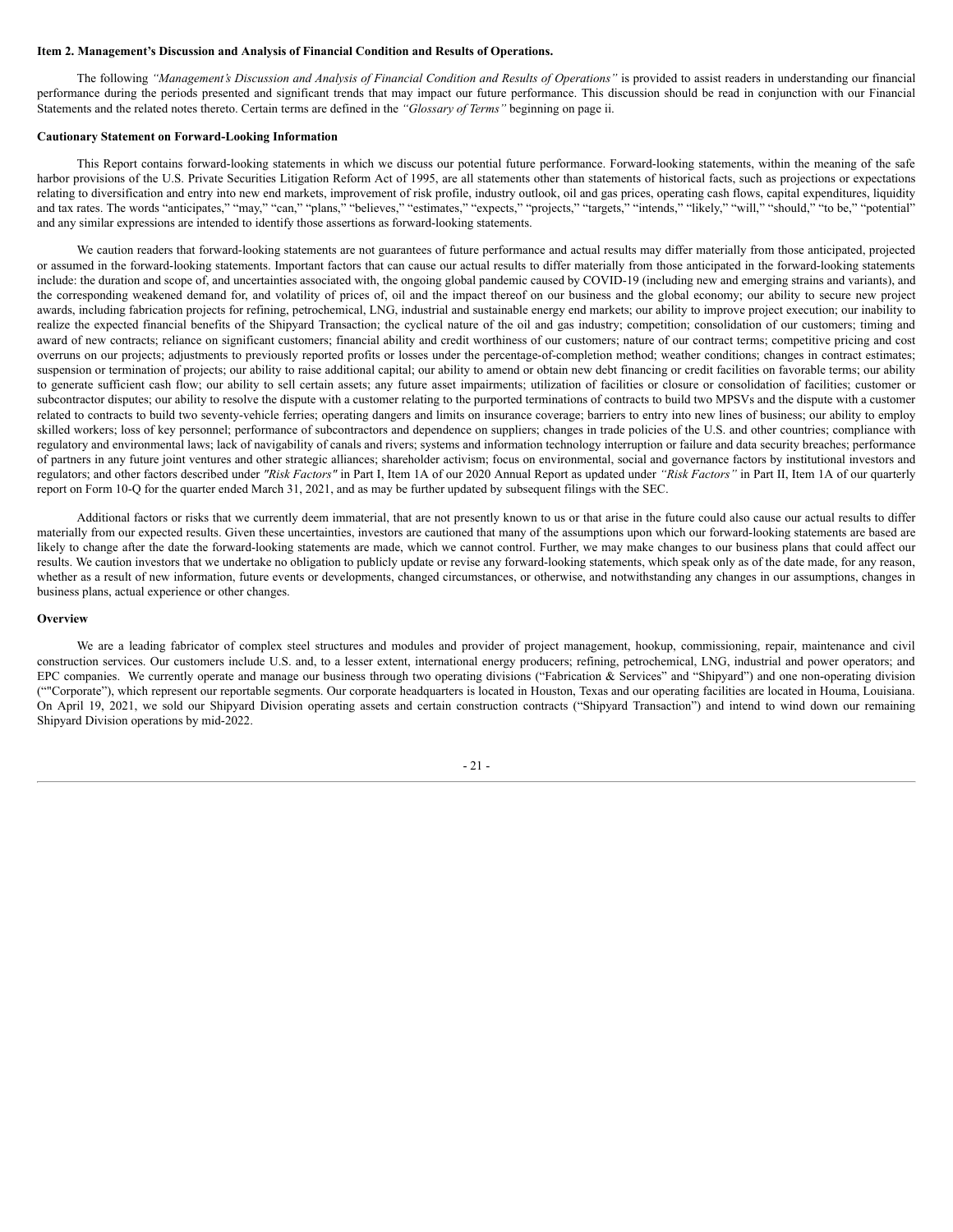We determined the Shipyard operations associated with the Shipyard Transaction, and associated with certain previously closed Shipyard Division facilities, to be discontinued operations in the second quarter 2021. Accordingly, such operations for the three and six months ended June 30, 2021, have been classified as discontinued operations. Our classification of these operations as discontinued requires retrospective application to financial information for all prior periods presented. Therefore, such operating results for the three and six months ended June 30, 2020, have been recast and classified as discontinued operations within the financial information presented below. In addition, certain allocations that were previously reflected within our Shipyard Division have been reclassified to our Corporate Division and Fabrication & Services Division for the three and six months ended June 30, 2020. Further, legal costs associated with our MPSV dispute that were previously reflected within our Corporate Division have been reclassified to our Shipyard Division for the three and six months ended June 30, 2020. The operating results attributable to the Retained Shipyard Contracts and remaining Shipyard Division operations that were excluded from the Shipyard Transaction, and are not associated with the previously closed facilities, are classified as continuing operations within the financial information presented below. Unless otherwise noted, the amounts presented below, and the associated discussion and analysis, relate to our continuing operations. See Note 8 of our Financial Statements in Item 1 for further discussion of our operating divisions and a summary of the reclassifications to our previously reported segment results and Note 3 for further discussion of the Shipyard Transaction and our discontinued operations.

Significant projects in backlog for our Fabrication & Services Division include the fabrication of marine docking structures; and material supply for an offshore jacket and deck. Significant projects in backlog for our Shipyard Division include construction of three vehicle ferries. Notable projects completed in recent years for our Fabrication & Services Division include the expansion of a paddlewheel riverboat; and fabrication of modules for an offshore facility, an offshore jacket and deck, modules for a petrochemical facility, and a meteorological tower and platform for an offshore wind project. Other significant completed projects for our Fabrication & Services Division include the fabrication of wind turbine foundations for the first offshore wind project in the U.S.; and construction of two of the largest liftboats servicing the Gulf of Mexico ("GOM"), one of the deepest production jackets in the Gulf of Mexico, and the first single point anchor reservoir hull fabricated in the U.S.

#### **COVID-19 and Oil Price Impacts to Operations**

For the last several years, the price of oil has been at depressed levels and/or experienced significant volatility, resulting in a significant and sustained reduction in capital spending and drilling activities from our traditional offshore oil and gas customer base. Consequently, our operating results and cash flows have been negatively impacted as we experienced reductions in revenue, lower margins due to competitive pricing, significant under-utilization of our operating facilities and resources, and losses on certain projects. Additionally, the ongoing global coronavirus pandemic ("COVID-19") has added another layer of pressure and uncertainty on oil prices and our end markets, which has further impacted our operations. COVID-19 (including its new and emerging strains and variants) is a widespread public health crisis that continues to adversely affect global economies and financial markets.

During 2020, our operations (as well as the operations of our customers, subcontractors and other counterparties) were negatively impacted by the physical distancing, quarantine and isolation measures recommended by national, state and local authorities on large portions of the population, and mandatory business closures that were enacted in an attempt to control COVID-19. We continue to monitor the impact of COVID-19 on our operations and recognize that it could continue to negatively impact our business and results of operations during the remainder of 2021 and beyond. Even with widespread distribution of vaccines, hesitancy or resistance to the vaccines among certain groups, as well as uncertainty about their long-term efficacy or effectiveness against new COVID-19 strains and variants, remain. The extent to which our operations and financial performance will be impacted by COVID-19 during the remainder of 2021 will depend largely on future developments, including global availability and acceptance of the vaccines. Authorities in some areas of the U.S. have begun to relax COVID-19 restrictions; however, if the areas where we have our headquarters and operating facilities, or areas where our customers, subcontractors and other counterparties have operations, were to experience periods of resurgence in the numbers of cases of the virus, including through the spread of new, more contagious or deadly strains and variants of the virus, authorities may reinstate restrictions, quarantine and isolation measures. The measures taken, while intended to protect human life, have had and are expected to continue to have a serious adverse impact on domestic and foreign economies of uncertain severity and duration.

The continued level of uncertainty means the ultimate business and financial impacts of COVID-19 and volatility in oil prices cannot be reasonably estimated at this time, but have included, or may include, among other things, reduced bidding activity, suspension or termination of backlog, deterioration of customer financial condition, potential supply disruptions and unanticipated project costs due to project disruptions and schedule delays, lower labor productivity, increased employee and contractor absenteeism and turnover, craft labor hiring challenges, lack of performance by subcontractors and suppliers, and contract disputes. Management's estimates in future periods will be revised for any events and changes in circumstances arising after the date of this Report for the impacts of COVID-19 and volatile oil prices.

See Note 2 of our Financial Statements in Item 1 for further discussion of the impacts of the aforementioned on our projects and Note 1 for further discussion of the impacts of COVID-19 and volatility in oil prices. See also *"Risk Factors"* in Part I, Item 1A of our 2020 Annual Report.

#### - 22 -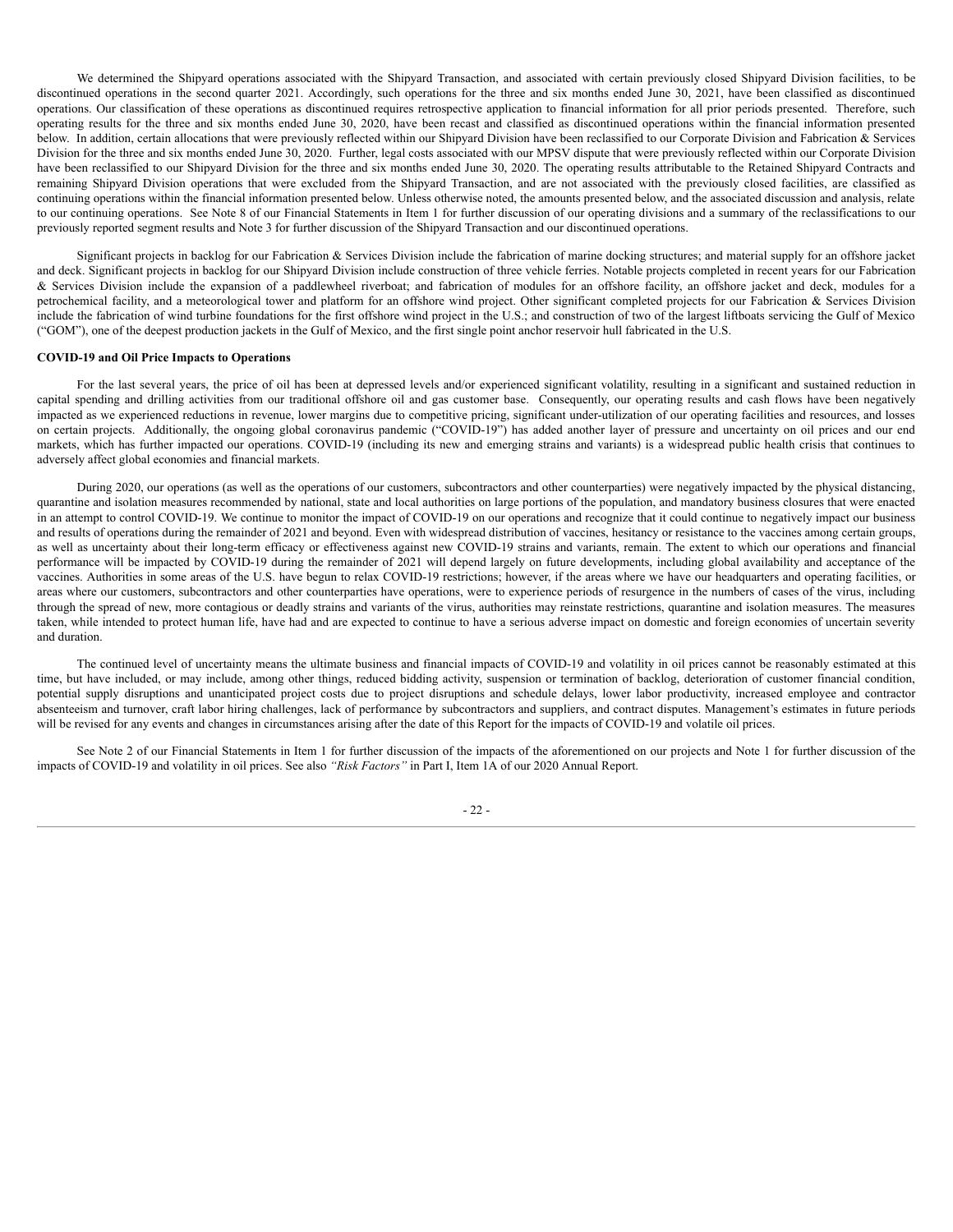# **Initiatives to Improve Operating Results**

We are addressing these operational, market and economic challenges through a strategy focused on the following initiatives to:

- Mitigate the impacts of COVID-19 on our operations, employees and contractors;
- Reduce our risk profile through the completion of the Shipyard Transaction and anticipated wind down of the Shipyard Division operations;
- Preserve and improve our liquidity through cost reduction efforts, the completion of the Shipyard Transaction, and the sale of under-utilized assets;
- Improve our resource utilization and centralize key project resources through the rationalization and integration of our facilities and operations;
- Improve our competitiveness and project execution by enhancing our proposal, estimating and operations resources, processes and procedures;
- Expand our skilled workforce by focusing on ways to improve retention and enhance and add to our craft personnel; and
	- Reduce our reliance on the offshore oil and gas sector and pursue more stable, profitable growth by repositioning the Company to:
	- Fabricate modules, piping systems and other structures for onshore refining, petrochemical, LNG and industrial facilities;
	- Diversify our offshore services customer base, increase our offshore services offerings and expand our services business to include onshore facilities along the Gulf Coast;
	- Fabricate structures in support of our customers as they make energy transitions away from fossil fuels; and
	- Fabricate foundations, secondary steel components and support structures for offshore wind developments.

The progress and status of these initiatives is summarized further below.

Efforts to mitigate the impacts of COVID-19 on our operations, employees and contractors – We are continuing to take actions to mitigate the impacts of COVID-19 on our operations while ensuring the safety and well-being of our employees and contractors.

- *COVID-19 measures* We have ongoing communications with our leadership team to anticipate and proactively address COVID-19 impacts, work-place distancing of employees (including allowing some employees to work remotely) and regular monitoring of office and yard personnel for compliance. We are also monitoring employee and visitor temperatures prior to entering our facilities, implemented employee and visitor wellness questionnaires, increased monitoring of employee absenteeism and the reasons for such absences, and have established protocols for employees returning from absences, including employees that have tested positive for COVID-19, or have come in contact with individuals that tested positive for COVID-19. In addition, we have installed hand sanitizing stations and taken additional actions to more frequently sanitize our facilities.
- *Pursuit of force majeure* We have given appropriate notices to our customers and have made the appropriate claims for extensions of schedule for our projects that were impacted by COVID-19.
- *Loan agreement* On April 17, 2020, we entered into an unsecured loan in the aggregate amount of \$10.0 million ("PPP Loan") with Whitney Bank pursuant to the Paycheck Protection Program ("PPP") under the Coronavirus Aid, Relief, and Economic Security Act ("CARES Act"). The proceeds were used for payroll costs, rent and utilities, of which approximately 93% was used for payroll costs. In July 2021, the SBA approved our application for forgiveness of \$8.9 million of the PPP Loan, and we repaid the remaining balance of the PPP Loan. See "*Liquidity and Capital Resources"* below and Notes 5 and 9 of our Financial Statements in Item 1 for further discussion of the PPP Loan.

Efforts to reduce our risk profile – The completion of the Shipyard Transaction improves our risk profile by removing potential future risks associated with the Divested Shipyard Contracts that represented approximately 90% of our backlog and extended through 2024. Further, the wind down of the Shipyard Division operations after completion of the Retained Shipyard Contracts will further reduce our risk profile as it will position us for profitable growth in existing and new higher-margin markets associated with our Fabrication & Services Division. See *"Operating Segments"* below and Note 2 of our Financial Statements in Item 1 for further discussion of our project impacts.

- 23 -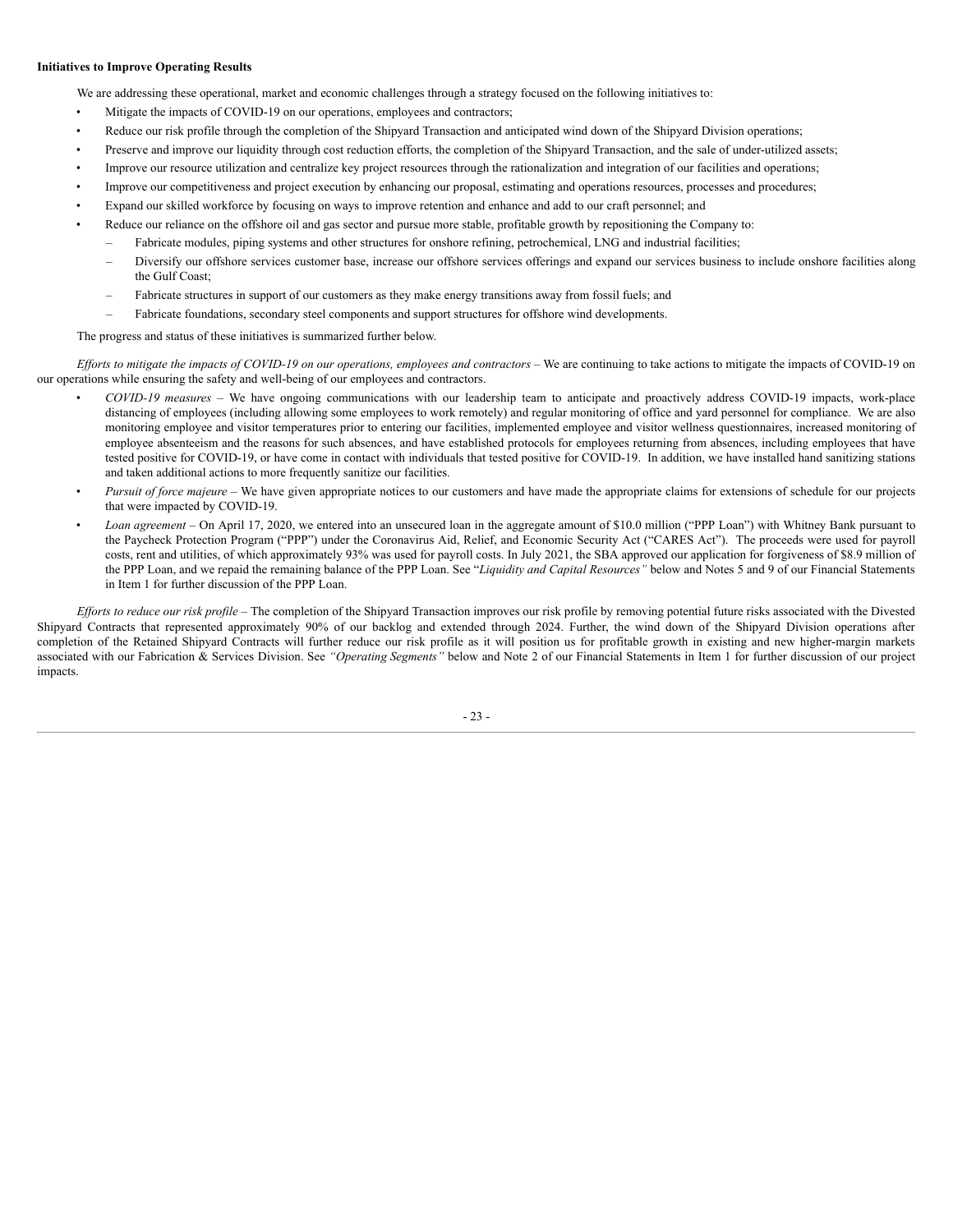Efforts to preserve and improve our liquidity – We continue to take actions to preserve and improve our liquidity, and at June 30, 2021 our cash, current restricted cash and short-term investments totaled \$74.5 million. To preserve our liquidity position, we have undertaken cost reduction initiatives (including reducing the compensation of our executive officers and directors and reducing the size of our board in 2020), monetized under-utilized assets and facilities (including the sale of assets held for sale for net proceeds of \$4.4 million in the second quarter 2021) and are maintaining an ongoing focus on project cash flow management. Further, as discussed above, we received the PPP Loan in the second quarter 2020, which provided funding necessary to offset the immediate and anticipated impacts of COVID-19. It also provided us additional liquidity, which is important because a strong balance sheet is required to execute our backlog and compete for new project awards, and we experience significant monthly fluctuations in our working capital. In addition, as a result of the Shipyard Transaction and anticipated wind down of the Shipyard Division operations, our bonding, letters of credit and working capital requirements related to the Divested Shipyard Contracts and ongoing Shipyard Division operations have been significantly reduced.

Efforts to improve our resource utilization and centralize key project resources - We are improving our resource utilization and centralizing key project resources through the rationalization and integration of our facilities and operations.

- *Combination of our Fabrication Division and Services Division –* During the first quarter 2020, we combined our Fabrication Division and Services Division to form an integrated division called Fabrication  $\&$  Services. The integration is enabling us to capitalize on the best practices and execution experience of the former divisions, conform processes and procedures, maximize the utilization of our resources (including reducing overhead costs) and improve project execution.
- *Closure of Jennings Facility and Lake Charles Facility* During the fourth quarter 2020, we closed our Jennings Facility and Lake Charles Facility, reducing overhead costs, improving utilization and accelerating the wind down of our Shipyard Division operations discussed further below.
- Completion of Shipyard Transaction and wind down of Shipyard Division operations During the second quarter 2021, we completed the Shipyard Transaction and intend to wind down the Shipyard Division operations upon completion of the Retained Shipyard Contracts, which is expected to reduce overhead costs, improve utilization and enable senior management to focus on existing and new higher-margin markets associated with our Fabrication & Services Division.

Efforts to improve our competitiveness and project execution – We have taken, and continue to take, actions to improve our competitiveness and project execution by enhancing our proposal, estimating and operations resources, processes and procedures. Our actions include strategic changes in management and key personnel, the addition of functional expertise, project management training, development of a formal "lessons learned" program, and other measures designed to strengthen our personnel, processes and procedures. Further, we are taking a disciplined approach to pursuing and bidding project opportunities, putting more rigor around our bid estimates to provide greater confidence that our estimates are achievable, increasing accountability and providing incentives for the execution of projects in line with our original estimates and subsequent forecasts, and incorporating previous experience on projects into the bidding and execution of future projects.

*Ef orts to expand our skilled workforce* – We are focused on ways to improve retention and enhance and add to our skilled, craft personnel, as we believe a strong workforce will be a key differentiator in pursing new project awards given the scarcity of available skilled labor.

Efforts to reduce our reliance on the offshore oil and gas sector and pursue more stable, profitable growth - We are pursuing several initiatives to reduce our reliance on the fabrication of structures associated with the offshore oil and gas sector.

- *Fabrication of onshore modules, piping systems and structures* We continue to focus our business development efforts on the fabrication of modules, piping systems and other structures for onshore refining, petrochemical, LNG and industrial facilities. We have experienced success with several smaller project opportunities, and our volume of bidding activity for onshore modules, piping systems and structures is increasing; however, our pursuit of large project opportunities has been impacted by the timing and delay of certain opportunities due in part to COVID-19, volatile oil prices and an ongoing competitive market environment. We also continue to believe that our strategic location in Houma, Louisiana and track record of quality and on-time completion of onshore modules position us well to compete in the onshore fabrication market. However, we do not expect large project opportunities to be awarded by customers until late 2021 or 2022. This timing may be impacted by ongoing uncertainty created by the volatility of oil prices and COVID-19. In the interim, we continue to strengthen our relationships with key customers and strategic partners and enhance our resources as discussed above.
- Diversify our offshore services customer base, increase our offshore services offerings and expand our services business to include onshore facilities along the *Gulf Coast* – We believe diversifying and expanding our services business will deliver a more stable revenue stream while providing underpinning work to recruit, develop and retain our craft professionals. We will also partner with original equipment manufacturers to provide critical services to our customers along the Gulf Coast.

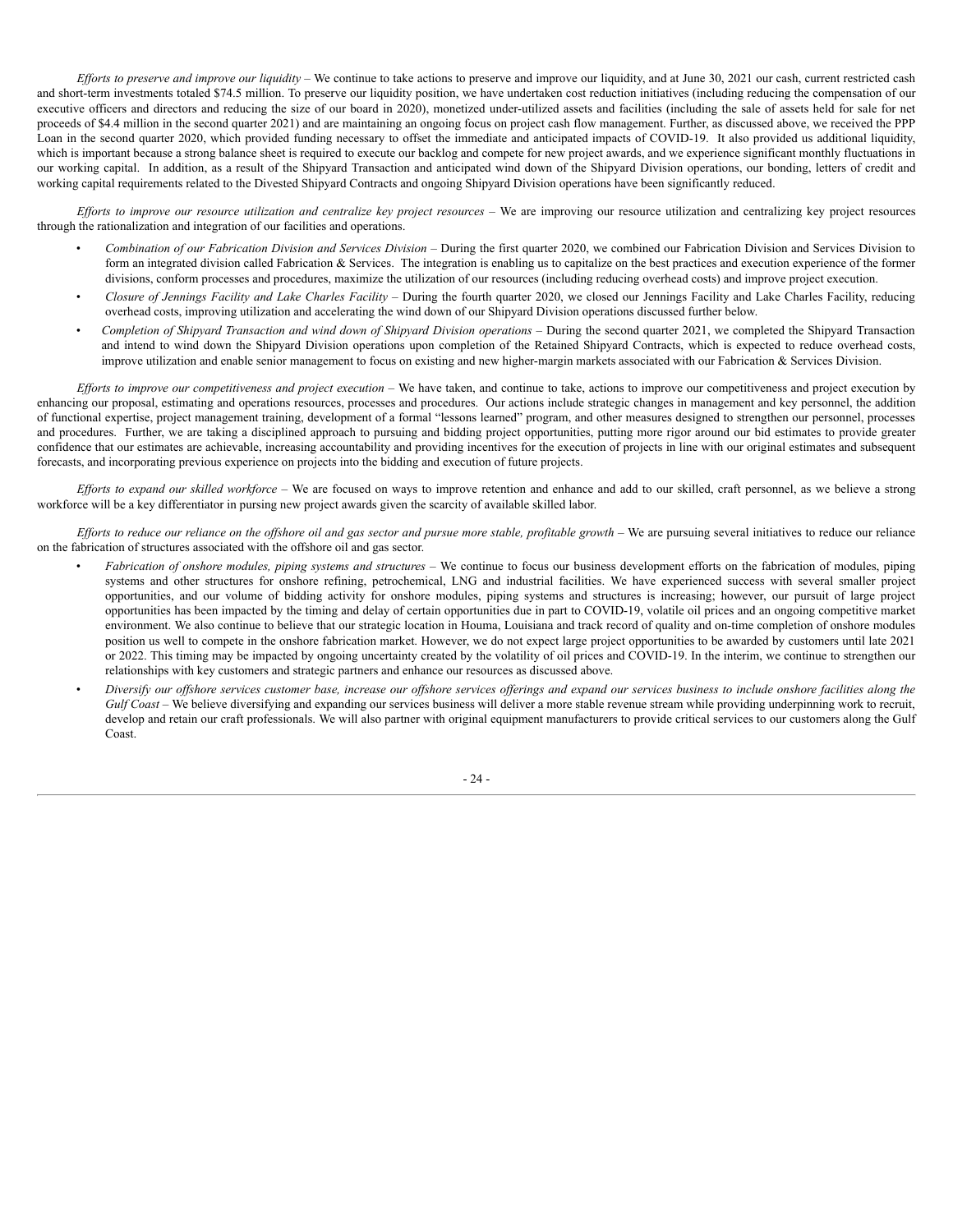- Fabricate structures in support of our customers as they make energy transitions away from fossil fuels We believe that our expertise and capabilities provide us with the necessary foundation to fabricate steel structures in support of our customers as they transition away from fossil fuels to green energy end markets. Examples of these opportunities include refiners who are looking to process biofuels and customers looking to embrace the growing hydrogen economy.
- Fabrication of offshore wind foundations, secondary steel components and support structures We continue to believe that current initiatives, and potential future requirements, to provide electricity from renewable and green sources will result in growth of offshore wind projects. Furthermore, we believe that we possess the expertise to fabricate foundations, secondary steel components and support structures for this emerging market. This is demonstrated by our fabrication of wind turbine foundations for the first offshore wind project in the U.S. and the fabrication of a meteorological tower and platform for an offshore wind project. While we believe we have the capability to participate in this emerging market, we do not expect meaningful opportunities in the near term.

#### **Operating Outlook**

Our focus remains on securing profitable new project awards and backlog in the near-term and generating operating income and cash flows in the longer-term, while ensuring the safety and well-being of our employees and contractors, which has been further challenged due to COVID-19. Our success, including achieving the aforementioned initiatives, will be determined by, among other things:

- Oil and gas prices and the level of volatility in such prices, including the impact of environmental regulations that restrict the oil and gas industry under the new administration and Congress;
- COVID-19, for which the ultimate business and financial impacts cannot be reasonably estimated at this time;
- The level of fabrication opportunities in our traditional offshore markets and the new markets that we are pursuing, including refining, petrochemical, LNG and industrial facilities (especially in light of the new administration and Congress), green energy and offshore wind developments;
- Our ability to secure new project awards through competitive bidding and/or alliance and partnering arrangements;
- Our ability to execute projects within our cost estimates and successfully manage them through completion (including the Retained Shipyard Contracts);
- Our ability to hire, develop, motivate and retain key personnel and craft labor to execute our projects;
- The successful integration of our Fabrication Division and Services Division and the wind down of our Shipyard Division operations; and
- Our ability to resolve our dispute with a customer related to the construction of two MPSVs (see Note 6 of our Financial Statements in Item 1 and *"Legal Proceedings"* in Part II, Item 1 for further discussion of the dispute).

In addition, the near-term utilization of our Fabrication & Services Division will be impacted by the delay in timing of new project awards and will be impacted by continued inefficiencies and disruptions associated with COVID-19 related health and safety mitigation measures, employee absenteeism and turnover, craft labor hiring challenges, engineering delays, and supplier and subcontractor disruptions. Our near-term results may also be adversely affected by costs associated with (i) the retention of certain personnel that previously supported both our operating divisions but may be temporarily under-utilized due to the Shipyard Transaction as we evaluate our resource requirements to support our future operations, and (ii) investments in key personnel and process improvement efforts to support our aforementioned initiatives. See Note 1 of our Financial Statements in Item 1 for further discussion of the impacts of COVID-19 and volatility in oil prices and Note 2 and *"Results of Operations"* below for discussion of our project impacts.

## **Critical Accounting Policies**

For a discussion of critical accounting policies and estimates used in the preparation of our Financial Statements, refer to "*Management's Discussion and Analysis of Financial Condition and Results of Operations*" in Part II, Item 7 included in our 2020 Annual Report. There have been no changes to our critical accounting policies since December 31, 2020.

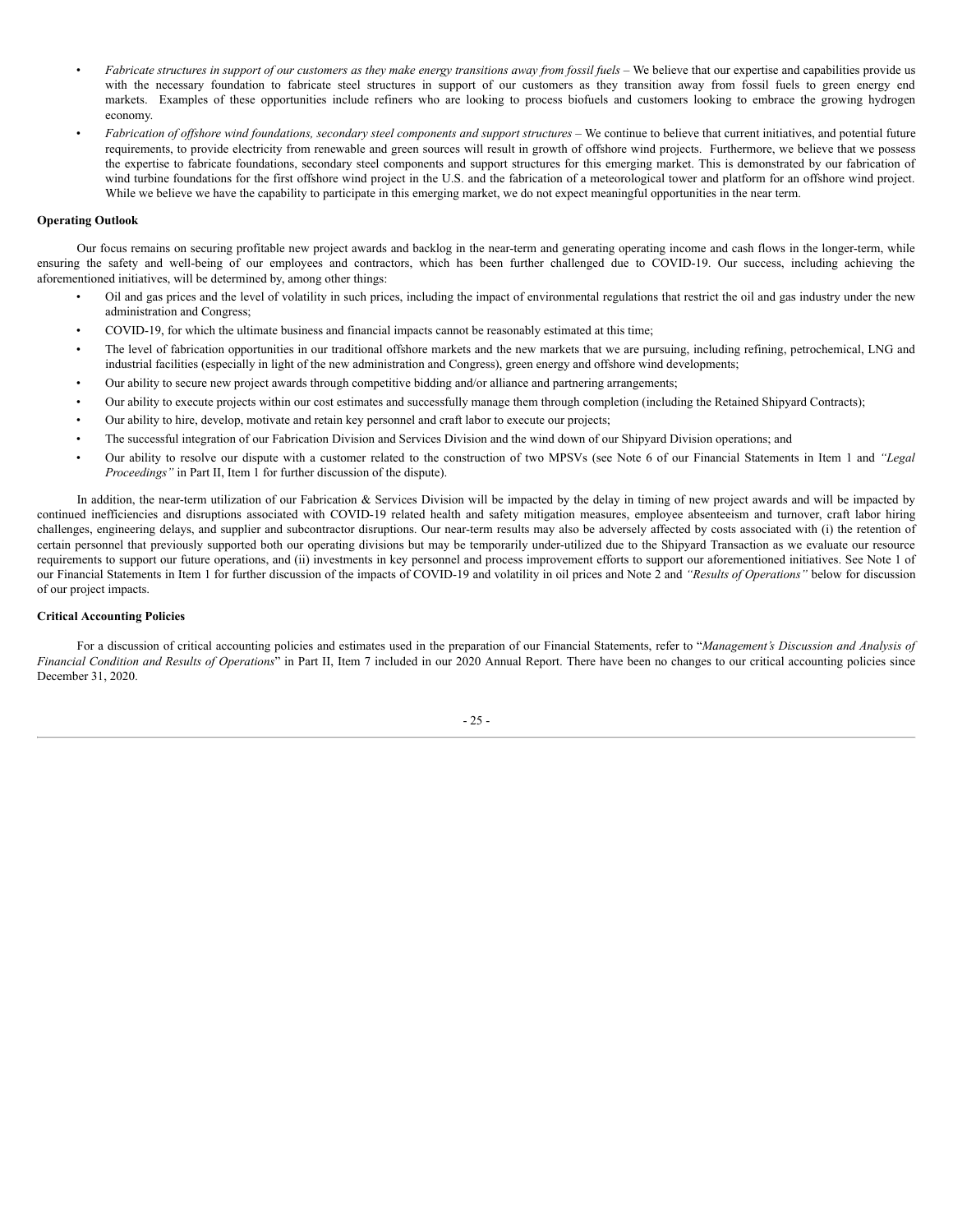## **New Awards and Backlog**

 $\mathcal{L}_\text{max}$ 

New project awards represent expected revenue values of commitments received during a given period, including scope growth on existing commitments. A commitment represents authorization from our customer to begin work or purchase materials pursuant to a written agreement, letter of intent or other form of authorization. Backlog represents the unrecognized revenue for our new project awards and at June 30, 2021, was comparable to the value of remaining performance obligations for our contracts required to be disclosed under Topic 606 and presented in Note 2 of our Financial Statements in Item 1. In general, a performance obligation is a contractual obligation to construct and/or transfer a distinct good or service to a customer. The transaction price of a contract is allocated to each distinct performance obligation and recognized as revenue when, or as, the performance obligation is satisfied. We believe that backlog provides useful information to investors as it represents work that we are contractually obligated to perform under our current contracts. New project awards and backlog may vary significantly each reporting period based on the timing of our major new contract commitments. Backlog may differ from our remaining performance obligations, which are determined in accordance with GAAP.

Projects in our backlog are generally subject to delay, suspension, termination, or an increase or decrease in scope at the option of the customer; however, the customer is required to pay us for work performed and materials purchased through the date of termination, suspension, or decrease in scope. Depending on the size of the project, the delay, suspension, termination or increase or reduction in scope of any one contract could significantly impact our backlog and change the expected amount and timing of revenue recognized.

New project awards by Division for the three and six months ended June 30, 2021 and 2020, are as follows (in thousands):

|                         |    | <b>Three Months Ended</b><br><b>June 30.</b> |  |        |        | <b>Six Months Ended</b><br><b>June 30.</b> |        |  |
|-------------------------|----|----------------------------------------------|--|--------|--------|--------------------------------------------|--------|--|
| <b>Division</b>         |    | 2020<br>2021                                 |  |        | 2021   |                                            | 2020   |  |
| Fabrication & Services  | w  | 18.192                                       |  | 27,442 | 29,739 |                                            | 39,642 |  |
| Shipyard                |    |                                              |  | 20     |        |                                            | 152    |  |
| <b>Total New Awards</b> | ۵D | 18,192                                       |  | 27,462 | 29,739 |                                            | 39,794 |  |

Backlog by Division at June 30, 2021 and December 31, 2020, is as follows (in thousands):

|                                   | June 30, 2021 |             | <b>December 31, 2020</b> |             |
|-----------------------------------|---------------|-------------|--------------------------|-------------|
| <b>Division</b>                   | Amount        | Labor Hours | Amount                   | Labor Hours |
| <b>Fabrication &amp; Services</b> | 9.326         | 112         | 19.381                   | 236         |
| Shipyard                          | 14.588        | 159         | 23.187                   | 263         |
| Total Backlog $(1)$ , $(2)$       | 23.914        | 271         | 42.568                   | 499         |

(1) In connection with the Shipyard Transaction, backlog associated with the Divested Shipyard Contracts totaling \$303.1 million was sold. We expect to recognize revenue of approximately \$17.6 million and \$6.3 million for the remainder of 2021 and thereafter, respectively, associated with our backlog at June 30, 2021. The timing of recognition of the revenue presented in our backlog is based on our current estimates to complete the projects. Certain factors and circumstances could cause changes in the amounts ultimately recognized and the timing of recognition of revenue from our backlog. See Note 3 of our Financial Statements in Item 1 for further discussion of the Shipyard Transaction.

(2) At June 30, 2021, our significant projects in backlog included the following:

(i) Construction of two forty-vehicle ferries within our Shipyard Division. We estimate completion of the second vessel in the third quarter 2021 and the first vessel in 2022;

(ii) Construction of a seventy-vehicle ferry within our Shipyard Division. We estimate completion of the vessel in 2022;

(iii) Fabrication of marine docking structures within our Fabrication & Services Division. We estimate completion of the project in the third quarter 2021; and

(iv) Material supply for an offshore jacket and deck within our Fabrication & Services Division. The project was completed in July 2021.

- 26 -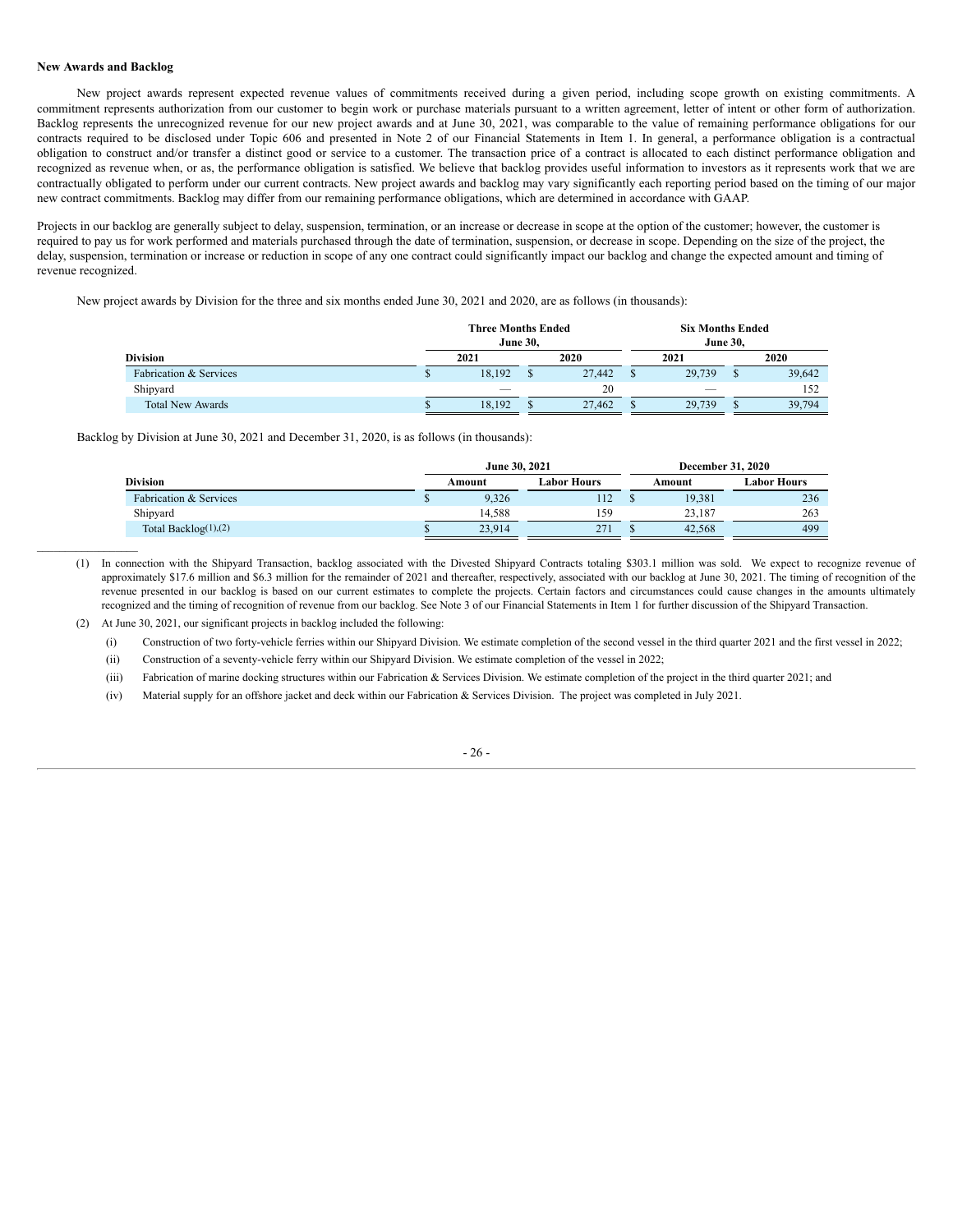# **Results of Operations**

We determined the Shipyard Division operations associated with the Shipyard Transaction, and associated with certain previously closed Shipyard Division facilities, to be discontinued operations in the second quarter 2021. See *"Overview"* above and Note 3 of our Financial Statements within Item 1 for further discussion of the Shipyard Transaction and our discontinued operations.

## *Comparison of the Three Months Ended June 30, 2021 and 2020* (in thousands in each table, except for percentages):

In the comparative tables below, percentage changes that are not considered meaningful are shown below as "*nm*" (generally when the prior period amount is immaterial or when the percentage change is significantly greater than 100%).

| <b>Consolidated</b>                             |    | <b>Three Months Ended</b><br><b>June 30,</b> | Favorable (Unfavorable)<br>Change |           |    |          |            |  |
|-------------------------------------------------|----|----------------------------------------------|-----------------------------------|-----------|----|----------|------------|--|
|                                                 |    | 2021                                         | 2020                              |           |    | Amount   | Percent    |  |
| New project awards                              |    | 18,192                                       | $\mathbf{s}$                      | 27,462    |    | (9,270)  | $(33.8)\%$ |  |
| Revenue                                         | \$ | 24,268                                       | S                                 | 31,988    | S. | (7, 720) | $(24.1)\%$ |  |
| Cost of revenue                                 |    | 23,164                                       |                                   | 32,716    |    | 9,552    | 29.2%      |  |
| Gross profit (loss)                             |    | 1,104                                        |                                   | (728)     |    | 1,832    | nm         |  |
| Gross profit (loss) percentage                  |    | 4.5%                                         |                                   | $(2.3)\%$ |    |          |            |  |
| General and administrative expense              |    | 3,093                                        |                                   | 3,370     |    | 277      | 8.2%       |  |
| Other (income) expense, net                     |    | (380)                                        |                                   |           |    | 381      | nm         |  |
| Operating loss                                  |    | (1,609)                                      |                                   | (4,099)   |    | 2,490    | 60.7%      |  |
| Interest (expense) income, net                  |    | (95)                                         |                                   | (89)      |    | (6)      | (6.7)%     |  |
| Loss before income taxes                        |    | (1,704)                                      |                                   | (4,188)   |    | 2,484    | 59.3%      |  |
| Income tax (expense) benefit                    |    | 4                                            |                                   | (22)      |    | 26       | nm         |  |
| Loss from continuing operations                 |    | (1,700)                                      |                                   | (4,210)   |    | 2,510    | 59.6%      |  |
| Loss from discontinued operations, net of taxes |    | (1,251)                                      |                                   | (1,327)   |    | 76       | $5.7\%$    |  |
| Net loss                                        |    | (2,951)                                      |                                   | (5, 537)  |    | 2,586    | 46.7%      |  |

References below to 2021 and 2020 refer to the three months ended June 30, 2021 and 2020, respectively.

*New Project Awards* – New project awards for 2021 and 2020 were \$18.2 million and \$27.5 million, respectively. Significant new project awards for 2021 include small-scale fabrication and offshore services work within our Fabrication & Services Division. Significant new project awards for 2020 include:

- A marine docking structures project within our Fabrication & Services Division,
- Additional scopes of work for our offshore jacket and deck project within our Fabrication & Services Division, and
- Small-scale fabrication and offshore services work within our Fabrication & Services Division.

*Revenue* – Revenue for 2021 and 2020 was \$24.3 million and \$32.0 million, respectively, representing a decrease of 24.1%. The decrease was primarily due to:

Decreased revenue for our Fabrication & Services Division of \$5.4 million, primarily attributable to:

- No revenue for our offshore jacket and deck project that was completed in the third quarter 2020,
- Lower revenue for our material supply project and offshore modules project, and
- Reduced onshore services activity, offset partially by,
- Higher revenue for our marine docking structures project, and
- Increased offshore services and small-scale fabrication project activity.

Decreased revenue for our Shipyard Division of \$2.8 million, primarily attributable to:

- Lower revenue for our two forty-vehicle ferry projects due to reduced procurement and construction activities, and
- Lower revenue for our seventy-vehicle ferry project due to reduced procurement activities, offset partially by increased construction activities.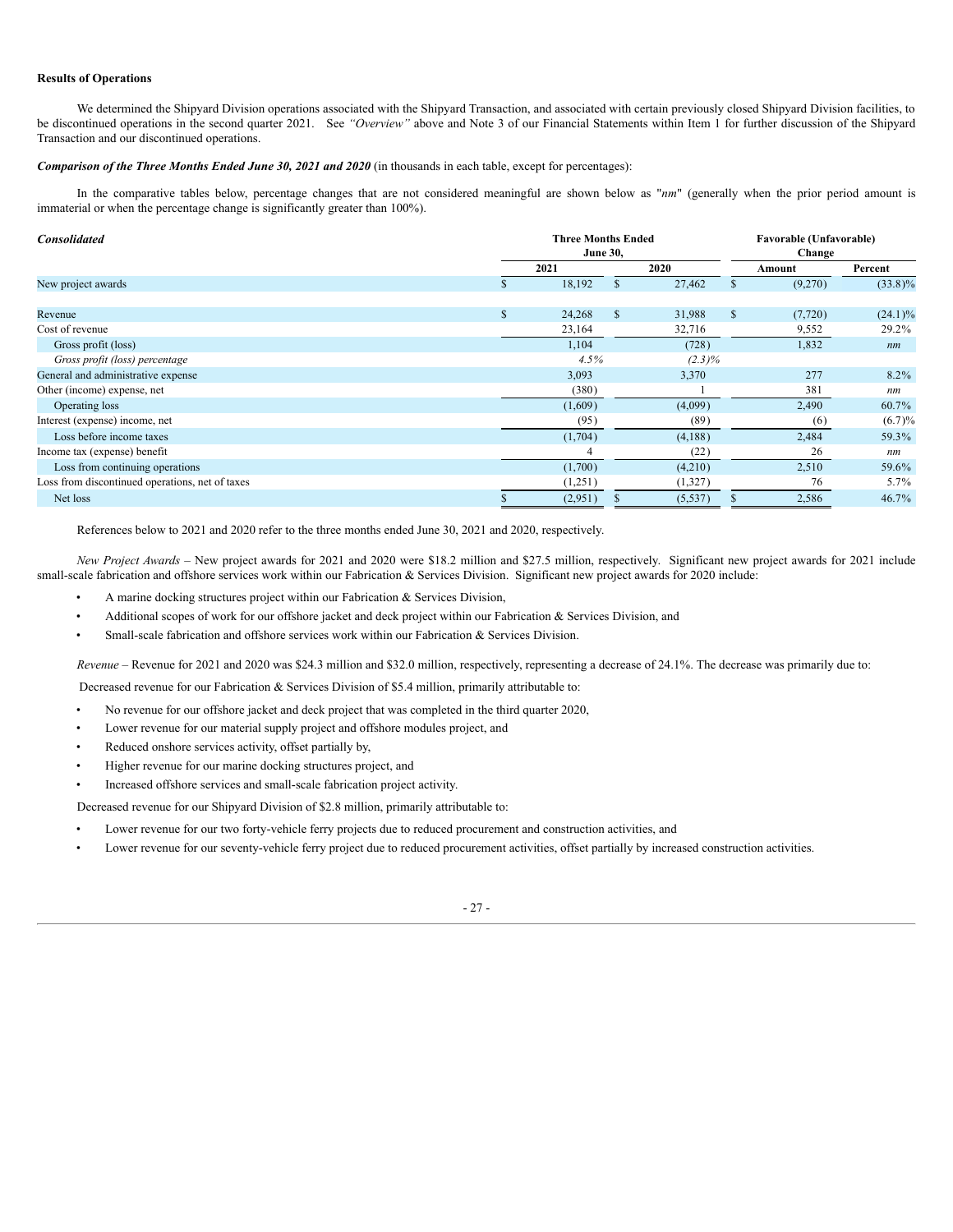*Gross profit (loss)* – Gross profit for 2021 was \$1.1 million (4.5% of revenue) compared to a gross loss of \$0.7 million (2.3% of revenue) for 2020. Gross profit for 2021 was primarily impacted by:

- Project improvements of \$1.9 million for our Fabrication & Services Division, offset partially by,
- Project charges of \$0.9 million for our Shipyard Division,
- A low revenue volume for our Fabrication & Services Division,
- The partial under-recovery of overhead costs associated with the under-utilization of our facilities and resources within our Fabrication  $\&$  Services Division, and
- Holding costs of \$0.2 million for our Shipyard Division related to the two MPSV vessels that remain in our possession and are subject to dispute.

The gross profit for 2021 relative to the gross loss for 2020 was primarily due to:

- The aforementioned project improvements of \$1.9 million for 2021 for our Fabrication & Services Division,
- A higher margin mix relative to 2020 for our Fabrication & Services Division, and
- A decrease in the under-recovery of overhead costs for our Fabrication & Services Division, offset partially by,
- Project charges of \$0.9 million for 2021 for our Shipyard Division,
- Project improvements of \$1.0 million for 2020 for our Fabrication & Services Division, and
- Lower revenue volume for our Fabrication & Services Division.

See *"Operating Segments"* below and Note 2 of our Financial Statements in Item 1 for further discussion of our project impacts.

*General and administrative expense* – General and administrative expense for 2021 and 2020 was \$3.1 million (12.7% of revenue) and \$3.4 million (10.5% of revenue), respectively, representing a decrease of 8.2%. The decrease was primarily due to:

- Lower external audit and legal and advisory fees, and
- Cost reduction initiatives including combining our former Fabrication Division and Services Division in the first quarter 2020, offset partially by,
- Higher incentive plan and insurance costs, and
- Higher costs associated with initiatives to diversify and enhance our business.

General and administrative expense included legal and advisory fees of \$0.3 million and \$0.2 million for 2021 and 2020, respectively, associated with our MPSV contract dispute, which are reflected within our Shipyard Division. See Note 6 of our Financial Statements in Item 1 for further discussion of our MPSV dispute.

*Other (income) expense, net* – Other (income) expense, net for 2021 was income of \$0.4 million. Other (income) expense, net generally represents recoveries or provisions for bad debts, gains or losses associated with the sale or disposition of property and equipment other than assets held for sale, and income or expense associated with certain nonrecurring items. Other income for 2021 was primarily related to gains on the sales of equipment and scrap materials and insurance recoveries associated with property damage to our Lake Charles Facility previously caused by Hurricane Laura.

*Interest (expense) income, net* – Interest (expense) income, net for 2021 and 2020 was expense of \$0.1 million and \$0.1 million, respectively. Interest (expense) income, net consists of interest earned on our cash and short-term investment balances, interest incurred on the PPP Loan and the unused portion of our LC Facility, and interest amortization associated with our long-term lease liability and deferred financing costs on our LC Facility.

*Income tax (expense) benefit* – Income tax (expense) benefit for 2021 and 2020 represents state income taxes. No federal income tax benefit was recorded for either period as a full valuation allowance was recorded against our net deferred tax assets generated during the periods.

- 28 -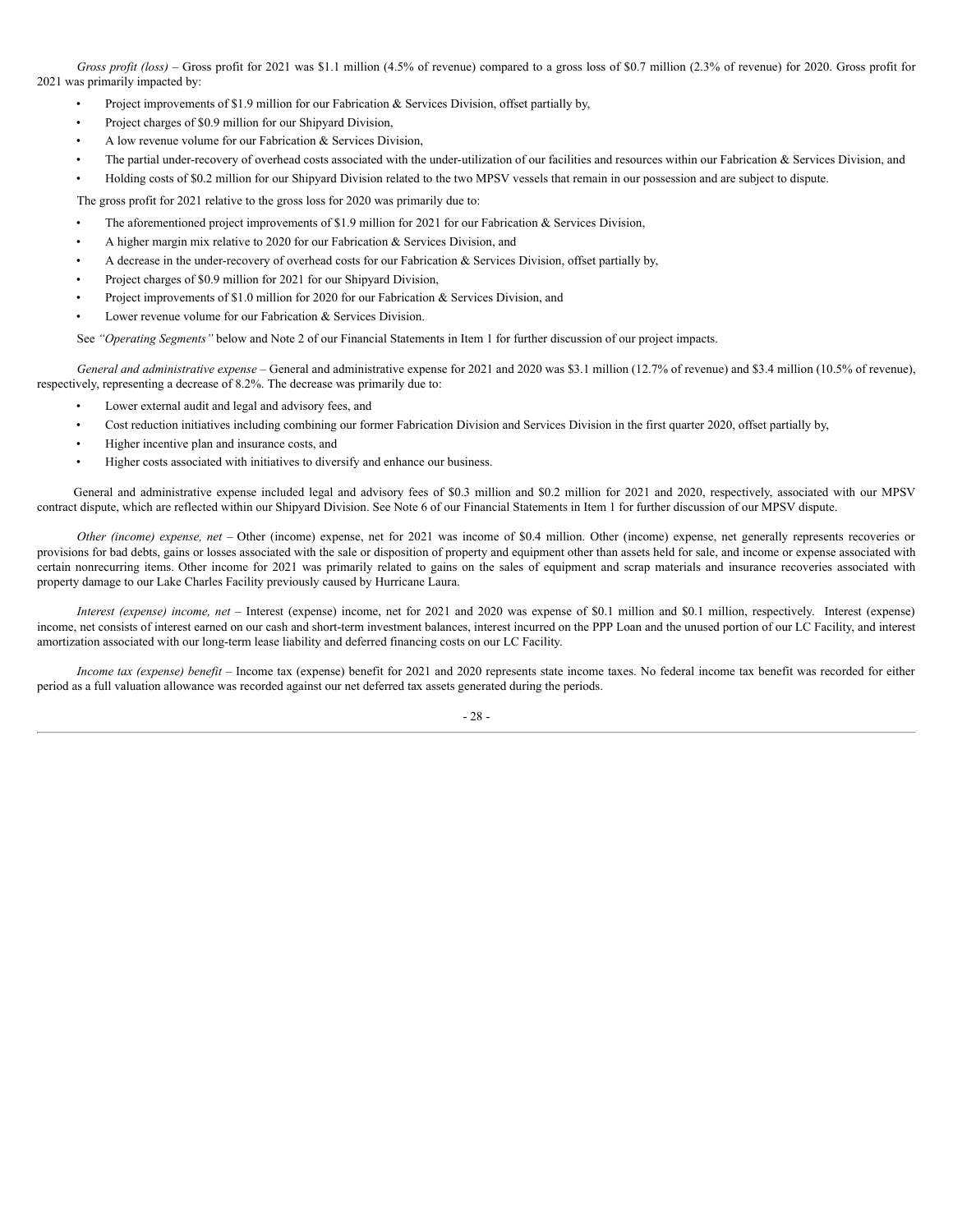#### *Operating Segments*

| <b>Fabrication &amp; Services Division</b> |  | <b>Three Months Ended</b><br><b>June 30,</b> | <b>Favorable (Unfavorable)</b><br>Change |         |  |         |            |     |    |
|--------------------------------------------|--|----------------------------------------------|------------------------------------------|---------|--|---------|------------|-----|----|
|                                            |  | 2021                                         |                                          | 2020    |  | Amount  | Percent    |     |    |
| New project awards                         |  | 18,192                                       |                                          | 27,442  |  | (9,250) | $(33.7)\%$ |     |    |
|                                            |  |                                              |                                          |         |  |         |            |     |    |
| Revenue                                    |  | 21,227                                       | ъ                                        | 26,606  |  | (5,379) | $(20.2)\%$ |     |    |
| Gross profit (loss)                        |  | 2,241                                        | (492)                                    |         |  |         | nm         |     |    |
| Gross profit (loss) percentage             |  | $10.6\%$                                     | $(1.8)\%$                                |         |  |         |            |     |    |
| General and administrative expense         |  | 761                                          |                                          | 991     |  | 230     | 23.2%      |     |    |
| Other (income) expense, net                |  | (176)                                        |                                          |         |  |         |            | 177 | nm |
| Operating income (loss)                    |  | 1,656                                        |                                          | (1,484) |  | 3,140   | nm         |     |    |

References below to 2021 and 2020 refer to the three months ended June 30, 2021 and 2020, respectively.

*New Project Awards* – New project awards for 2021 and 2020 were \$18.2 million and \$27.4 million, respectively. Significant new project awards for 2021 include small-scale fabrication and offshore services work. Significant new project awards for 2020 include:

- A marine docking structures project,
- Additional scopes of work for our offshore jacket and deck project, and
- Small-scale fabrication and offshore services work.

*Revenue* – Revenue for 2021 and 2020 was \$21.2 million and \$26.6 million, respectively, representing a decrease of 20.2%. The decrease was primarily due to:

- No revenue for our offshore jacket and deck project that was completed in the third quarter 2020,
- Lower revenue for our material supply project and offshore modules project, and
- Reduced onshore services activity, offset partially by,
- Higher revenue for our marine docking structures project, and
- Increased offshore services and small-scale fabrication project activity.

*Gross profit (loss)* – Gross profit for 2021 was \$2.2 million (10.6% of revenue) compared to a gross loss of \$0.5 million (1.8% of revenue) for 2020. Gross profit for 2021 was primarily impacted by:

- Project improvements of \$1.9 million related to cost decreases and favorable resolution of change orders for our offshore modules project, material supply project and a subsea structures project, offset partially by,
- Low revenue volume due to low backlog levels, and
- The partial under-recovery of overhead costs associated with the under-utilization of our facilities and resources due to low work hours.

The gross profit for 2021 relative to the gross loss for 2020 was primarily due to:

- The aforementioned project improvements of \$1.9 million for 2021,
- A higher margin mix relative to 2020, and
- A decrease in the under-recovery of overhead costs due to cost reductions, offset partially by,
- Lower revenue volume, and
- Project improvements of \$1.0 million for 2020 on our paddlewheel riverboat project and offshore jacket and deck project.

The Fabrication & Services Division utilization for 2021 and 2020 benefited by \$0.3 million and \$0.3 million, respectively, from providing resources and facilities to our Shipyard Division for our seventy-vehicle ferry project and two forty-vehicle ferry projects. See Note 2 of our Financial Statements in Item 1 for further discussion of our project impacts.

*General and administrative expense* – General and administrative expense for 2021 and 2020 was \$0.8 million (3.6% of revenue) and \$1.0 million (3.7% of revenue), respectively, representing a decrease of 23.2%. The decrease was primarily due to our cost reduction initiatives including combining our former Fabrication Division and Services Division during the first quarter 2020.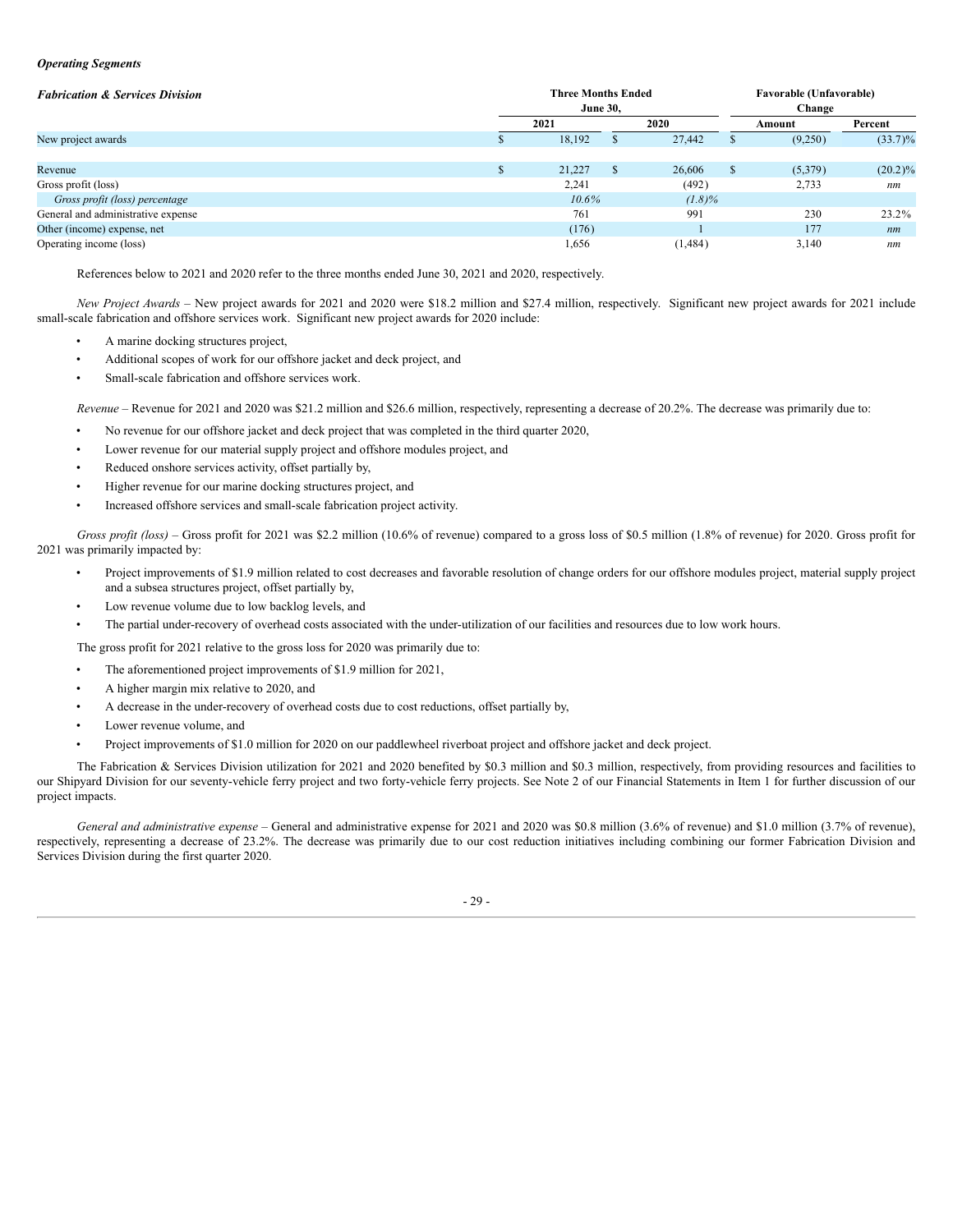*Other (income) expense, net –* Other (income) expense, net for 2021 was income of \$0.2 million. Other income for 2021 was primarily related to gains on the sales of equipment and scrap materials.

| <b>Shipyard Division</b>           | <b>Three Months Ended</b><br><b>June 30,</b> |               | <b>Favorable (Unfavorable)</b> |       |         |            |
|------------------------------------|----------------------------------------------|---------------|--------------------------------|-------|---------|------------|
|                                    | 2021                                         | 2020          |                                |       | Amount  | Percent    |
| New project awards                 |                                              |               | 20                             |       | (20)    | nm         |
|                                    |                                              |               |                                |       |         |            |
| Revenue                            | 3,129                                        | <sup>\$</sup> | 5,902                          | J.    | (2,773) | $(47.0)\%$ |
| Gross loss                         | (1,059)                                      |               | (183)                          |       | (876)   | nm         |
| Gross loss percentage              | $(33.8)\%$                                   |               | $(3.1)\%$                      |       |         |            |
| General and administrative expense | 264                                          |               | 239                            |       | (25)    | $(10.5)\%$ |
| Other (income) expense, net        | (204)                                        |               | $\overbrace{\phantom{13333}}$  |       | 204     | nm         |
| Operating loss                     | (1, 119)                                     | (422)         |                                | (697) | nm      |            |

References below to 2021 and 2020 refer to the three months ended June 30, 2021 and 2020, respectively.

*Revenue* – Revenue for 2021 and 2020 was \$3.1 million and \$5.9 million, respectively, representing a decrease of 47.0%. The decrease was primarily due to:

- Lower revenue for our two forty-vehicle ferry projects due to reduced procurement and construction activities, and
- Lower revenue for our seventy-vehicle ferry project due to reduced procurement activities, offset partially by increased construction activities.

*Gross loss* – Gross loss for 2021 and 2020 was \$1.1 million (33.8% of revenue) and \$0.2 million (3.1% of revenue), respectively. The gross loss for 2021 was primarily due to:

- Project charges of \$0.9 million related to forecast cost increases and liquidated damages on our seventy-vehicle ferry project, and
- Holding costs of \$0.2 million related to the two MPSV vessels that remain in our possession and are subject to dispute.

The increase in gross loss for 2021 relative to 2020 was primarily due to the aforementioned project charges of \$0.9 million for 2021. See Note 2 of our Financial Statements in Item 1 for further discussion of our project impacts.

*General and administrative expense* – General and administrative expense for 2021 and 2020 was \$0.3 million (8.4% of revenue) and \$0.2 million (4.0% of revenue), respectively, representing an increase of 10.5%. General and administrative expense relates to legal and advisory fees associated with our MPSV contract dispute. See Note 6 of our Financial Statements in Item 1 for further discussion of our MPSV dispute.

*Other (income) expense, net* – Other (income) expense, net for 2021 was income of \$0.2 million. Other income for 2021 was primarily related to insurance recoveries associated with property damage to our Lake Charles Facility previously caused by Hurricane Laura, offset partially by carry costs associated with our leased Jennings Facility and Lake Charles Facility.

| <b>Three Months Ended</b><br><b>Corporate Division</b><br><b>June 30.</b> |      |         |  |         |  | <b>Favorable (Unfavorable)</b><br>Change |            |  |  |
|---------------------------------------------------------------------------|------|---------|--|---------|--|------------------------------------------|------------|--|--|
|                                                                           | 2021 |         |  | 2020    |  | Amount                                   | Percent    |  |  |
| Revenue (eliminations)                                                    |      | (88)    |  | (520)   |  | 432                                      | nm         |  |  |
| Gross loss                                                                |      | (78)    |  | (53)    |  | (25)                                     | $(47.2)\%$ |  |  |
| Gross loss percentage                                                     |      | n/a     |  | n/a     |  |                                          |            |  |  |
| General and administrative expense                                        |      | 2,068   |  | 2,140   |  | 72                                       | $3.4\%$    |  |  |
| Operating loss                                                            |      | (2,146) |  | (2,193) |  | 47                                       | $2.1\%$    |  |  |

References below to 2021 and 2020 refer to the three months ended June 30, 2021 and 2020, respectively.

*Gross loss* – Gross loss for 2021 and 2020 was \$0.1 million and \$0.1 million, respectively.

- 30 -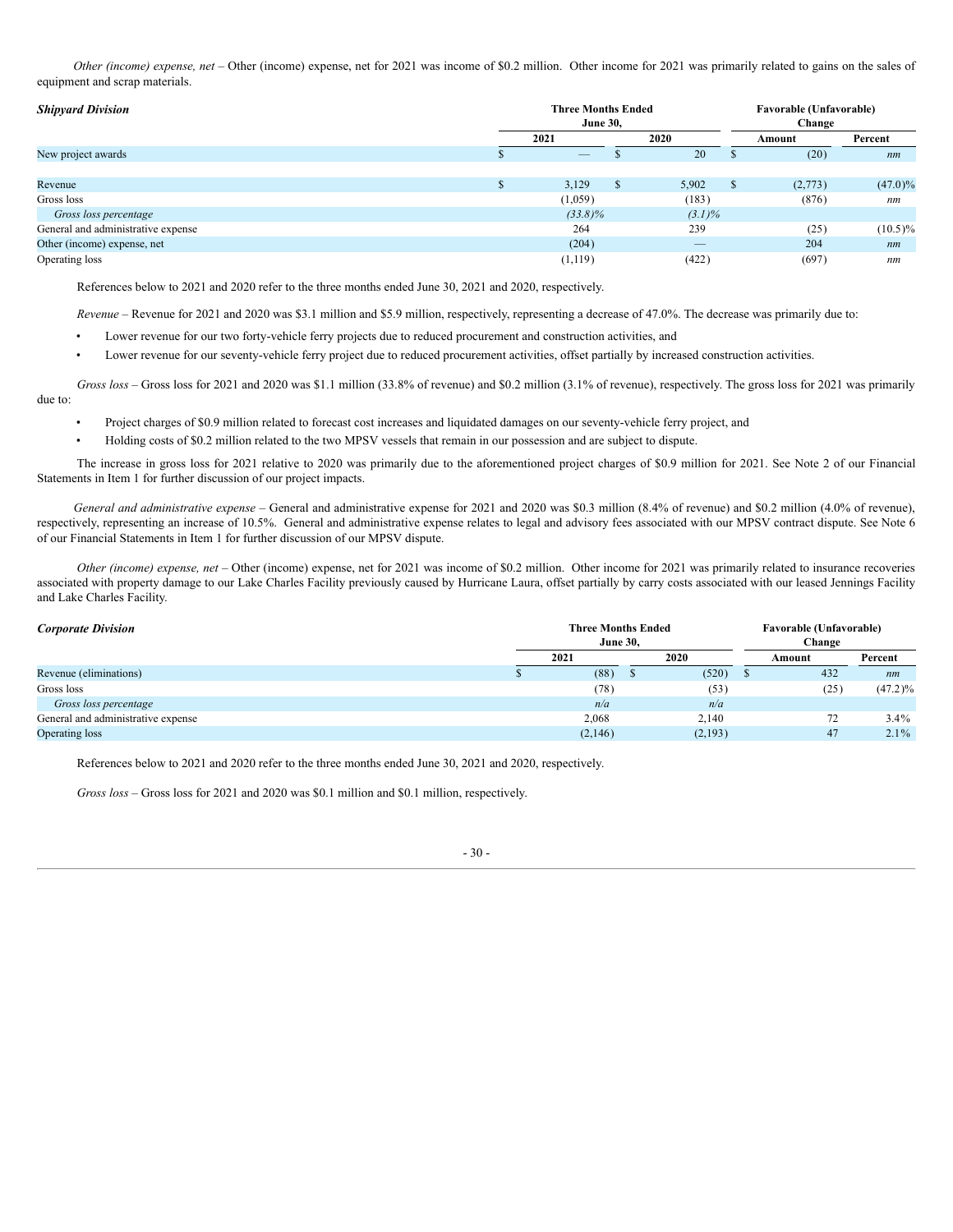*General and administrative expense* – General and administrative expense for 2021 and 2020 was \$2.1 million (8.5% of consolidated revenue) and \$2.1 million (6.7% of consolidated revenue), respectively, representing a decrease of 3.4%. The decrease was primarily due to:

- Lower external audit and legal and advisory fees, offset partially by,
- Higher incentive plan and insurance costs, and
- Higher costs associated with initiatives to diversify and enhance our business.

## *Discontinued Operations*

A summary of the operating results constituting the loss from discontinued operations for the three months ended June 30, 2021 and 2020, is as follows:

|                                                     |  | <b>Three Months Ended</b><br><b>June 30,</b> |     | <b>Favorable (Unfavorable)</b><br>Change |     |           |            |  |
|-----------------------------------------------------|--|----------------------------------------------|-----|------------------------------------------|-----|-----------|------------|--|
|                                                     |  | 2021                                         |     | 2020                                     |     | Amount    | Percent    |  |
| Revenue                                             |  | 6,471                                        |     | 27,986                                   |     | (21, 515) | $(76.9)\%$ |  |
| Gross profit (loss)                                 |  | 65                                           |     | (975)                                    |     | 1,040     | nm         |  |
| Gross profit (loss) percentage                      |  | $1.0\%$                                      |     | $(3.5)\%$                                |     |           |            |  |
| General and administrative expense                  |  | 73                                           | 352 |                                          | 279 |           | 79.3%      |  |
| Impairments and (gain) loss on assets held for sale |  | 1,903                                        |     |                                          |     | (1,903)   | nm         |  |
| Other (income) expense, net                         |  | (660)                                        |     |                                          |     | 660       | nm         |  |
| Operating loss                                      |  | (1,251)                                      |     | (1,327)                                  |     | 76        | $5.7\%$    |  |

Operating results from discontinued operations for the three months ended June 30, 2021 include results through April 19, 2021, the Closing Date of the Shipyard Transaction. References below to 2021 and 2020 refer to the three months ended June 30, 2021 and 2020, respectively.

*Revenue* – Revenue for 2021 and 2020 was \$6.5 million and \$28.0 million, respectively, representing a decrease of 39.5%. The decrease was primarily due to:

- No revenue for our harbor tug projects in 2021 as the last vessel was completed in the first quarter 2021, and
- Lower revenue for our research vessel projects and towing, salvage and rescue ship projects that were sold in connection with the Shipyard Transaction in April 2021.

*Gross profit (loss)* – Gross profit for 2021 was \$0.1 million (1.0% of revenue) compared to a gross loss of \$1.0 million (3.5% of revenue) for 2020. Gross profit for 2021 was primarily impacted by:

- A backlog for our discontinued operations that was generally at, or near, break-even or in a loss position, and accordingly, resulted in revenue with low or no gross profit, and
- The partial under-recovery of overhead costs associated with the under-utilization of our facilities and resources.

The gross profit for 2021 relative to the gross loss for 2020 was primarily due to:

- Project charges of \$0.6 million for 2020 on our harbor tug projects, and
- A decrease in the under-recovery of overhead costs.

See Note 3 of our Financial Statements in Item 1 for further discussion of our project impacts attributable to discontinued operations.

*General and administrative expense* – General and administrative expense for 2021 and 2020 was \$0.1 million (1.1% of revenue) and \$0.4 million (1.3% of revenue), respectively, representing a decrease of 79.3%. The decrease was primarily due to the Shipyard Transaction in April 2021.

Impairments and (gain) loss on assets held for sale - Impairments and (gain) loss on assets held for sale for 2021 was a loss of \$1.9 million. The loss for 2021 related to transaction and other costs associated with the Shipyard Transaction. See Note 3 of our Financial Statements in Item 1 for further discussion of the Shipyard Transaction.

*Other (income) expense, net* – Other (income) expense, net for 2021 was income of \$0.7 million. Other income for 2021 was primarily due to a gain of \$0.6 million resulting from insurance recoveries associated with damage previously caused by Hurricane Laura to a drydock that was sold in connection with the Shipyard Transaction.

- 31 -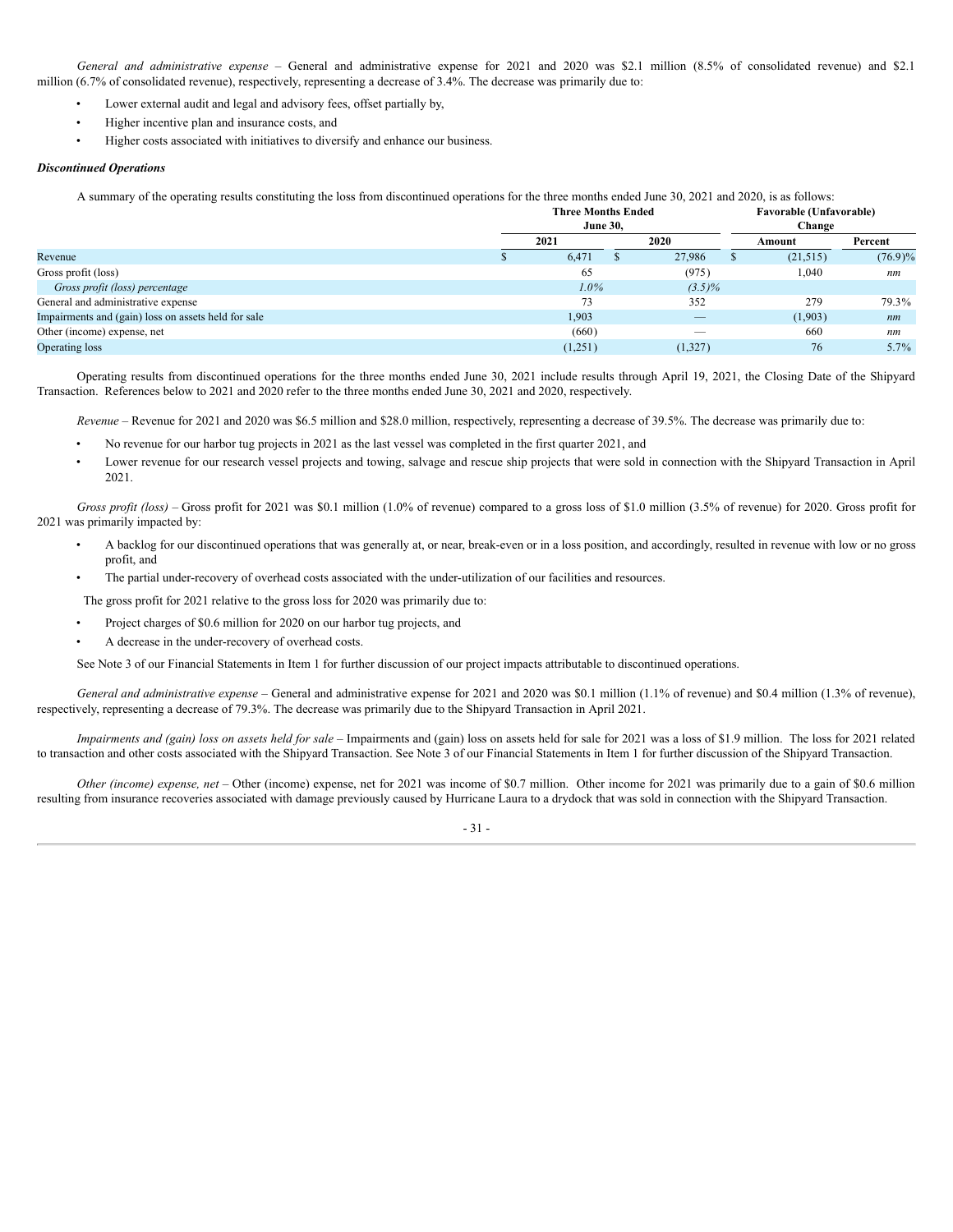*Comparison of the Six Months Ended June 30, 2021 and 2020* (in thousands in each table, except for percentages)

| <b>Consolidated</b>                                      | <b>Six Months Ended</b><br><b>June 30,</b> |      |           |     |          | Favorable (Unfavorable)<br>Change |           |            |  |
|----------------------------------------------------------|--------------------------------------------|------|-----------|-----|----------|-----------------------------------|-----------|------------|--|
|                                                          |                                            | 2021 |           |     | 2020     |                                   | Amount    | Percent    |  |
| New project awards                                       |                                            |      | 29,739    | \$. | 39,794   |                                   | (10, 055) | $(25.3)\%$ |  |
| Revenue                                                  | \$                                         |      | 48,053    | S   | 69,667   | S.                                | (21,614)  | $(31.0)\%$ |  |
| Cost of revenue                                          |                                            |      | 47,028    |     | 70,863   |                                   | 23,835    | 33.6%      |  |
| Gross profit (loss)                                      |                                            |      | 1,025     |     | (1,196)  |                                   | 2,221     | nm         |  |
| Gross profit (loss) percentage                           |                                            |      | 2.1%      |     | (1.7)%   |                                   |           |            |  |
| General and administrative expense                       |                                            |      | 5,880     |     | 6,681    |                                   | 801       | 12.0%      |  |
| Other (income) expense, net                              |                                            |      | (909)     |     | (10,033) |                                   | (9,124)   | nm         |  |
| Operating income (loss)                                  |                                            |      | (3,946)   |     | 2,156    |                                   | (6,102)   | nm         |  |
| Interest (expense) income, net                           |                                            |      | (289)     |     | (36)     |                                   | (253)     | nm         |  |
| Income (loss) before income taxes                        |                                            |      | (4,235)   |     | 2,120    |                                   | (6,355)   | nm         |  |
| Income tax (expense) benefit                             |                                            |      | 15        |     | (106)    |                                   | 121       | nm         |  |
| Income (loss) from continuing operations                 |                                            |      | (4,220)   |     | 2,014    |                                   | (6,234)   | nm         |  |
| Income (loss) from discontinued operations, net of taxes |                                            |      | (17, 372) |     | (1,646)  |                                   | 15,726    | nm         |  |
| Net income (loss)                                        |                                            |      | (21, 592) |     | 368      |                                   | (21,960)  | nm         |  |

References below to 2021 and 2020 refer to the six months ended June 30, 2021 and 2020, respectively.

*New Project Awards* – New project awards for 2021 and 2020 were \$29.7 million and \$39.8 million, respectively. Significant new project awards for 2021 include small-scale fabrication and offshore services work within our Fabrication & Services Division. Significant new project awards for 2020 include:

- A marine docking structures project in the second quarter 2020 within our Fabrication & Services Division,
- Additional scopes of work for our offshore jacket and deck project in the second quarter 2020 within our Fabrication & Services Division, and
- Small-scale fabrication and offshore services work within our Fabrication & Services Division.

*Revenue* – Revenue for 2021 and 2020 was \$48.1 million and \$69.7 million, respectively, representing a decrease of 31.0%. The decrease was primarily due to:

Decreased revenue for our Fabrication & Services Division of \$19.8 million, primarily attributable to:

- No revenue for our paddlewheel river boat project and offshore jacket and deck project that were completed in the first quarter 2020 and third quarter 2020, respectively,
- Lower revenue for our material supply project, and
- Reduced onshore services activity, offset partially by,
- Higher revenue for our marine docking structures project, offshore modules project and a subsea structures project, and
- Increased offshore services and small-scale fabrication project activity.

Decreased revenue for our Shipyard Division of \$2.3 million, primarily attributable to:

- Lower revenue for our two forty-vehicle ferry projects due to reduced procurement and construction activities, offset partially by,
- Higher revenue for our seventy-vehicle ferry project due to increased construction activities.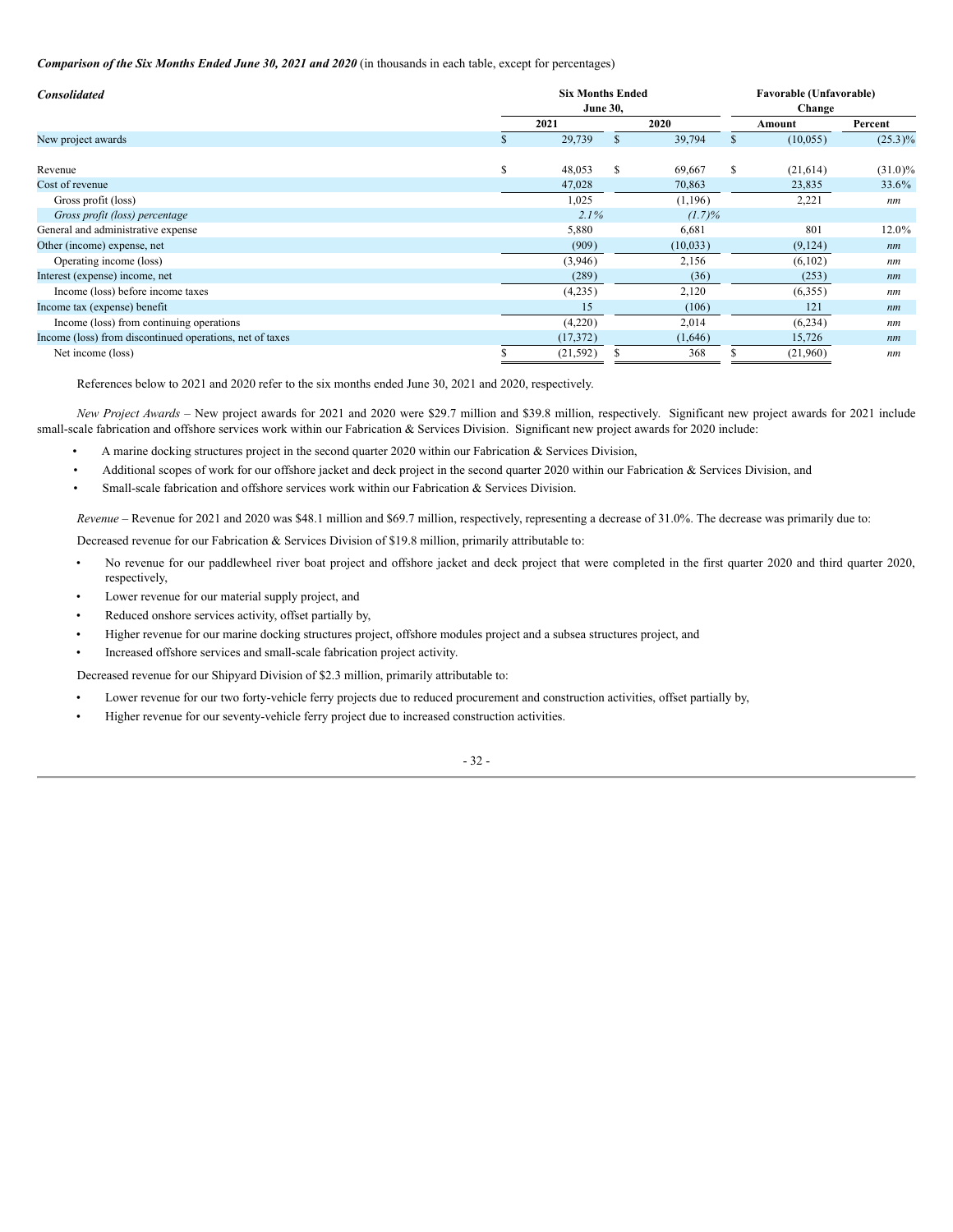*Gross profit (loss)* – Gross profit for 2021 was \$1.0 million (2.1% of revenue) compared to a gross loss of \$1.2 million (1.7% of revenue) for 2020. Gross profit for 2021 was primarily impacted by:

- Project improvements of \$2.0 million for our Fabrication & Services Division, offset partially
- Project charges of \$1.7 million for our Shipyard Division,
- Low revenue volume for our Fabrication & Services Division,
- The partial under-recovery of overhead costs associated with the under-utilization of our facilities and resources within our Fabrication  $\&$  Services Division, and
- Holding costs of \$0.3 million for our Shipyard Division related to the two MPSV vessels that remain in our possession and are subject to dispute.

The gross profit for 2021 relative to the gross loss for 2020 was primarily due to:

- The aforementioned project improvements of \$2.0 million for 2021 for our Fabrication & Services Division,
- Project charges of \$1.2 million for 2020 for our Shipyard Division,
- A higher margin mix relative to 2020 for our Fabrication & Services Division, and
- A decrease in the under-recovery of overhead costs for our Fabrication & Services Division, offset partially by,
- The aforementioned project charges of \$1.7 million for 2021 for our Shipyard Division,
- Project improvements of \$1.9 million for 2020 for our Fabrication & Services Division, and
- Lower revenue volume for our Fabrication & Services Division.

See *"Operating Segments"* below and Note 2 of our Financial Statements in Item 1 for further discussion of our project impacts.

*General and administrative expense* – General and administrative expense for 2021 and 2020 was \$5.9 million (12.2% of revenue) and \$6.7 million (9.6% of revenue), respectively, representing a decrease of 12.0%. The decrease was primarily due to:

- Lower external audit and legal and advisory fees,
- Cost reduction initiatives including combining our former Fabrication Division and Services Division in the first quarter 2020, and
- Other cost savings including reductions in board size and the salaries of our executive officers in the second quarter 2020, offset partially by,
- Higher incentive plan and insurance costs, and
- Higher costs associated with initiatives to diversify and enhance our business.

General and administrative expense included legal and advisory fees of \$0.5 million and \$0.6 million for 2021 and 2020, respectively, associated with our MPSV contract dispute, which are reflected within our Shipyard Division. See Note 6 of our Financial Statements in Item 1 for further discussion of our MPSV dispute.

*Other (income) expense, net* – Other (income) expense, net for 2021 and 2020 was income of \$0.9 million and \$10.0 million, respectively. Other (income) expense, net generally represents recoveries or provisions for bad debts, gains or losses associated with the sale or disposition of property and equipment other than assets held for sale, and income or expense associated with certain nonrecurring items. Other income for 2021 was primarily related to a gain of \$0.4 million associated with the settlement of a property tax dispute and gains on the sales of equipment and scrap materials. Other income for 2020 was primarily related to a gain of \$10.0 million associated with the settlement of a contract dispute in the first quarter 2020 for a project completed in 2015. See Note 1 of our Financial Statements in Item 1 for further discussion of our settlement of the completed project dispute.

*Interest (expense) income, net* – Interest (expense) income, net for 2021 and 2020 was expense of \$0.3 million and \$0.1 million, respectively. Interest (expense) income, net consists of interest earned on our cash and short-term investment balances, interest incurred on the PPP Loan and the unused portion of our LC Facility, and interest amortization associated with our long-term lease liability and deferred financing costs on our LC Facility. The increase in expense for 2021 relative to 2020 was primarily due to the write-off of deferred financing costs in connection with the amendment of our LC Facility, interest on the PPP Loan, and lower interest rates and lower average cash and short-term investment balances for the 2021 period.

*Income tax (expense) benefit* – Income tax (expense) benefit for 2020 was expense of \$0.1 million and represents state income taxes. No federal income tax benefit was recorded for 2021 as a full valuation allowance was recorded against our net deferred tax assets generated during the period and no expense was recorded for 2020 as it was fully offset by the reversal of valuation allowance on our net deferred tax assets.

- 33 -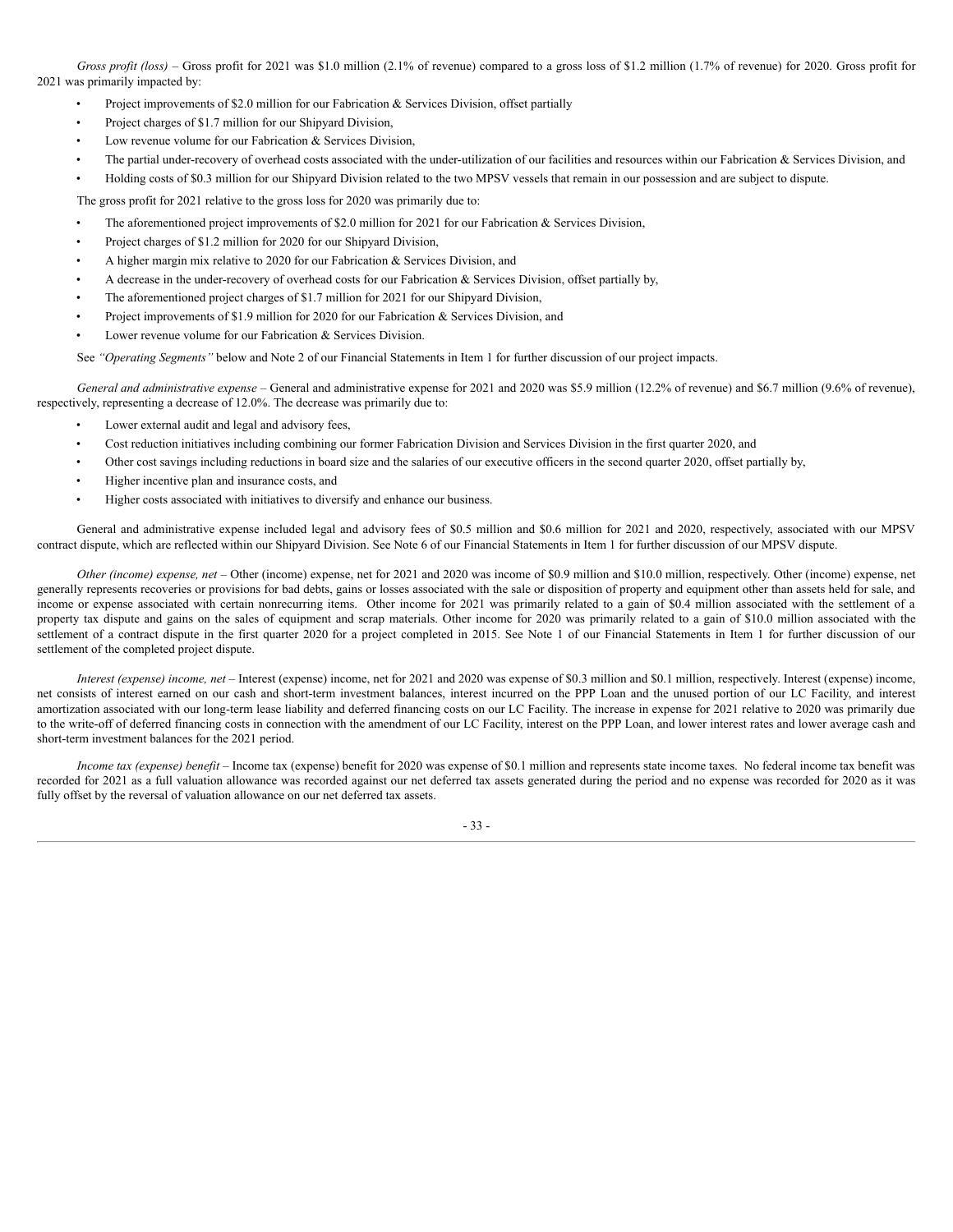#### *Operating Segments*

| <b>Fabrication &amp; Services Division</b> |   | <b>Six Months Ended</b> | <b>June 30,</b> | Favorable (Unfavorable)<br>Change |   |          |            |
|--------------------------------------------|---|-------------------------|-----------------|-----------------------------------|---|----------|------------|
|                                            |   | 2021                    |                 | 2020                              |   | Amount   | Percent    |
| New project awards                         |   | 29,739                  |                 | 39,642                            |   | (9,903)  | $(25.0)\%$ |
|                                            |   |                         |                 |                                   |   |          |            |
| Revenue                                    | ъ | 40,287                  | \$              | 60,049                            | Ж | (19,762) | $(32.9)\%$ |
| Gross profit                               |   | 3,228                   |                 | 446                               |   | 2,782    | nm         |
| Gross profit percentage                    |   | 8.0%                    |                 | $0.7\%$                           |   |          |            |
| General and administrative expense         |   | 1,493                   |                 | 1,900                             |   | 407      | 21.4%      |
| Other (income) expense, net                |   | (782)                   |                 | (10,033)                          |   | (9,251)  | nm         |
| Operating income                           |   | 2,517                   |                 | 8,579                             |   | (6,062)  | $(70.7)\%$ |

References below to 2021 and 2020 refer to the six months ended June 30, 2021 and 2020, respectively.

*New Project Awards* – New project awards for 2021 and 2020 were \$29.7 million and \$39.6 million, respectively. Significant new project awards for 2021 include small-scale fabrication and offshore services work. Significant new project awards for 2020 include:

- A marine docking structures project in the second quarter 2020,
- Additional scopes of work for our offshore jacket and deck project in the second quarter 2020, and
- Small-scale fabrication and offshore services work.

*Revenue* – Revenue for 2021 and 2020 was \$40.3 million and \$60.0 million, respectively, representing a decrease of 32.9%. The decrease was primarily due to:

- No revenue for our paddlewheel river boat and offshore jacket and deck project that were completed in the first quarter 2020 and third quarter 2020, respectively,
- Lower revenue for our material supply project, and
- Reduced onshore services activity, offset partially by,
- Higher revenue for our marine docking structures project, offshore modules project and a subsea structures project, and
- Increased offshore services and small-scale fabrication project activity.

*Gross profit* – Gross profit for 2021 and 2020 was \$3.2 million (8.0% of revenue) and \$0.4 million (0.7% of revenue), respectively. Gross profit for 2021 was primarily impacted by:

- Project improvements of \$2.0 million related to cost decreases and favorable resolution of change orders for our offshore modules project, material supply project and a subsea structures project, offset partially by,
- Low revenue volume due to low backlog levels, and
- The partial under-recovery of overhead costs associated with the under-utilization of our facilities and resources due to low work hours.

The increase in gross profit for 2021 relative to 2020 was primarily due to:

- The aforementioned project improvements of \$2.0 million for 2021, and
- A higher margin mix relative to 2020, and
- A decrease in the under-recovery of overhead costs due to cost reductions, offset partially by,
- Lower revenue volume, and
- Project improvements of \$1.9 million for 2020 on our paddlewheel riverboat project, and offshore jacket and deck project and subsea components project.

The Fabrication & Services Division utilization for 2021 and 2020 benefited by \$0.6 million and \$0.5 million, respectively, from providing resources and facilities to our Shipyard Division for our seventy-vehicle ferry project and two forty-vehicle ferry projects. See Note 2 of our Financial Statements in Item 1 for further discussion of our project impacts.

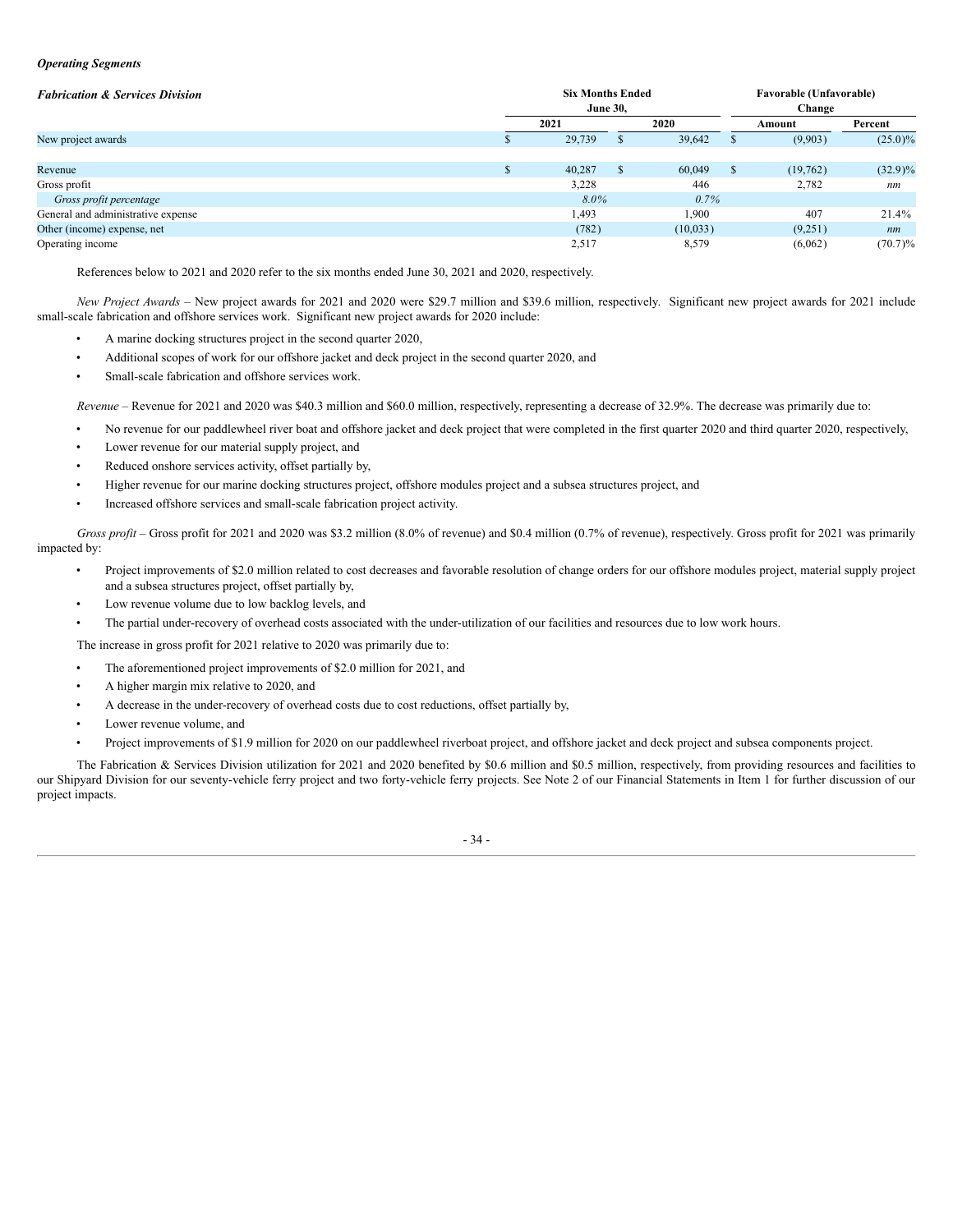*General and administrative expense* – General and administrative expense for 2021 and 2020 was \$1.5 million (7.0% of revenue) and \$1.9 million (7.1% of revenue), respectively, representing a decrease of 21.4%. The decrease was primarily due to our cost reduction initiatives including combining our former Fabrication Division and Services Division during the first quarter 2020.

*Other (income) expense, net –* Other (income) expense, net for 2021 and 2020 was income of \$0.8 million and \$10.0 million, respectively. Other income for 2021 was primarily related to a gain of \$0.4 million associated with the settlement of a property tax dispute and gains on the sales of equipment and scrap materials. Other income for 2020 was primarily related to a gain of \$10.0 million associated with the settlement of a contract dispute in the first quarter 2020 for a project completed in 2015. See Note 1 of our Financial Statements in Item 1 for further discussion of our settlement of the completed project dispute.

| <b>Shipyard Division</b>           | <b>Six Months Ended</b><br><b>June 30,</b> |                                 |   |            | <b>Favorable (Unfavorable)</b><br>Change |         |            |  |
|------------------------------------|--------------------------------------------|---------------------------------|---|------------|------------------------------------------|---------|------------|--|
|                                    |                                            | 2021                            |   | 2020       |                                          | Amount  | Percent    |  |
| New project awards                 |                                            | $\hspace{0.1mm}-\hspace{0.1mm}$ |   | 152        |                                          | (152)   | nm         |  |
|                                    |                                            |                                 |   |            |                                          |         |            |  |
| Revenue                            |                                            | 8,259                           | ъ | 10,585     | D.                                       | (2,326) | $(22.0)\%$ |  |
| Gross loss                         |                                            | (2,037)                         |   | (1,524)    |                                          | (513)   | $(33.7)\%$ |  |
| Gross loss percentage              |                                            | $(24.7)\%$                      |   | $(14.4)\%$ |                                          |         |            |  |
| General and administrative expense |                                            | 460                             |   | 565        |                                          | 105     | 18.6%      |  |
| Other (income) expense, net        |                                            | (127)                           |   |            |                                          | 127     | nm         |  |
| Operating loss                     |                                            | (2,370)                         |   | (2,089)    |                                          | (281)   | $(13.5)\%$ |  |

References below to 2021 and 2020 refer to the six months ended June 30, 2021 and 2020, respectively.

*New Project Awards –* New project awards for 2020 were \$0.2 million.

*Revenue* – Revenue for 2021 and 2020 was \$8.3 million and \$10.6 million, respectively, representing a decrease of 22.0%. The decrease was primarily due to:

- Lower revenue for our two forty-vehicle ferry projects due to reduced procurement and construction activities, offset partially by,
- Higher revenue for our seventy-vehicle ferry project due to increased construction activities.

*Gross loss* – Gross loss for 2021 and 2020 was \$2.0 million (24.7% of revenue) and \$1.5 million (14.4% of revenue), respectively. The gross loss for 2021 was primarily due to:

- Project charges of \$1.7 million related to forecast cost increases and liquidated damages on our seventy-vehicle ferry project, and
- Holding costs of \$0.3 million related to the two MPSV vessels that remain in our possession and are subject to dispute.

The increase in gross loss for 2021 relative to 2020 was primarily due to:

- The aforementioned project charges of \$1.7 million for 2021, offset partially by,
- Project charges of \$1.2 million for 2020 on our two forty-vehicle ferry projects.

See Note 2 of our Financial Statements in Item 1 for further discussion of our project impacts.

*General and administrative expense* – General and administrative expense for 2021 and 2020 was \$0.5 million (5.6% of revenue) and \$0.6 million (5.3% of revenue), respectively, representing a decrease of 18.6%. General and administrative expense relates to legal and advisory fees associated with our MPSV contract dispute. See Note 6 of our Financial Statements in Item 1 for further discussion of our MPSV dispute.

*Other (income) expense, net –* Other (income) expense, net for 2021 was income of \$0.1 million. Other income for 2021 primarily related to insurance recoveries associated with property damage to our Lake Charles Facility previously caused by Hurricane Laura, offset partially by carry costs associated with our leased Jennings Facility and Lake Charles Facility.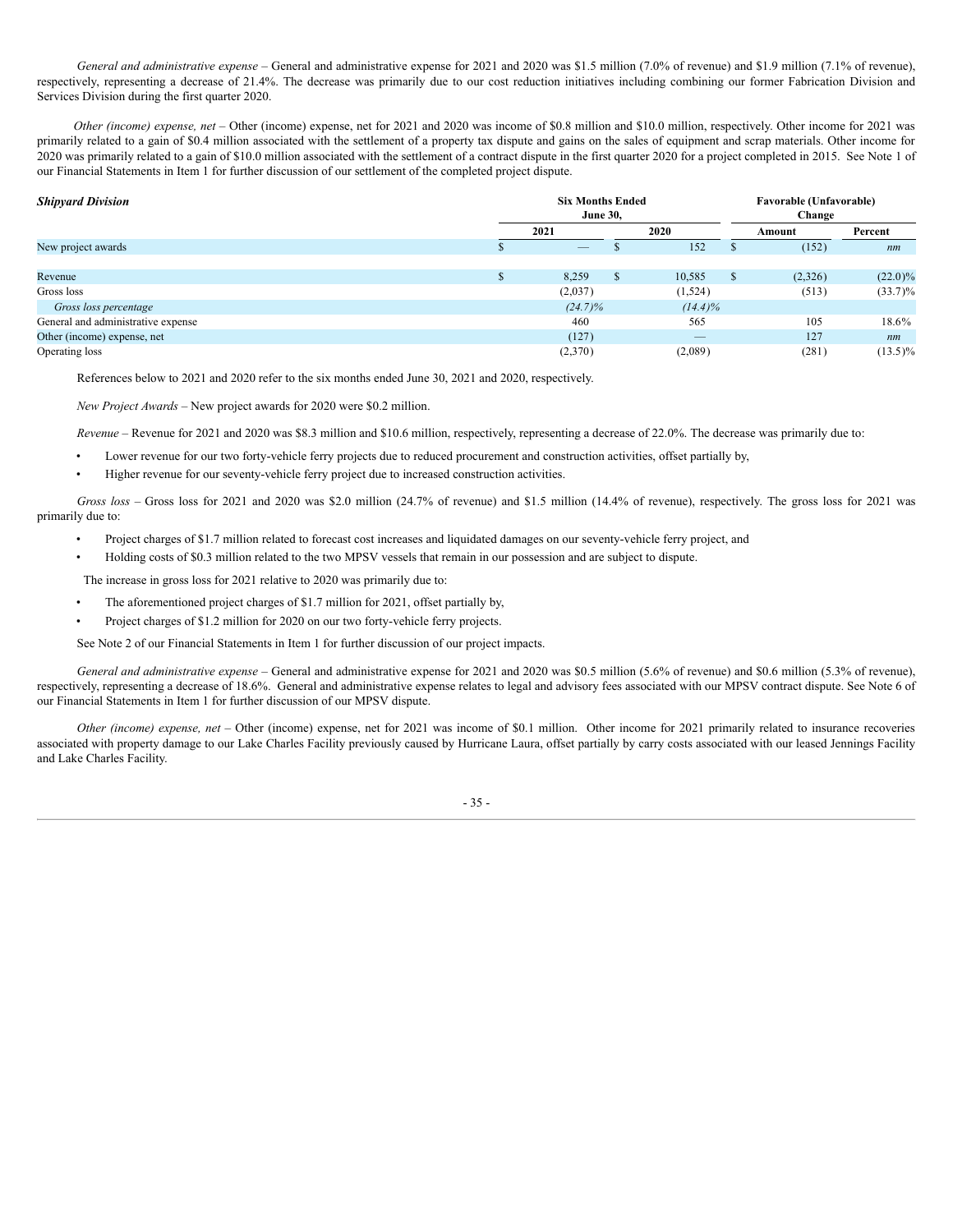| <b>Corporate Division</b>          | <b>Six Months Ended</b><br><b>June 30.</b> |         |  | Favorable (Unfavorable)<br>Change |        |            |
|------------------------------------|--------------------------------------------|---------|--|-----------------------------------|--------|------------|
|                                    |                                            | 2021    |  | 2020                              | Amount | Percent    |
| Revenue (eliminations)             |                                            | (493)   |  | (967)                             | 474    | nm         |
| Gross loss                         |                                            | (166)   |  | (118)                             | (48)   | $(40.7)\%$ |
| Gross loss percentage              |                                            | n/a     |  | n/a                               |        |            |
| General and administrative expense |                                            | 3,927   |  | 4,216                             | 289    | $6.9\%$    |
| Operating loss                     |                                            | (4,093) |  | (4,334)                           | 241    | $5.6\%$    |

References below to 2021 and 2020 refer to the six months ended June 30, 2021 and 2020, respectively.

*Gross loss* – Gross loss for 2021 and 2020 was \$0.2 million and \$0.1 million, respectively.

*General and administrative expense* – General and administrative expense for 2021 and 2020 was \$3.9 million (8.2% of consolidated revenue) and \$4.2 million (6.1% of consolidated revenue), respectively, representing a decrease of 6.9%. The decrease was primarily due to:

- Lower external audit and legal and advisory fees, and
- Cost savings including reductions in board size and the salaries of our executive officers in the second quarter 2020, offset partially by,
- Higher incentive plan and insurance costs, and
- Higher costs associated with initiatives to diversify and enhance our business.

### *Discontinued Operations*

A summary of the operating results constituting the loss from discontinued operations for the six months ended June 30, 2021 and 2020, is as follows:

|                                                     | <b>Six Months Ended</b><br><b>June 30.</b> |  |           |  | Favorable (Unfavorable)<br>Change |            |  |  |
|-----------------------------------------------------|--------------------------------------------|--|-----------|--|-----------------------------------|------------|--|--|
|                                                     | 2021                                       |  | 2020      |  | Amount                            | Percent    |  |  |
| Revenue                                             | 41,637                                     |  | 68,862    |  | (27, 225)                         | $(39.5)\%$ |  |  |
| Gross profit (loss)                                 | 7,725                                      |  | (761)     |  | 8,486                             | nm         |  |  |
| Gross profit (loss) percentage                      | $18.6\%$                                   |  | $(1.1)\%$ |  |                                   |            |  |  |
| General and administrative expense                  | 413                                        |  | 785       |  | 372                               | 47.4%      |  |  |
| Impairments and (gain) loss on assets held for sale | 25,331                                     |  | __        |  | (25,331)                          | nm         |  |  |
| Other (income) expense, net                         | (647)                                      |  | 100       |  | 747                               | nm         |  |  |
| Operating loss                                      | (17, 372)                                  |  | (1,646)   |  | (15, 726)                         | nm         |  |  |

Operating results from discontinued operations for the six months ended June 30, 2021 include results through April 19, 2021, the Closing Date of the Shipyard Transaction. References below to 2021 and 2020 refer to the six months ended June 30, 2021 and 2020, respectively.

*Revenue* – Revenue for 2021 and 2020 was \$41.6 million and \$68.9 million, respectively, representing a decrease of 39.5%. The decrease was primarily due to:

- Lower revenue for our harbor tug projects as the last vessel was completed in the first quarter 2021, and
- Lower revenue for our research vessel projects and towing, salvage and rescue ship projects that were sold in connection with the Shipyard Transaction in April 2021.

*Gross profit (loss)* – Gross profit for 2021 was \$7.7 million (18.6% of revenue) compared to a gross loss of \$0.8 million (1.1% of revenue) for 2020. The gross profit for 2021 was primarily impacted by:

- Project improvements of \$8.4 million related to the cumulative effect of a change order (offset partially by forecast cost increases) on our towing, salvage and rescue ship projects, offset partially by,
- A backlog for our discontinued operations that was generally at, or near, break-even or in a loss position, and accordingly, resulted in revenue with low or no gross profit, and
- The partial under-recovery of overhead costs associated with the under-utilization of our facilities and resources.

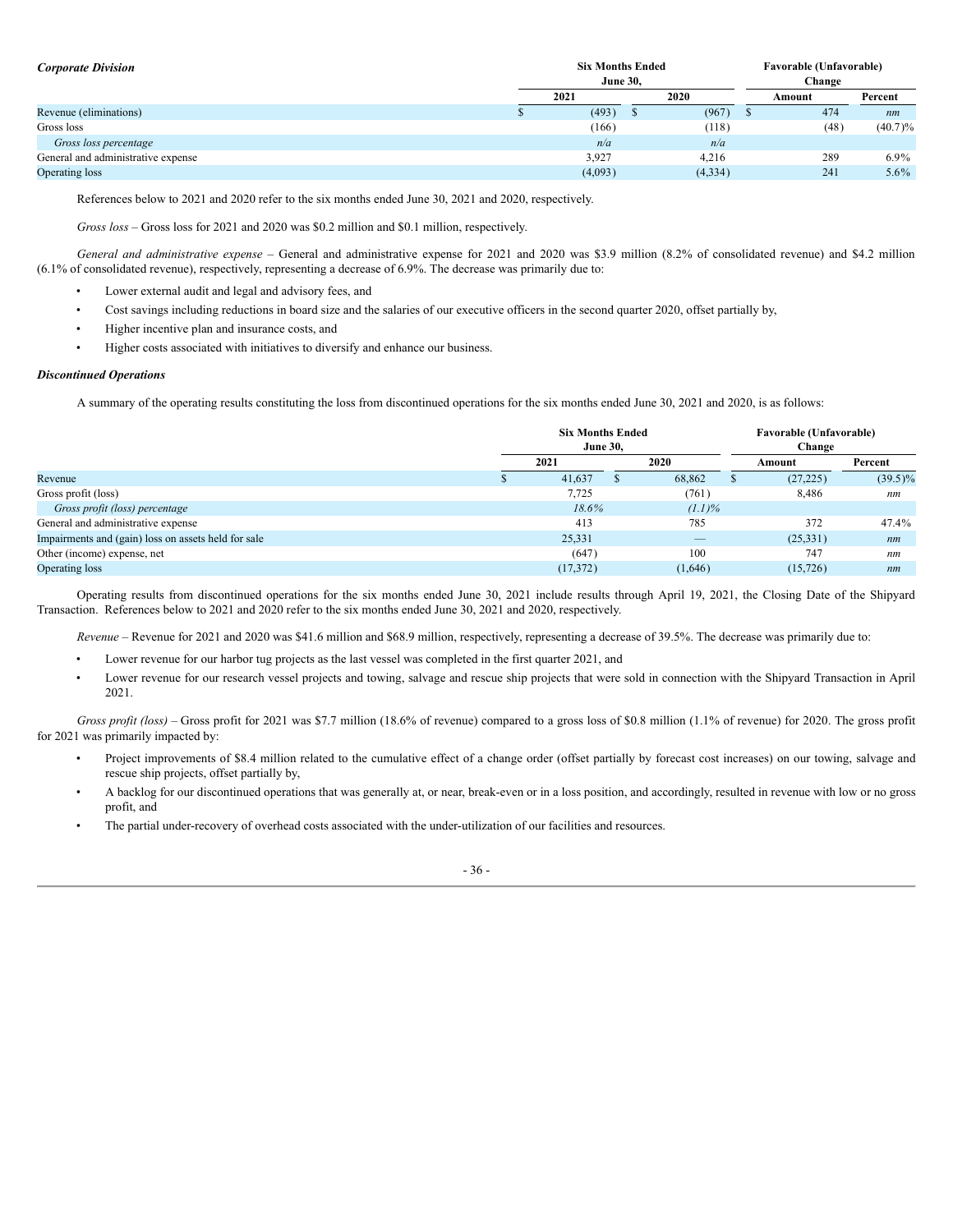The gross profit for 2021 relative to the gross loss for 2020 was primarily due to:

- The aforementioned project improvements of \$8.4 million for 2021,
- Project charges of \$0.6 million for 2020 on our harbor tug projects, and
- A decrease in the under-recovery of overhead costs.

See Note 3 of our Financial Statements in Item 1 for further discussion of our project impacts attributable to discontinued operations.

*General and administrative expense* – General and administrative expense for 2021 and 2020 was \$0.4 million (18.6% of revenue) and \$0.8 million (1.1% of revenue), respectively, representing a decrease of 47.4%. The decrease was primarily due to the Shipyard Transaction in April 2021.

Impairments and (gain) loss on assets held for sale - Impairments and (gain) loss on assets held for sale for 2021 was a loss of \$25.3 million, of which \$22.8 million related to the impairment of our Shipyard Division's long-lived assets and \$2.5 million related to transaction and other costs associated with the Shipyard Transaction. See Note 3 of our Financial Statements in Item 1 for further discussion of the Shipyard Transaction.

*Other (income) expense, net –* Other (income) expense, net for 2021 and 2020 was income of \$0.6 million and expense of \$0.1 million, respectively. Other income for 2021 was primarily due to a gain of \$0.6 million resulting from insurance recoveries associated with damage previously caused by Hurricane Laura to a drydock that was sold in connection with the Shipyard Transaction.

#### **Liquidity and Capital Resources**

#### **Available Liquidity**

Our primary sources of liquidity are our cash, cash equivalents, restricted cash and scheduled maturities of our short-term investments. At June 30, 2021, our cash, cash equivalents and restricted cash totaled \$74.9 million as follows (in thousands):

|                                                          | June 30, 2021 |
|----------------------------------------------------------|---------------|
| Cash and cash equivalents                                | 64,834        |
| Restricted cash, current $(1)$                           | 9,637         |
| Total cash, cash equivalents and current restricted cash | 74,471        |
| Restricted cash, noncurrent                              | 406           |
| Total cash, cash equivalents and restricted cash         | 74,877        |
|                                                          |               |

(1) In July 2021, \$7.0 million of outstanding letters of credit expired and the associated cash restriction was released.

Our available liquidity is impacted by changes in our working capital and our capital expenditure requirements. Fluctuations in our working capital, and its components, are not unusual in our business and are impacted by the size of our projects and the mix of our backlog. Our working capital is particularly impacted by the timing of new project awards and related payments in advance of performing work, and the subsequent achievement of billing milestones or project progress on backlog. Working capital is also impacted at period-end by the timing of contracts receivable collections and accounts payable payments on our projects.

At June 30, 2021, our working capital was \$72.5 million and included \$74.5 million of cash, cash equivalents and current restricted cash, \$1.8 million of assets held for sale and \$1.1 million of current maturities of long-term debt. Excluding cash, cash equivalents, current restricted cash, assets held for sale and current maturities of long-term debt, our working capital at June 30, 2021 was negative \$2.0 million, and consisted of: net contract assets and contract liabilities of negative \$5.8 million; contracts receivable and retainage of \$13.7 million; inventory, prepaid expenses and other current assets of \$7.7 million; and accounts payable, accrued expenses and other current liabilities of \$17.6 million.

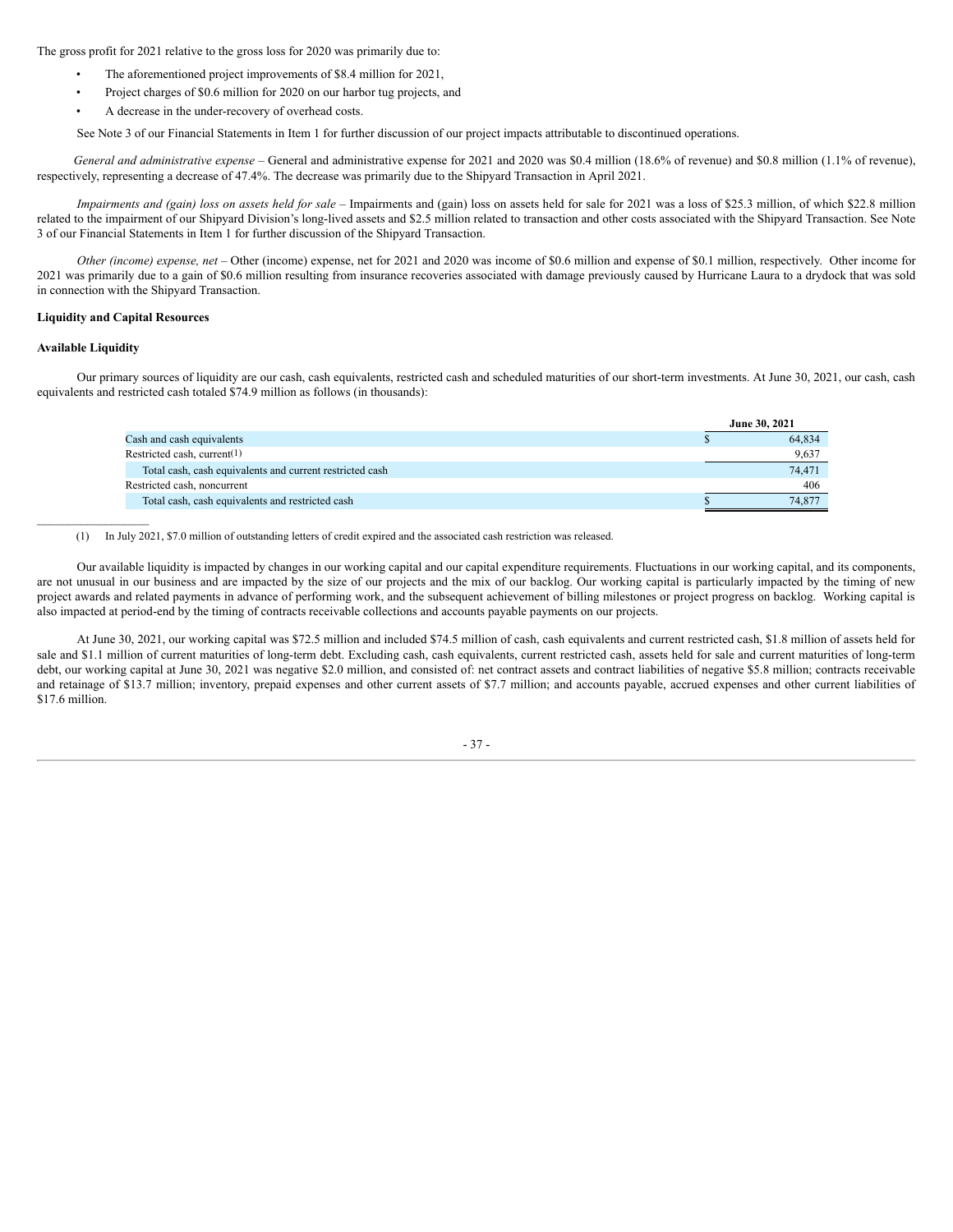The components of our working capital (excluding cash, cash equivalents, current restricted cash, assets held for sale and current maturities of long-term debt) at June 30, 2021 and December 31, 2020, and changes in such amounts during the six months ended June 30, 2021, was as follows (in thousands):

|                                                                  | <b>June 30.</b><br>2021 |           | December 31.<br>2020 |           | Change |          | Change from<br><b>Discontinued</b><br>Operations <sup>(3)</sup> |           | Consolidated<br>Change <sup>(4)</sup> |          |
|------------------------------------------------------------------|-------------------------|-----------|----------------------|-----------|--------|----------|-----------------------------------------------------------------|-----------|---------------------------------------|----------|
| Contract assets                                                  |                         | 2,371     |                      | 5,098     |        | 2,727    |                                                                 | (7,288)   |                                       | (4, 561) |
| Contract liabilities $(1)$                                       |                         | (8,206)   |                      | (10, 262) |        | (2,056)  |                                                                 | (3,268)   |                                       | (5,324)  |
| Contracts in progress, $net(2)$                                  |                         | (5,835)   |                      | (5,164)   |        | 671      |                                                                 | (10, 556) |                                       | (9,885)  |
| Contract receivables and retainage, net                          |                         | 13,737    |                      | 14,089    |        | 352      |                                                                 | 1,302     |                                       | 1,654    |
| Prepaid expenses, inventory and other current assets             |                         | 7,734     |                      | 4,702     |        | (3,032)  |                                                                 | 158       |                                       | (2,874)  |
| Accounts payable, accrued expenses and other current liabilities |                         | (17, 624) |                      | (19, 044) |        | (1, 420) |                                                                 | (8,395)   |                                       | (9,815)  |
| Total                                                            |                         | (1,988)   |                      | (5, 417)  |        | (3, 429) |                                                                 | (17, 491) |                                       | (20,920) |

(1) Contract liabilities at June 30, 2021 and December 31, 2020, include accrued contract losses of \$4.8 million and \$5.4 million, respectively.

- (2) Represents our cash position relative to revenue recognized on projects, with contract assets representing unbilled amounts that reflect future cash inflows on projects, and contract liabilities representing (i) advance payments that reflect future cash expenditures and non-cash earnings on projects and (ii) accrued contract losses that represent future cash expenditures on projects.
- (3) Our Statement of Cash Flows reflects changes in the above balance sheet accounts for both our continuing and discontinued operations; however, our Balance Sheet reflects the above balance sheet accounts separately for only our continuing operations. Accordingly, the "*Change from Discontinued Operations"* column in the table above reflects the impacts of discontinued operations to reconcile between the changes in such amounts between our Balance Sheet and our Statement of Cash Flows.
- (4) Changes referenced in the cash flow activity section below may differ from the changes in this table due to non-cash reclassifications and due to certain changes in balance sheet accounts being reflected within other line items on the Statement of Cash Flows, including bad debt expense, gains and losses on sales of fixed assets and other assets, and accruals for capital expenditures.

#### **Cash Flow Activity**

|                                                     | Six Months Ended June 30. |  |         |  |  |  |
|-----------------------------------------------------|---------------------------|--|---------|--|--|--|
|                                                     | 2021                      |  | 2020    |  |  |  |
| Net cash used in operating activities               | (11.369)                  |  | (3,758) |  |  |  |
| Net cash provided by (used in) investing activities | 43 195                    |  | (6,656) |  |  |  |
| Net cash provided by (used in) financing activities | (108)                     |  | 9.895   |  |  |  |

*Operating Activities* – Cash used in operating activities for the six months ended June 30, 2021 and 2020 was \$11.4 million and \$3.8 million, respectively, and was primarily due to the net impacts of the following:

*2021 Activity*

- Operating loss, excluding depreciation and amortization of \$3.2 million, asset impairments of \$22.8 million, loss on the Shipyard Transaction of \$2.6 million, and stock-based compensation expense of \$0.7 million;
- Increase in contract assets of \$4.6 million related to the timing of billings on projects, primarily due to increased unbilled positions on our Divested Shipyard Contracts, offset partially by decreased unbilled positions on our seventy-vehicle ferry project within our Shipyard Division and various projects within our Fabrication & Services Division;
- Decrease in contract liabilities of \$5.3 million, primarily due to a decrease in advance payments on our Divested Shipyard Contracts and our two forty-vehicle ferry projects and seventy-vehicle ferry project within our Shipyard Division;
- Decrease in contract receivables and retainage of \$1.7 million related to the timing of billings and collections on projects, primarily due to collections on our Divested Shipyard Contracts;
- Increase in prepaid expenses, inventory and other assets of \$0.7 million, primarily due to prepaid expenses and the associated timing of certain prepayments. Prepaid expenses and other assets at June 30, 2021, included \$2.2 million associated with the Deferred Transaction Price;
- Decrease in accounts payable, accrued expenses and other current liabilities of \$9.7 million, primarily due to the timing of payments and decreased accounts payable positions on our Divested Shipyard Contracts and various projects within our Fabrication & Services Division; and
- Change in noncurrent assets and liabilities, net of \$0.5 million.

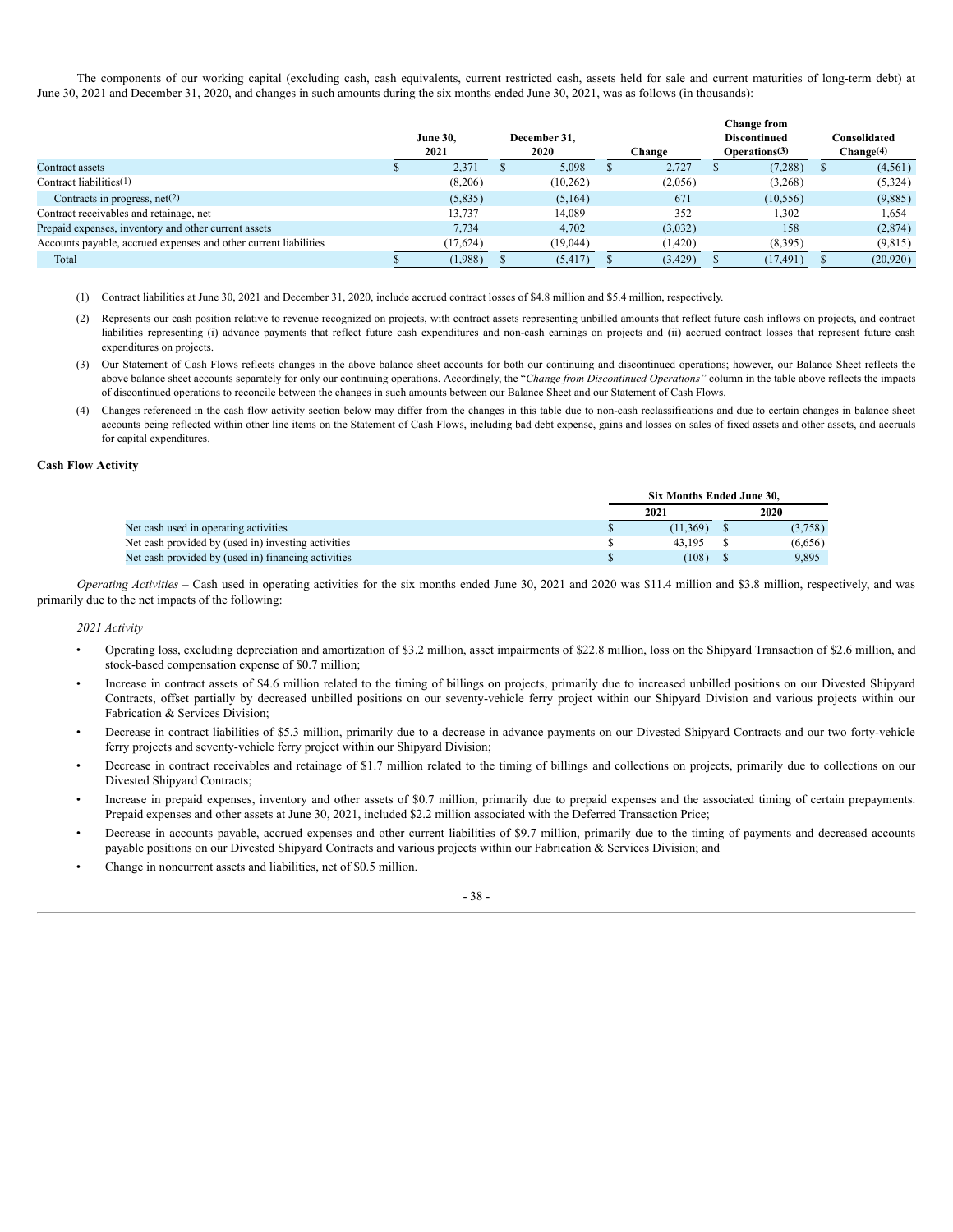Cash used in operating activities for the six months ended June 30, 2021, included approximately \$7.8 million associated with changes in contracts in progress, net for the Divested Shipyard Contracts, which was separately recovered through the Closing Adjustment and Closing Adjustment True-Up in connection with the Shipyard Transaction. See Note 3 of our Financial Statements in Item 1 for further discussion of the Shipyard Transaction.

#### *2020 Activity*

- Operating income, excluding depreciation and amortization of \$4.3 million and stock-based compensation expense of \$0.4 million;
- Increase in contract assets of \$25.7 million related to the timing of billings on projects, primarily due to increased unbilled positions on our Divested Shipyard Contracts and our jacket and deck project within our Fabrication & Services Division;
- Increase in contract liabilities of \$0.7 million, primarily due to net advance payments on our Divested Shipyard Contracts, offset partially by the unwind of advance payments on our offshore jacket and deck project and material supply project within our Fabrication & Services Division;
- Decrease in contracts receivable and retainage of \$12.7 million related to the timing of billings and collections on projects, primarily due to collections on our two forty-vehicle ferry projects within our Shipyard Division, and our material supply project and various other projects within our Fabrication & Services Division;
- Decrease in prepaid expenses, inventory and other assets of \$0.7 million, primarily due to prepaid expenses and the associated timing of certain prepayments;
- Increase in accounts payable, accrued expenses and other current liabilities of \$0.2 million, primarily due to the wind down of various projects within our Fabrication & Services Division, offset partially by increased procurement activity and progress accruals for engineered equipment manufactured by vendors for our Divested Shipyard Contracts; and
- Change in noncurrent assets and liabilities, net of \$2.5 million, primarily due to the collection of long-term retention that was billed and collected during the second quarter 2020.

*Investing Activities* – Cash provided by investing activities for the six months ended June 30, 2021 was \$43.2 million, and cash used in investing activities for the six months ended June 30, 2020 was \$6.7 million. Cash provided by investing activities during 2021 was primarily due to net proceeds from the Shipyard Transaction of \$31.7 million, proceeds from the sale of assets held for sale of \$4.4 million, and net maturities of short-term investments of \$8.0 million, offset partially by capital expenditures of \$0.9 million. Cash used in investing activities during 2020 was primarily due to capital expenditures of \$7.7 million (primarily associated with the Shipyard Division operations sold in connection with the Shipyard Transaction), offset partially by proceeds from the sale of assets held for sale of \$1.1 million.

*Financing Activities* – Cash used in financing activities for the six months ended June 30, 2021 was \$0.1 million, and cash provided by financing activities for the six months ended June 30, 2020 was \$9.9 million. Cash used in financing activities during 2021 was primarily due to tax payments made on behalf of employees from vested stock withholdings. Cash provided by financing activities during 2020 was primarily due to proceeds from the PPP Loan. See Notes 5 and 9 of our Financial Statements in Item 1 for further discussion of the PPP Loan.

#### **Credit Facilities and Debt**

*LC Facility* – We have a letter of credit facility with Hancock Whitney Bank ("Whitney Bank") that provides for up to 20.0 million of letters of credit ("LC Facility"), subject to our cash securitization of the letters of credit, with a maturity date of June 30, 2023. Commitment fees on the unused portion of the LC Facility are 0.4% per annum and interest on outstanding letters of credit is 2.0% per annum. At June 30, 2021, we had \$10.0 million of letters of credit outstanding under the LC Facility, of which \$7.0 million expired in July 2021 and the associated cash restriction was released.

*Loan Agreement* – On April 17, 2020, we entered into an unsecured loan in the aggregate amount of \$10.0 million ("PPP Loan") with Whitney Bank pursuant to the Paycheck Protection Program ("PPP") under the Coronavirus Aid, Relief, and Economic Security Act, as amended ("CARES Act"). The PPP Loan, and accrued interest, were eligible to be forgiven partially or in full, if certain conditions were met. On September 29, 2020, we submitted our application to Whitney Bank, requesting PPP Loan forgiveness of \$8.9 million plus any accrued interest. Whitney Bank approved our application for forgiveness on December 14, 2020, and our application was forwarded to the Small Business Administration ("SBA") for review. Following the SBA's approval of our application for forgiveness, on July 28, 2021, Whitney Bank received \$9.1 million from the SBA, which was the amount of loan forgiveness requested, including accrued interest. On July 29, 2021, we repaid Whitney Bank the remaining balance of the PPP Loan, together with accrued interest. The forgiveness and repayment of the PPP Loan were effective as of July 7, 2021.

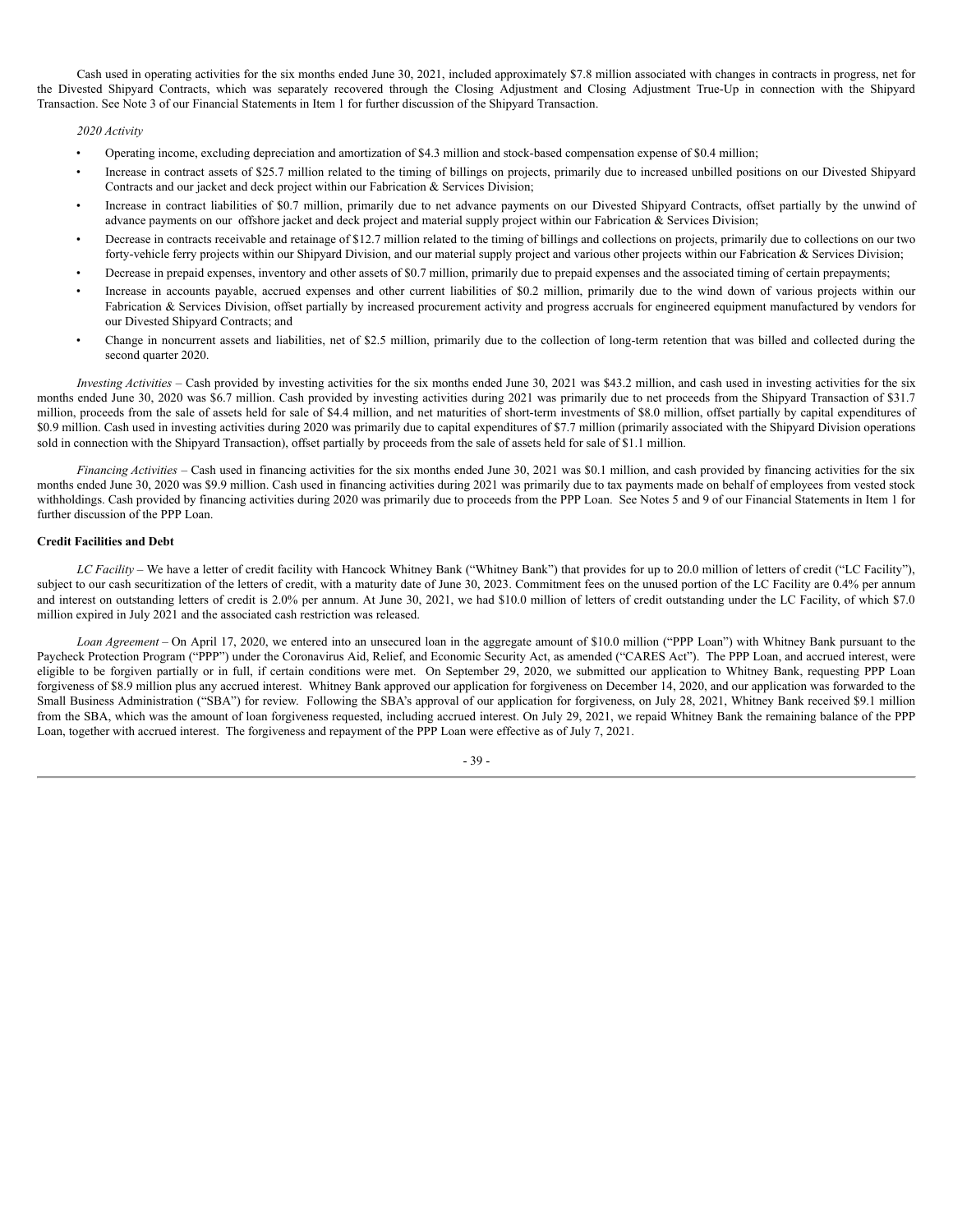Given the PPP Loan was not forgiven as of June 30, 2021, we have recorded the full amount as debt on our Balance Sheet at June 30, 2021, with the current and noncurrent debt classification based upon the actual amounts repaid and forgiven in July 2021. At December 31, 2020, the current and noncurrent debt classification was based on the terms and conditions of the PPP Loan and in accordance with the PPP, as amended, and timing of required repayment absent any loan forgiveness. The gain from the forgiveness of the PPP Loan and accrued interest will be reflected in the third quarter 2021.

Because the amount borrowed exceeded \$2.0 million, we are required by the SBA to retain all records relating to the PPP Loan for six years from the date the loan was forgiven and permit authorized representatives of the SBA to access such records upon request. While we believe we are a qualifying business and have met the eligibility requirements for the PPP Loan, and believe we have used the loan proceeds only for expenses which may be paid using proceeds from the PPP Loan ("Permissible Expenses"), we can provide no assurances that any potential SBA review or audit will verify the amount forgiven, in whole or in part, and we could be required to repay all or part of the forgiven amount.

*Surety Bonds* – We issue surety bonds in the ordinary course of business to support our projects. At June 30, 2021, we had \$110.8 million of outstanding surety bonds, of which \$50.0 million relates to our MPSV projects that are subject to dispute. It has been increasingly difficult to obtain additional bonding capacity and identify potential financing sources, due to, among other things, losses from our operations in recent years, including recent project charges attributable primarily to our Shipyard Division operations. We can provide no assurances that necessary bonding capacity will be available to support our future bonding requirements. See Note 6 of our Financial Statements in Item 1 for further discussion of our surety bonds and MPSV dispute and Note 5 and *"Mortgage Agreement and Restrictive Covenant Agreement"* below for discussion of our entry into agreements with one of our Sureties relating to the Retained Shipyard Contracts.

*Mortgage Agreement and Restrictive Covenant Agreement* – On April 19, 2021, and in connection with the receipt of a consent for the Shipyard Transaction from one of our Sureties, we entered into a multiple indebtedness mortgage (the "Mortgage Agreement") and a restrictive covenant arrangement (the "Restrictive Covenant Agreement") with such Surety to secure our obligations and liabilities under our general indemnity agreement with the Surety associated with its outstanding surety bond obligations for our MPSV projects and two seventy-vehicle ferry projects. The Mortgage Agreement encumbers all remaining real estate that was not sold in connection with the Shipyard Transaction and includes certain covenants and events of default. Further, the Restrictive Covenant Agreement precludes us from making dividends or repurchasing shares of our common stock. The Mortgage Agreement and Restrictive Covenant Agreement will terminate when the obligations and liabilities of the Surety associated with the outstanding surety bonds are discharged, or any judgment against us or the Surety arising out of litigation related to such contracts is satisfied by us. See Note 5 of our Financial Statements in Item 1 for further discussion of our Mortgage Agreement and Restrictive Covenant Agreement.

#### **Liquidity Outlook**

As discussed in our Overview, we continue to focus on securing profitable new project awards and backlog in the near-term and generating operating income and cash flows in the longer-term. We have made significant progress in our efforts to preserve and improve our liquidity, including cost reductions (including reducing the size of our board and reducing the compensation of our directors and executive officers in 2020), the sale of under-utilized assets and facilities (including the sale of assets held for sale for net proceeds of \$4.4 million in the second quarter 2021), and an improved overall cash flow position on our projects in backlog and the completion of the Shipyard Transaction. In addition, at June 30, 2021, we continue to have \$1.8 million of assets held for sale; however, we can provide no assurances that we will successfully sell the assets or that we will recover their carrying value. Further, as discussed above, we received the PPP Loan in the second quarter 2020, which provided funding necessary to offset the immediate and anticipated impacts of COVID-19. It also provided us important additional liquidity, which is important because as a strong balance sheet is required to execute our backlog and compete for new project awards, and we experience significant monthly fluctuations in our working capital. The primary uses of our liquidity for the remainder of 2021 and the foreseeable future are to fund:

- Overhead costs associated with the under-utilization of our facilities and resources within our Fabrication & Services Division, until we secure sufficient backlog to fully recover our overhead costs;
- Capital expenditures;
- Accrued contract losses (including accrued contract losses for the Retained Shipyard Contracts);
- Working capital requirements for our projects, including the unwind of advance payments on projects (including advance payments for the Retained Shipyard Contracts);
- Remaining liabilities of the Shipyard Division operations that were excluded from the Shipyard Transaction;
- Legal and other costs associated with our MPSV dispute;
- Corporate administrative expenses (including the temporary under-utilization of personnel as we evaluate our resource requirements to support our future operations in light of the Shipyard Transaction); and
- Initiatives to diversify and enhance our business.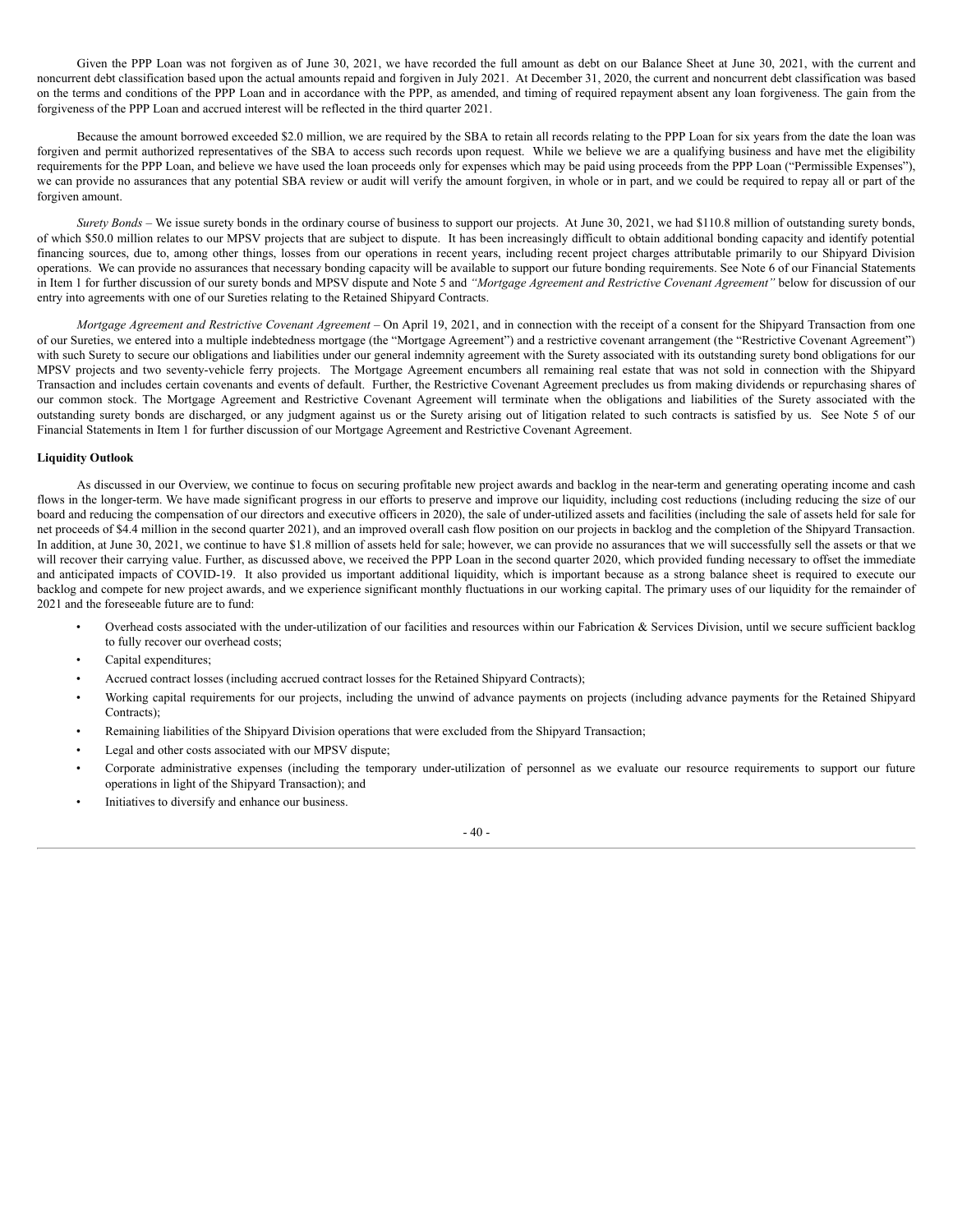We anticipate capital expenditures of \$1.0 million to \$2.0 million for the remainder of 2021. Further investments in facilities may be required to win and execute potential new project awards, which are not included in these estimates.

We believe that our cash, cash equivalents and short-term investments at June 30, 2021, will be sufficient to enable us to fund our operating expenses, meet our working capital and capital expenditure requirements, and satisfy any debt service obligations or other funding requirements, for at least twelve months from the date of this Report. Our evaluation of the sufficiency of our cash and liquidity is primarily based on our financial forecast for 2021 and 2022, which is impacted by our existing backlog and estimates of future new project awards and may be further impacted by the ongoing effects of COVID-19 and volatile oil prices. We can provide no assurances that our financial forecast will be achieved or that we will have sufficient cash and short-term investments to meet planned operating expenses and other unforeseen cash requirements. Accordingly, we may be required to obtain new or additional credit facilities, sell additional assets or conduct equity or debt offerings at a time when it is not beneficial to do so.

#### **Item 4. Controls and Procedures.**

We maintain disclosure controls and procedures that are designed to ensure that information required to be disclosed in the reports that we file or submit under the Exchange Act is recorded, processed, summarized and reported within the time periods specified in the SEC rules and forms, and that such information is communicated to management, including our Chief Executive Officer and Chief Financial Officer, as appropriate, to allow timely decisions regarding required disclosure. Management, with the participation of our Chief Executive Officer and Chief Financial Officer, has evaluated the effectiveness of our disclosure controls and procedures (as defined in Rule 13a-15(e) under the Exchange Act) as of the end of the period covered by this Report. Based on this evaluation, our Chief Executive Officer and Chief Financial Officer have concluded that the design and operation of our disclosure controls and procedures were effective as of the end of the period covered by this Report.

During the second quarter 2021, there were no changes in our internal control over financial reporting that have materially affected, or are reasonably likely to materially affect, our internal control over financial reporting.

### **PART II. OTHER INFORMATION**

#### **Item 1. Legal Proceedings.**

We are subject to various routine legal proceedings in the normal conduct of our business, primarily involving commercial disputes and claims, workers' compensation claims, and claims for personal injury under general maritime laws of the U.S. and the Jones Act. While the outcome of these lawsuits, legal proceedings and claims cannot be predicted with certainty, we believe that the outcome of any such proceedings, even if determined adversely, would not have a material adverse effect on our financial position, results of operations or cash flows. See Note 6 of our Financial Statements in Item 1 for further discussion of our material legal proceedings, including the MPSV dispute, which is incorporated herein by reference.

#### **Item 1A. Risk Factors.**

There have been no material changes from the information included under *"Risk Factors"* in Part I, Item 1A of our 2020 Annual Report, except as disclosed in Part II, Item 1A. "Risk Factors" of our quarterly report on Form 10-Q for the quarter ended March 31, 2021.

#### - 41 -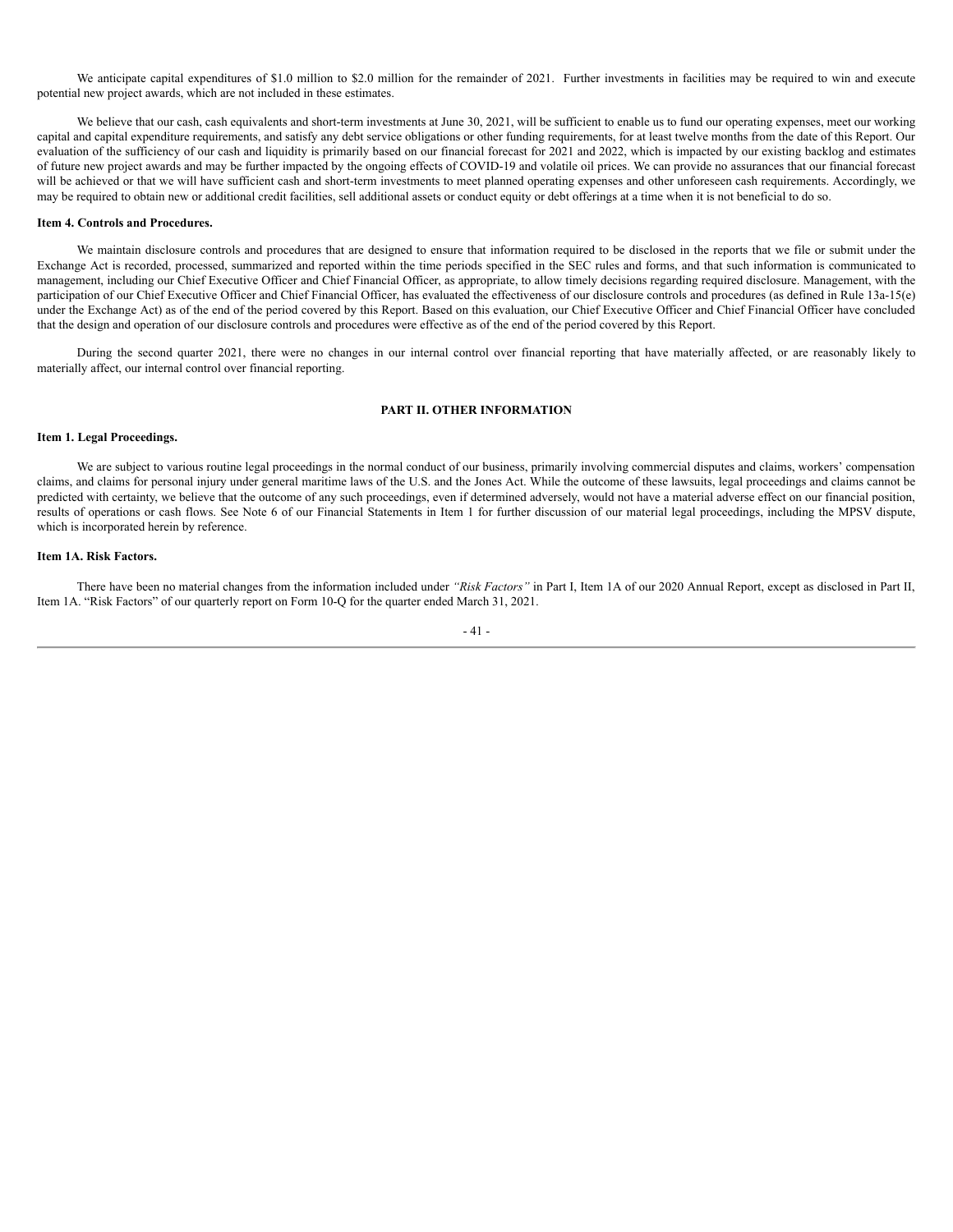| Exhibit<br><b>Number</b> | <b>Description of Exhibit</b>                                                                                                                                                                                                                                                                                                                                                           |
|--------------------------|-----------------------------------------------------------------------------------------------------------------------------------------------------------------------------------------------------------------------------------------------------------------------------------------------------------------------------------------------------------------------------------------|
| 2.1                      | Asset Purchase Agreement by and among Bollinger Houma Shipyards, L.L.C. and Bollinger Shipyards Lockport, L.L.C., as purchasers, and<br>Gulf Island Fabrication, Inc., Gulf Island Shipyards, LLC and Gulf Island, L.L.C., as sellers, dated April 19, 2021, incorporated by reference to<br>Exhibit 2.1 of the Company's Form 8-K filed with the SEC on April 19, 2021.                |
| 3.1                      | Amended and Restated Articles of Incorporation of the Company, incorporated by reference to Exhibit 3.1 of the Company's Form 8-K filed<br>with the SEC on May 22, 2020 (SEC File No. 001-34279).                                                                                                                                                                                       |
| 3.2                      | Amended and Restated Bylaws of the Company, incorporated by reference to Exhibit 3.1 of the Company's Form 8-K filed with the SEC on<br>November 10, 2020 (SEC File No. 001-34279).                                                                                                                                                                                                     |
| 10.1                     | Employment Agreement by and between Gulf Island Fabrication, Inc. and Christian G. Vaccari, dated April 16, 2021, incorporated by reference<br>to Exhibit 10.1 of the Company's Form 8-K filed with the SEC on April 19, 2021. †                                                                                                                                                        |
| 10.2                     | Restrictive Covenant Regarding Restrictive Payments by and among Gulf Island Fabrication, Inc., Gulf Island, L.L.C., Gulf Island Shipyards,<br>L.L.C., Fidelity and Deposit Company of Maryland and Zurich American Insurance Company, dated April 19, 2021, incorporated by reference<br>to Exhibit 10.2 of the Company's Form 8-K filed with the SEC on April 19, 2021.               |
| 10.3                     | Multiple Indebtedness Mortgage by and among Fidelity and Deposit Company of Maryland and Zurich American Insurance Company, as<br>mortgagees, and Gulf Island, L.L.C and Gulf Island Services, L.L.C. f/k/a Dolphin Services, L.L.C., as mortgagors, dated April 19, 2021,<br>incorporated by reference to Exhibit 10.3 of the Company's Form 8-K filed with the SEC on April 19, 2021. |
| 10.4                     | Change of Control Agreement with Richard W. Heo, dated May 13, 2021, incorporated by reference to Exhibit 10.1 of the Company's Form 8-<br>K filed with the SEC on May 17, 2021. †                                                                                                                                                                                                      |
| 10.5                     | Change of Control Agreement with Westley S. Stockton, dated May 13, 2021, incorporated by reference to Exhibit 10.2 of the Company's Form<br>8-K filed with the SEC on May 17, 2021. †                                                                                                                                                                                                  |
| 10.6                     | Amended and Restated 2015 Stock Incentive Plan. **                                                                                                                                                                                                                                                                                                                                      |
| 10.7                     | Form of Restricted Stock Unit Agreement (2021). **                                                                                                                                                                                                                                                                                                                                      |
| 10.8                     | Form of Performance-Based Restricted Stock Unit Agreement (2021). **                                                                                                                                                                                                                                                                                                                    |
| 31.1                     | CEO Certifications pursuant to Rule 13a-14 under the Securities Exchange Act of 1934.                                                                                                                                                                                                                                                                                                   |
| 31.2                     | CFO Certifications pursuant to Rule 13a-14 under the Securities Exchange Act of 1934.                                                                                                                                                                                                                                                                                                   |
| 32                       | Section 906 Certification furnished pursuant to 18 U.S.C. Section 1350.                                                                                                                                                                                                                                                                                                                 |
| 101.INS                  | Inline XBRL Instance Document – the instance document does not appear in the Interactive Data File because its XBRL tags are embedded<br>within the Inline XBRL document. *                                                                                                                                                                                                             |
| 101.SCH                  | Inline XBRL Taxonomy Extension Schema Linkbase Document. *                                                                                                                                                                                                                                                                                                                              |
| 101.CAL                  | Inline XBRL Taxonomy Extension Calculation Linkbase Document. *                                                                                                                                                                                                                                                                                                                         |
| 101.DEF                  | Inline XBRL Taxonomy Extension Definition Linkbase Document. *                                                                                                                                                                                                                                                                                                                          |
| 101.LAB                  | Inline XBRL Taxonomy Extension Label Linkbase Document. *                                                                                                                                                                                                                                                                                                                               |
| 101.PRE                  | Inline XBRL Taxonomy Extension Presentation Linkbase Document. *                                                                                                                                                                                                                                                                                                                        |
| 104                      | The cover page for the Company's Quarterly Report on Form 10-Q for the quarter ended June 30, 2021, has been formatted in Inline XBRL and<br>is contained in Exhibit 101. *                                                                                                                                                                                                             |
|                          |                                                                                                                                                                                                                                                                                                                                                                                         |

\* Filed or furnished herewith.<br>
† Management Contract or Co † Management Contract or Compensatory Plan.

- 42 -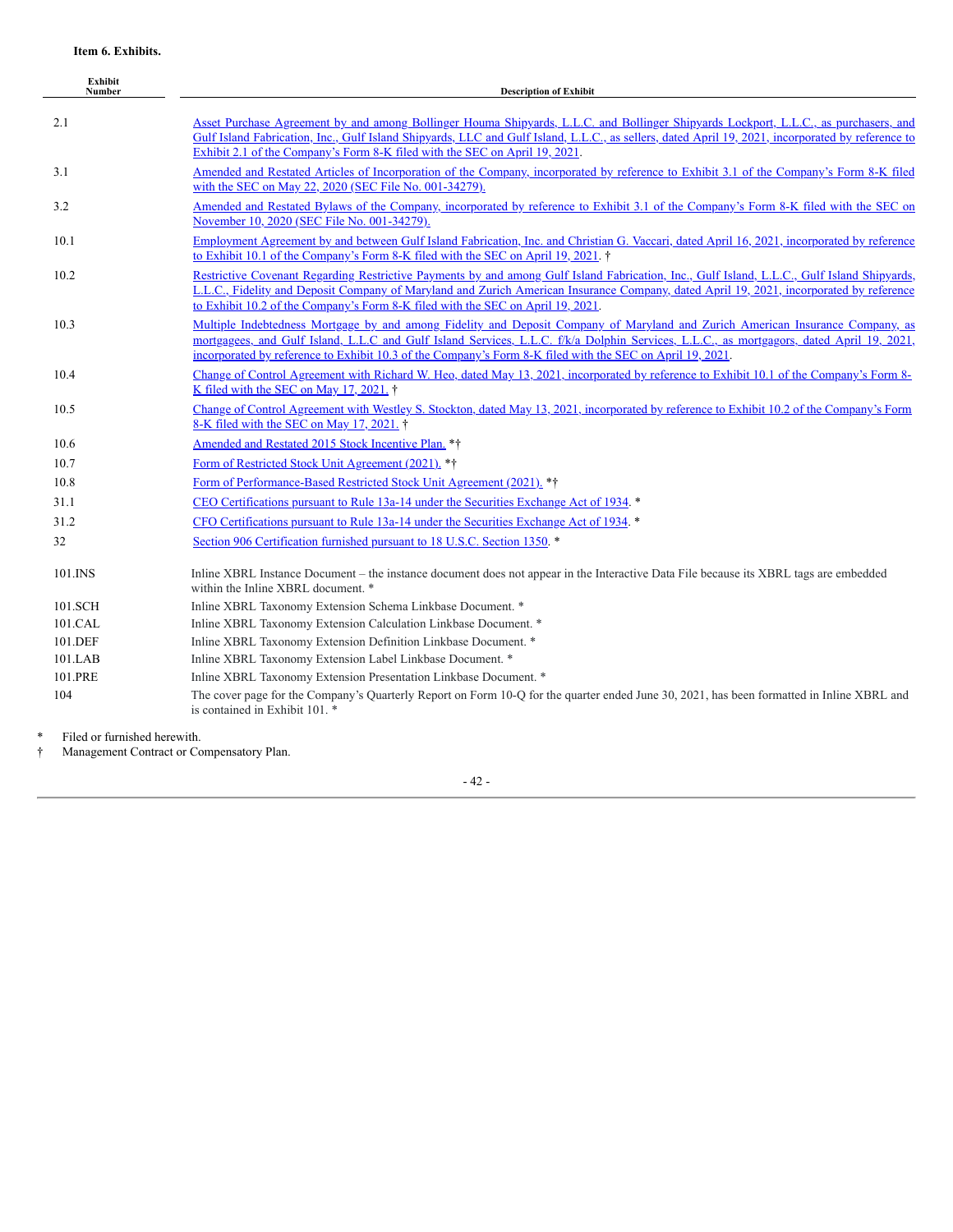### **SIGNATURES**

Pursuant to the requirements of the Securities Exchange Act of 1934, the registrant has duly caused this Report to be signed on its behalf by the undersigned thereunto duly authorized.

GULF ISLAND FABRICATION, INC.

BY: /s/ Westley S. Stockton

Westley S. Stockton Executive Vice President, Chief Financial Officer, Secretary and Treasurer (Principal Financial Officer)

Date: August 10, 2021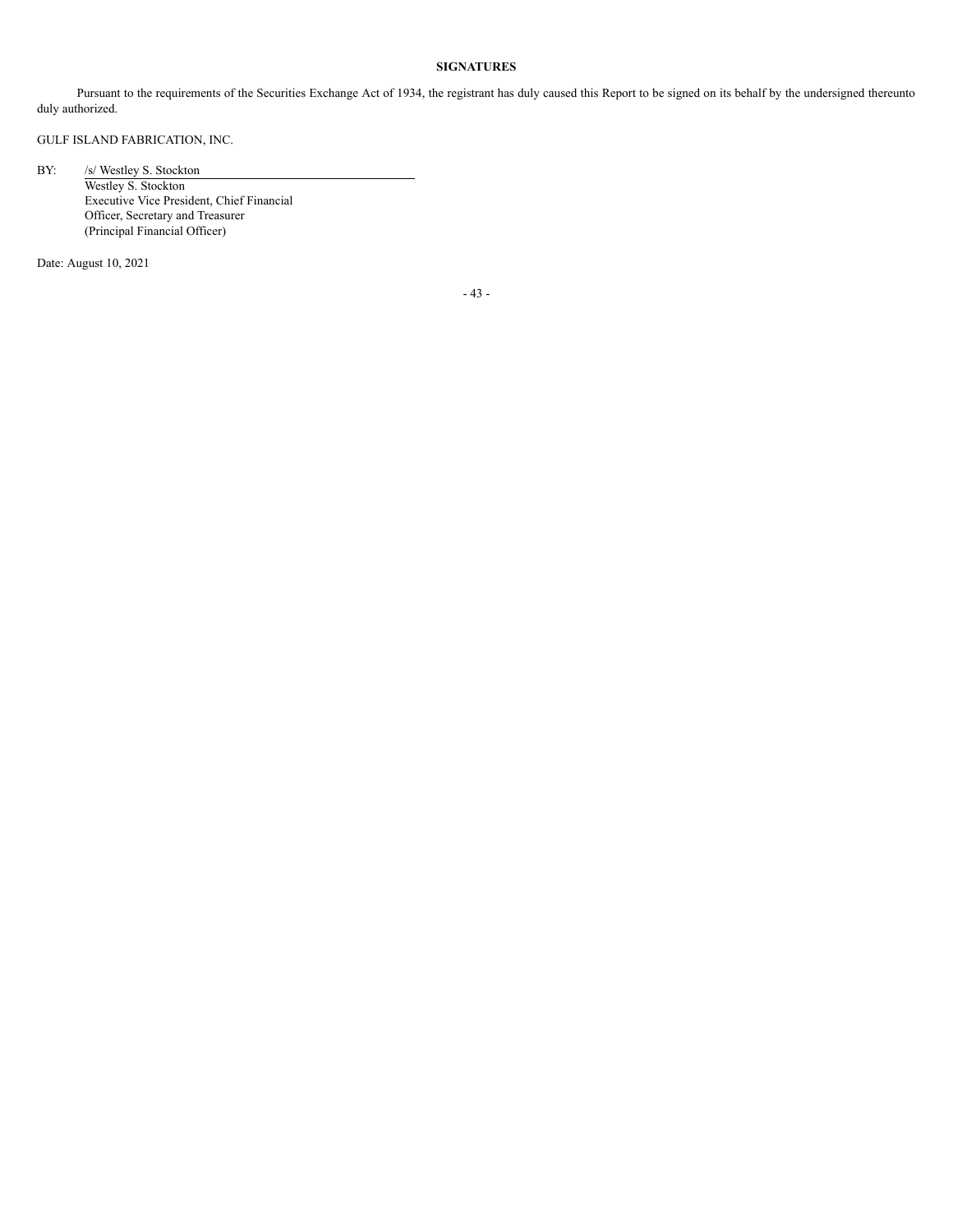## **AMENDED AND RESTATED 2015 STOCK INCENTIVE PLAN**

**1. Purpose**. The purpose of the Gulf Island Fabrication, Inc. Amended and Restated 2015 Stock Incentive Plan (the "Plan") is to increase shareholder value and to advance the interests of Gulf Island Fabrication, Inc. ("Gulf Island") and its subsidiaries (collectively with Gulf Island, the "Company") by furnishing stock-based economic incentives (the "Incentives") designed to attract, retain, reward and motivate key employees, officers and directors of the Company and consultants and advisors to the Company and to strengthen the mutuality of interests between service providers and Gulf Island's shareholders. Incentives consist of opportunities to purchase or receive shares of Common Stock, no par value per share, of Gulf Island ("Common Stock") or cash valued in relation to Common Stock, on terms determined under the Plan. As used in the Plan, the term "subsidiary" means any corporation, limited liability company or other entity, of which Gulf Island owns (directly or indirectly) within the meaning of Section 424(f) of the Internal Revenue Code of 1986, as amended (the "Code"), 50% or more of the total combined voting power of all classes of stock, membership interests, or other equity interests issued thereby.

## **2. Administration.**

**2.1. Composition**. The Plan shall generally be administered by the Compensation Committee (the "Committee") of the Board of Directors of Gulf Island (the "Board"). The Committee shall consist of not fewer than two members of the Board, each of whom shall qualify as a "non-employee director" under Rule 16b-3 promulgated under the Securities Exchange Act of 1934, as amended (the "1934 Act") or any successor rule.

**2.2. Authority**. The Committee shall have plenary authority to administer the Plan, including awarding Incentives under the Plan and entering into agreements with, or providing notices to, participants as to the terms of the Incentives (the "Incentive Agreements"). Specifically, the Committee shall have full and final authority and discretion over the Plan and any Incentives granted under it, including, but not limited to, the right, power, and authority to: (a) determine the persons to whom Incentives will be granted under Section 3 and the time at which such Incentives will be granted; (b) subject to Section 6.6, determine the terms, provisions, and conditions of Incentives (including, if applicable, the number of shares of Common Stock covered by an Incentive), which need not be identical and need not match any default terms set forth in the Plan, and amend or modify any outstanding Incentives; (c) correct any defect, supply any omission, or reconcile any inconsistency in the Plan or any Incentive in the manner and to the extent it deems necessary or desirable to further the Plan's objectives; (d) establish, amend, and rescind any rules or regulations relating to the administration of the Plan that it determines to be appropriate; (e) resolve all questions of interpretation or application of the Plan or Incentives granted under the Plan; and (f) make any other determination that it believes necessary or advisable for the proper administration of the Plan. Committee

{N3973979.4} 1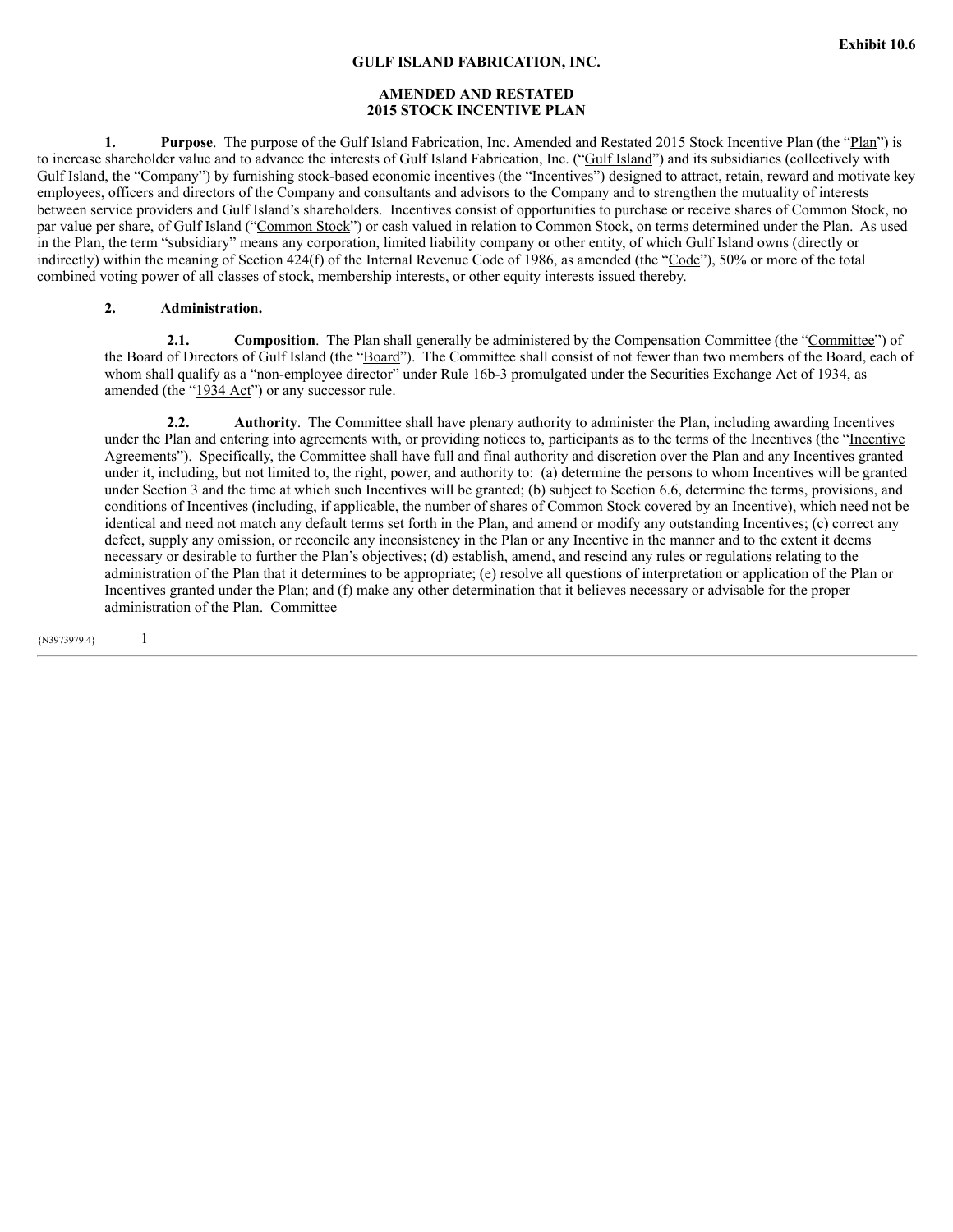decisions in matters relating to the Plan shall be final, binding, and conclusive on all persons, including, but not limited to, the Company, its shareholders, and Plan participants. The Committee may delegate its authority hereunder to the extent provided in Section 3.

**3. Eligible Participants**. Key employees, officers and directors of the Company and persons providing services as consultants or advisors to the Company shall become eligible to receive Incentives under the Plan when designated by the Committee. With respect to participants not subject to Section 16 of the 1934 Act, the Committee may delegate to appropriate officers of the Company its authority to designate participants, to determine the size and type of Incentives to be received by those participants and to set and modify the terms of such Incentives; provided, however, that the resolution so authorizing any such officer shall specify the total number of Incentives such officer may so award and such actions shall be treated for all purposes as if taken by the Committee, and provided further that the per share exercise price of any options granted by an officer, rather than by the Committee, shall be equal to the Fair Market Value (as defined in Section 12.11) of a share of Common Stock on the later of the date of grant or the date the participant's employment with or service to the Company commences.

**4. Types of Incentives**. Incentives may be granted under the Plan to eligible participants in the forms of (a) incentive stock options, (b) non-qualified stock options, (c) restricted stock, (d) restricted stock units ("RSUs"), (e) stock appreciation rights ("SARs") and (f) Other Stock-Based Awards (as defined in Section 10).

# **5. Shares Subject to the Plan**.

**5.1. Number of Shares**. Subject to adjustment as provided in Section 12.5, the maximum number of shares of Common Stock that may be delivered to participants and their permitted transferees under the Plan shall be 2,500,000 million shares, representing 1,000,000 shares initially authorized under the Plan, plus an additional 1,500,000 shares authorized in connection with the amendment and restatement of the Plan.

**5.2. Share Counting**. Any shares of Common Stock subject to an Incentive that is subsequently canceled, forfeited, or expires prior to exercise or realization, whether in full or in part, shall be available again for issuance or delivery under the Plan. Notwithstanding the foregoing, shares subject to an Incentive under the Plan shall not be available again for issuance or delivery under the Plan if such shares were (a) tendered in payment of the exercise price of a stock option; (b) covered by, but not issued upon settlement of, stock-settled SARs; (c) delivered to, or withheld by, the Company to satisfy any tax withholding obligation, or (d) purchased on the open market with option proceeds. If an Incentive, by its terms, may only be settled in cash, then the grant, vesting, payout, settlement, or forfeiture of such Incentive shall have no impact on the number of shares available for grant under the Plan.

**5.3. Limitations on Awards**. Subject to adjustment as provided in Section 12.5, the following additional limitations are imposed under the Plan: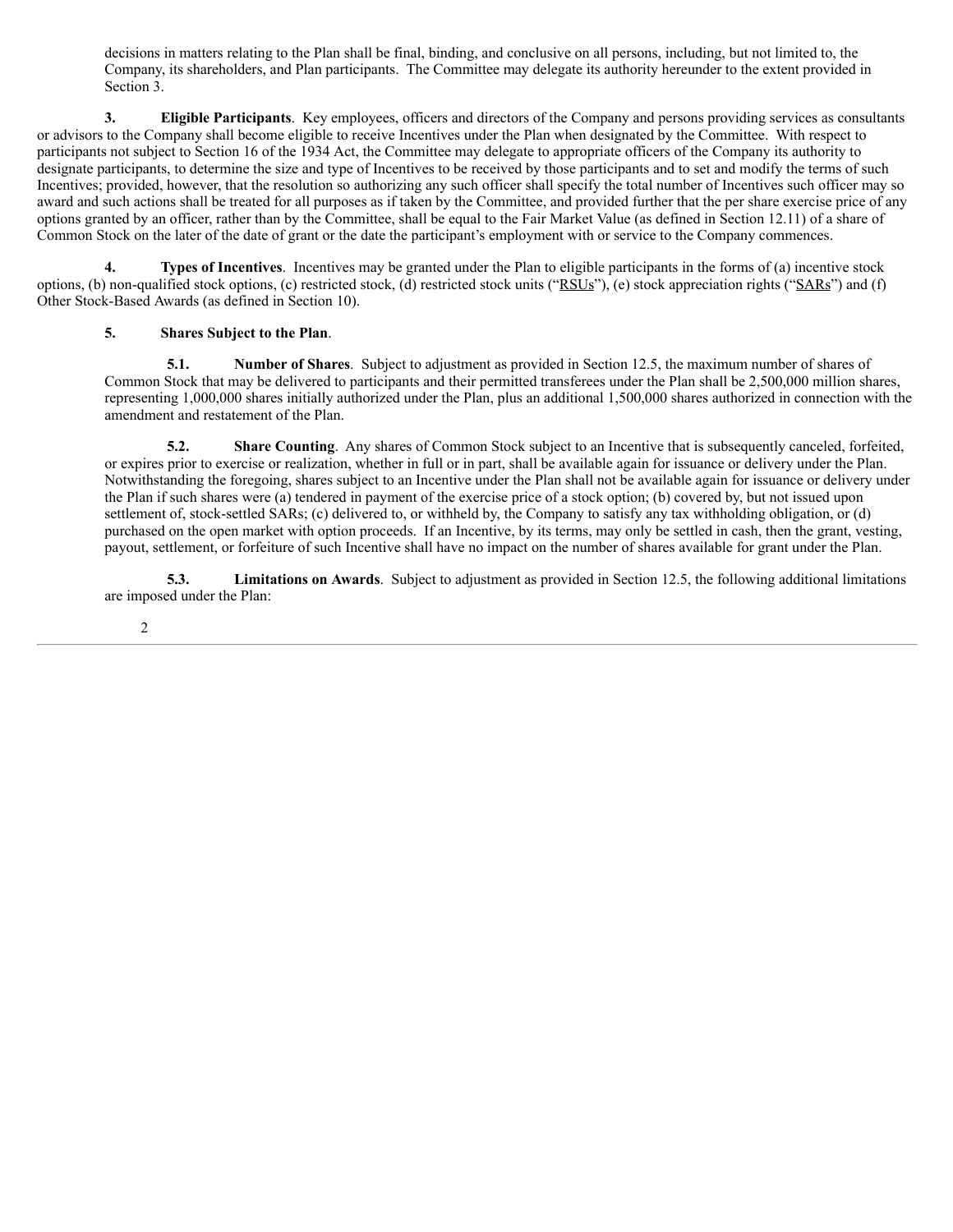(a) The maximum number of shares of Common Stock that may be issued upon exercise of stock options intended to qualify as incentive stock options under Section 422 of the Code shall be 2,500,000 shares.

(b) The maximum number of shares of Common Stock (including stock options and SARs) that may be granted to any one officer, employee, consultant, or advisor during any one calendar year shall be 250,000, not including any Incentives covered by the limitations of Section 5.3(e).

(c) Incentives with respect to an aggregate of 125,000 shares of Common Stock may be granted under the Plan to officers, directors, employees, consultants, or advisors without compliance with the minimum vesting periods or exceptions provided in Sections 6.3, 7.2, 8.2, 9.3 and 10.2.

(d) Each director who is not an employee of the Company may be granted Incentives with respect to no more than 25,000 shares of Common Stock each fiscal year.

(e) The maximum value of an Other Stock-Based Award that is valued in dollars rather than in shares of Common Stock (whether or not paid in Common Stock) scheduled to be paid out to any one officer, employee, consultant, or advisor during any one calendar year shall be \$3,000,000.

**5.4. Type of Common Stock**. Common Stock issued under the Plan may be authorized and unissued shares or issued shares held as treasury shares.

**6. Stock Options**. A stock option is a right to purchase shares of Common Stock from Gulf Island. Stock options granted under the Plan may be incentive stock options (as such term is defined in Section 422 of the Code) or non-qualified stock options. Any option that is designated as a non-qualified stock option shall not be treated as an incentive stock option. Each stock option granted by the Committee under this Plan shall be subject to the following terms and conditions:

**6.1. Price**. The exercise price per share shall be determined by the Committee, subject to adjustment under Section 12.5; provided that in no event shall the exercise price be less than the Fair Market Value (as defined in Section 12.11) of a share of Common Stock on the date of grant, except in the case of a stock option granted in assumption of or substitution for an outstanding award of a company acquired by the Company or with which the Company combines.

**6.2. Number**. The number of shares of Common Stock subject to the option shall be determined by the Committee, subject to Section 5 and subject to adjustment as provided in Section 12.5.

**6.3. Duration and Time for Exercise**. The term of each stock option shall be determined by the Committee, but shall not exceed a maximum term of ten years. Each stock option shall become exercisable at such time or times during its term as shall be determined by the Committee; provided that, except as provided in Section  $5.3(c)$ , stock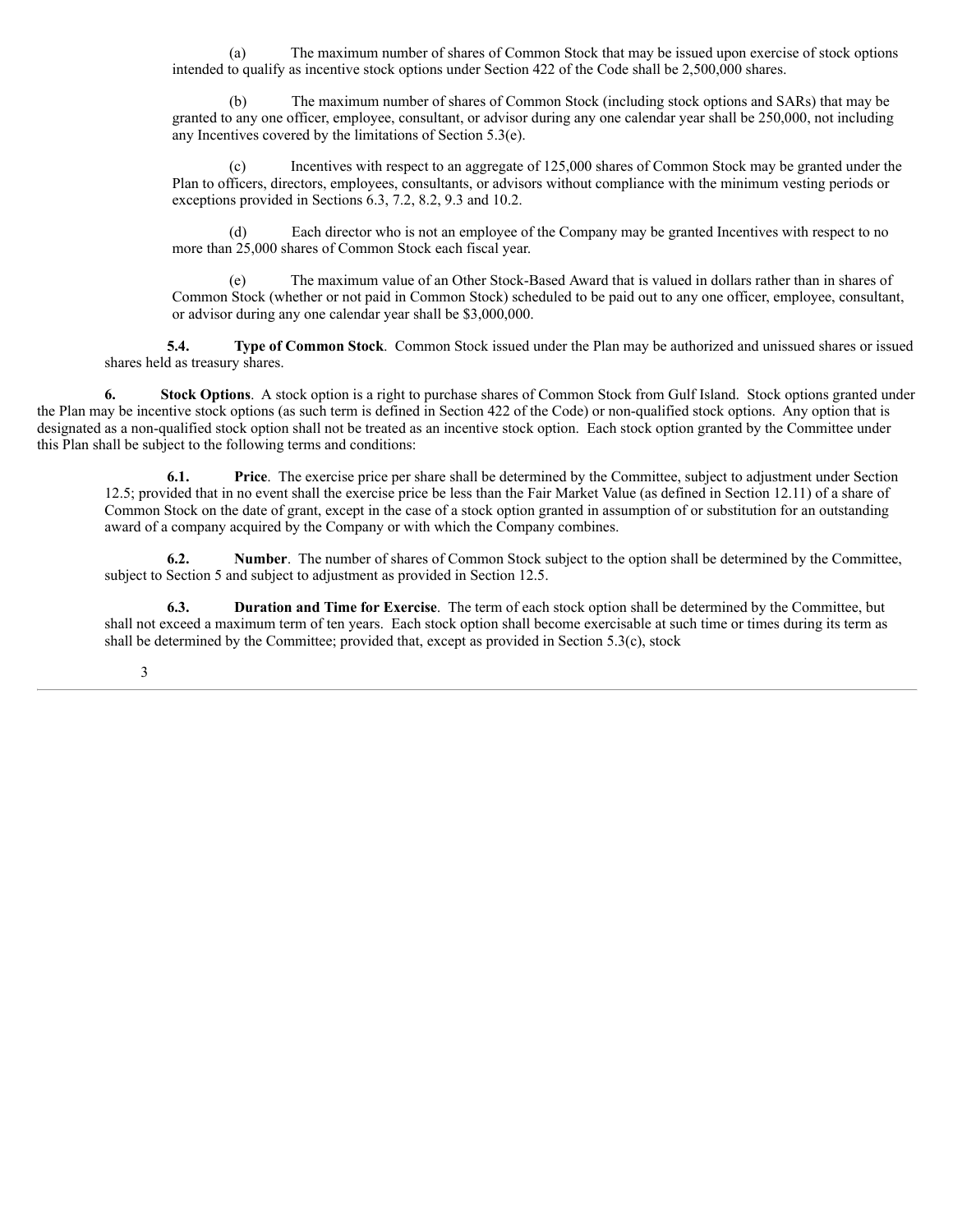option awards shall not become fully exercisable prior to the third anniversary of the date of grant with incremental vesting of portions of the award over the three-year period permitted (provided, however, that no portion of the award may become exercisable prior to the first anniversary of the date of grant). Notwithstanding the foregoing, the Committee may accelerate the exercisability of any stock option (1) as provided under Section 12.3 in the event of termination of employment under the circumstances provided in the Incentive Agreement, and (2) as described in Section 12.10 in connection with a Change of Control.

**6.4. Repurchase.** Upon approval of the Committee, the Company may repurchase a previously granted stock option from a participant by mutual agreement before such option has been exercised by payment to the participant of the amount per share by which: (a) the Fair Market Value (as defined in Section 12.11) of the Common Stock subject to the option on the business day immediately preceding the date of purchase exceeds (b) the exercise price, or by payment of such other mutually agreed upon amount; provided, however, that no such repurchase shall be permitted if prohibited by Section 6.6.

**6.5. Manner of Exercise**. A stock option may be exercised, in whole or in part, by giving written notice to the Company, specifying the number of shares of Common Stock to be purchased. The exercise notice shall be accompanied by the full purchase price for such shares. The option price shall be payable in United States dollars and may be paid (a) in cash; (b) by check; (c) by delivery of or attestation of ownership of shares of Common Stock, which shares shall be valued for this purpose at the Fair Market Value on the business day immediately preceding the date such option is exercised; (d) by delivery of irrevocable written instructions to a broker approved by the Company (with a copy to the Company) to immediately sell a portion of the shares, issuable under the option and to deliver promptly to the Company the amount of sale proceeds (or loan proceeds if the broker lends funds to the participant for delivery to the Company) to pay the exercise price; (e) if approved by the Committee, through a net exercise procedure whereby the optionee surrenders the option in exchange for that number of shares of Common Stock with an aggregate Fair Market Value equal to the difference between the aggregate exercise price of the options being surrendered and the aggregate Fair Market Value of the shares of Common Stock subject to the option; or (f) in such other manner as may be authorized from time to time by the Committee.

**6.6. Repricing**. Except for adjustments pursuant to Section 12.5 or actions permitted to be taken by the Committee under Section 12.10(c) in the event of a Change of Control, unless approved by the shareholders of the Company, (a) the exercise or base price for any outstanding option or SAR granted under this Plan may not be decreased after the date of grant and (b) an outstanding option or SAR that has been granted under this Plan may not, as of any date that such option or SAR has a per share exercise price that is greater than the then current Fair Market Value of a share of Common Stock, be surrendered to the Company as consideration for the grant of a new option or SAR with a lower exercise price, shares of restricted stock, RSUs, an Other Stock-Based Award, a cash payment or Common Stock.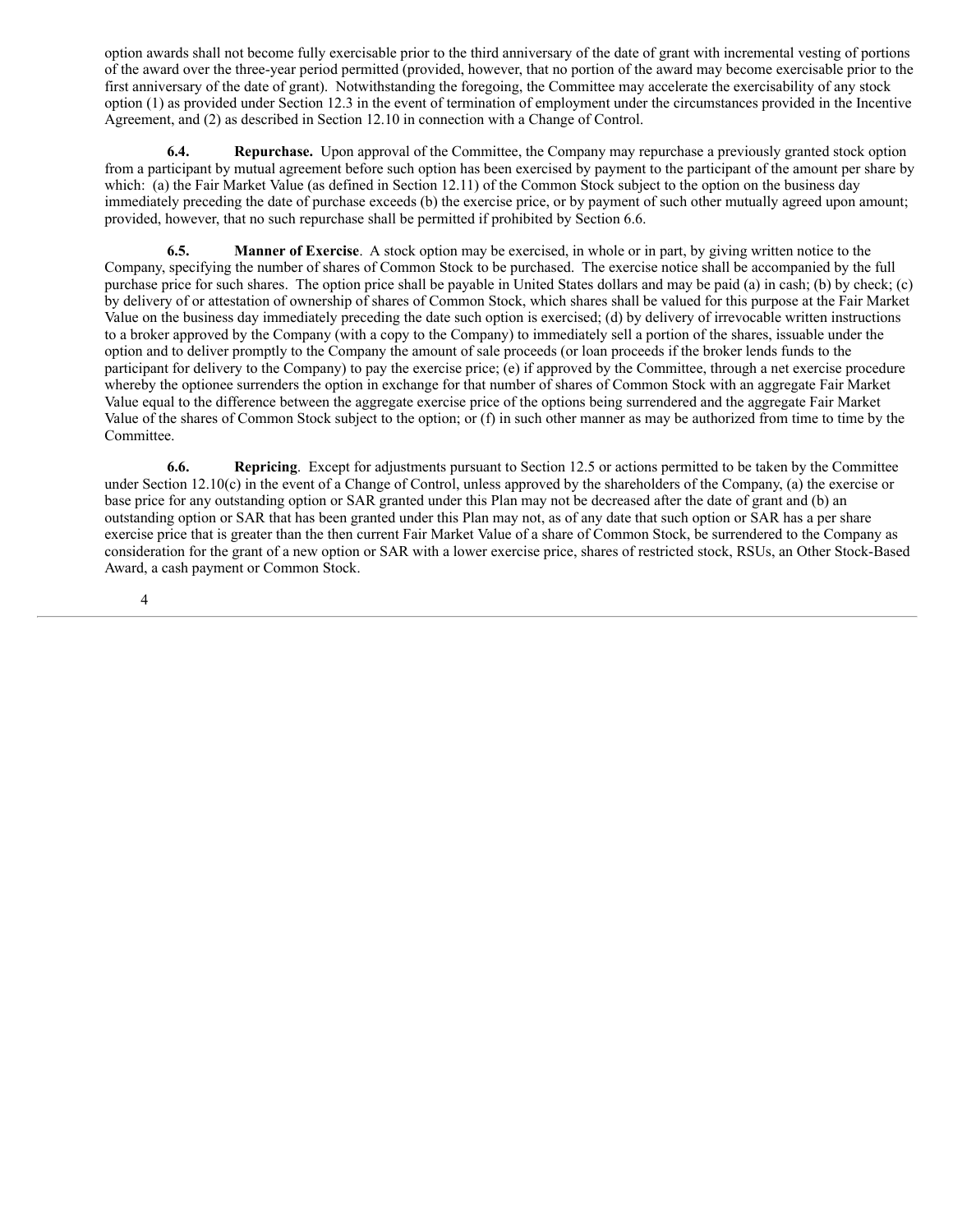**6.7. No Dividend Equivalent Rights.** A participant receiving a stock option shall not be entitled to any dividend equivalent rights for any period of time prior to exercise of the stock option.

**6.8. Incentive Stock Options**. Notwithstanding anything in the Plan to the contrary, the following additional provisions shall apply to the grant of stock options that are intended to qualify as incentive stock options (as such term is defined in Section 422 of the Code):

(a) Any incentive stock option agreement authorized under the Plan shall contain such other provisions as the Committee shall deem advisable, but shall in all events be consistent with and contain or be deemed to contain all provisions required in order to qualify the options as incentive stock options.

(b) All incentive stock options must be granted within ten years from the date on which this Plan is adopted by the Board.

(c) No incentive stock options shall be granted to any non-employee or to any participant who, at the time such option is granted, would own (within the meaning of Section 422 of the Code) stock possessing more than 10% of the total combined voting power of all classes of stock of the employer corporation or of its parent or subsidiary corporation.

(d) The aggregate Fair Market Value (determined with respect to each incentive stock option as of the time such incentive stock option is granted) of the Common Stock with respect to which incentive stock options are exercisable for the first time by a participant during any calendar year (under the Plan or any other plan of Gulf Island or any of its subsidiaries) shall not exceed \$100,000. To the extent that such limitation is exceeded, the excess options shall be treated as non-qualified stock options for federal income tax purposes.

# **7. Restricted Stock**.

**7.1. Grant of Restricted Stock**. The Committee may award shares of restricted stock to such eligible participants as the Committee determines pursuant to the terms of Section 3. An award of restricted stock shall be subject to such restrictions on transfer and forfeitability provisions and such other terms and conditions, including the attainment of specified performance goals, as the Committee may determine, subject to the provisions of the Plan.

**7.2. The Restricted Period**. At the time an award of restricted stock is made, the Committee shall establish a period of time during which the transfer of the shares of restricted stock shall be restricted and after which the shares of restricted stock shall be vested (the "Restricted Period"). The Restricted Period shall be a minimum of three years with incremental vesting of portions of the award over the three-year period permitted (provided, however, that no portion of the award may vest prior to the first anniversary of the date of grant), with the following exceptions: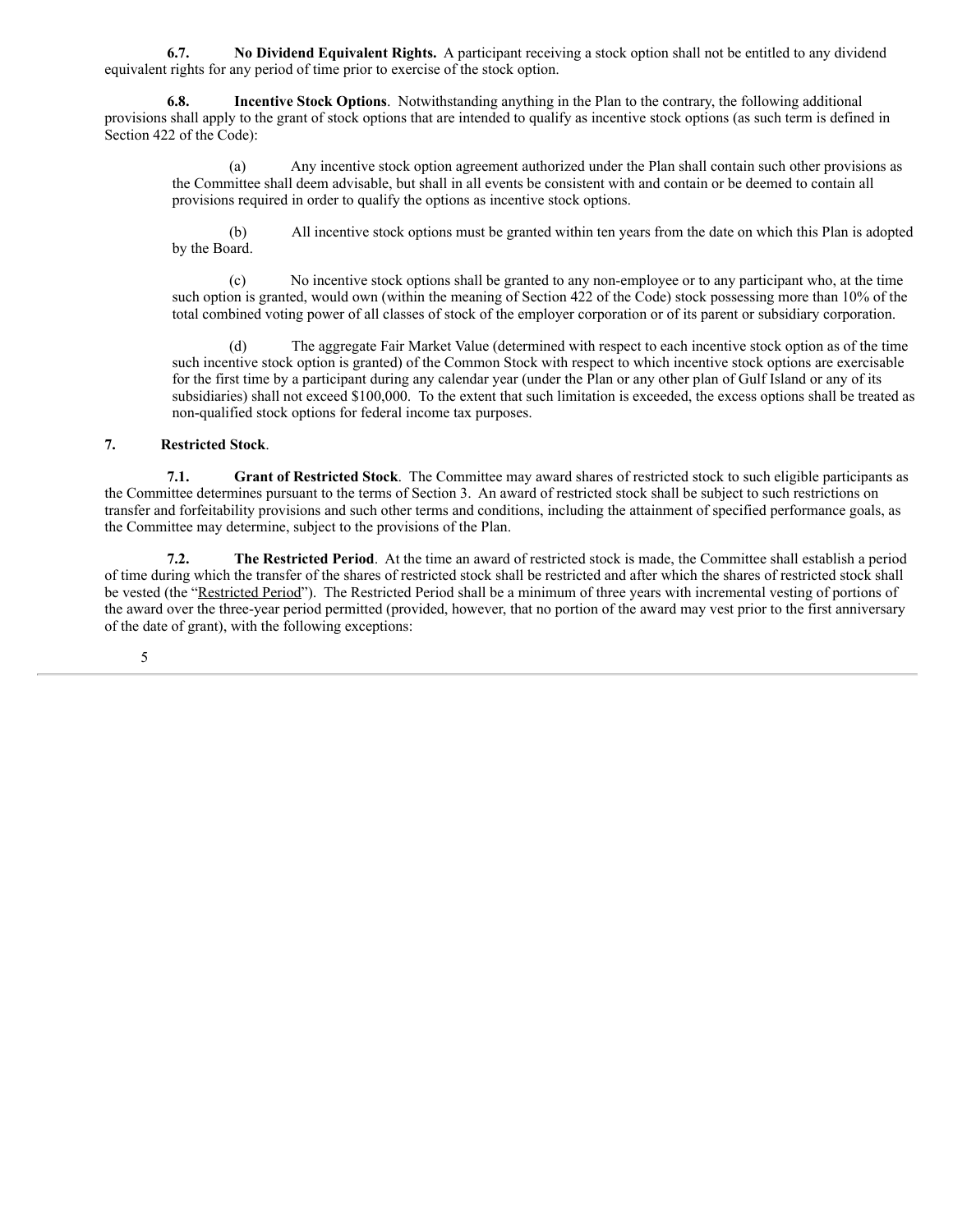(a) If the vesting of the shares of restricted stock is based upon the attainment of performance goals as described in Section 11, a minimum Restricted Period of one year is allowed.

(b) No minimum Restricted Period applies to grants under Section 5.3(c) hereof.

Each award of restricted stock may have a different Restricted Period. The expiration of the Restricted Period shall also occur: (1) as provided under Section 12.3 in the event of termination of employment under the circumstances provided in the Incentive Agreement, and (2) as described in Section 12.10 in connection with a Change of Control.

**7.3. Escrow**. The participant receiving restricted stock shall enter into an Incentive Agreement with the Company setting forth the conditions of the grant. Any certificates representing shares of restricted stock shall be registered in the name of the participant and deposited with the Company, together with a stock power endorsed in blank by the participant. Each such certificate shall bear a legend in substantially the following form:

The transferability of this certificate and the shares of Common Stock represented by it are subject to the terms and conditions (including conditions of forfeiture) contained in the Gulf Island Fabrication, Inc. (the "Company") Amended and Restated 2015 Stock Incentive Plan (the "Plan"), and an agreement entered into between the registered owner and Company thereunder. Copies of the Plan and the agreement are on file at the principal office of the Company.

Alternatively, in the discretion of the Company, ownership of the shares of restricted stock and the appropriate restrictions shall be reflected in the records of the Company's transfer agent and no physical certificates shall be issued prior to vesting.

**7.4. Dividends on Restricted Stock**. Any and all cash and stock dividends paid with respect to the shares of restricted stock shall be subject to any restrictions on transfer, forfeitability provisions or reinvestment requirements as the Committee may, in its discretion, prescribe in the Incentive Agreement. If the vesting of the shares of restricted stock is based upon the attainment of performance goals, any and all cash and stock dividends paid with respect to the shares of restricted stock shall be subject to the attainment of the performance goals applicable to the underlying shares of restricted stock.

**7.5. Forfeiture**. In the event of the forfeiture of any shares of restricted stock under the terms provided in the Incentive Agreement (including any additional shares of restricted stock that may result from the reinvestment of cash and stock dividends, if so provided in the Incentive Agreement), such forfeited shares shall be surrendered and any certificates cancelled. The participants shall have the same rights and privileges, and be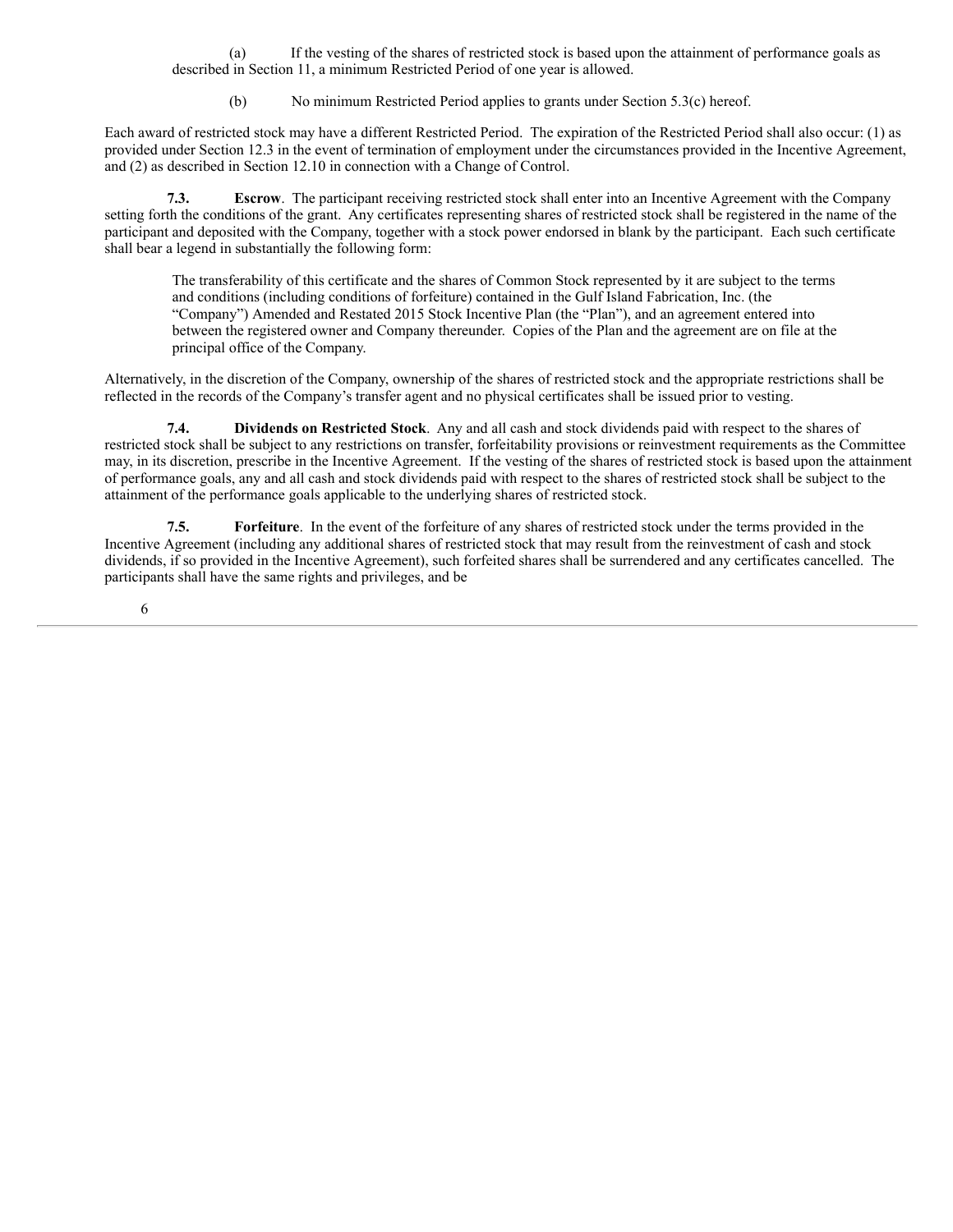subject to the same forfeiture provisions, with respect to any additional shares received pursuant to Section 12.5 due to a recapitalization or other change in capitalization.

**7.6. Expiration of Restricted Period**. Upon the expiration or termination of the Restricted Period and the satisfaction of any other conditions prescribed by the Committee, the restrictions applicable to the restricted stock shall lapse and a stock certificate for the number of shares of restricted stock with respect to which the restrictions have lapsed shall be delivered or book or electronic entry evidencing ownership shall be provided, free of all such restrictions and legends, except any that may be imposed by law, to the participant or the participant's estate, as the case may be.

**7.7. Rights as a Shareholder**. Subject to the terms and conditions of the Plan and subject to any restrictions on the receipt of dividends that may be imposed in the Incentive Agreement, each participant receiving restricted stock shall have all the rights of a shareholder with respect to shares of stock during the Restricted Period, including without limitation, the right to vote any shares of Common Stock.

# **8. Restricted Stock Units**.

**8.1. Grant of Restricted Stock Units**. A restricted stock unit, or RSU, represents the right to receive from the Company on the respective scheduled vesting or payment date for such RSU, one share of Common Stock. An award of RSUs may be subject to the attainment of specified performance goals or targets, forfeitability provisions and such other terms and conditions as the Committee may determine, subject to the provisions of the Plan.

**8.2. Vesting Period**. At the time an award of RSUs is made, the Committee shall establish a period of time during which the RSUs shall vest (the "Vesting Period"). The Vesting Period shall be a minimum of three years with incremental vesting over the three-year period permitted (provided, however, that no portion of the award may vest prior to the first anniversary of the date of grant), with the following exceptions:

(a) If the vesting of the shares of RSUs is based upon the attainment of performance goals as described in Section 11, a minimum Vesting Period of one year is allowed.

(b) No minimum Restricted Period applies to grants of RSUs under Section 5.3(c) hereof.

Each award of RSUs may have a different Vesting Period. The acceleration of the expiration of the Vesting Period shall occur: (1) as provided under Section 12.3 in the event of termination of employment under the circumstances provided in the Incentive Agreement, and (2) as described in Section 12.10 in connection with a Change of Control.

**8.3. Dividend Equivalent Accounts**. Subject to the terms and conditions of this Plan and the applicable Incentive Agreement, as well as any procedures established by the Committee, the Committee may determine to pay dividend equivalent rights with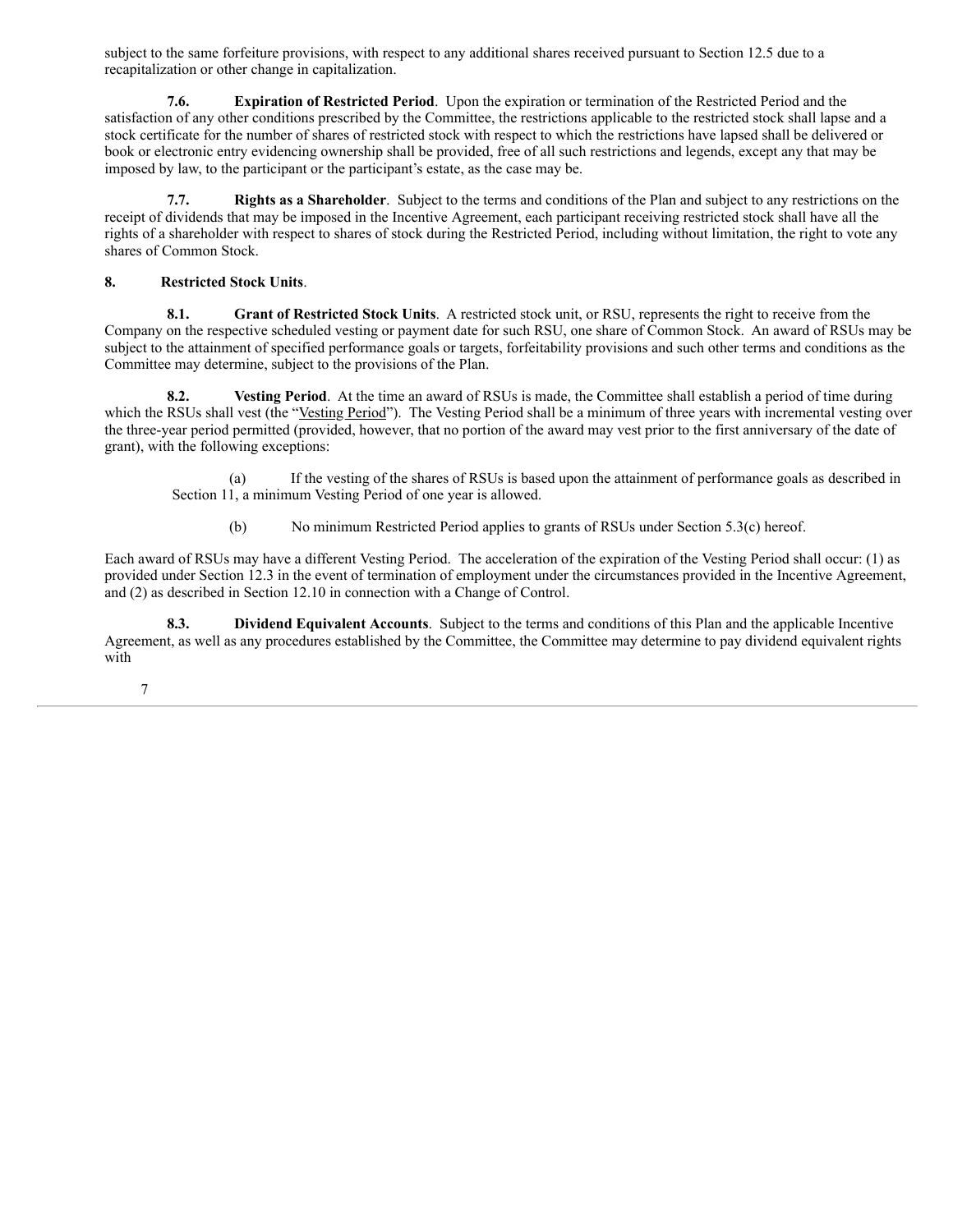respect to RSUs, in which case, unless determined by the Committee to be paid currently, the Company shall establish an account for the participant and reflect in that account any securities, cash or other property comprising any dividend or property distribution with respect to the share of Common Stock underlying each RSU. The participant shall have no rights to the amounts or other property credited to such account until the applicable RSU vests. Notwithstanding the above, if the vesting of the RSUs is based upon the attainment of performance goals, any and all dividend equivalent rights with respect to the RSUs shall be subject to the attainment of the performance goals applicable to the underlying RSUs.

**8.4. Rights as a Shareholder**. Subject to the restrictions imposed under the terms and conditions of this Plan and subject to any other restrictions that may be imposed in the Incentive Agreement, each participant receiving RSUs shall have no rights as a shareholder with respect to such RSUs until such time as shares of Common Stock are issued to the participant.

**8.5. Compliance with Section 409A of the Code**. RSU awards shall be designed and operated in such a manner that they are either exempt from the application or comply with the requirements of Section 409A of the Code.

# **9. Stock Appreciation Rights**.

**9.1. Grant of Stock Appreciation Rights**. A stock appreciation right, or SAR, is a right to receive, without payment to the Company, a number of shares of Common Stock, cash or any combination thereof, the number or amount of which is determined pursuant to the formula set forth in Section 9.5. Each SAR granted by the Committee under the Plan shall be subject to the terms and conditions provided herein.

**9.2. Number**. Each SAR granted to any participant shall relate to such number of shares of Common Stock as shall be determined by the Committee, subject to adjustment as provided in Section 12.5.

**9.3. Duration and Time for Exercise**. The term of each SAR shall be determined by the Committee, but shall not exceed a maximum term of ten years. Each SAR shall become exercisable at such time or times during its term as shall be determined by the Committee; provided that, except as provided in Section 5.3(c), SARs shall not become fully exercisable prior to the third anniversary of the date of grant with incremental vesting of portions of the award over the three-year period permitted (provided, however, that no portion of the award may become exercisable prior to the first anniversary of the date of grant). Notwithstanding the foregoing, the Committee may accelerate the exercisability of any SAR (1) as provided under Section 12.3 in the event of termination of employment under the circumstances provided in the Incentive Agreement, and (2) as described in Section 12.10 in connection with a Change of Control.

**9.4. Exercise**. A SAR may be exercised, in whole or in part, by giving written notice to the Company, specifying the number of SARs that the holder wishes to exercise.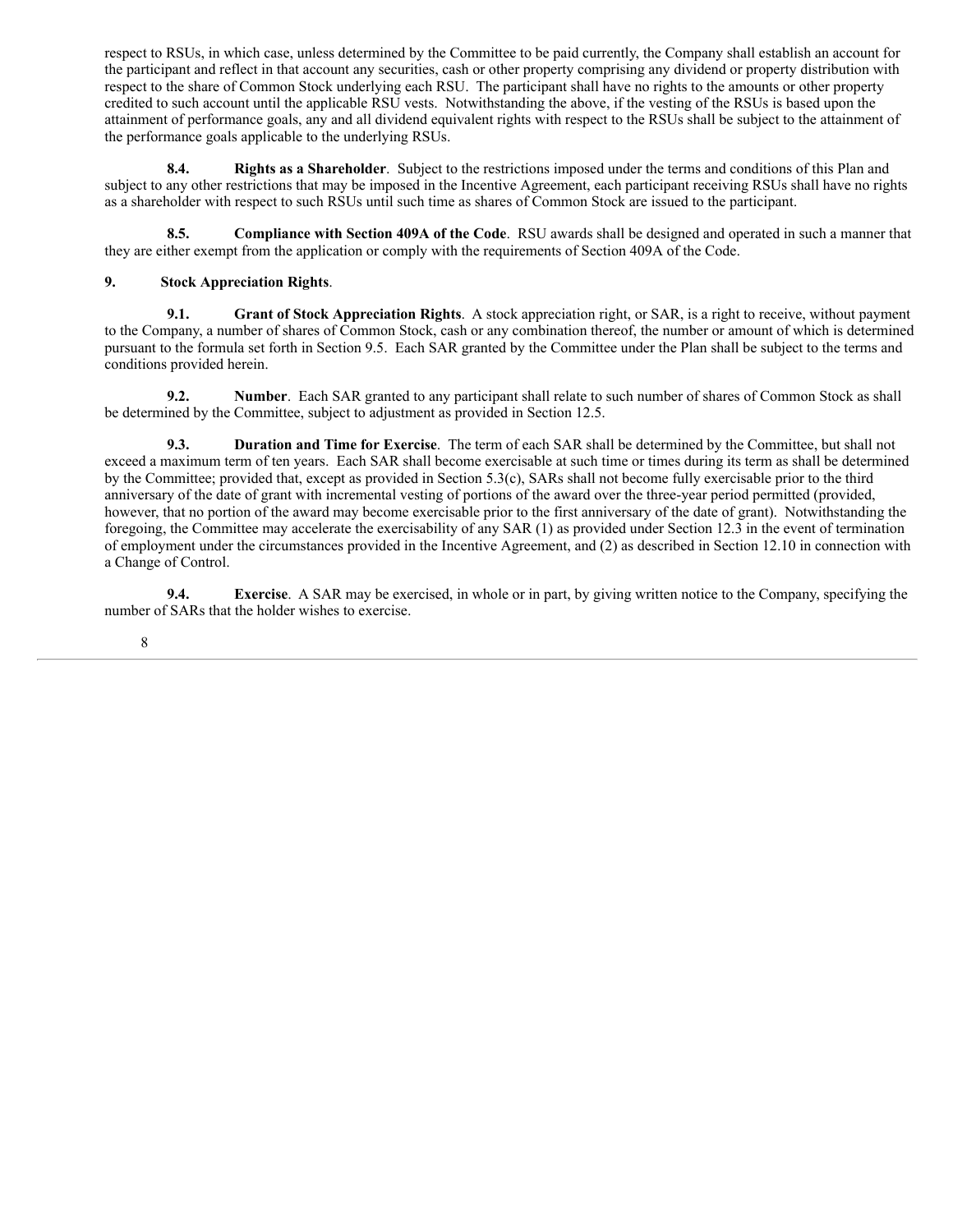The date that the Company receives such written notice shall be referred to herein as the "Exercise Date." The Company shall, within 30 days of an Exercise Date, deliver to the exercising holder certificates for the shares of Common Stock to which the holder is entitled pursuant to Section 9.5 or cash or both, as provided in the Incentive Agreement.

**9.5. Payment**. The number of shares of Common Stock which shall be issuable upon the exercise of a SAR payable in Common Stock shall be determined by dividing:

(a) the number of shares of Common Stock as to which the SAR is exercised, multiplied by the amount of the appreciation in each such share (for this purpose, the "appreciation" shall be the amount by which the Fair Market Value of a share of Common Stock subject to the SAR on the trading day prior to the Exercise Date exceeds the "Base Price," which is an amount, not less than the Fair Market Value of a share of Common Stock on the date of grant, which shall be determined by the Committee at the time of grant, subject to adjustment under Section 12.5); by

(b) the Fair Market Value of a share of Common Stock on the Exercise Date.

No fractional shares of Common Stock shall be issued upon the exercise of a SAR; instead, the holder of a SAR shall be entitled to purchase the portion necessary to make a whole share at its Fair Market Value on the Exercise Date.

If so provided in the Incentive Agreement, a SAR may be exercised for cash equal to the Fair Market Value of the shares of Common Stock that would be issuable under this Section 9.5, if the exercise had been for Common Stock.

**9.6. No Dividend Equivalent Rights.** A participant receiving an SAR shall not be entitled to any dividend equivalent rights for any period of time prior to exercise of the SAR.

# **10. Other Stock-Based Awards**.

**10.1. Grant of Other Stock-Based Awards**. Subject to the limitations described in Section 10.2, the Committee may grant to eligible participants "Other Stock-Based Awards," which shall consist of awards (other than options, restricted stock, RSUs or SARs described in Sections 6 through 9) paid out in shares of Common Stock or the value of which is based in whole or in part on the value of shares of Common Stock. Other Stock-Based Awards may be awards of shares of Common Stock, awards of phantom stock or may be denominated or payable in, valued in whole or in part by reference to, or otherwise based on or related to, shares of, or appreciation in the value of, Common Stock (including, without limitation, securities convertible or exchangeable into or exercisable for shares of Common Stock), as deemed by the Committee consistent with the purposes of this Plan. The Committee shall determine the terms and conditions of any Other Stock-Based Award (including which rights of a shareholder, if any, the recipient shall have with respect to Common Stock associated with any such award) and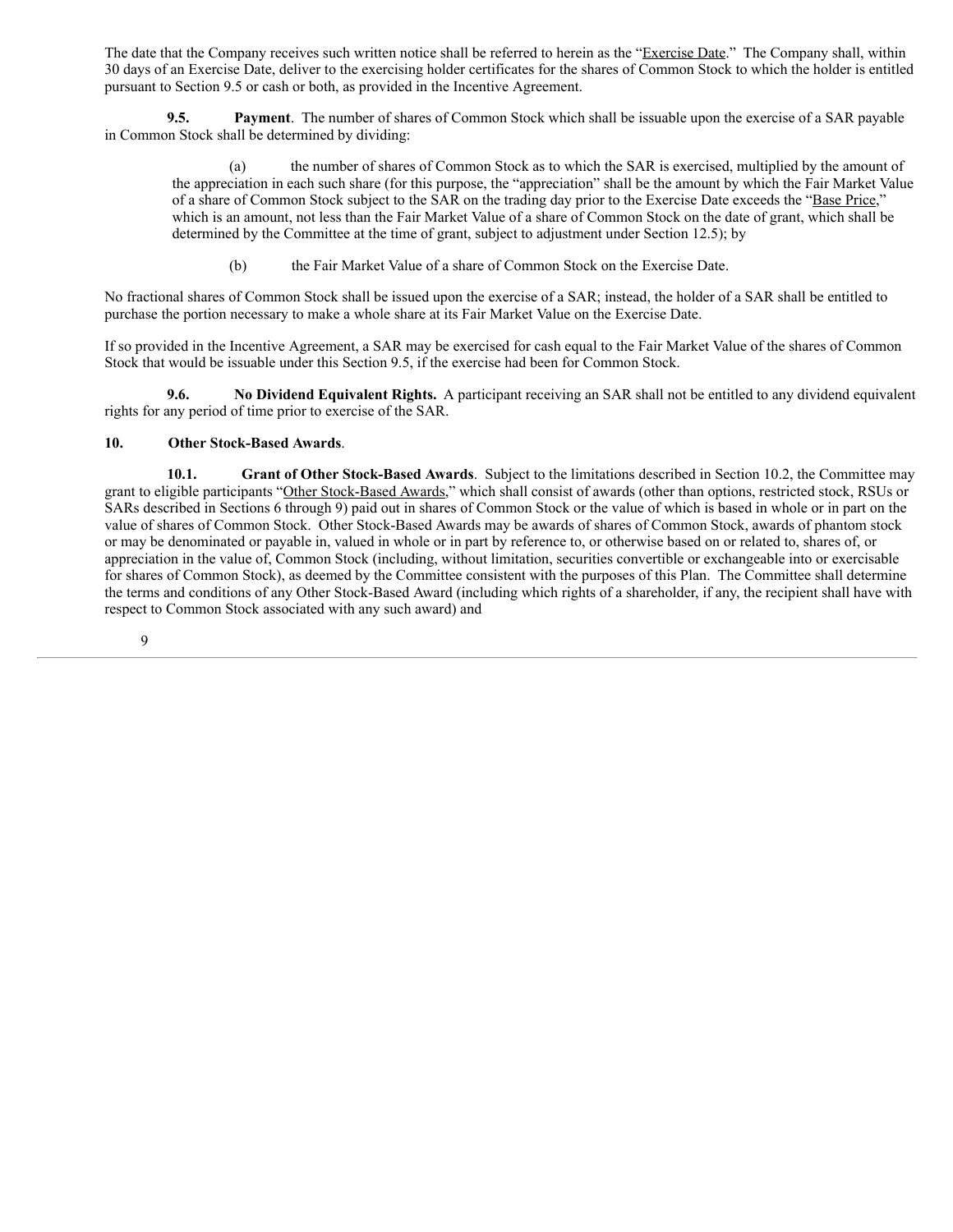may provide that such award is payable in whole or in part in cash. An Other Stock-Based Award may be subject to the attainment of such specified performance goals or targets as the Committee may determine, subject to the provisions of this Plan.

**10.2. Limitations**. Except as permitted in Section 5.3(c), Other Stock-Based Awards granted under this Section 10 shall be subject to a vesting period of at least three years, with incremental vesting of portions of the award over the three-year period permitted (provided, however, that no portion of the award may vest prior to the first anniversary of the date of grant), with the following exception: if the vesting of the award is based upon the attainment of performance goals, a minimum vesting period of one year is allowed, with incremental vesting of portions of the award over the one-year period permitted. Notwithstanding the foregoing, the Committee may accelerate the vesting of an Other Stock-Based Award (1) as provided under Section 12.3 in the event of termination of employment under the circumstances provided in the Incentive Agreement, and (2) as described in Section 12.10 in connection with a Change of Control.

**10.3. Dividend Equivalent Accounts**. Subject to the terms and conditions of this Plan and the applicable Incentive Agreement, as well as any procedures established by the Committee, the Committee may determine to pay dividend equivalent rights with respect to Other Stock-Based Awards , in which case, unless determined by the Committee to be paid currently, the Company shall establish an account for the participant and reflect in that account any securities, cash or other property comprising any dividend or property distribution with respect to the share of Common Stock underlying each Other Stock-Based Award. The participant shall have no rights to the amounts or other property credited to such account until the applicable Other Stock-Based Award vests. Notwithstanding the above, if the vesting of the Other Stock-Based Award is based upon the attainment of performance goals, any and all dividend equivalent rights with respect to the Other Stock-Based Award shall be subject to the attainment of the performance goals applicable to the underlying Other Stock-Based Award.

**10.4. Compliance with Section 409A of the Code**. Other Stock-Based Awards shall be designed and operated in such a manner that they are either exempt from the application or comply with the requirements of Section 409A of the Code.

**11. Performance Goals**. Restricted stock, RSUs or Other Stock-Based Awards granted under the Plan may be structured such that the vesting, grant, or payment of such awards is conditioned on the achievement of one or more performance goals. The performance goals shall be determined by the Committee and may include any or a combination of the following performance measures or others applied to the Company, Gulf Island, a division, or a subsidiary: earnings per share, return on assets, an economic value added measure, shareholder return, earnings, stock price, return on equity, return on total capital, safety performance, reduction of expenses or increase in cash flow. For any performance period, such performance objectives may be measured on an absolute basis, relative to a group of peer companies selected by the Committee, relative to internal goals, or relative to levels attained in prior years.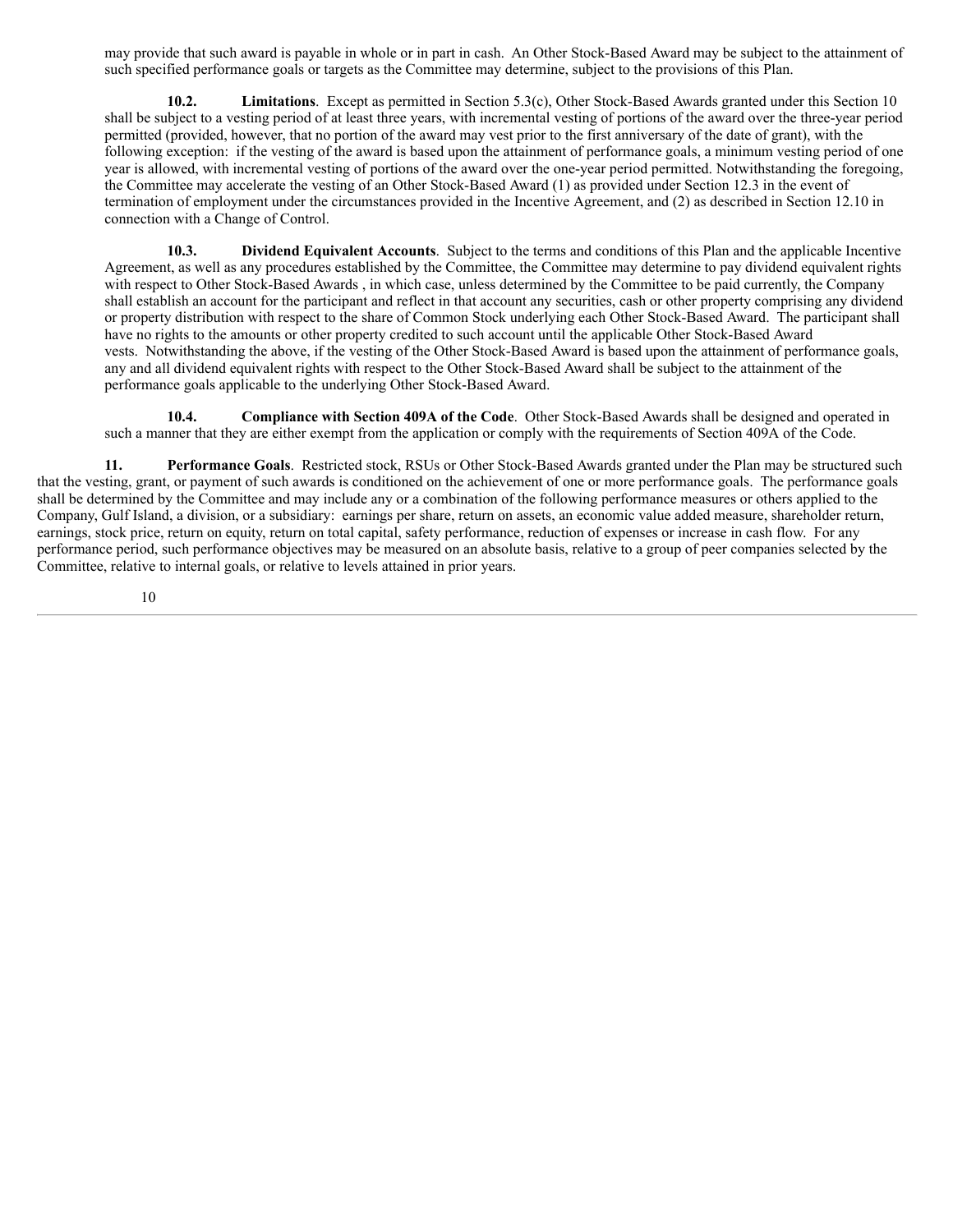# **12. General**.

**12.1. Duration**. No Incentives may be granted under the Plan after May 22, 2030; provided, however, that subject to Section 12.9, the Plan shall remain in effect after such date with respect to Incentives granted prior to that date, until all such Incentives have either been satisfied by the issuance of shares of Common Stock or otherwise been terminated under the terms of the Plan and all restrictions imposed on shares of Common Stock in connection with their issuance under the Plan have lapsed.

**12.2. Transferability**. No Incentives granted hereunder may be transferred, pledged, assigned or otherwise encumbered by a participant except: (a) by will; (b) by the laws of descent and distribution; (c) if permitted by the Committee and so provided in the Incentive Agreement or an amendment thereto, pursuant to a domestic relations order, as defined in the Code; or (d) as to options only, if permitted by the Committee and so provided in the Incentive Agreement or an amendment thereto, (i) to Immediate Family Members; (ii) to a partnership in which the participant and/or Immediate Family Members, or entities in which the participant and/or Immediate Family Members are the sole owners, members or beneficiaries, as appropriate, are the sole partners; (iii) to a limited liability company in which the participant and/or Immediate Family Members, or entities in which the participant and/or Immediate Family Members are the sole owners, members or beneficiaries, as appropriate, are the sole members; or (iv) to a trust for the sole benefit of the participant and/or Immediate Family Members. "Immediate Family Members" shall be defined as the spouse and natural or adopted children or grandchildren of the participant and their spouses. To the extent that an incentive stock option is permitted to be transferred during the lifetime of the participant, it shall be treated thereafter as a nonqualified stock option. Any attempted assignment, transfer, pledge, hypothecation or other disposition of Incentives, or levy of attachment or similar process upon Incentives not specifically permitted herein, shall be null and void and without effect.

**12.3. Effect of Termination of Employment or Death**. In the event that a participant ceases to be an employee of the Company or to provide services to the Company for any reason, including death, disability, early retirement or normal retirement, any Incentives may be exercised, shall vest or shall expire at such times as may be determined by the Committee and provided in the Incentive Agreement.

**12.4. Additional Conditions**. Anything in this Plan to the contrary notwithstanding: (a) the Company may, if it shall determine it necessary or desirable for any reason, at the time of award of any Incentive or the issuance of any shares of Common Stock pursuant to any Incentive, require the recipient of the Incentive, as a condition to the receipt thereof or to the receipt of shares of Common Stock issued pursuant thereto, to deliver to the Company a written representation of present intention to acquire the Incentive or the shares of Common Stock issued pursuant thereto for his own account for investment and not for distribution; and (b) if at any time the Company further determines, in its sole discretion, that the listing, registration or qualification (or any updating of any such document) of any Incentive or the shares of Common Stock issuable pursuant thereto is necessary on any securities exchange or under any federal or

{N3973979.4} 11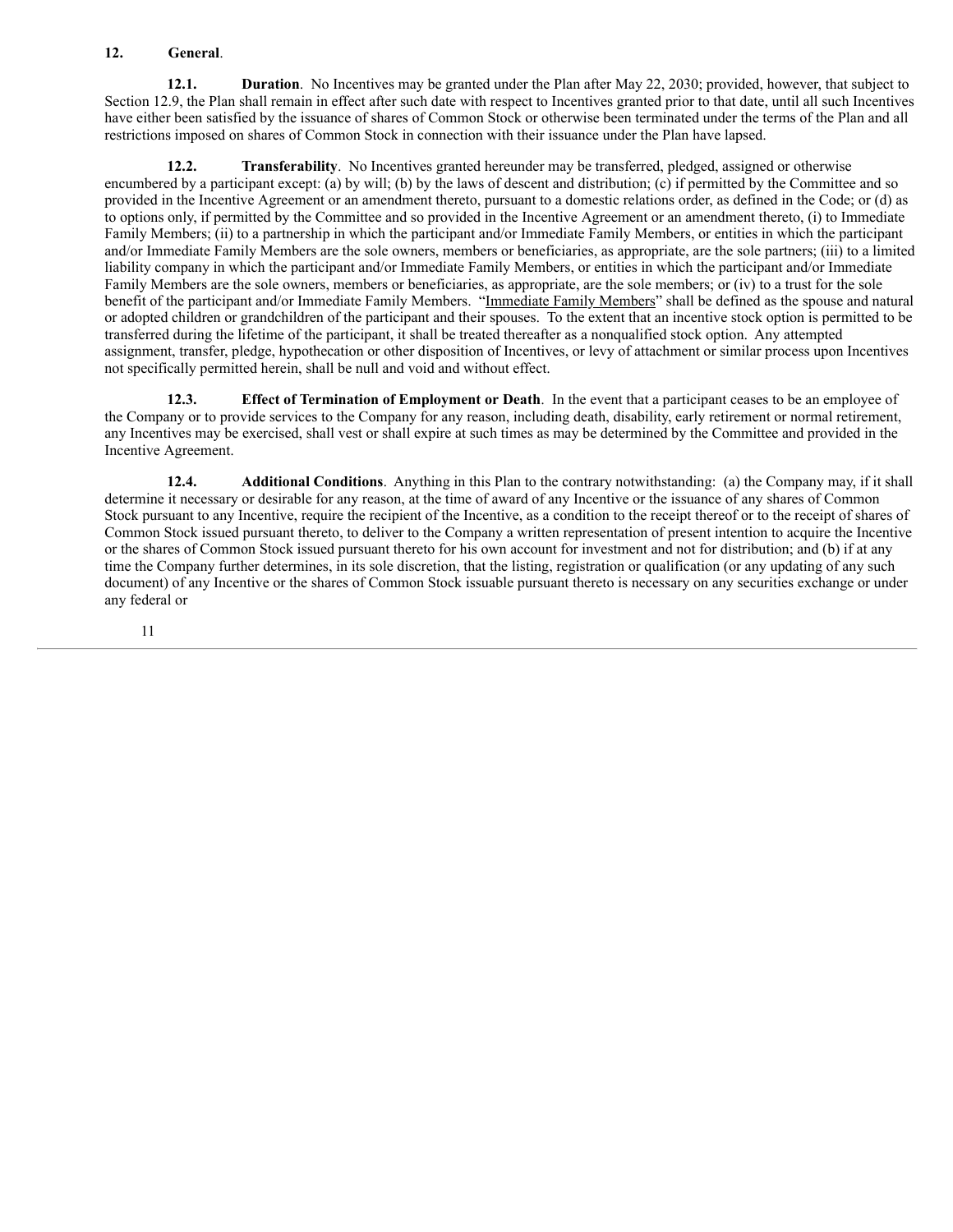state securities or blue sky law, or that the consent or approval of any governmental regulatory body is necessary or desirable as a condition of, or in connection with the award of any Incentive, the issuance of shares of Common Stock pursuant thereto, or the removal of any restrictions imposed on such shares, such Incentive shall not be awarded or such shares of Common Stock shall not be issued or such restrictions shall not be removed, as the case may be, in whole or in part, unless such listing, registration, qualification, consent or approval shall have been effected or obtained free of any conditions not acceptable to the Company.

**12.5. Adjustment**. In the event of any recapitalization, reclassification, stock dividend, stock split, combination of shares or other similar change in the Common Stock, the number of shares of Common Stock then subject to the Plan, including shares subject to outstanding Incentives, and any and all other limitations provided in the Plan limiting the number of shares of Common Stock that may be issued hereunder, shall be adjusted in proportion to the change in outstanding shares of Common Stock. In the event of any such adjustments, the price of any option, the Base Price of any SAR and the performance objectives of any Incentive shall also be adjusted to provide participants with the same relative rights before and after such adjustment. No substitution or adjustment shall require the Company to issue a fractional share under the Plan and the substitution or adjustment shall be limited by deleting any fractional share.

# **12.6. Withholding**.

(a) The Company shall have the right to withhold from any payments made or stock issued under the Plan or to collect as a condition of payment, issuance or vesting, any taxes required by law to be withheld. At any time that a participant is required to pay to the Company an amount required to be withheld under applicable income tax laws in connection with an Incentive, the participant may, subject to Section 12.6(b) below, satisfy this obligation in whole or in part by electing (the "Election") to deliver currently owned shares of Common Stock or to have the Company withhold shares of Common Stock, in each case having a value equal to the minimum statutory amount required to be withheld under federal, state and local law. The value of the shares to be delivered or withheld shall be based on the Fair Market Value of the Common Stock on the date that the amount of tax to be withheld shall be determined ("Tax Date").

(b) Each Election must be made prior to the Tax Date. For participants who are not subject to Section 16 of the 1934 Act, the Committee may disapprove of any Election, may suspend or terminate the right to make Elections, or may provide with respect to any Incentive that the right to make Elections shall not apply to such Incentive. If a participant makes an election under Section 83(b) of the Code with respect to shares of restricted stock, an Election to have shares withheld to satisfy withholding taxes is not permitted to be made.

**12.7. No Continued Employment**. No participant under the Plan shall have any right, because of his or her participation, to continue in the employ of the Company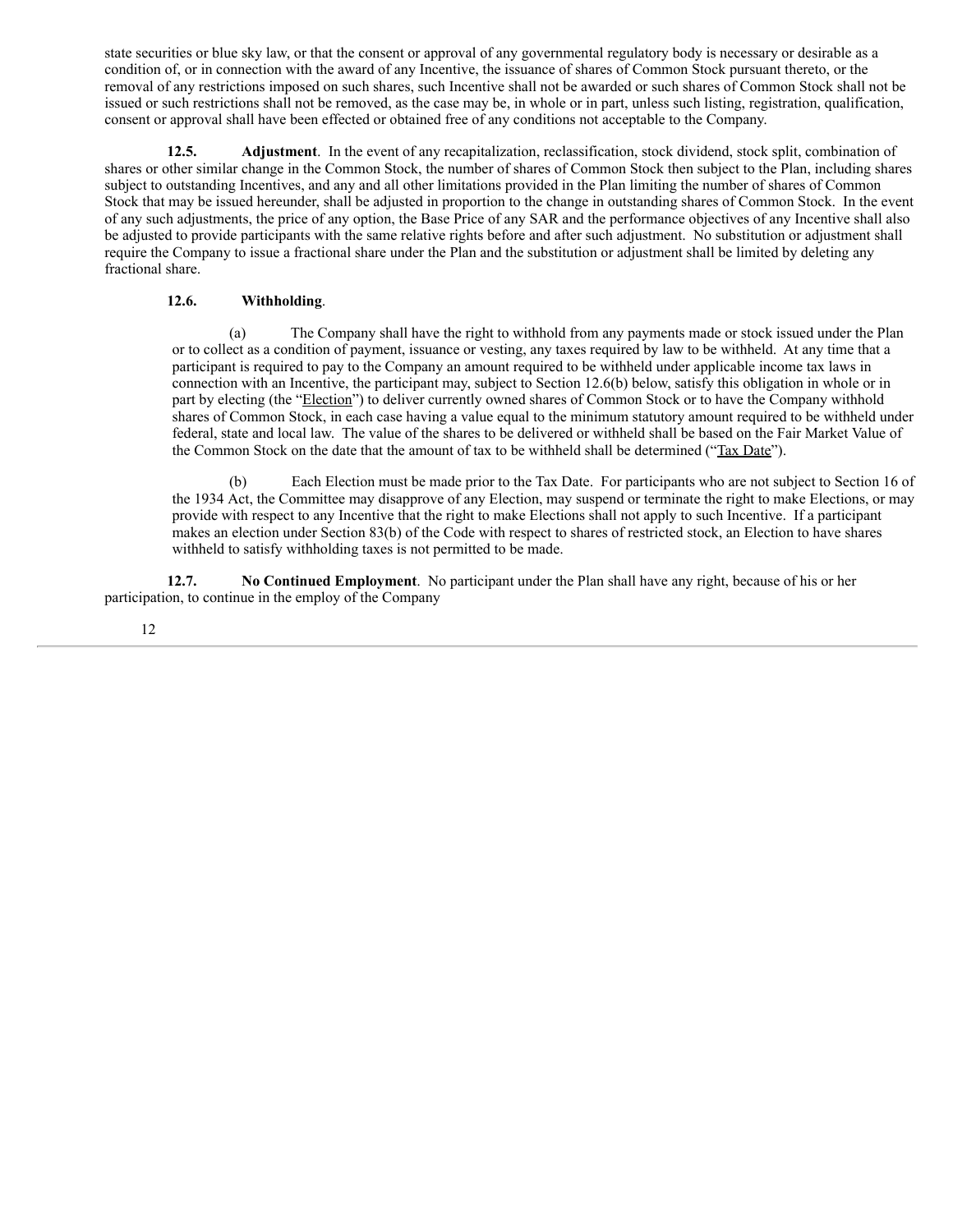for any period of time or to any right to continue his or her present or any other rate of compensation.

**12.8. Deferral Permitted**. Payment of an Incentive may be deferred at the option of the participant if permitted in the Incentive Agreement. Any deferral arrangements shall comply with Section 409A of the Code.

**12.9. Amendments to or Termination of the Plan**. The Board may amend or discontinue this Plan at any time; provided, however, that no such amendment may:

(a) materially revise the Plan without the approval of the shareholders. A material revision of the Plan includes (i) except for adjustments permitted herein, a material increase to the maximum number of shares of Common Stock that may be issued through the Plan; (ii) a material increase to the benefits accruing to participants under the Plan; (iii) a material expansion of the classes of persons eligible to participate in the Plan; (iv) an expansion of the types of awards available for grant under the Plan;  $(v)$  a material extension of the term of the Plan and  $(vi)$  a material change that reduces the price at which shares of Common Stock may be offered through the Plan;

(b) amend Section 6.6 to permit repricing of options or SARs without the approval of shareholders; or

(c) materially impair, without the consent of the recipient, an Incentive previously granted, except that the Company retains all of its rights under Section 12.10.

# **12.10. Change of Control**.

(a) "Change of Control" shall mean:

(i) the acquisition by any individual, entity, or group (within the meaning of Section  $13(d)(3)$  or Section 14(d)(2) of the 1934 Act) (a "<u>Person</u>") of beneficial ownership (within the meaning of Rule 13d-3 promulgated under the 1934 Act) of 30% or more of the outstanding shares of Common Stock, or 30% or more of the combined voting power of the Company's then outstanding securities entitled to vote generally in the election of directors; provided, however, that for purposes of this subsection (i), the following acquisitions shall not constitute a Change of Control:

> (1) any acquisition (other than a Business Combination which constitutes a Change of Control under Section 12.10(a)(iii) hereof) of Common Stock directly from the Company;

(2) any acquisition of Common Stock by the Company;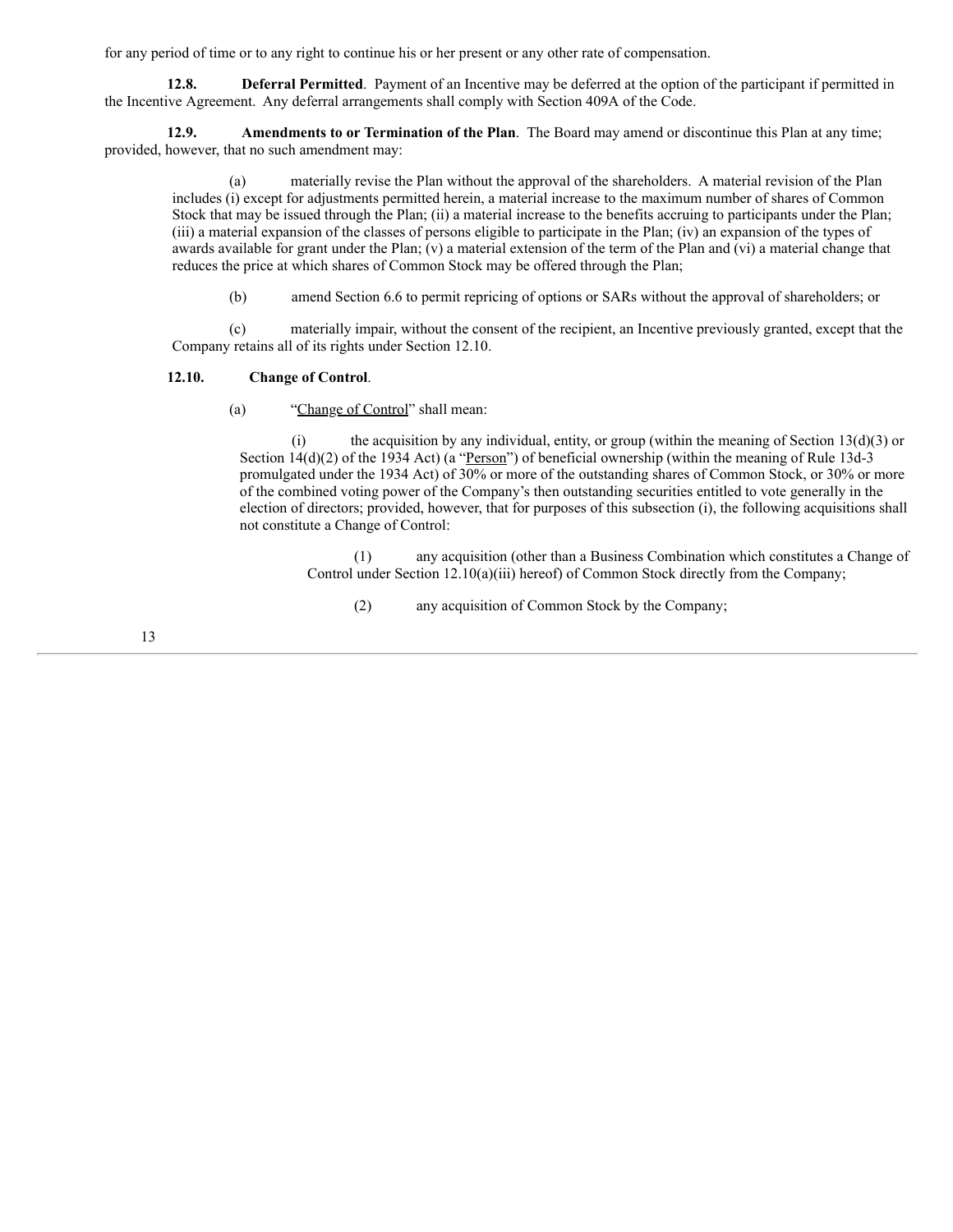(3) any acquisition of Common Stock by any employee benefit plan (or related trust) sponsored or maintained by the Company or any entity controlled by the Company; or

(4) any acquisition of Common Stock by any entity pursuant to a Business Combination that does not constitute a Change of Control under Section 12.10(a)(iii) hereof; or

(ii) individuals who, as of the date this Plan was adopted by the Board (the "Approval Date"), constitute the Board (the "Incumbent Board") cease for any reason to constitute at least a majority of the Board; provided, however, that any individual becoming a director subsequent to the Approval Date whose election, or nomination for election by the Company's shareholders, was approved by a vote of at least two-thirds of the directors then comprising the Incumbent Board shall be considered a member of the Incumbent Board, unless such individual's initial assumption of office occurs as a result of an actual or threatened election contest with respect to the election or removal of directors or other actual or threatened solicitation of proxies or consents by or on behalf of a Person other than the Incumbent Board; or

(iii) consummation of a reorganization, share exchange, merger, or consolidation (including any such transaction involving any direct or indirect subsidiary of the Company), or sale or other disposition of all or substantially all of the assets of the Company (a "Business Combination"); provided, however, that in no such case shall any such transaction constitute a Change of Control if immediately following such Business Combination,

(1) all or substantially all of the individuals and entities who were the beneficial owners of the outstanding Common Stock and the Company's voting securities entitled to vote generally in the election of directors immediately prior to such Business Combination have direct or indirect beneficial ownership, respectively, of more than 50% of the then outstanding shares of Common Stock, and more than 50% of the combined voting power of the then outstanding voting securities entitled to vote generally in the election of directors, of the corporation resulting from such Business Combination (which, for purposes of this paragraph (1) and paragraphs (2) and (3), shall include a corporation which as a result of such transaction owns the Company or all or substantially all of its assets either directly or through one or more subsidiaries); and

(2) except to the extent that such ownership existed prior to the Business Combination, no Person (excluding any corporation resulting from such Business Combination and any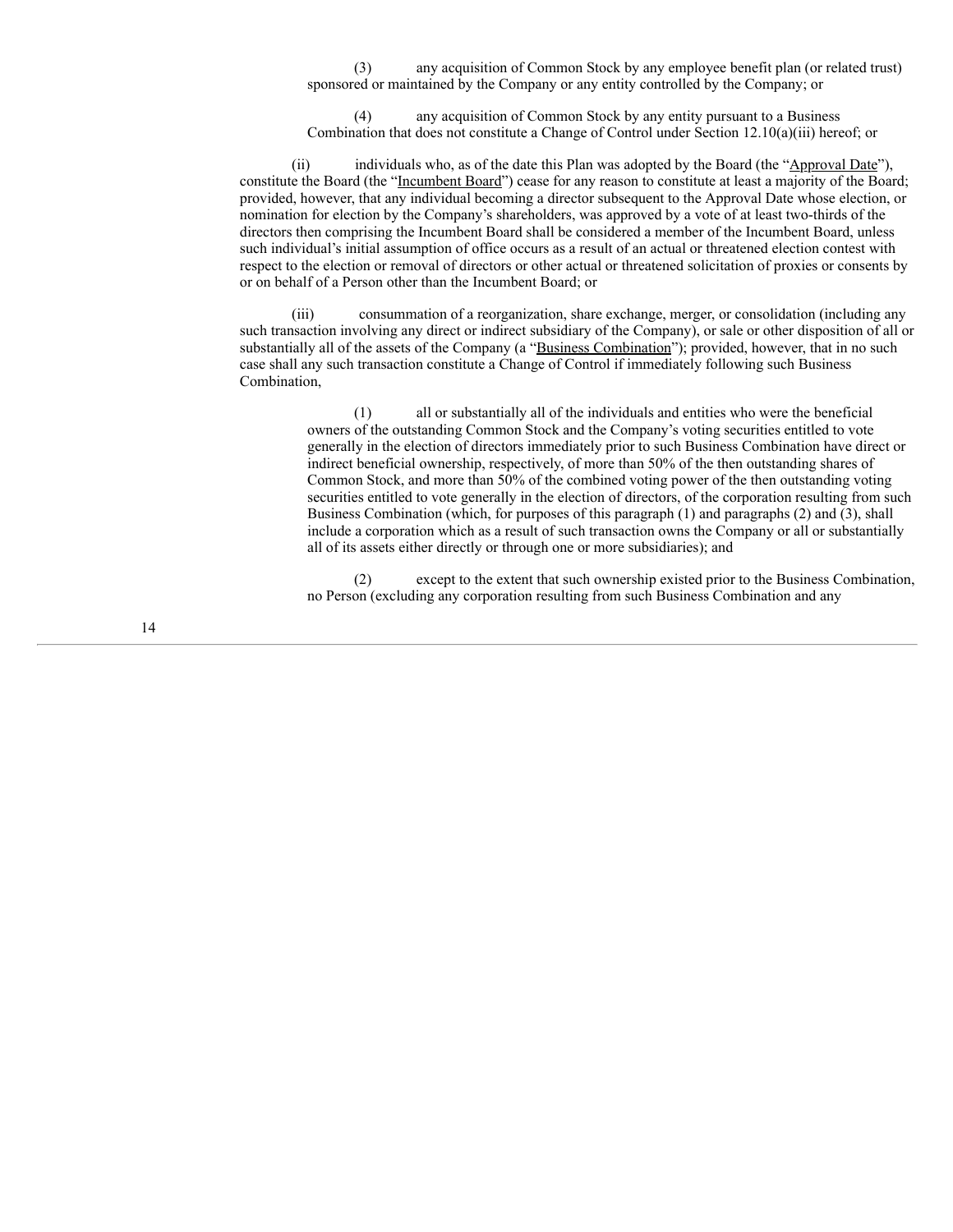employee benefit plan or related trust of the Company, the corporation resulting from such Business Combination, or any subsidiary of either corporation) beneficially owns, directly or indirectly, 25% or more of the then outstanding shares of common stock of the corporation resulting from such Business Combination or 25% or more of the combined voting power of the then outstanding voting securities of such corporation; and

(3) at least a majority of the members of the board of directors of the corporation resulting from such Business Combination were members of the Incumbent Board at the time of the execution of the initial agreement, or of the action of the Board, providing for such Business Combination; or

(iv) approval by the shareholders of the Company of a plan of complete liquidation or dissolution of the Company.

(b) Notwithstanding Section 12.3 and unless otherwise provided in an Incentive Agreement, if there has been a Change of Control, and within one year following such Change of Control a participant's employment with the Company is terminated by the Company without Cause or by such participant with Good Reason, all outstanding Incentives granted to such participant pursuant to the Plan shall automatically become fully vested and exercisable, all restrictions or limitations on any Incentives shall lapse and all performance criteria and other conditions relating to the payment of Incentives shall be deemed to be achieved or waived at the target level by Gulf Island without the necessity of action by any person. Unless otherwise defined in an Incentive Agreement:

(i) "Cause" shall be defined as any of the following: (1) the commission by the participant of an illegal act (other than traffic violations or misdemeanors punishable solely by the payment of a fine); (2) the engagement of the participant in dishonest or unethical conduct, as determined by the Committee or its designee; (3) the commission by the participant of any fraud, theft, embezzlement, or misappropriation of funds; (4) the failure of the participant to carry out a directive of his superior, employer or principal; or (5) the breach of the Participant of the terms of his engagement.

(ii) "Good Reason" shall be defined as any of the following (without the participant's express written consent): (1) a material diminution in the participant's base salary as of the day immediately preceding the Change in Control or (2) the Company's requiring the participant to be based at any office or location more than 50 miles from participant's principal office or location as of the day immediately preceding the Change in Control. Notwithstanding the foregoing, the participant shall not have the rights described in Section 12.10(b) in connection with a termination of his employment with Good Reason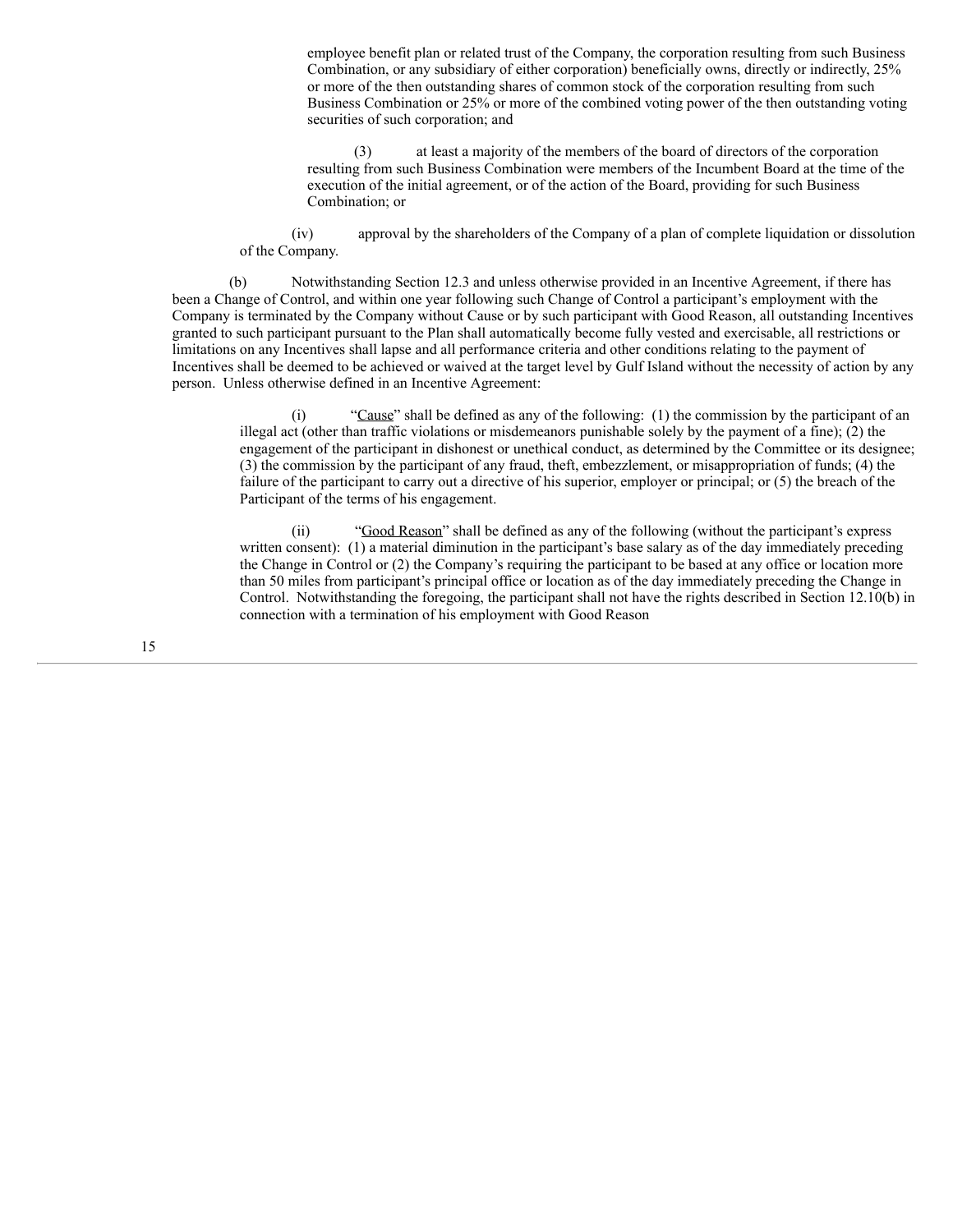unless (a) within 30 days of the initial existence of the condition or conditions giving rise to such right the participant provides written notice to the Company of the existence of such condition or conditions, and (b) the Company fails to remedy such condition or conditions within 30 days following the receipt of such written notice (the "Cure Period"). If any such condition is not remedied within the Cure Period, the participant must terminate his employment with the Company within a reasonable period of time, not to exceed 30 days, following the end of the Cure Period.

(c) No later than 30 days after the approval by the Board of a Change of Control of the types described in subsections (iii) or (iv) of Section 12.10(a) and no later than 30 days after a Change of Control of the type described in subsections (i) and (ii) of Section 12.10(a), the Committee (as the Committee was composed immediately prior to such Change of Control and notwithstanding any removal or attempted removal of some or all of the members thereof as directors or Committee members), acting in its sole discretion without the consent or approval of any participant, may act to effect one or more of the alternatives listed below and such act by the Committee may not be revoked or rescinded by persons not members of the Committee immediately prior to the Change of Control:

(i) require that all exercisable options and SARs be exercised on or before a specified date (before or after such Change of Control) fixed by the Committee, after which specified date all unexercised options shall terminate;

(ii) make such equitable adjustments to Incentives then outstanding as the Committee deems appropriate to reflect such Change of Control (provided, however, that the Committee may determine in its sole discretion that no adjustment is necessary);

(iii) provide for mandatory conversion of some or all of the exercisable options and SARs held by some or all participants as of a date, before or after such Change of Control, specified by the Committee, in which event such options and SARs shall be deemed automatically cancelled and the Company shall pay, or cause to be paid, to each such participant an amount of cash per share equal to the excess, if any, of the Change of Control Value of the shares subject to such option and SAR, as defined and calculated below, over the exercise price(s) of such options and SARs or, in lieu of such cash payment, the issuance of Common Stock or securities of an acquiring entity having a Fair Market Value equal to such excess; or

(iv) provide that thereafter upon any exercise of an option or SAR the participant shall be entitled to purchase under such option or SAR, in lieu of the number of shares of Common Stock then covered by such option or SAR, the number and class of shares of stock or other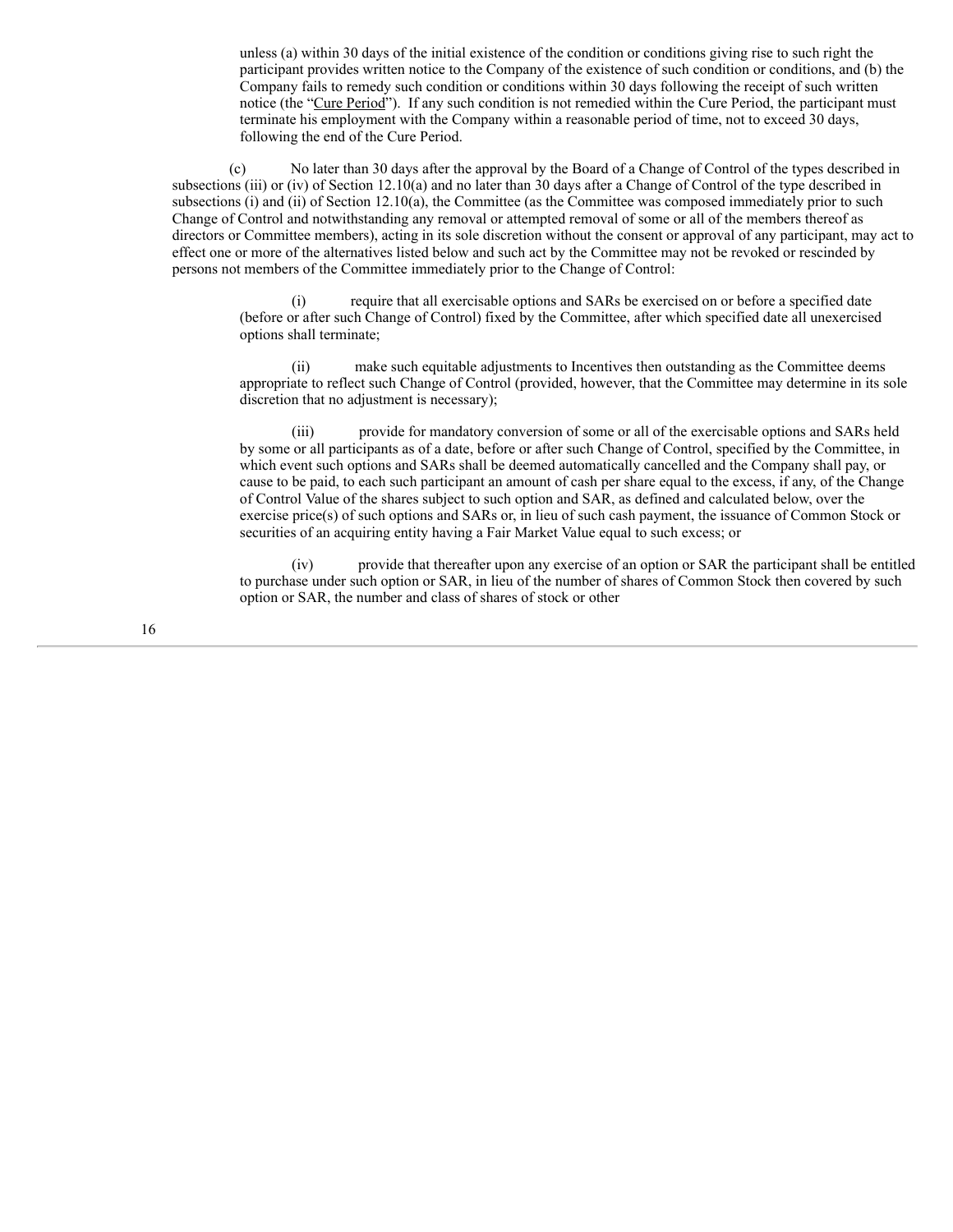securities or property (including, without limitation, cash) to which the participant would have been entitled pursuant to the terms of the agreement providing for the reorganization, merger, consolidation or asset sale, if, immediately prior to such Change of Control, the participant had been the holder of record of the number of shares of Common Stock then covered by such options and SARs.

(d) For the purpose of paragraph (iii) of Section 12.10(c), the "Change of Control Value" shall equal the amount determined by whichever of the following items is applicable:

(i) the per share price to be paid to shareholders of Gulf Island in any such merger, consolidation or other reorganization;

(ii) the price per share offered to shareholders of Gulf Island in any tender offer or exchange offer whereby a Change of Control takes place;

(iii) in all other events, the Fair Market Value per share of Common Stock into which such options being converted are exercisable, as determined by the Committee as of the date determined by the Committee to be the date of conversion of such options; or

(iv) in the event that the consideration offered to shareholders of Gulf Island in any transaction described in this Section 12.10 consists of anything other than cash, the Committee shall determine the fair cash equivalent of the portion of the consideration offered that is other than cash.

**12.11. Definition of Fair Market Value**. Whenever "Fair Market Value" of Common Stock shall be determined for purposes of this Plan, except as provided below in connection with a cashless exercise through a broker, it shall be determined as follows: (i) if the Common Stock is listed on an established stock exchange or any automated quotation system that provides sale quotations, the closing sale price for a share of the Common Stock on such exchange or quotation system on the date as of which fair market value is to be determined, or if no sale of the Common Stock shall have been made on that day, on the next preceding day on which there was a sale of the Common Stock; (ii) if the Common Stock is not listed on any exchange or quotation system, but bid and asked prices are quoted and published, the mean between the quoted bid and asked prices on the date as of which fair market value is to be determined, and if bid and asked prices are not available on such day, on the next preceding day on which such prices were available; and (iii) if the Common Stock is not regularly quoted, the fair market value of a share of Common Stock on the date as of which fair market value is to be determined, as established by the Committee in good faith. In the context of a cashless exercise through a broker, the "Fair Market Value" shall be the price at which the Common Stock subject to the stock option is actually sold in the market to pay the option exercise price.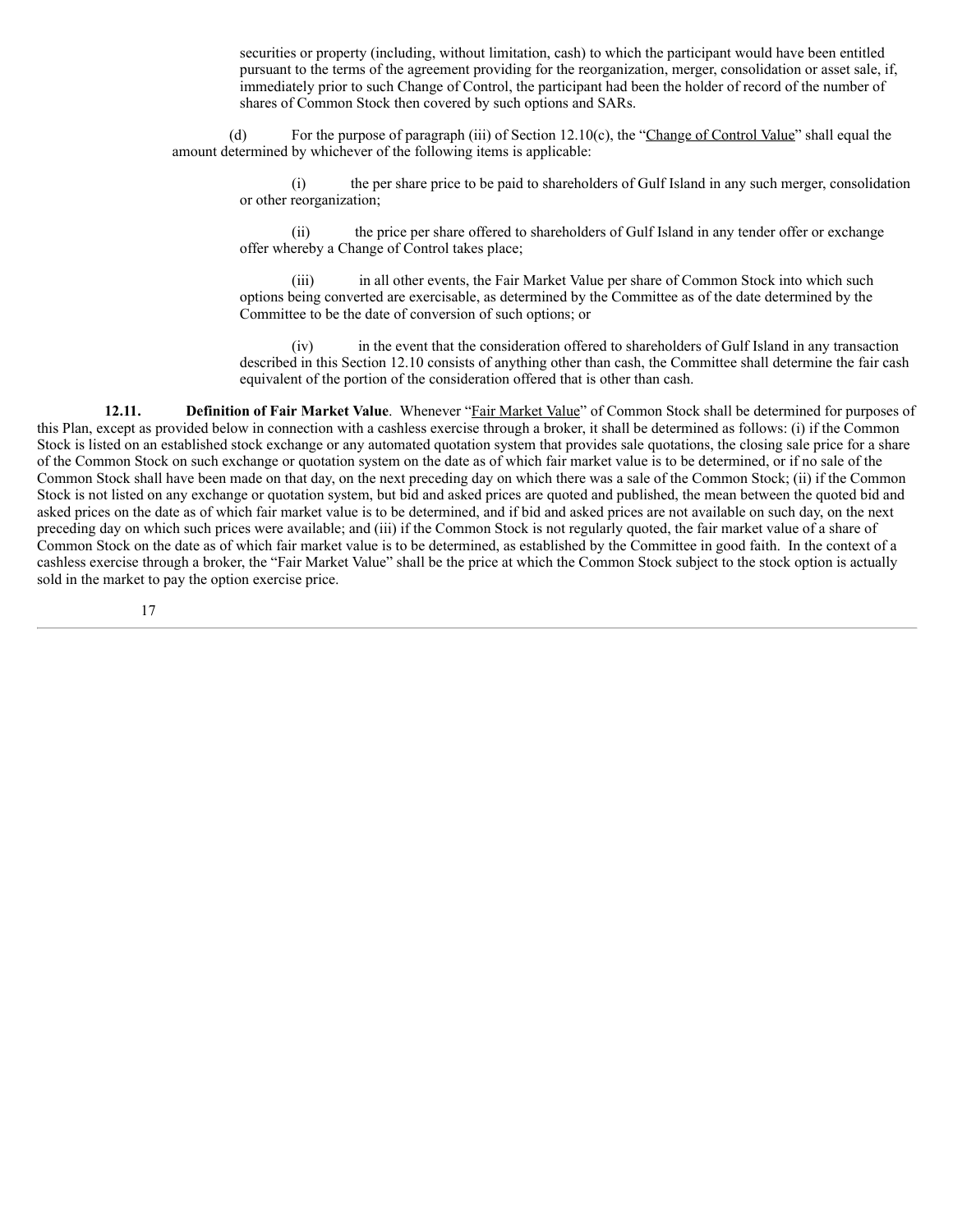**12.12. Clawback Provisions**. All Incentives (including any proceeds, gains or other economic benefit an Incentive recipient actually or constructively receives upon receipt or exercise of any Incentive or the receipt or resale of any shares of Common Stock underlying the Incentive) will be subject to any Company clawback policy implemented to comply with applicable laws, including any clawback policy adopted to comply with the Dodd-Frank Wall Street Reform and Consumer Protection Act and any rules or regulations promulgated thereunder, as set forth in such a clawback policy or the Incentive Agreement.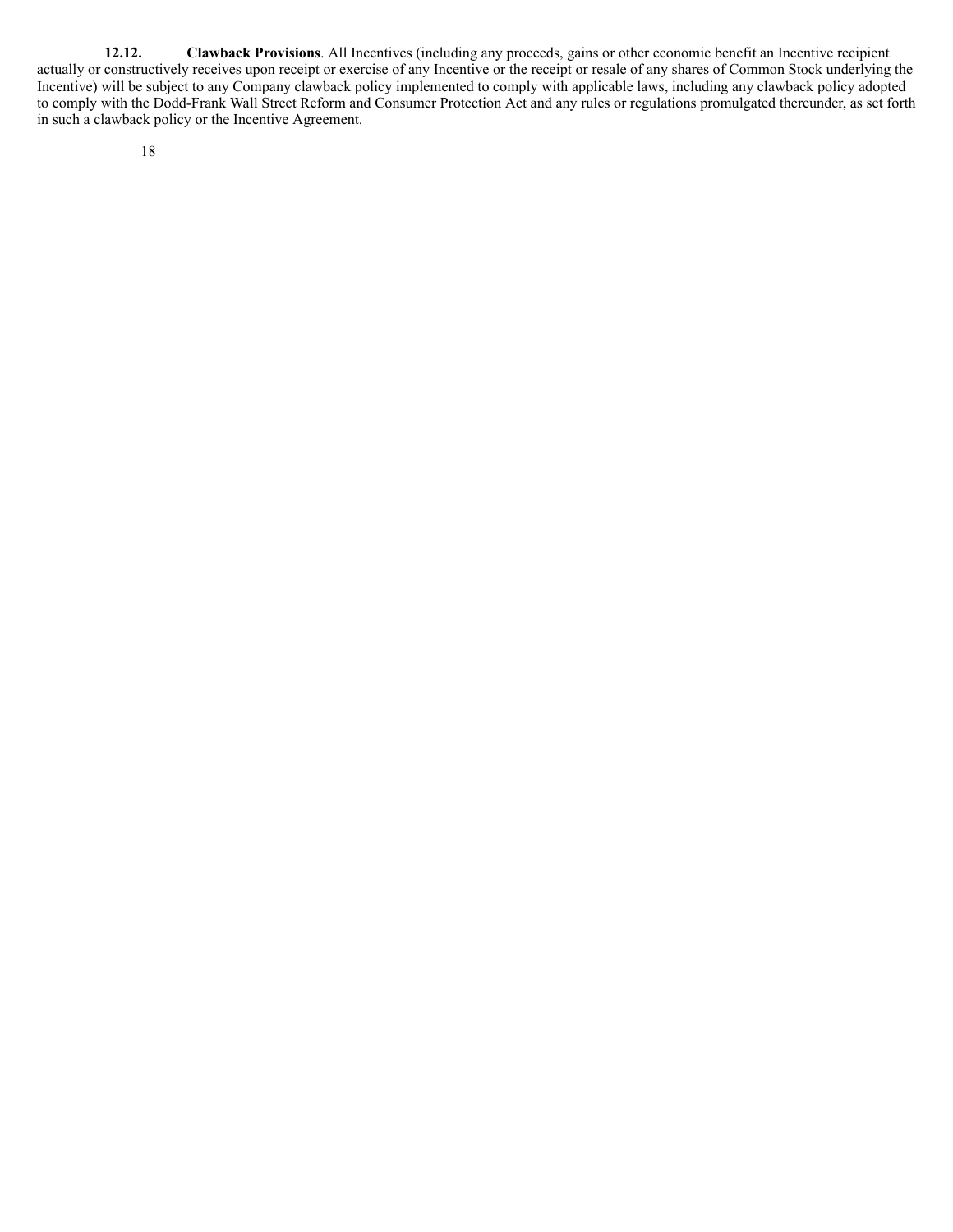## **RESTRICTED STOCK UNIT AGREEMENT**

This RESTRICTED STOCK UNIT AGREEMENT (this "Agreement") is by and between Gulf Island Fabrication, Inc. ("Gulf Island") and **<<Participant Name>>** (the "Participant").

WHEREAS, Gulf Island has adopted the Amended and Restated 2015 Stock Incentive Plan (the "Plan"), under which the Compensation Committee (the "Committee") of the Board of Directors of Gulf Island, or its delegee, may, among other things, grant restricted stock units payable in shares of Gulf Island common stock, no par value per share (the "Common Stock"), to officers and key employees of Gulf Island or its subsidiaries (collectively, the "Company"); and

WHEREAS, the Committee believes that entering into this Agreement with the Participant is consistent with the purpose for which the Plan was adopted.

NOW, THEREFORE, Gulf Island and the Participant hereby agree as follows:

## 1. AWARD OF RESTRICTED STOCK UNITS

1.1 On <<Grant Date>> (the "Date of Grant"), and upon the terms and conditions of the Plan and this Agreement, and in consideration of services rendered, Gulf Island awarded (the "RSU Award") to the Participant **<<Grant Amount>>** restricted stock units (the "RSUs"), that shall vest, subject to Sections 2 and 4 hereof, on the following dates (each a "Vesting Date"):

| Amount of<br>RSUs To Vest |
|---------------------------|
| 33%                       |
| 33%                       |
| Remaining balance         |
|                           |

## $\mathcal{L}$ TERMS OF RESTRICTED STOCK UNITS

2.1 Each RSU represents the right to receive from Gulf Island, upon vesting, one share of Common Stock, free of any restrictions.

2.2 The RSUs may not be sold, assigned, donated, transferred, exchanged, pledged, hypothecated or otherwise encumbered. The Participant shall have no rights, including but not limited to, voting and dividend rights, in the shares of Common Stock underlying the RSUs unless and until such shares are issued to the Participant, or as otherwise provided in this Agreement.

2.3 If the RSUs have not already vested in accordance with Section 1.1 above, the RSUs shall vest and all restrictions set forth in Section 2.2 shall lapse, if there has been a Change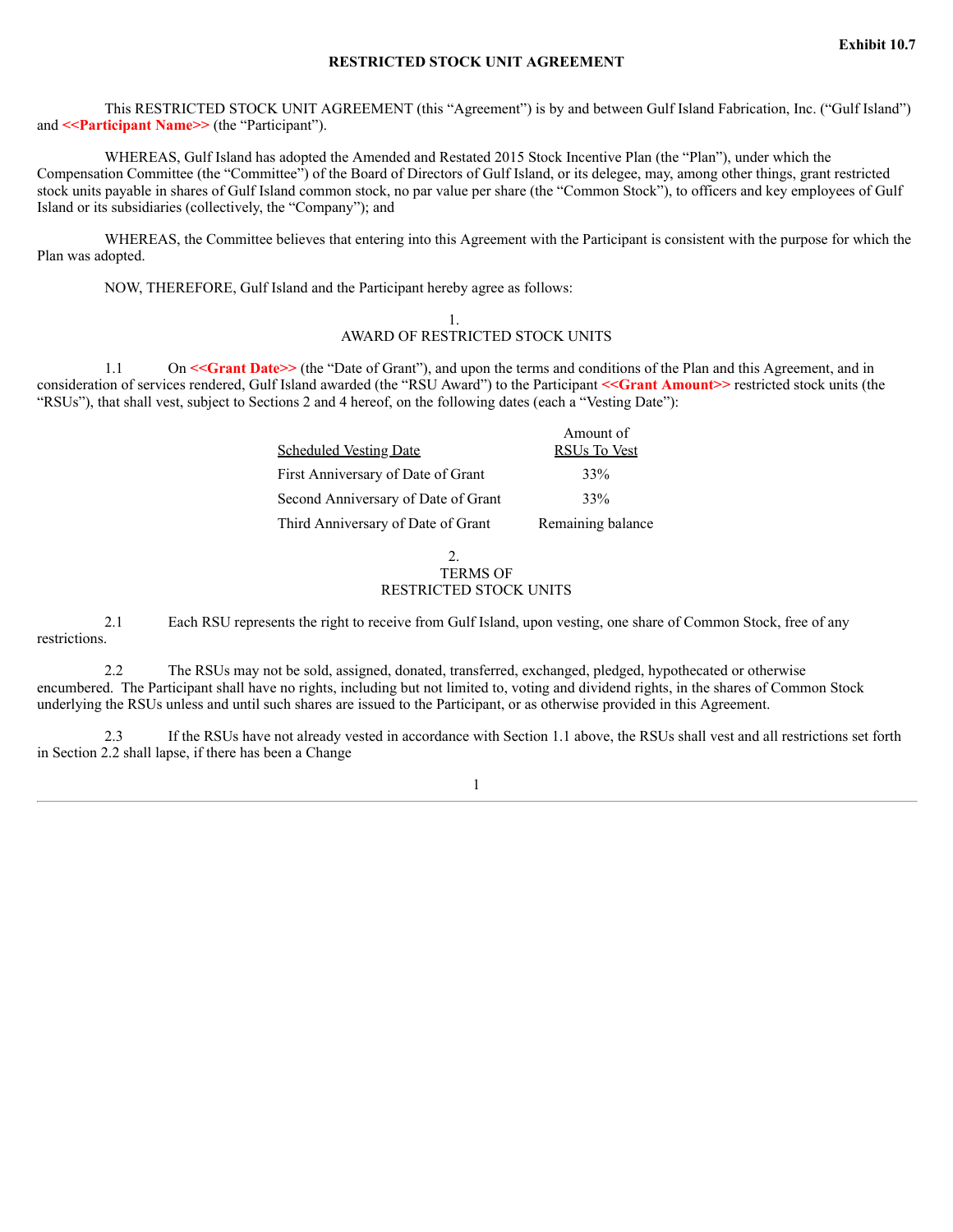of Control, and within one year following such Change of Control the Participant's employment with the Company is terminated by the Company without Cause or by such participant with Good Reason, as further described in Section 12.10 of the Plan.

### 3.

# ISSUANCE OF SHARES UPON VESTING

3.1 As soon as practicable after each Vesting Date, but no later than 30 days from such date, Gulf Island will credit the Participant's brokerage account with the shares of Common Stock issuable upon vesting. If the Participant has not established a brokerage account, the shares will be held by Gulf Island's transfer agent until such time as the Participant opens an account.

3.2 Upon issuance of such shares of Common Stock, the Participant is free to hold or dispose of such shares, subject to applicable securities laws and any internal policy then in effect and applicable to the Participant, such as Gulf Island's Insider Trading Policy.

4.

## TERMINATION OF EMPLOYMENT

If the Participant's employment terminates for any reason prior to the vesting of some or all of the RSUs (except in connection with a Change of Control as described in Section 2.3 above and Section 12.10 of the Plan), all unvested RSUs granted hereunder shall immediately be forfeited.

### 5.

# FORFEITURE OF AWARD

5.1 If the Participant engages in grossly negligent conduct or intentional misconduct that either (a) requires the Company's financial statements to be restated at any time beginning on the Date of Grant and ending on the third anniversary of the end of the final Vesting Date set forth in Section 1.1 or (b) results in an increase of the value of the RSUs upon vesting, then the Committee, after considering the costs and benefits to the Company of doing so, may seek recovery for the benefit of the Company of the difference between the shares of Common Stock received upon vesting during the three-year period following such conduct and the shares of Common Stock that would have been received based on the restated financial statements or absent the increase described in part (b) above (the "Excess Shares"). All determinations regarding the amount of the Excess Shares shall be made solely by the Committee in good faith.

5.2 The RSU Award granted hereunder is also subject to any clawback policies the Company may adopt in order to conform to the requirements of Section 954 of the Dodd-Frank Wall Street Reform and Consumer Protection Act and any resulting rules issued by the United States Securities and Exchange Commission or national securities exchanges thereunder.

5.3 If the Committee determines that the Participant owes any amount to the Company under Sections 5.1 or 5.2 above, the Participant shall return to the Company the Excess Shares (or the shares recoverable under Section 5.2) acquired by the Participant pursuant to this Agreement (or other securities into which such shares have been converted or exchanged) or, if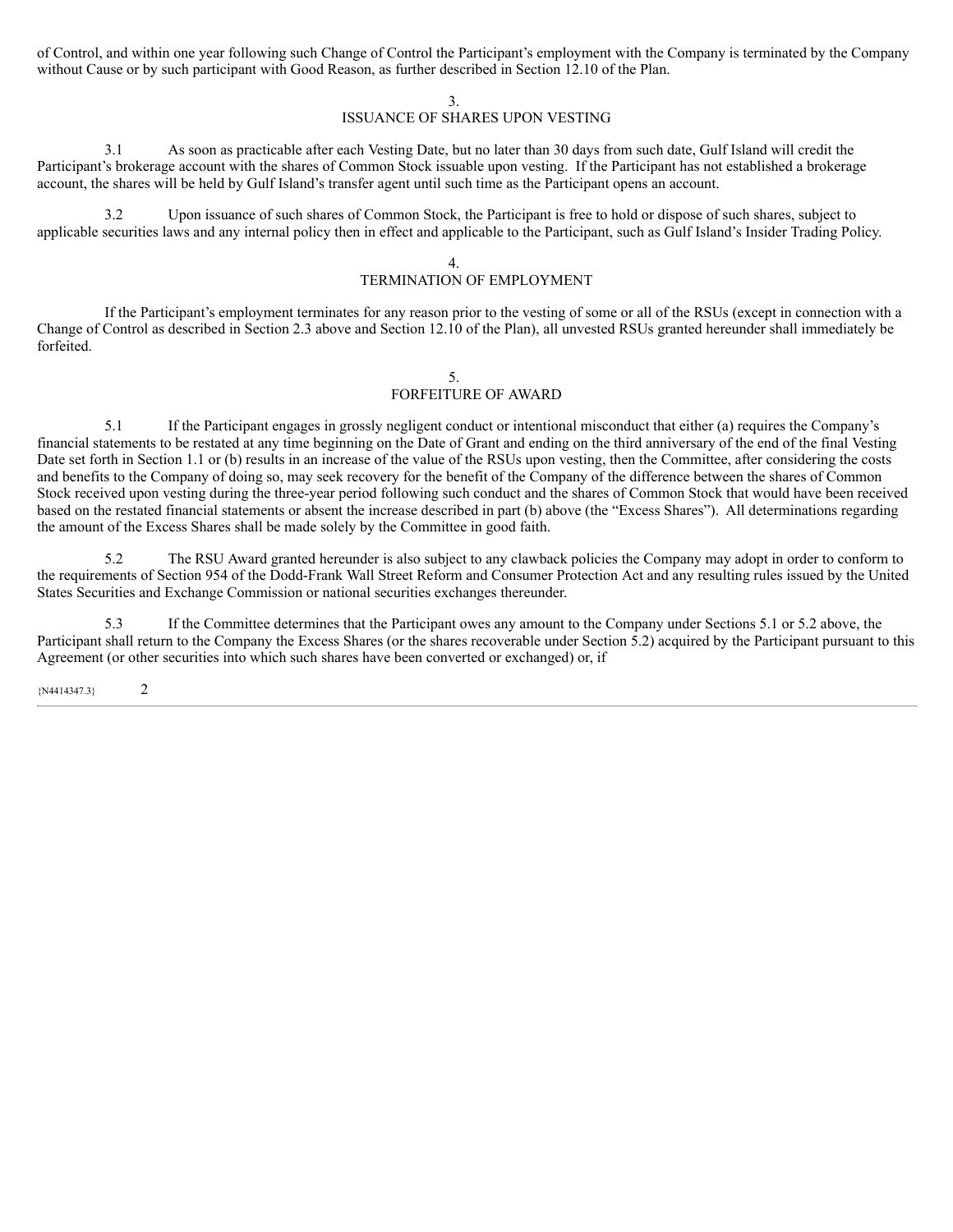no longer held by the Participant, the Participant shall pay to the Company, without interest, all cash, securities or other assets received by the Participant upon the sale or transfer of such shares. The Participant acknowledges that the Company may, to the fullest extent permitted by applicable law, deduct such amount owed from any amounts the Company owes the Participant from time to time for any reason (including without limitation amounts owed to the Participant as salary, wages, reimbursements or other compensation, fringe benefits, retirement benefits or vacation pay). Whether or not the Company elects to make any such set-off in whole or in part, if the Company does not recover by means of setoff the full amount the Participant owes it, the Participant hereby agrees to pay immediately the unpaid balance to the Company.

### 6.

# WITHHOLDING TAXES; TAX TREATMENT

6.1 At the time that all or any portion of the RSUs vest, the Participant must deliver to Gulf Island the amount of any taxes required by law to be withheld. In accordance with the terms of the Plan, the Participant may satisfy the tax withholding obligation by delivering currently owned shares of Common Stock or by electing to have Gulf Island withhold from the shares of the Participant otherwise would receive hereunder shares of Common Stock having a value equal to the minimum amount required to be withheld (as determined under the Plan).

6.2 The RSUs are intended to satisfy the short-term deferral exception to the requirements of Section 409A of the Internal Revenue Code of 1986, as amended ("Section 409A"), and shall be interpreted, construed and administered in accordance with such exception. Notwithstanding anything in this Agreement to the contrary, if the RSUs constitute "deferred compensation" under Section 409A and the payout of the RSUs is accelerated pursuant to Section 2, a distribution of shares to the Participant shall be delayed for a period of six months after the Participant's termination of employment, if the Participant is a key employee (as defined under Section 409A) and if so required pursuant to Section 409A. If settlement of the RSUs is so delayed, the RSUs shall be settled within 30 days of the date that is the six-month anniversary of the Participant's termination of employment. Notwithstanding any provision to the contrary herein, distributions to be made upon a termination of employment hereunder may only be made upon a "separation from service" as defined under Section 409A. In no event shall a Participant, directly or indirectly, designate the calendar year of payment.

## 7. ADDITIONAL CONDITIONS

Anything in this Agreement to the contrary notwithstanding, if at any time Gulf Island further determines, in its sole discretion, that the listing, registration or qualification (or any updating of any such document) of the shares of Common Stock issuable pursuant hereto is necessary on any securities exchange or under any federal or state securities or blue sky law, or that the consent or approval of any governmental regulatory body is necessary or desirable as a condition of, or in connection with the issuance of shares of Common Stock pursuant hereto, such shares of Common Stock shall not be issued, in whole or in part, or the restrictions thereon removed, unless such listing, registration, qualification, consent or approval shall have been effected or obtained free of any conditions not acceptable to Gulf Island. Gulf Island agrees to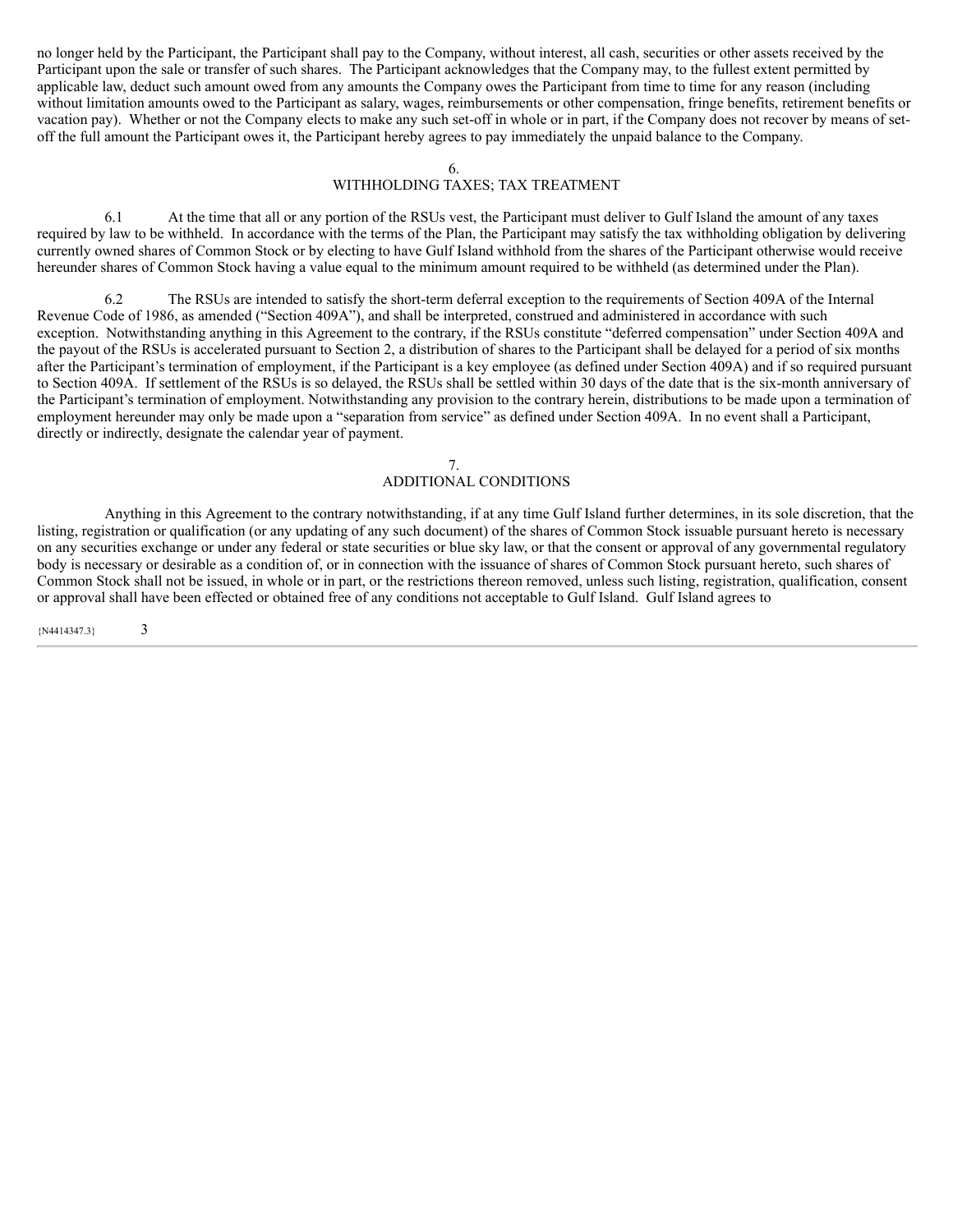use commercially reasonable efforts to issue all shares of Common Stock issuable hereunder on the terms provided herein.

8.

# NO CONTRACT OF EMPLOYMENT INTENDED

Nothing in this Agreement shall confer upon the Participant any right to continue in the employment of the Company, or to interfere in any way with the right of the Company to terminate the Participant's employment relationship with the Company at any time.

# 9.

# BINDING EFFECT

This Agreement may not be transferred, assigned pledged or hypothecated in any manner at law or otherwise, other than by will or by the laws of descent and distribution, if applicable, and shall not be subject to execution, attachment or similar process. This Agreement shall inure to the benefit of and be binding upon the parties hereto and their respective heirs, executors, administrators, legal representatives and permitted successors.

### 10.

## INCONSISTENT PROVISIONS

The RSUs granted hereby are subject to the terms, conditions, restrictions and other provisions of the Plan as fully as if all such provisions were set forth in their entirety in this Agreement. If any provision of this Agreement conflicts with a provision of the Plan, the Plan provision shall control. The Participant acknowledges that a copy of the Plan and a prospectus summarizing the Plan was distributed or made available to the Participant and that the Participant was advised to review such materials prior to entering into this Agreement. The Participant waives the right to claim that the provisions of the Plan are not binding upon the Participant and the Participant's heirs, executors, administrators, legal representatives and successors.

### 11.

# GOVERNING LAW

This Agreement shall be governed by and construed in accordance with the laws of the State of Texas. For purposes of litigating any dispute that arises directly or indirectly from the relationship of the parties evidenced by the grant of the RSU Award or this Agreement, the parties hereby submit to and consent to the exclusive jurisdiction of the courts of Harris County, Texas, or the federal courts for the United States for the Southern District of Texas, and no other courts, where this grant is made and/or to be performed.

## 12.

# MISCELLANEOUS

12.1 The Participant understands and acknowledges that he is one of a limited number of employees of the Company who have been selected to receive equity grants and that this grant is considered confidential information. The Participant hereby covenants and agrees not to disclose the award of RSUs pursuant to this Agreement to any other person except (a) the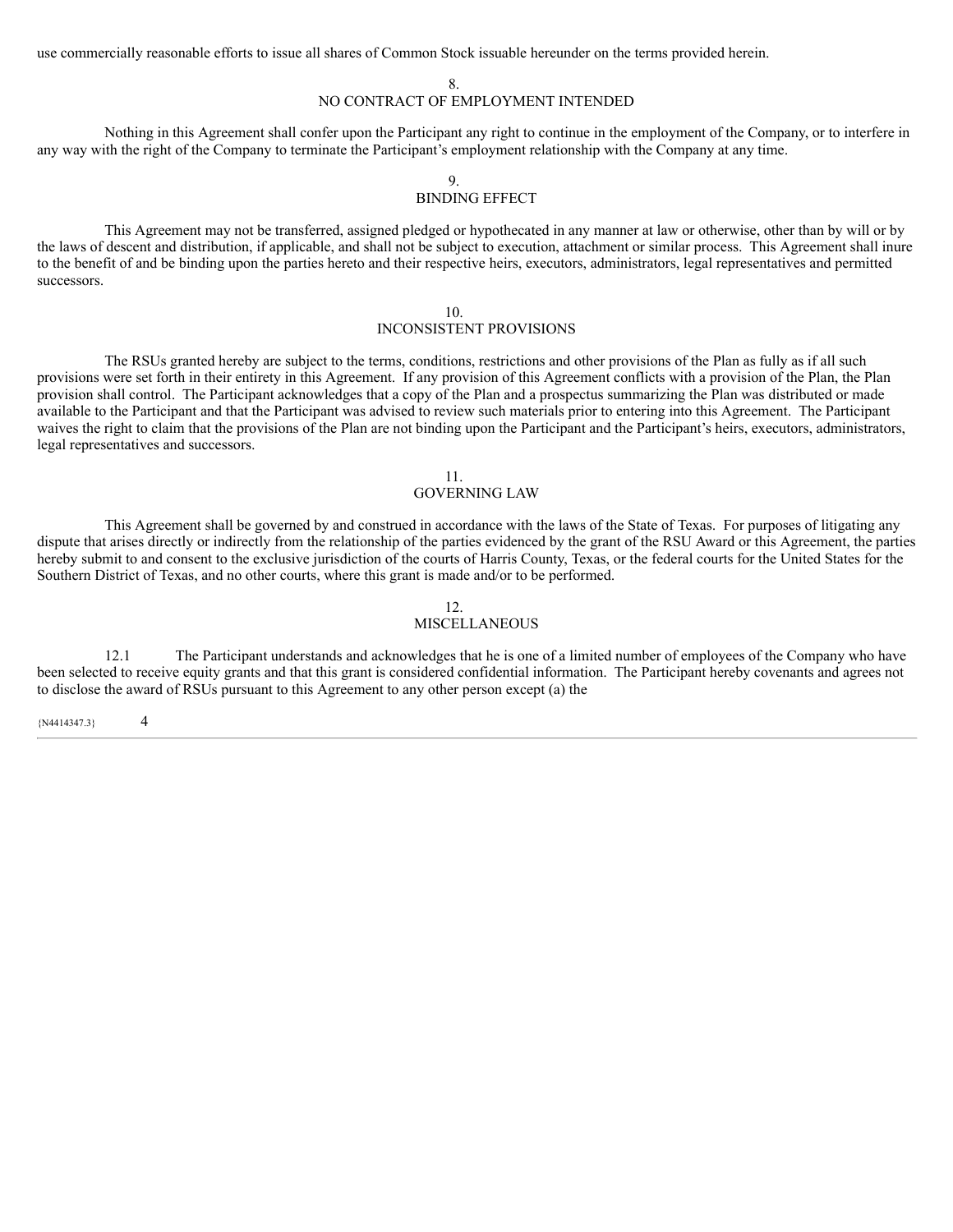Participant's immediate family and legal or financial advisors who agree to maintain the confidentiality of this Agreement, (b) as required in connection with the administration of this Agreement and the Plan as it relates to this award or under applicable law, (c) to the extent the terms of this Agreement have been publicly disclosed by the Company and (d) as may be required pursuant to Section 16 of the Securities Exchange Act of 1934.

12.2 The authority to manage and control the operation and administration of this Agreement shall be vested in the Committee, and the Committee shall have all powers with respect to this Agreement as it has with respect to the Plan. Any interpretation of this Agreement by the Committee and any decision made by it with respect to this Agreement shall be final and binding on all persons.

12.3 Notwithstanding anything in this Agreement to the contrary, the terms of this Agreement shall be subject to the terms of the Plan, and this Agreement is subject to all interpretations, amendments, rules and regulations promulgated by the Committee from time to time pursuant to the Plan. Terms used but not otherwise defined herein shall have the meanings ascribed to them in the Plan.

12.4 Each notice relating to this Agreement shall be in writing and delivered in person or by mail to Gulf Island at its office, 16225 Park Ten Place, Suite 300, Houston, Texas 77084, to the attention of the Secretary or at such other address as Gulf Island may specify in writing to the Participant by a notice delivered in accordance with this Section 12.4. All notices to the Participant shall be delivered to the Participant's address on file with the Company or at such other address as the Participant may specify in writing to the Secretary by a notice delivered in accordance with this Section 12.4 and Section 12.7.

12.5 If any term or provision of this Agreement, shall at any time or to any extent be invalid, illegal or unenforceable in any respect as written, the Participant and Gulf Island intend for any court construing this Agreement to modify or limit such provision so as to render it valid and enforceable to the fullest extent allowed by law. Any such provision that is not susceptible of such reformation shall be ignored so as to not affect any other term or provision hereof, and the remainder of this Agreement, or the application of such term or provision to persons or circumstances other than those as to which it is held invalid, illegal or unenforceable, shall not be affected thereby and each term and provision of this Agreement shall be valid and enforced to the fullest extent permitted by law.

12.6 Gulf Island's obligation under the Plan and this Agreement is an unsecured and unfunded promise to pay benefits that may be earned in the future. Gulf Island shall have no obligation to set aside, earmark or invest any fund or money with which to pay its obligations under this Agreement. The Participant or any successor in interest shall be and remain a general creditor of Gulf Island in the same manner as any other creditor having a general claim for matured and unpaid compensation.

12.7 Gulf Island may, in its sole discretion, deliver any documents related to the Participant's current or future participation in the Plan by electronic means or request the Participant's consent to participate in the Plan by electronic means. By accepting the terms of this Agreement, the Participant hereby consents to receive such documents by electronic delivery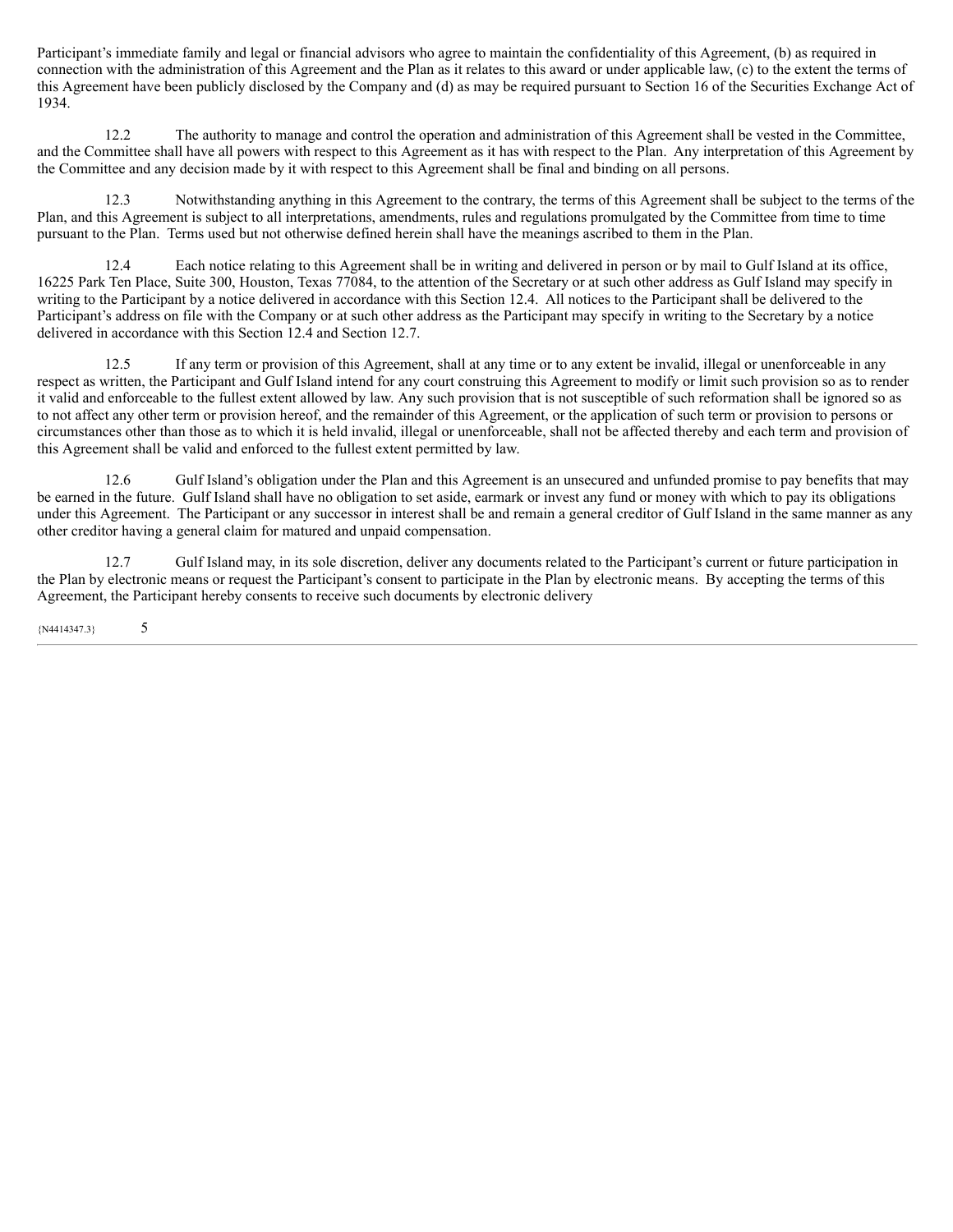and agrees to participate in the Plan through an online or electronic system established and maintained by Gulf Island or a third party designated by Gulf Island.

12.8 The Participant must expressly accept the terms and conditions of this Agreement by executing this Agreement in a timely manner. If the Participant does not accept the terms of this Agreement, this RSU Award is subject to cancellation.

## 13. ENTIRE AGREEMENT; MODIFICATION; WAIVER

The Plan and this Agreement contain the entire agreement between the parties with respect to the subject matter contained herein and may not be modified, except as provided in the Plan, as it may be amended from time to time in the manner provided therein, or in this Agreement, as it may be amended from time to time by a written document signed by each of the parties hereto, including by electronic means as provided in Section 12.7. Any oral or written agreements, representations, warranties, written inducements, or other communications with respect to the subject matter contained herein made prior to the acceptance of the Agreement shall be void and ineffective for all purposes.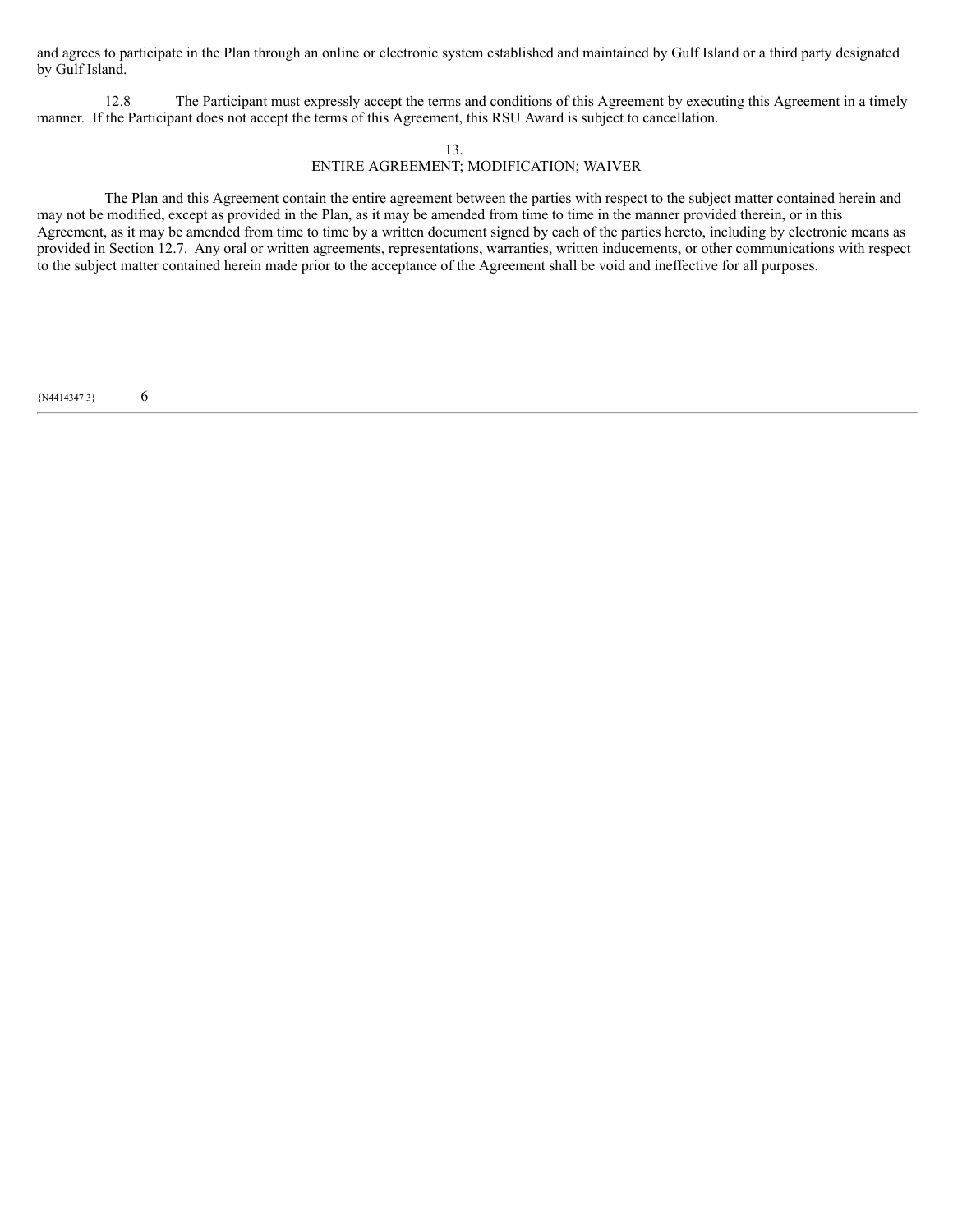IN WITNESS WHEREOF, the parties hereto have caused this Agreement to be duly executed and effective on the Date of Grant.

GULF ISLAND FABRICATION, INC.

By:

Name: Title:

*{Insert name}* Participant

 ${N4414347.3}$  7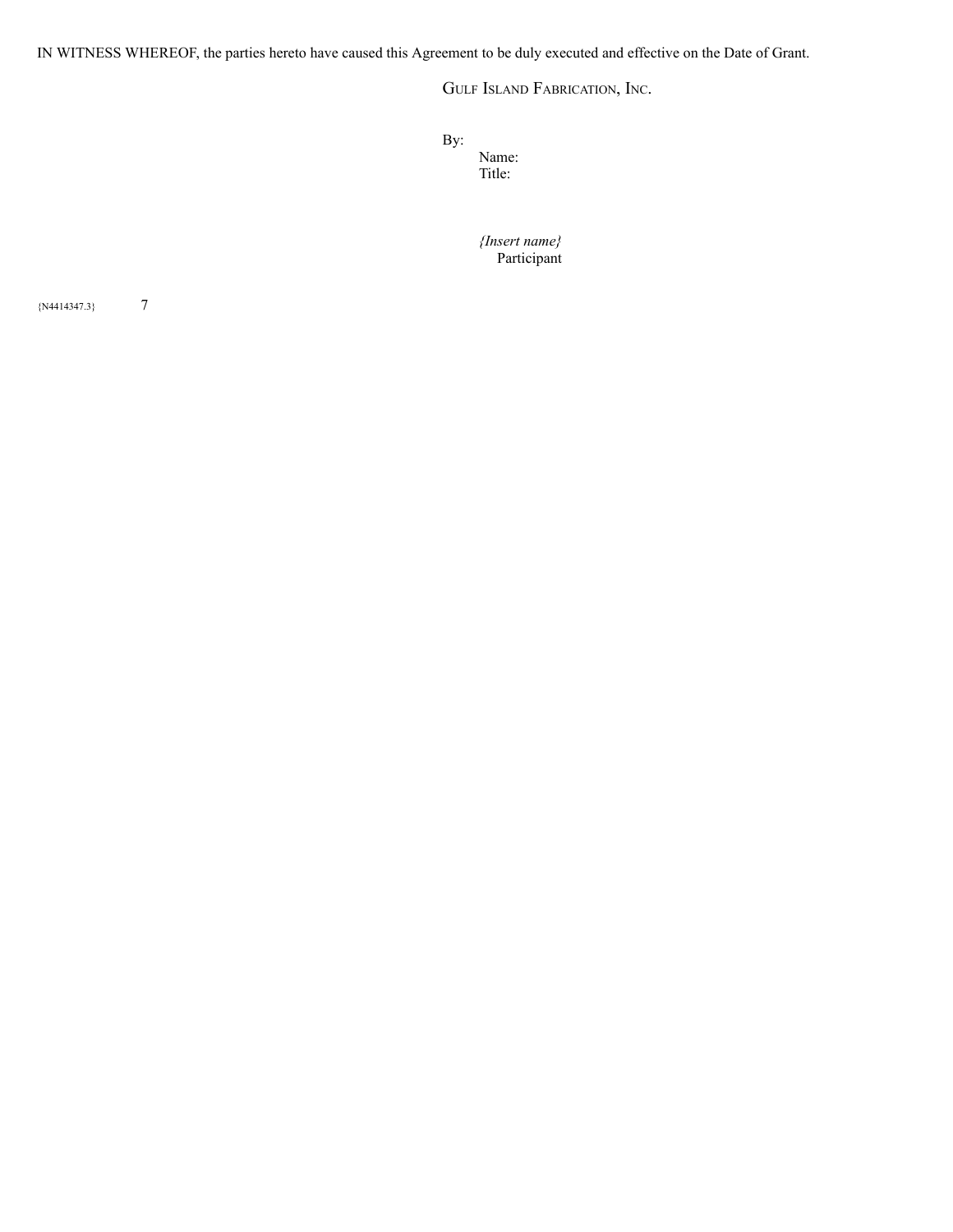## **PERFORMANCE-BASED RESTRICTED STOCK UNIT AGREEMENT**

This PERFORMANCE-BASED RESTRICTED STOCK UNIT AGREEMENT (this "Agreement") dated as of May 26, 2021 (the "Date of Grant") is by and between Gulf Island Fabrication, Inc. ("Gulf Island") and <<**Participant Name>>** (the "Participant").

WHEREAS, Gulf Island has adopted the Amended and Restated 2015 Stock Incentive Plan (the "Plan"), under which the Compensation Committee (the "Committee") of the Board of Directors of Gulf Island, or its delegee, may, among other things, grant performancebased restricted stock units payable in shares of Gulf Island common stock, no par value per share (the "Common Stock") and "other stock-based awards" payable in Common Stock or cash based on the value of the Common Stock, to officers and key employees of Gulf Island or its subsidiaries (collectively, the "Company"); and

WHEREAS, the Committee believes that entering into this Agreement with the Participant is consistent with the purpose for which the Plan was adopted.

NOW, THEREFORE, Gulf Island and the Participant hereby agree as follows:

### 1. AWARD OF PERFORMANCE-BASED RESTRICTED STOCK UNITS

1.1 Subject to the terms of this Agreement, effective as of the Date of Grant, Gulf Island hereby grants to the Participant an award of  $(the "Target Award")$  performance-based restricted stock units ("PSUs"). Each PSU represents the right to receive one share of Common Stock, subject to the terms and conditions set forth in this Agreement and the Plan. The actual number of PSUs that may be earned will depend on the Company's level of achievement and certification of the performance goal specified in Section 1.2 during the period beginning January 1, 2021, and ending December 31, 2021 (the "Performance Period"). Any PSUs that are deemed not subject to vesting as of the end of the Performance Period shall be forfeited.

1.2 Provided the Participant satisfies the service conditions set forth in Section 1.5, between 0% and 200% of the Target Award may be earned based on the Company's consolidated adjusted EBITDA relative to the targets set forth below for the Performance Period in accordance with the following matrix (such amount referred to herein as the "Final PSUs"):

| Achievement<br>Level | 2021 Consolidated Adjusted EBITDA | % of Target Award that<br>may be earned: |
|----------------------|-----------------------------------|------------------------------------------|
|                      |                                   | $0\%$                                    |
| Threshold            |                                   | 50%                                      |
| Target               |                                   | $100\%$                                  |
| Maximum              |                                   | 200%                                     |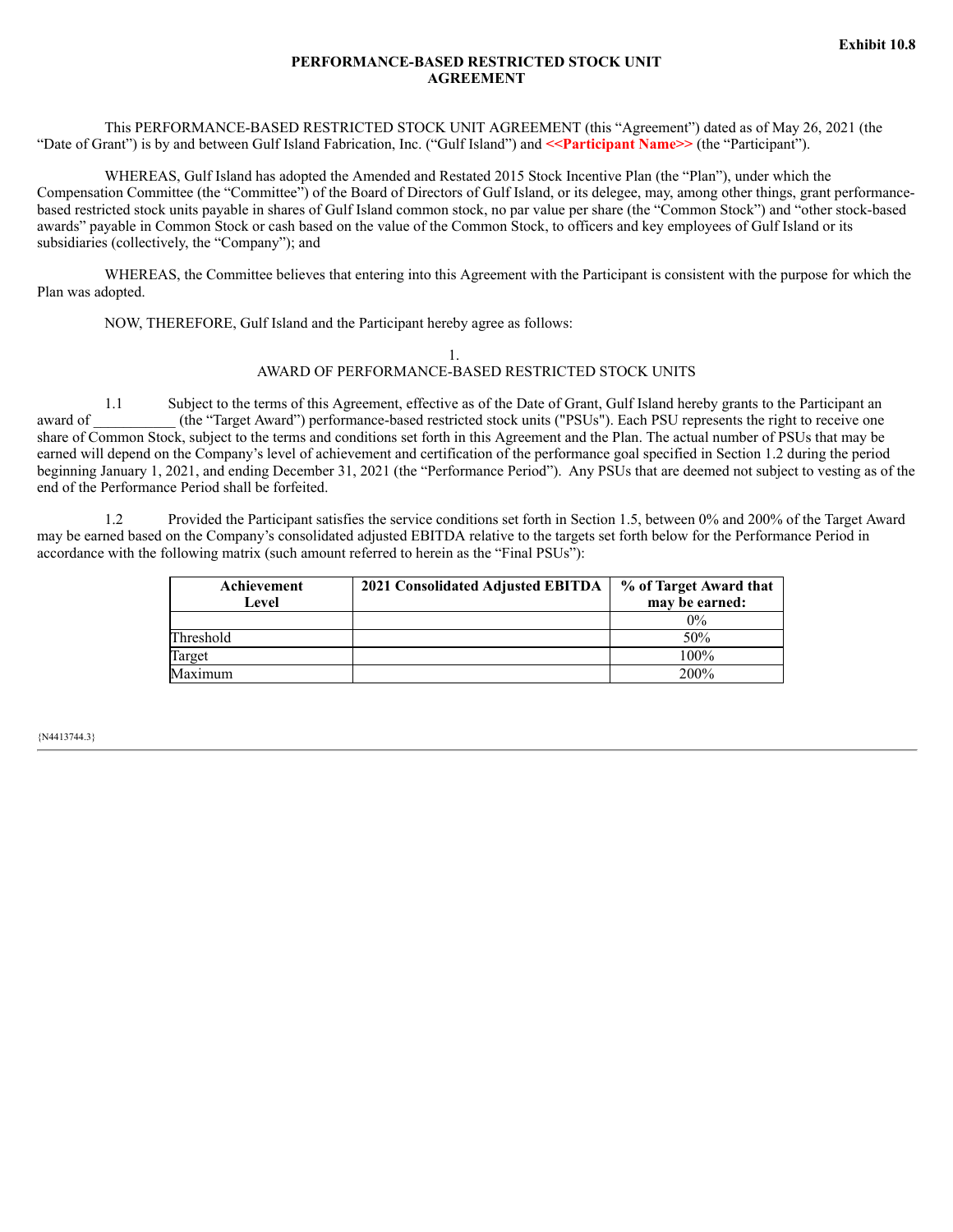1.3 For purposes of this Agreement, EBITDA represents earnings before interest, taxes, depreciation and amortization. Adjusted EBITDA represents EBITDA less the impact of Hornbeck costs, gains and losses from assets held for sale and other nonrecurring items.

1.4 Following the end of the Performance Period, the Committee shall, within a reasonably practicable time, determine the results of the performance goal set forth in Section 1.2 and the resulting number of Final PSUs, if any, that may be earned based on the level of achievement of the performance goal. Such determination shall be final, conclusive and binding on the Participant, and on all other persons, to the maximum extent permitted by law. Any portion of the Target Award in excess of the Final PSU amount shall immediately be forfeited.

1.5 The Final PSUs shall vest, subject to the conditions of Sections 2 and 3, on the following dates (each, a "Vesting Date"):

|                                     | Amount of          |
|-------------------------------------|--------------------|
| <b>Scheduled Vesting Date</b>       | Final PSUs To Vest |
| First Anniversary of Date of Grant  | 33%                |
| Second Anniversary of Date of Grant | 33%                |
| Third Anniversary of Date of Grant  | Remaining balance  |

#### 2. ISSUANCE OF SHARES UPON VESTING

2.1 As soon as practicable after each Vesting Date, but no later than 30 days from such date, Gulf Island will credit the Participant's brokerage account with the shares of Common Stock issuable upon vesting. If the Participant has not established a brokerage account, the shares will be held by Gulf Island's transfer agent until such time as the Participant opens an account.

2.2 Upon issuance of such shares of Common Stock, the Participant is free to hold or dispose of such shares, subject to applicable securities laws and any internal policy then in effect and applicable to the Participant, such as Gulf Island's Insider Trading Policy.

2.3 If the total number of shares of Common Stock earned by the Participant under all Incentives granted to him during 2021 would exceed the numerical limit on shares of Common Stock that may be covered by Incentives granted under the Plan to an individual in a single calendar year as provided in the Plan (the "Share Limit"), then any PSUs earned under this Agreement, that, if issued as shares of Common Stock, would exceed the Share Limit, will instead be settled in cash rather than shares of Common Stock.1

1 To be included if applicable.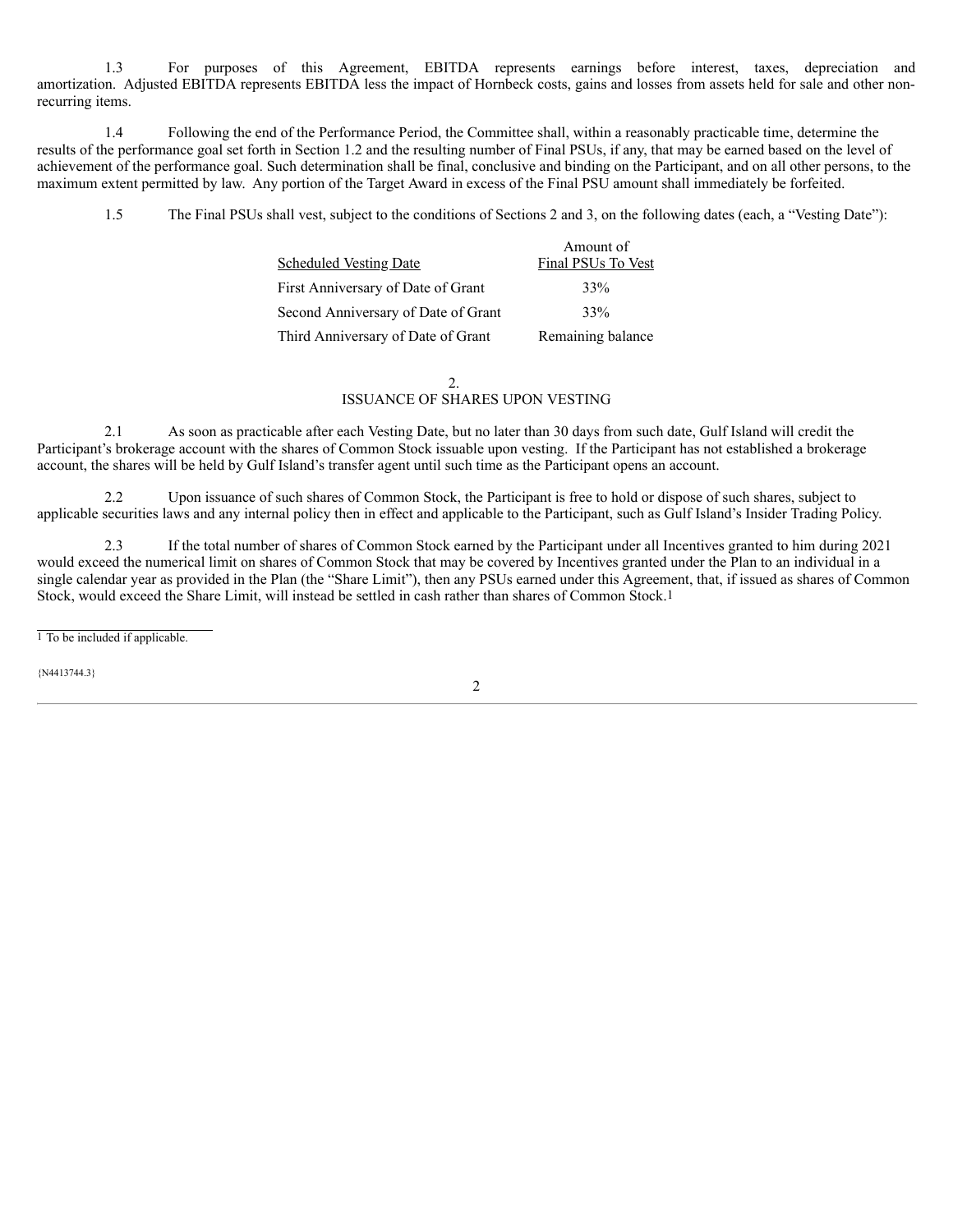# TERMINATION OF EMPLOYMENT; CHANGE OF CONTROL

3.1 If the Participant's employment terminates for any reason prior to the vesting of some or all of the PSUs (except in connection with a Change of Control as described in Section 3.2 below and Section 12.10 of the Plan), all unvested PSUs granted hereunder shall immediately be forfeited.

3.2 If a Change of Control occurs prior the end of the Performance Period, the performance goal in Section 1.2 shall be waived and the Final PSUs shall equal the Target Award, which will continue to be subject to the vesting schedule set for in Section 1.5. If a Change of Control occurs after the end of the Performance Period but before the Final PSUs have fully vested in accordance with Section 1.5 above, the unvested PSUs shall vest and all restrictions shall lapse, if, within one year following such Change of Control, the Participant's employment with the Company is terminated by the Company without Cause or by such Participant with Good Reason, as further described in Section 12.10 of the Plan.

#### 4.

# FORFEITURE OF AWARD

4.1 If the Participant engages in grossly negligent conduct or intentional misconduct that either (a) requires the Company's financial statements to be restated at any time beginning on the Date of Grant and ending on the third anniversary of the end of the final Vesting Date set forth in Section 1.5 or (b) results in an increase of the value of the PSUs upon vesting, then the Committee, after considering the costs and benefits to the Company of doing so, may seek recovery for the benefit of the Company of the difference between the shares of Common Stock received upon vesting during the three-year period following such conduct and the shares of Common Stock that would have been received based on the restated financial statements or absent the increase described in part (b) above (the "Excess Shares"). All determinations regarding the amount of the Excess Shares shall be made solely by the Committee in good faith.

4.2 This award is also subject to any clawback policies the Company may adopt in order to conform to the requirements of Section 954 of the Dodd-Frank Wall Street Reform and Consumer Protection Act and any resulting rules issued by the United States Securities and Exchange Commission or national securities exchanges thereunder.

4.3 If the Committee determines that the Participant owes any amount to the Company under Sections 4.1 or 4.2 above, the Participant shall return to the Company the Excess Shares (or the shares recoverable under Section 4.2) acquired by the Participant pursuant to this Agreement (or other securities into which such shares have been converted or exchanged) or, if no longer held by the Participant, the Participant shall pay to the Company, without interest, all cash, securities or other assets received by the Participant upon the sale or transfer of such shares. The Participant acknowledges that the Company may, to the fullest extent permitted by applicable law, deduct such amount owed from any amounts the Company owes the Participant from time to time for any reason (including without limitation amounts owed to the Participant as salary, wages, reimbursements or other compensation, fringe benefits, retirement benefits or vacation pay). Whether or not the Company elects to make any such set-off in whole or in part,

{N4413744.3}

3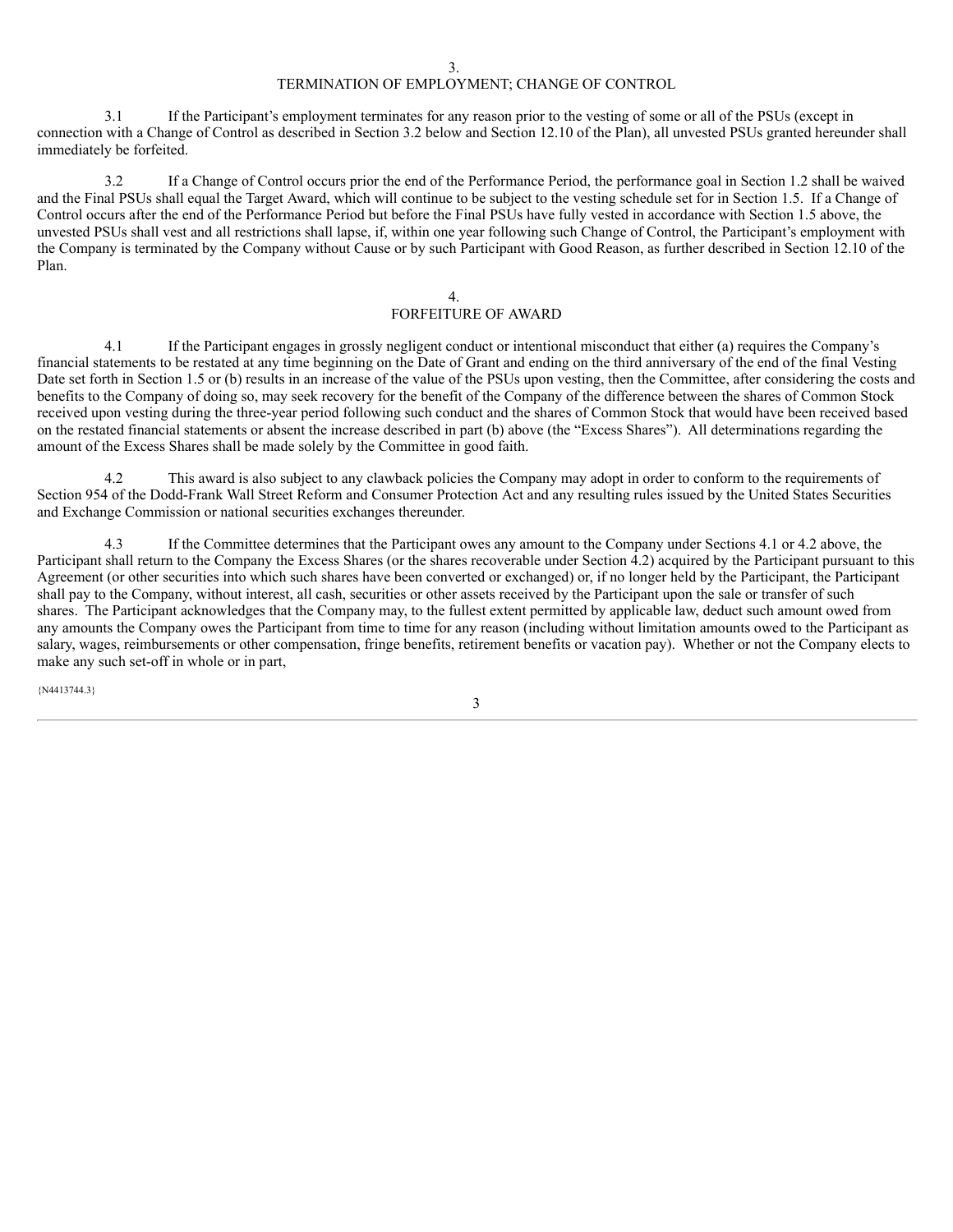if the Company does not recover by means of set-off the full amount the Participant owes it, the Participant hereby agrees to pay immediately the unpaid balance to the Company.

5.

# WITHHOLDING TAXES; TAX TREATMENT

5.1 At the time that all or any portion of the PSUs vest, the Participant must deliver to Gulf Island the amount of any taxes required by law to be withheld. In accordance with the terms of the Plan, the Participant may satisfy the tax withholding obligation by delivering currently owned shares of Common Stock or by electing to have Gulf Island withhold from the shares of the Participant otherwise would receive hereunder shares of Common Stock having a value equal to the minimum amount required to be withheld (as determined under the Plan).

5.2 The PSUs are intended to satisfy the short-term deferral exception to the requirements of Section 409A of the Internal Revenue Code of 1986, as amended ("Section 409A"), and shall be interpreted, construed and administered in accordance with such exception. Notwithstanding anything in this Agreement to the contrary, if the PSUs constitute "deferred compensation" under Section 409A and the payout of the PSUs is accelerated pursuant to Section 3, a distribution of shares, or cash if applicable, to the Participant shall be delayed for a period of six months after the Participant's termination of employment, if the Participant is a key employee (as defined under Section 409A) and if so required pursuant to Section 409A. If settlement of the PSUs is so delayed, the PSUs shall be settled within 30 days of the date that is the sixmonth anniversary of the Participant's termination of employment. Notwithstanding any provision to the contrary herein, distributions to be made upon a termination of employment hereunder may only be made upon a "separation from service" as defined under Section 409A. In no event shall a Participant, directly or indirectly, designate the calendar year of payment.

### 6. ADDITIONAL CONDITIONS

Anything in this Agreement to the contrary notwithstanding, if at any time Gulf Island further determines, in its sole discretion, that the listing, registration or qualification (or any updating of any such document) of the shares of Common Stock issuable pursuant hereto is necessary on any securities exchange or under any federal or state securities or blue sky law, or that the consent or approval of any governmental regulatory body is necessary or desirable as a condition of, or in connection with the issuance of shares of Common Stock pursuant hereto, such shares of Common Stock shall not be issued, in whole or in part, or the restrictions thereon removed, unless such listing, registration, qualification, consent or approval shall have been effected or obtained free of any conditions not acceptable to Gulf Island. Gulf Island agrees to use commercially reasonable efforts to issue all shares of Common Stock issuable hereunder on the terms provided herein.

### 7. NO CONTRACT OF EMPLOYMENT INTENDED

Nothing in this Agreement shall confer upon the Participant any right to continue in the employment of the Company, or to interfere in any way with the right of the Company to terminate the Participant's employment relationship with the Company at any time.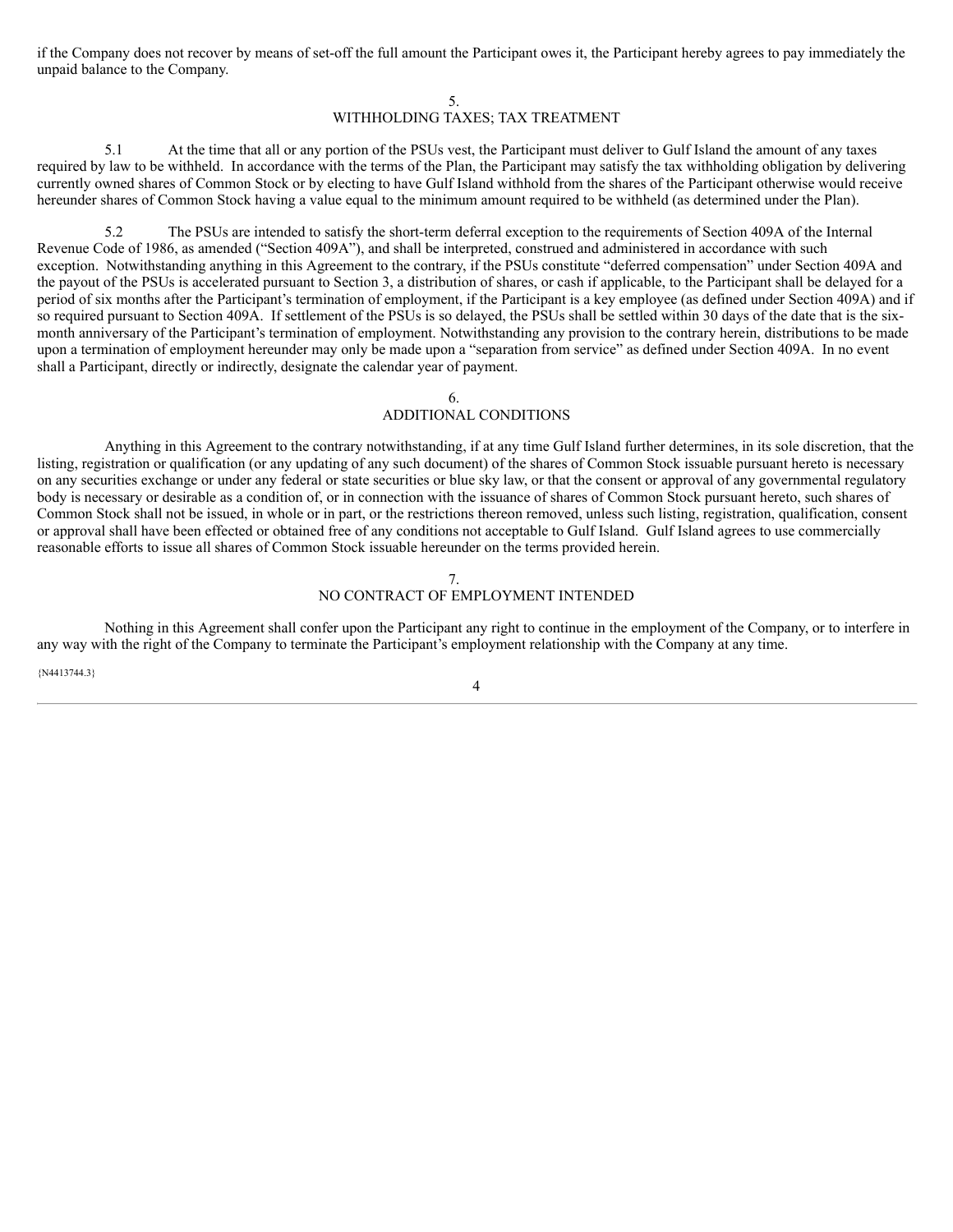#### 8. BINDING EFFECT

This Agreement may not be transferred, assigned pledged or hypothecated in any manner at law or otherwise, other than by will or by the laws of descent and distribution, if applicable, and shall not be subject to execution, attachment or similar process. This Agreement shall inure to the benefit of and be binding upon the parties hereto and their respective heirs, executors, administrators, legal representatives and permitted successors.

9.

### INCONSISTENT PROVISIONS

The PSUs granted hereby are subject to the terms, conditions, restrictions and other provisions of the Plan as fully as if all such provisions were set forth in their entirety in this Agreement. If any provision of this Agreement conflicts with a provision of the Plan, the Plan provision shall control. The Participant acknowledges that a copy of the Plan and a prospectus summarizing the Plan was distributed or made available to the Participant and that the Participant was advised to review such materials prior to entering into this Agreement. The Participant waives the right to claim that the provisions of the Plan are not binding upon the Participant and the Participant's heirs, executors, administrators, legal representatives and successors.

#### 10.

# GOVERNING LAW

This Agreement shall be governed by and construed in accordance with the laws of the State of Texas. For purposes of litigating any dispute that arises directly or indirectly from the relationship of the parties evidenced by the grant of the PSUs or this Agreement, the parties hereby submit to and consent to the exclusive jurisdiction of the courts of Harris County, Texas, or the federal courts for the United States for the Southern District of Texas, and no other courts, where this grant is made and/or to be performed.

#### 11.

# MISCELLANEOUS

11.1 The Participant understands and acknowledges that he is one of a limited number of employees of the Company who have been selected to receive equity grants and that this grant is considered confidential information. The Participant hereby covenants and agrees not to disclose the award of PSUs pursuant to this Agreement to any other person except (a) the Participant's immediate family and legal or financial advisors who agree to maintain the confidentiality of this Agreement, (b) as required in connection with the administration of this Agreement and the Plan as it relates to this award or under applicable law, (c) to the extent the terms of this Agreement have been publicly disclosed by the Company and (d) as may be required pursuant to Section 16 of the Securities Exchange Act of 1934.

11.2 The authority to manage and control the operation and administration of this Agreement shall be vested in the Committee, and the Committee shall have all powers with respect to this Agreement as it has with respect to the Plan. Any interpretation of this Agreement by the Committee and any decision made by it with respect to this Agreement shall be final and binding on all persons.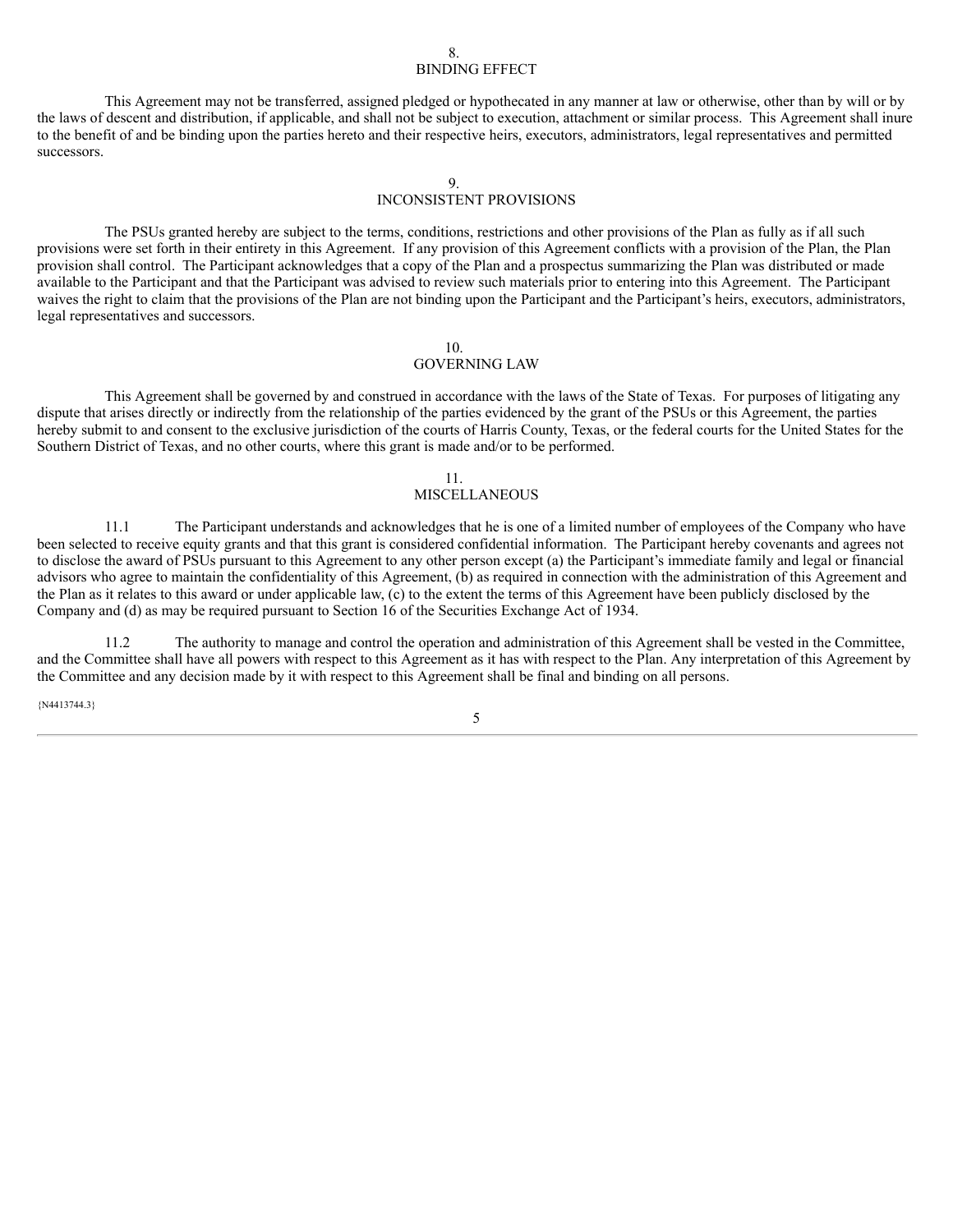11.3 Notwithstanding anything in this Agreement to the contrary, the terms of this Agreement shall be subject to the terms of the Plan, and this Agreement is subject to all interpretations, amendments, rules and regulations promulgated by the Committee from time to time pursuant to the Plan. Terms used but not otherwise defined herein shall have the meanings ascribed to them in the Plan.

11.4 Each notice relating to this Agreement shall be in writing and delivered in person or by mail to Gulf Island at its office, 16225 Park Ten Place, Suite 300, Houston, Texas, 77084, to the attention of the Secretary or at such other address as Gulf Island may specify in writing to the Participant by a notice delivered in accordance with this Section 11.5. All notices to the Participant shall be delivered to the Participant's address on file with the Company or at such other address as the Participant may specify in writing to the Secretary by a notice delivered in accordance with this Section 11.4 and Section 11.7.

11.5 If any term or provision of this Agreement, shall at any time or to any extent be invalid, illegal or unenforceable in any respect as written, the Participant and Gulf Island intend for any court construing this Agreement to modify or limit such provision so as to render it valid and enforceable to the fullest extent allowed by law. Any such provision that is not susceptible of such reformation shall be ignored so as to not affect any other term or provision hereof, and the remainder of this Agreement, or the application of such term or provision to persons or circumstances other than those as to which it is held invalid, illegal or unenforceable, shall not be affected thereby and each term and provision of this Agreement shall be valid and enforced to the fullest extent permitted by law.

11.6 Gulf Island's obligation under the Plan and this Agreement is an unsecured and unfunded promise to pay benefits that may be earned in the future. Gulf Island shall have no obligation to set aside, earmark or invest any fund or money with which to pay its obligations under this Agreement. The Participant or any successor in interest shall be and remain a general creditor of Gulf Island in the same manner as any other creditor having a general claim for matured and unpaid compensation.

11.7 Gulf Island may, in its sole discretion, deliver any documents related to the Participant's current or future participation in the Plan by electronic means or request the Participant's consent to participate in the Plan by electronic means. By accepting the terms of this Agreement, the Participant hereby consents to receive such documents by electronic delivery and agrees to participate in the Plan through an online or electronic system established and maintained by Gulf Island or a third party designated by Gulf Island.

11.8 The Participant must expressly accept the terms and conditions of this Agreement by executing this Agreement in a timely manner. If the Participant does not accept the terms of this Agreement, the PSUs are subject to cancellation.

## 12. ENTIRE AGREEMENT; MODIFICATION; WAIVER

The Plan and this Agreement contain the entire agreement between the parties with respect to the subject matter contained herein and may not be modified, except as provided in the Plan, as it may be amended from time to time in the manner provided therein, or in this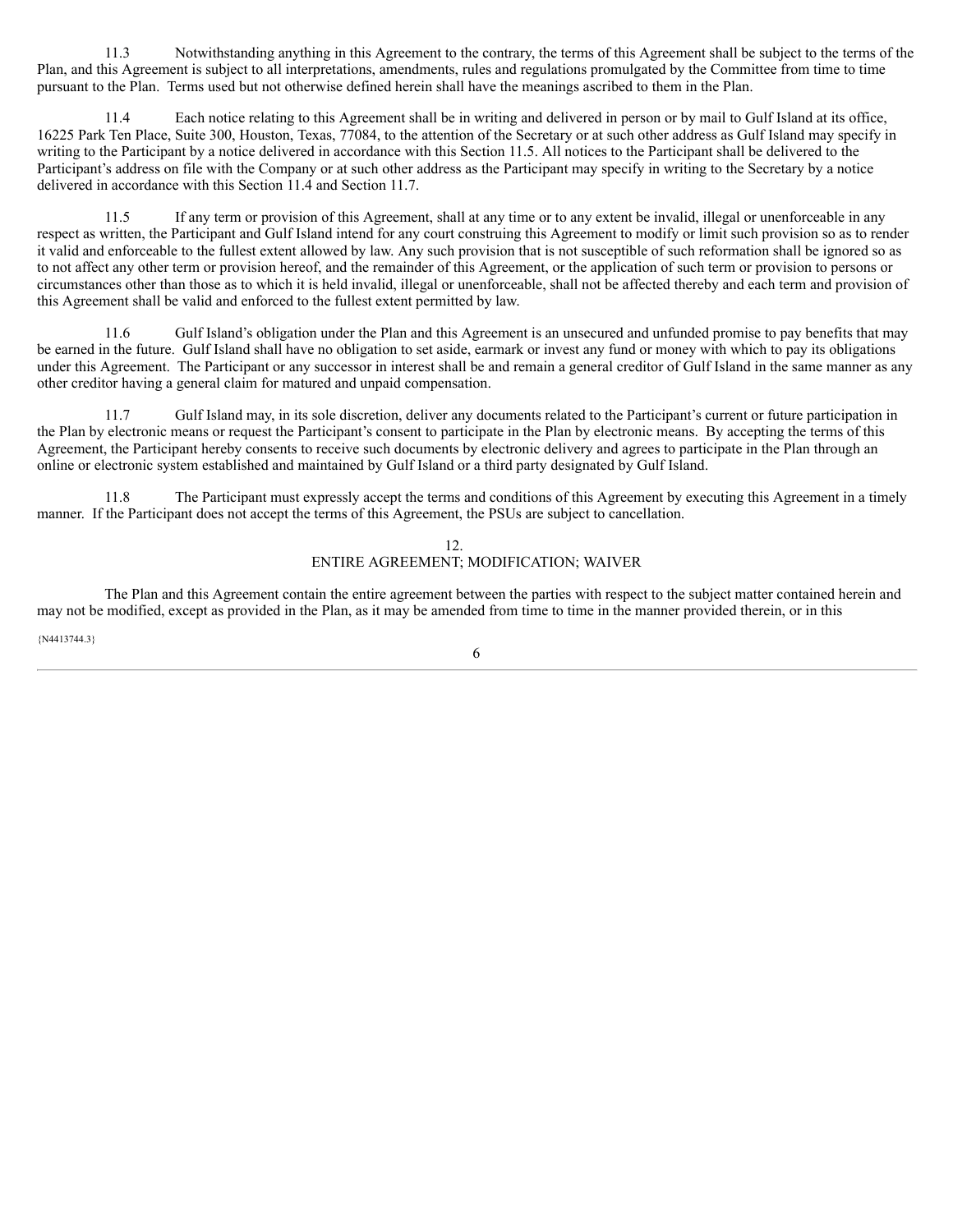Agreement, as it may be amended from time to time by a written document signed by each of the parties hereto, including by electronic means as provided in Section 11.7. Any oral or written agreements, representations, warranties, written inducements, or other communications with respect to the subject matter contained herein made prior to the acceptance of the Agreement shall be void and ineffective for all purposes.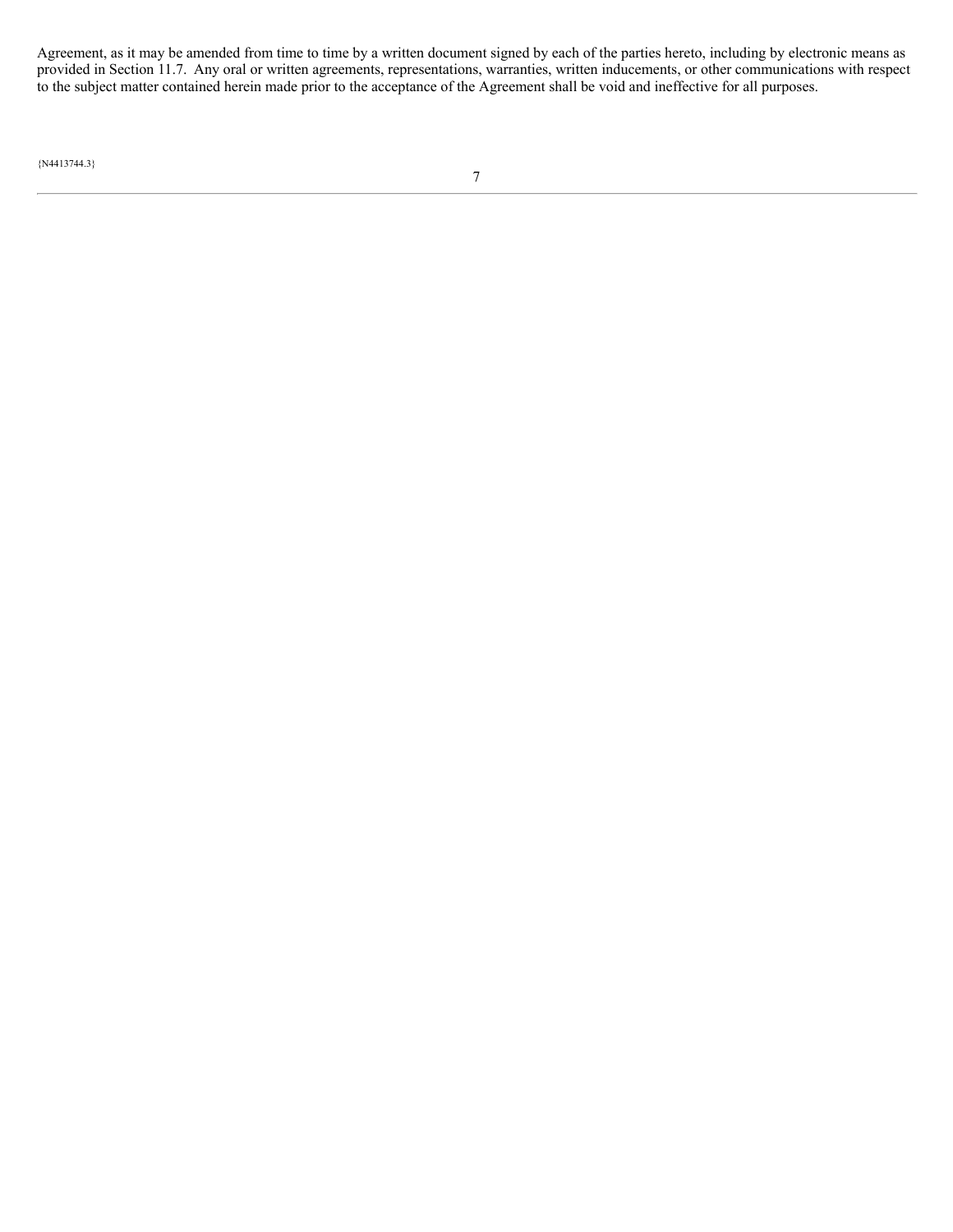IN WITNESS WHEREOF, the parties hereto have caused this Agreement to be duly executed and delivered on the day and year first above written.

GULF ISLAND FABRICATION, INC.

By:

Name: Title:

*{Insert name}* Participant

{N4413744.3}

8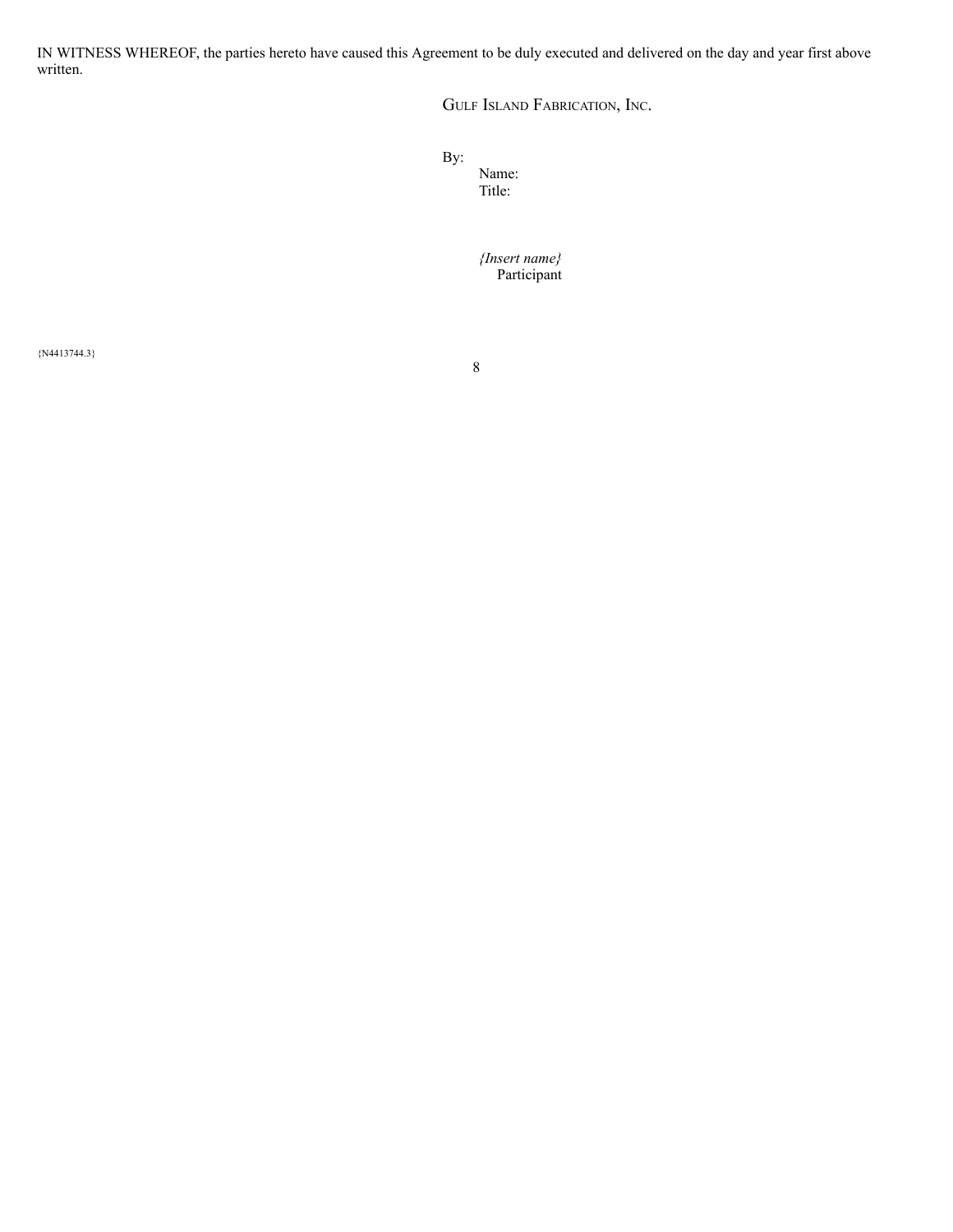#### I, Richard W. Heo, certify that:

#### **Certifications**

- 1. I have reviewed this quarterly report on Form 10-Q of Gulf Island Fabrication, Inc.;
- 2. Based on my knowledge, this report does not contain any untrue statement of a material fact or omit to state a material fact necessary to make the statements made, in light of the circumstances under which such statements were made, not misleading with respect to the period covered by this report;
- 3. Based on my knowledge, the financial statements, and other financial information included in this report, fairly present in all material respects the financial condition, results of operations and cash flows of the registrant as of, and for, the periods presented in this report;
- 4. The registrant's other certifying officer and I are responsible for establishing and maintaining disclosure controls and procedures (as defined in Exchange Act Rules 13a-15(e) and 15d-15(e)) and internal control over financial reporting (as defined in Exchange Act Rules 13a-15(f) and 15d-15(f)) for the registrant and have:
	- (a) Designed such disclosure controls and procedures, or caused such disclosure controls and procedures to be designed under our supervision, to ensure that material information relating to the registrant, including its consolidated subsidiaries, is made known to us by others within those entities, particularly during the period in which this report is being prepared;
	- (b) Designed such internal control over financial reporting, or caused such internal control over financial reporting to be designed under our supervision, to provide reasonable assurance regarding the reliability of financial reporting and the preparation of financial statements for external purposes in accordance with generally accepted accounting principles;
	- (c) Evaluated the effectiveness of the registrant's disclosure controls and procedures and presented in this report our conclusions about the effectiveness of the disclosure controls and procedures, as of the end of the period covered by this report based on such evaluation; and
	- (d) Disclosed in this report any change in the registrant's internal control over financial reporting that occurred during the registrant's most recent fiscal quarter (the registrant's fourth fiscal quarter in the case of an annual report) that has materially affected, or is reasonably likely to materially affect, the registrant's internal control over financial reporting; and
- 5. The registrant's other certifying officer and I have disclosed, based on our most recent evaluation of internal control over financial reporting, to the registrant's auditors and the audit committee of the registrant's board of directors (or persons performing the equivalent functions):
	- (a) All significant deficiencies and material weaknesses in the design or operation of internal control over financial reporting which are reasonably likely to adversely affect the registrant's ability to record, process, summarize and report financial information; and
	- (b) Any fraud, whether or not material, that involves management or other employees who have a significant role in the registrant's internal control over financial reporting.

Date: August 10, 2021

/s/ Richard W. Heo Richard W. Heo President, Chief Executive Officer and Director (Principal Executive Officer)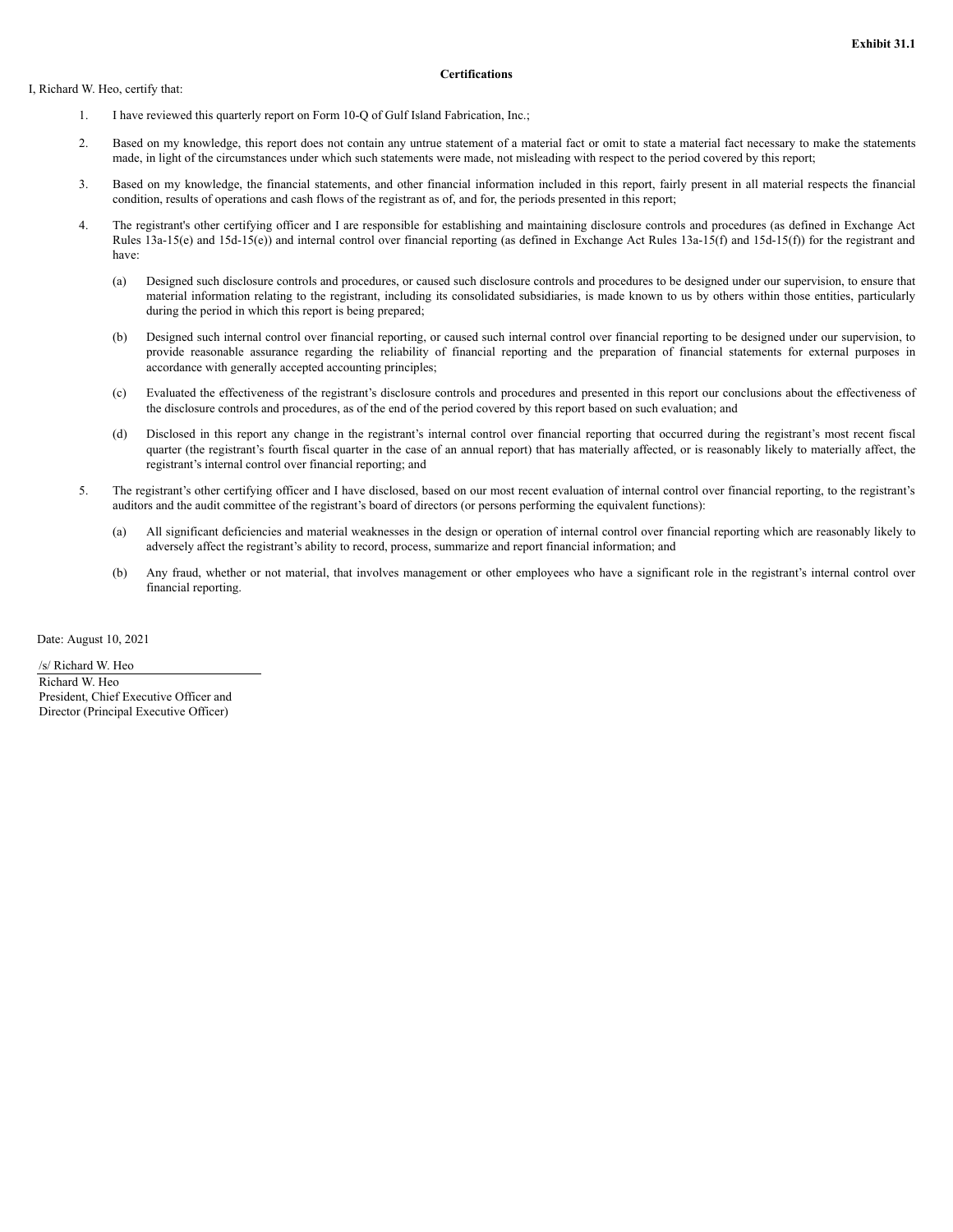I, Westley S. Stockton, certify that:

#### **Certifications**

- 1. I have reviewed this quarterly report on Form 10-Q of Gulf Island Fabrication, Inc.;
- 2. Based on my knowledge, this report does not contain any untrue statement of a material fact or omit to state a material fact necessary to make the statements made, in light of the circumstances under which such statements were made, not misleading with respect to the period covered by this report;
- 3. Based on my knowledge, the financial statements, and other financial information included in this report, fairly present in all material respects the financial condition, results of operations and cash flows of the registrant as of, and for, the periods presented in this report;
- 4. The registrant's other certifying officer and I are responsible for establishing and maintaining disclosure controls and procedures (as defined in Exchange Act Rules 13a-15(e) and 15d-15(e)) and internal control over financial reporting (as defined in Exchange Act Rules 13a-15(f) and 15d-15(f)) for the registrant and have:
	- (a) Designed such disclosure controls and procedures, or caused such disclosure controls and procedures to be designed under our supervision, to ensure that material information relating to the registrant, including its consolidated subsidiaries, is made known to us by others within those entities, particularly during the period in which this report is being prepared;
	- (b) Designed such internal control over financial reporting, or caused such internal control over financial reporting to be designed under our supervision, to provide reasonable assurance regarding the reliability of financial reporting and the preparation of financial statements for external purposes in accordance with generally accepted accounting principles;
	- (c) Evaluated the effectiveness of the registrant's disclosure controls and procedures and presented in this report our conclusions about the effectiveness of the disclosure controls and procedures, as of the end of the period covered by this report based on such evaluation; and
	- (d) Disclosed in this report any change in the registrant's internal control over financial reporting that occurred during the registrant's most recent fiscal quarter (the registrant's fourth fiscal quarter in the case of an annual report) that has materially affected, or is reasonably likely to materially affect, the registrant's internal control over financial reporting; and
- 5. The registrant's other certifying officer and I have disclosed, based on our most recent evaluation of internal control over financial reporting, to the registrant's auditors and the audit committee of the registrant's board of directors (or persons performing the equivalent functions):
	- (a) All significant deficiencies and material weaknesses in the design or operation of internal control over financial reporting which are reasonably likely to adversely affect the registrant's ability to record, process, summarize and report financial information; and
	- (b) Any fraud, whether or not material, that involves management or other employees who have a significant role in the registrant's internal control over financial reporting.

Date: August 10, 2021

/s/ Westley S. Stockton Westley S. Stockton Executive Vice President, Chief Financial Officer, Secretary and Treasurer (Principal Financial Officer)